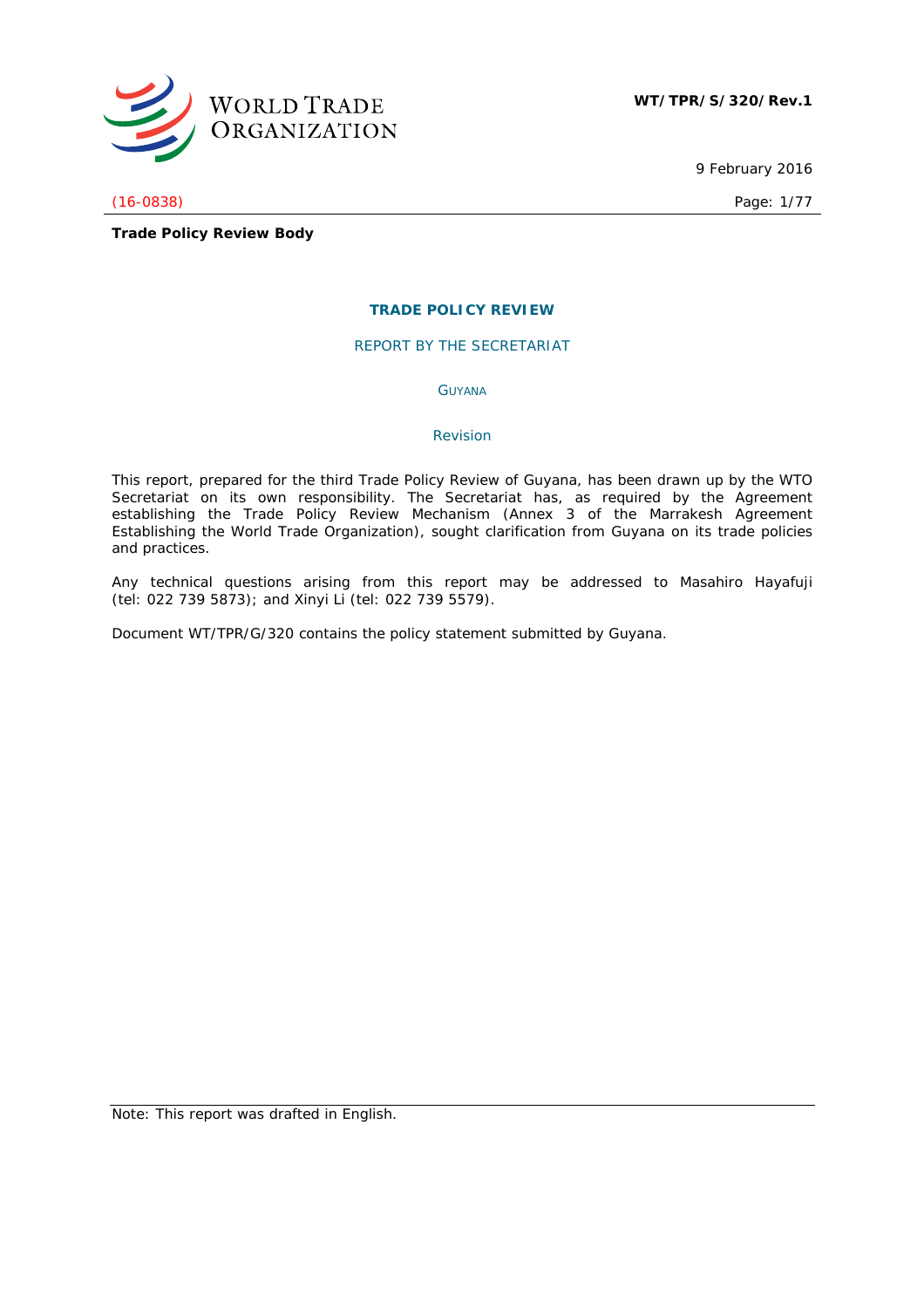# $-2-$

# **CONTENTS**

| 1.1          |  |
|--------------|--|
| 1.2          |  |
| 1.3          |  |
| 1.4          |  |
| 1.5          |  |
| 1.5.1        |  |
| 1.5.2        |  |
| 1.5.3        |  |
| $\mathbf{2}$ |  |
| 2.1          |  |
| 2.2          |  |
| 2.3          |  |
| 2.3.1        |  |
| 2.3.2        |  |
| 2.3.3        |  |
| 2.4          |  |
| 2.4.1        |  |
| 2.4.2        |  |
| 3.           |  |
| 3.1          |  |
| 3.1.1        |  |
| 3.1.2        |  |
| 3.1.3        |  |
| 3.1.4        |  |
|              |  |
| 3.1.4.2      |  |
| 3.1.4.3      |  |
| 3.1.4.4      |  |
| 3.1.5        |  |
| 3.1.5.1      |  |
| 3.1.5.2      |  |
| 3.1.6        |  |
| 3.1.6.1      |  |
| 3.1.6.2      |  |
| 3.1.7        |  |
| 3.1.8        |  |
| 3.1.9        |  |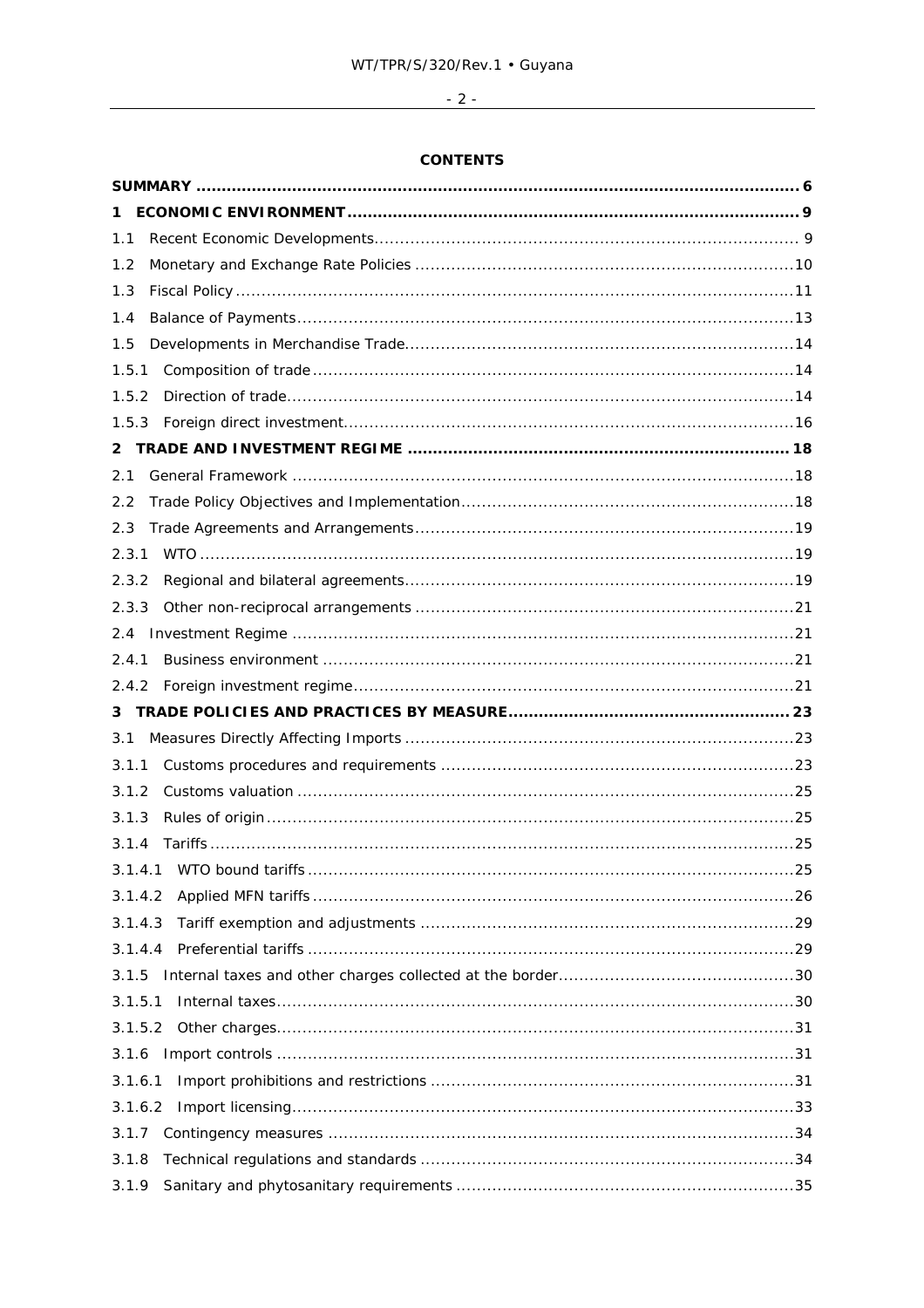| 3.2     |  |
|---------|--|
| 3.2.1   |  |
| 3.2.2   |  |
| 3.2.3   |  |
| 3.2.4   |  |
| 3.2.5   |  |
| 3.3     |  |
| 3.3.1   |  |
| 3.3.2   |  |
| 3.3.3   |  |
| 3.3.4   |  |
| 3.3.5   |  |
| 3.3.6   |  |
|         |  |
| 4.1     |  |
| 4.1.1   |  |
| 4.1.2   |  |
| 4.1.3   |  |
|         |  |
| 4.2.1   |  |
|         |  |
| 4.3     |  |
| 4.3.1   |  |
| 4.3.2   |  |
| 4.4     |  |
| 4.5     |  |
| 4.5.1   |  |
| 4.5.2   |  |
| 4.5.2.1 |  |
|         |  |
|         |  |
|         |  |
| 4.5.4.1 |  |
|         |  |
|         |  |
|         |  |
|         |  |
|         |  |
| 5.      |  |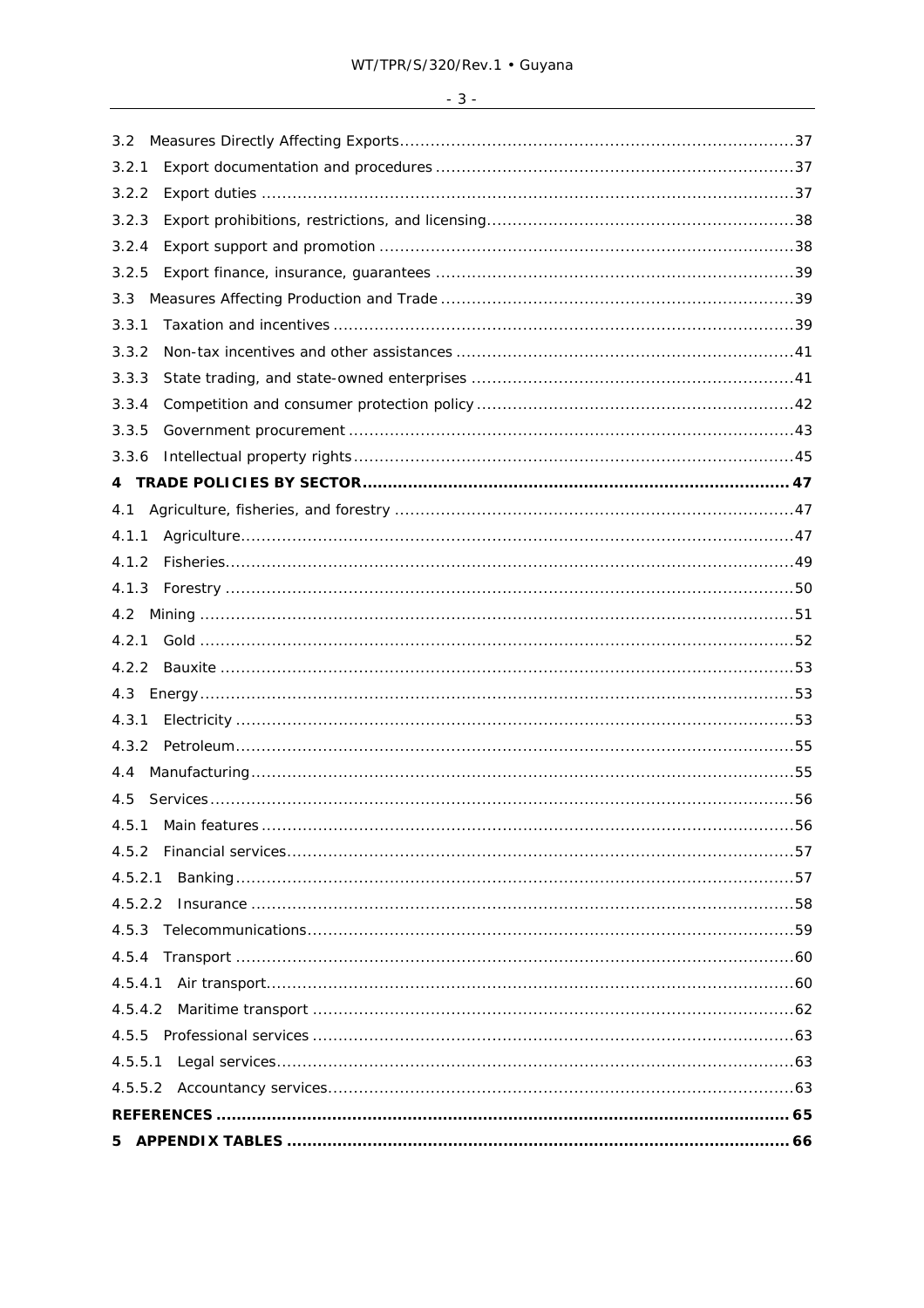# - 4 -

### **CHARTS**

| 16. Chart 1.2 Merchandise trade, by main origin and destination, 2009 and 201416 |  |
|----------------------------------------------------------------------------------|--|
|                                                                                  |  |
| Chart 3.1 Average applied MFN tariff and bound rates, by HS Sections, 201426     |  |
|                                                                                  |  |

# **TABLES**

| Table 3.1 Summary of procedures and documents for trading across borders, 201523 |  |
|----------------------------------------------------------------------------------|--|
|                                                                                  |  |
|                                                                                  |  |
|                                                                                  |  |
|                                                                                  |  |
|                                                                                  |  |
|                                                                                  |  |
|                                                                                  |  |
|                                                                                  |  |
|                                                                                  |  |
|                                                                                  |  |
|                                                                                  |  |
|                                                                                  |  |
|                                                                                  |  |
|                                                                                  |  |
|                                                                                  |  |
|                                                                                  |  |
|                                                                                  |  |
|                                                                                  |  |
|                                                                                  |  |
|                                                                                  |  |
|                                                                                  |  |

# **APPENDIX TABLES**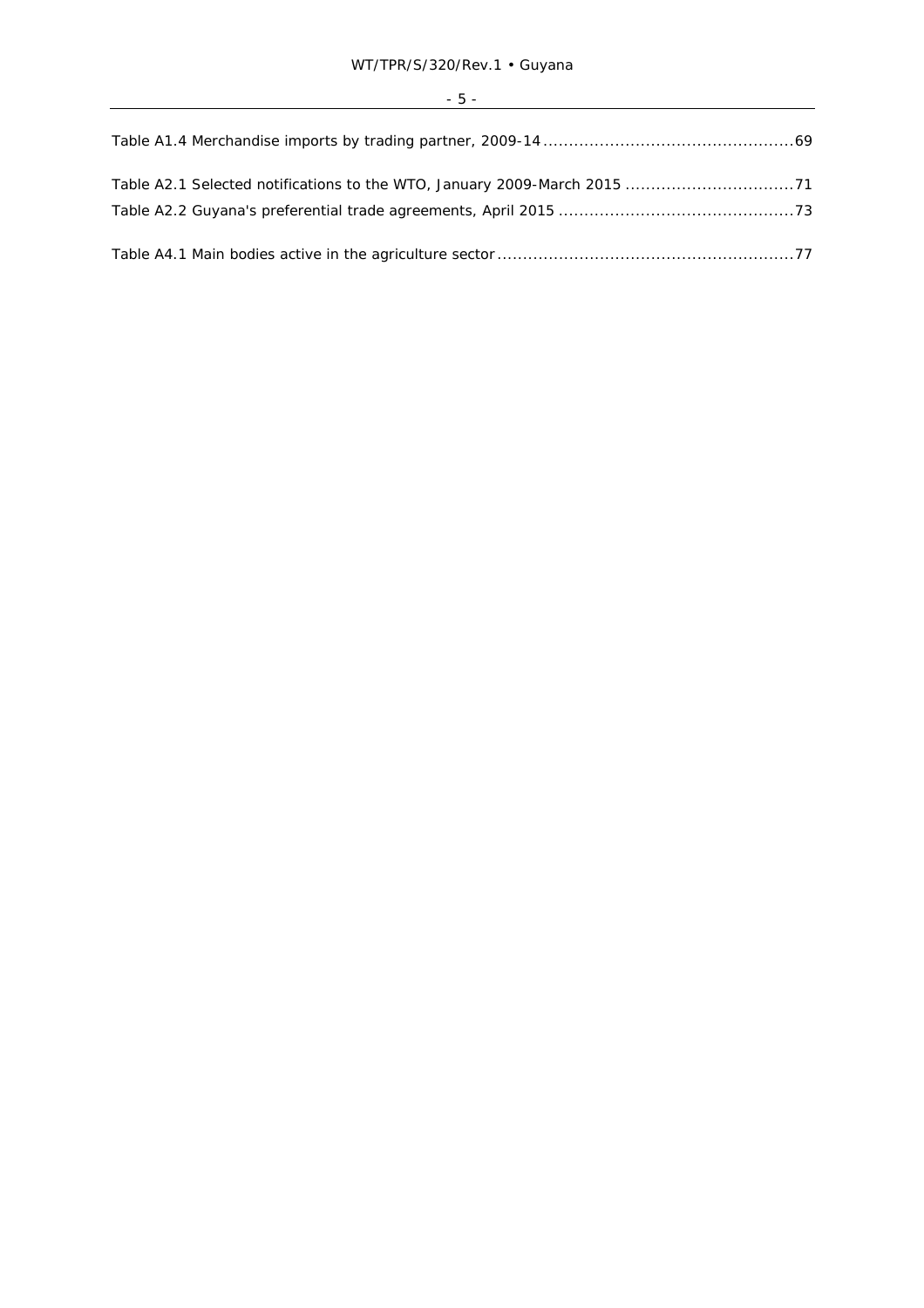#### - 6 -

#### **SUMMARY**

1. During the period under review, Guyana continued its efforts to liberalize and facilitate trade. These included: starting the operation of risk management in customs procedures; eliminating some export duties on non-manufactured goods; and concluding negotiations of new or revised (and more liberal) bilateral air services agreements with several trading partners. Guyana also lowered the corporation tax rate and adopted new laws concerning sanitary and phytosanitary (SPS) measures during the review period.

2. Since its previous Review in 2009, Guyana's economic performance has improved, supported in particular by foreign direct investment and the expansion of private sector credit. GDP growth has been robust; real GDP is expected to have expanded by 5.6% in 2014. Guyana's per capita GDP is estimated at close to US\$4,000 in 2014, up from around US\$2,360 in 2009. Inflation has become milder over the past years.

3. The current focus of Guyana's monetary policy is to attain price stability and provide adequate level of liquidity for credit expansion and economic growth. The benchmark 91-day Treasury Bill discount rate came down to around 1.6% in 2014 from around 4.2% in 2009.

4. Guyana's public finances improved during the first half of 2014 due to increased central government current revenue and lower capital expenditure, and the overall balance recorded a surplus. Public debt stood at around 56% of GDP in the first half of 2014, down from around 67% in 2009. Financial performances of public enterprises have been mixed during the review period; they deteriorated during the first half of 2014, after two consecutive years of surpluses.

5. The economy largely depends on the exports of some primary commodities including sugar, gold, bauxite, shrimp, timber, and rice. During the review period, Guyana's current account deficit worsened; in 2014, the deficit was estimated to have reached around 15% of GDP. This was mostly due to a large deficit in merchandise trade. The services account deficit slightly decreased during the review period; it was estimated to have amounted to around 5.6% of GDP, in 2014. Transfers, particularly remittances by Guyanese workers abroad, remained an important positive contribution to the current account.

6. Sustaining economic growth requires that Guyana continues to apply prudent macroeconomic policies, strengthens governance, and implements structural reforms, in particular, in the areas of electricity and transport.

7. The Government intends to encourage inward foreign direct investment. National treatment is applied to all economic activities except for certain mining operations. During the review period, the Government took actions to improve the business environment such as lowering the corporation tax rates, restructuring property registration fees and establishing a credit report system. Incentives for FDI include income tax holidays, and tariff and value-added tax (VAT) exemptions.

8. Guyana is an original Member of the WTO and provides at least MFN treatment to all trading partners. It did not participate in the GATS extended negotiations on financial services or telecommunications. Guyana considers the multilateral trading system as the best safeguard for the interests of small developing economies, and advocates that the development needs of small economies, particularly special and differential treatment, should be maintained and strengthened.

9. Guyana continues to implement its National Trade Strategy, finalized in 2003, whose focus is to enhance market access for Guyanese exports. Guyana's trade policy is formulated by the Ministry of Foreign Affairs, and is coordinated within the Caribbean Community (CARICOM). During the period under review, no new regional trade agreements (RTAs) involving Guyana and its trading partners were concluded; RTA negotiations between the CARICOM and Canada are ongoing.

10. Guyana's tariff structure is relatively simple: all tariff rates are *ad valorem*, and no tariff rate quotas are in place. All tariff lines are bound. The simple average applied MFN rate in 2014 was 12.1%, while the average bound rate was 58.3% in the same year. Applied MFN tariffs ranged from zero to 100%. 9.5% of tariff lines are duty free. The largest proportion of tariff lines (52.2%)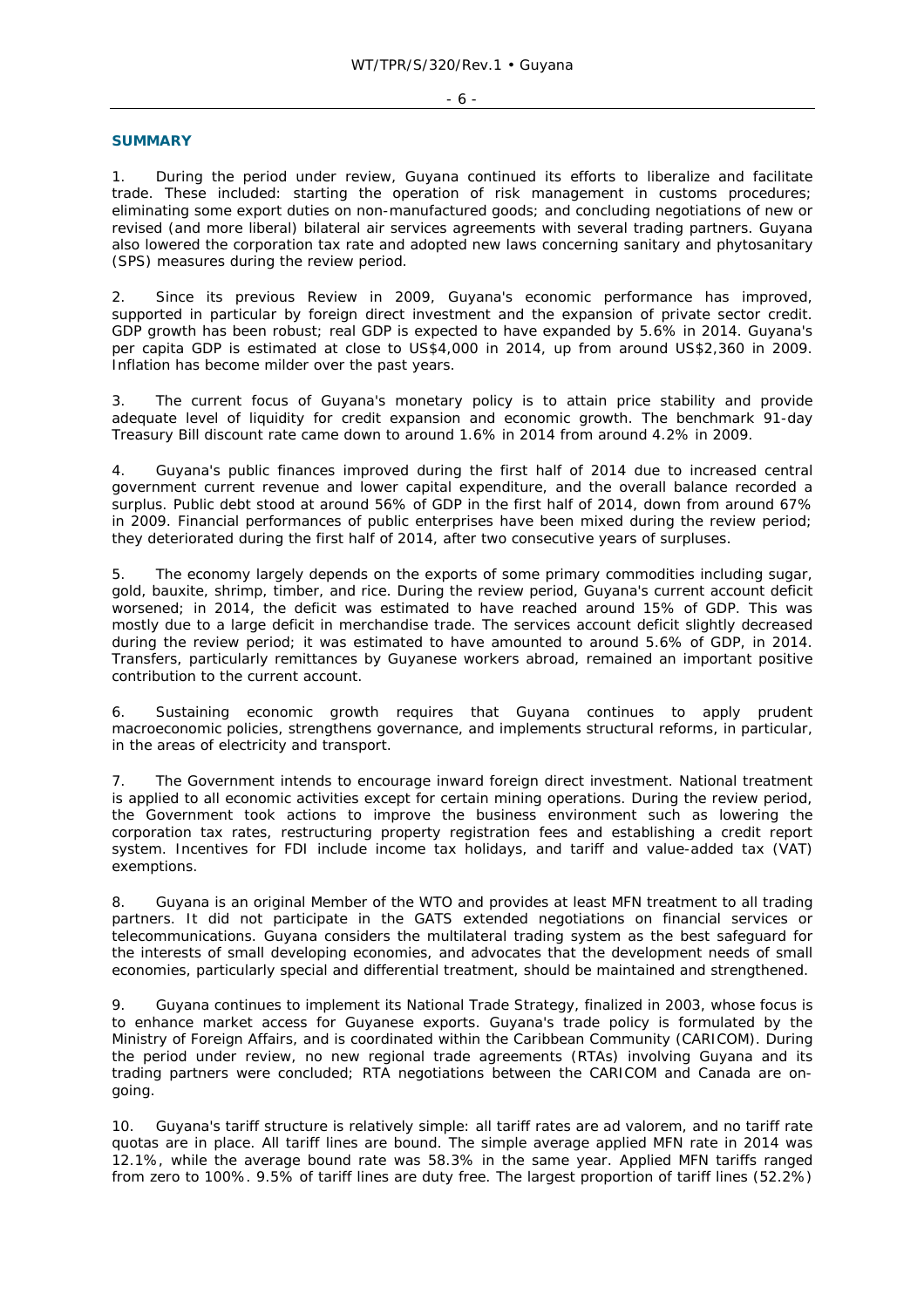was subject to a tariff rate greater than zero but lower than 5%, while 18.7% of lines were subject to tariff rates between 15% and 20%. The simple average applied MFN tariff for WTO non-agricultural products (10%) was considerably lower than that for WTO agricultural products (22.7%) in 2014.

11. The VAT and the excise tax are applied to certain goods, domestically-produced or imported; for some goods, zero-rated VATs are applied to some domestically-produced goods but not to imports. In 2013, tariffs and other taxes collected from imports accounted for 45.2% of Guyana's total tax revenue. Duties on non-manufactured goods exported to the EU and the Dominican Republic were eliminated in 2012.

12. Guyana continued to streamline customs procedures and implement trade-facilitation measures during the review period. Since Customs started its operation of risk management in 2009, physical inspections have no longer been required for each consignment of imports and exports (except for export to the United States and the United Kingdom), and the length of time required for customs procedures has been reduced. In April 2015, Guyana established a national committee to coordinate the implementation of the WTO Agreement on Trade Facilitation. Guyana has not yet submitted its Category A notification under the Agreement.

13. Guyana maintains import prohibitions/restrictions for the reasons of, *inter alia,* public health, public safety, and international obligations. Products subject to import prohibitions/restrictions are listed in the Customs Act as well as in other laws. Guyana operates an import licensing system on a number of products. Among these products, rice, sugar, and arms and ammunition are subject to non-automatic licensing requirements. Goods originating from other CARICOM members are not subject to the import licensing requirements.

14. Guyana Sugar Corporation (GuySuCo) and the Guyana Gold Board are statutory statetrading entities for sugar and gold, respectively. Imports and exports of sugar (except imports of refined sugar) are exclusively reserved for GuySuCo; imports of refined sugar by other companies are subject to non-automatic licensing. Private persons/companies may obtain authorizations to sell or export gold.

15. In 2011, Guyana adopted new SPS laws. In the same year, it appointed the National Agricultural Research and Extension Institute as the national enquiry point in the WTO for SPS issues. Under the new law, imports of animals and animal products are no longer required to be sourced from prescribed countries, but may originate from any territories that are diseases-free determined by the World Organization for Animal Health (OIE).

16. As at end-March 2015, there were 531 Guyanese national standards. The authorities state that around 80% of Guyanese standards are aligned with international standards. In 2014, there were 22 technical regulations in force, most of which were on labeling requirements.

17. Guyana's government procurement regime remained largely unchanged during the review period; the National Procurement and Tender Administration Board remains responsible for public procurement in Guyana. The Competition and Consumer Affairs Commission was restructured and became operational in 2011 to enforce Guyana's competition policies. The authorities indicate that technical assistance is needed in both areas for further improvement of the system.

18. Most of Guyana's intellectual property laws date back to the period before 1966. With a view to speeding up the process and clearing the backlog, Guyana established in May 2014 a new commercial registry to handle administration of intellectual properties. Under the Economic Partnership Agreement between the CARIFORUM (CARICOM plus the Dominican Republic) and the European Union, Guyana is committed to adequately implementing its international obligations related to intellectual property.

19. Guyana's main agricultural products are sugar and rice. Sugar farming is dominated by the 100% state-owned Guyana Sugar Corporation. Rice production is carried out by private producers, the vast majority of whom are small-scale farmers. Guyana also produces a wide variety of "non-traditional" agricultural products (e.g. fruits and vegetables). Against the background of changes started in 2006 in the sugar import regime of the EU, Guyana's main market for sugar, Guyana's sugar industry has been making efforts to reduce production costs and diversify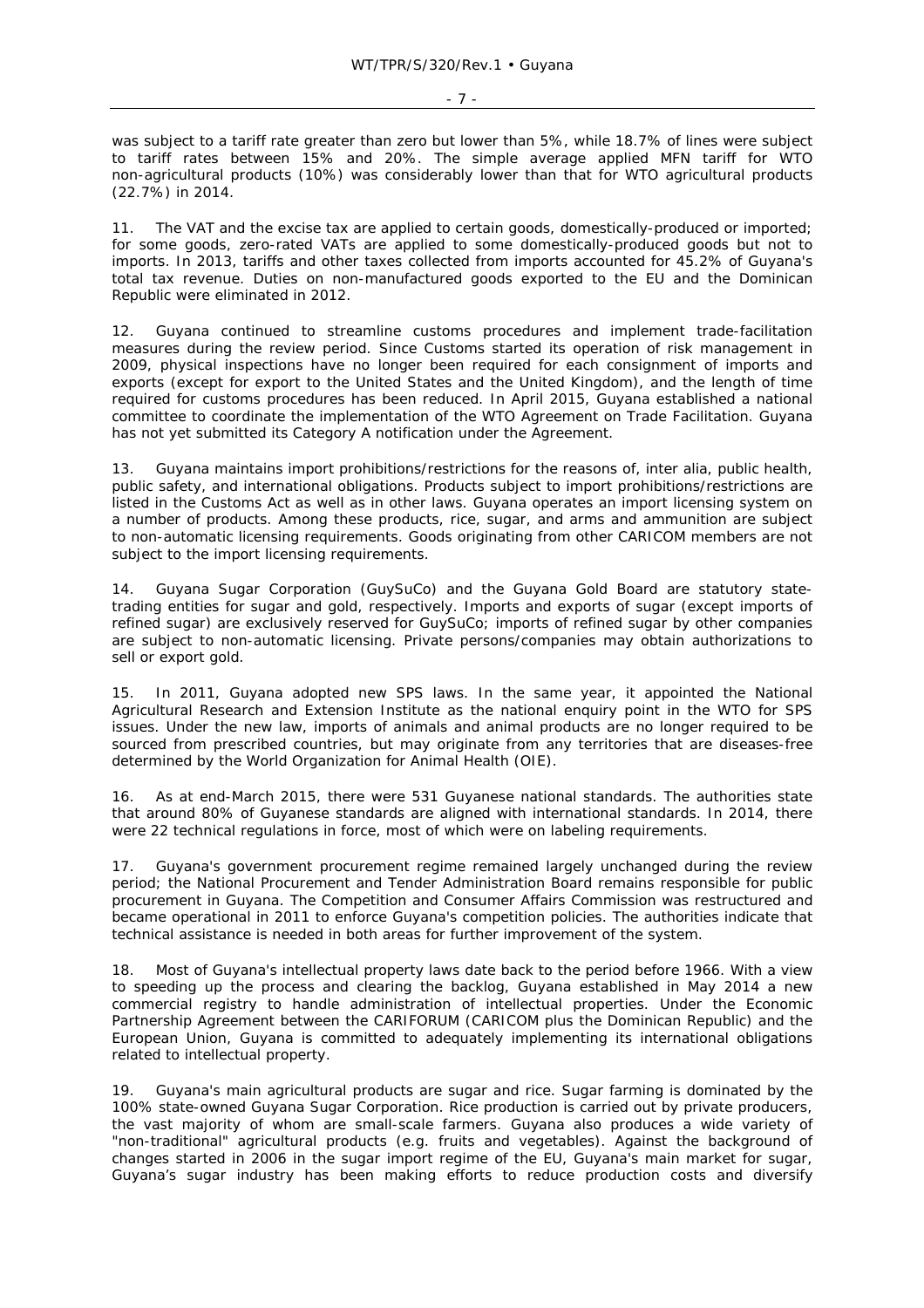products. Government support to agriculture mainly takes the form of extension services to farmers and various tax exemptions; provisions of grants and concessionary loans are generally limited, except to the rice industry. A revised National Log Policy, introduced in 2012, for 2012- 2014 raised the commission rates levied on exports of certain species of log.

20. Mining and quarrying accounted for 18.0% of GDP in 2013, up from 14.2% in 2009; since the previous review of Guyana, there has been little change to the legislation governing the sector. Guyana remains almost entirely dependent on its imports of fuel oil for electricity generation: 95% of electricity is generated by diesel and heavy fuel oil, and 5% by co-generation using bagasse. No electricity is currently generated from hydroelectric power. The authorities maintain their commitment to the Amaila Falls Hydro-electric Project (AFHP) and expect financing of the project to be settled in 2015. In 2013, manufacturing (including food processing) accounted for 6.7% to GDP. Guyana relies heavily on imports of manufactured goods.

21. Services accounted for 60.4% of Guyana's GDP in 2013. The main subsectors identified in the national economic statistics are distribution, transport and communications, engineering and construction, and government services. During the review period, regulatory changes were introduced notably in financial services and air transport. In 2010, Guyana adopted the Credit Reporting Act to establish a credit reporting system; in 2014 negotiations of bilateral air services agreements between Guyana and several of its trading partners were finalized. The Government has recently been trying to renegotiate the license accorded to the *de facto* monopoly supplier of fixed telephony.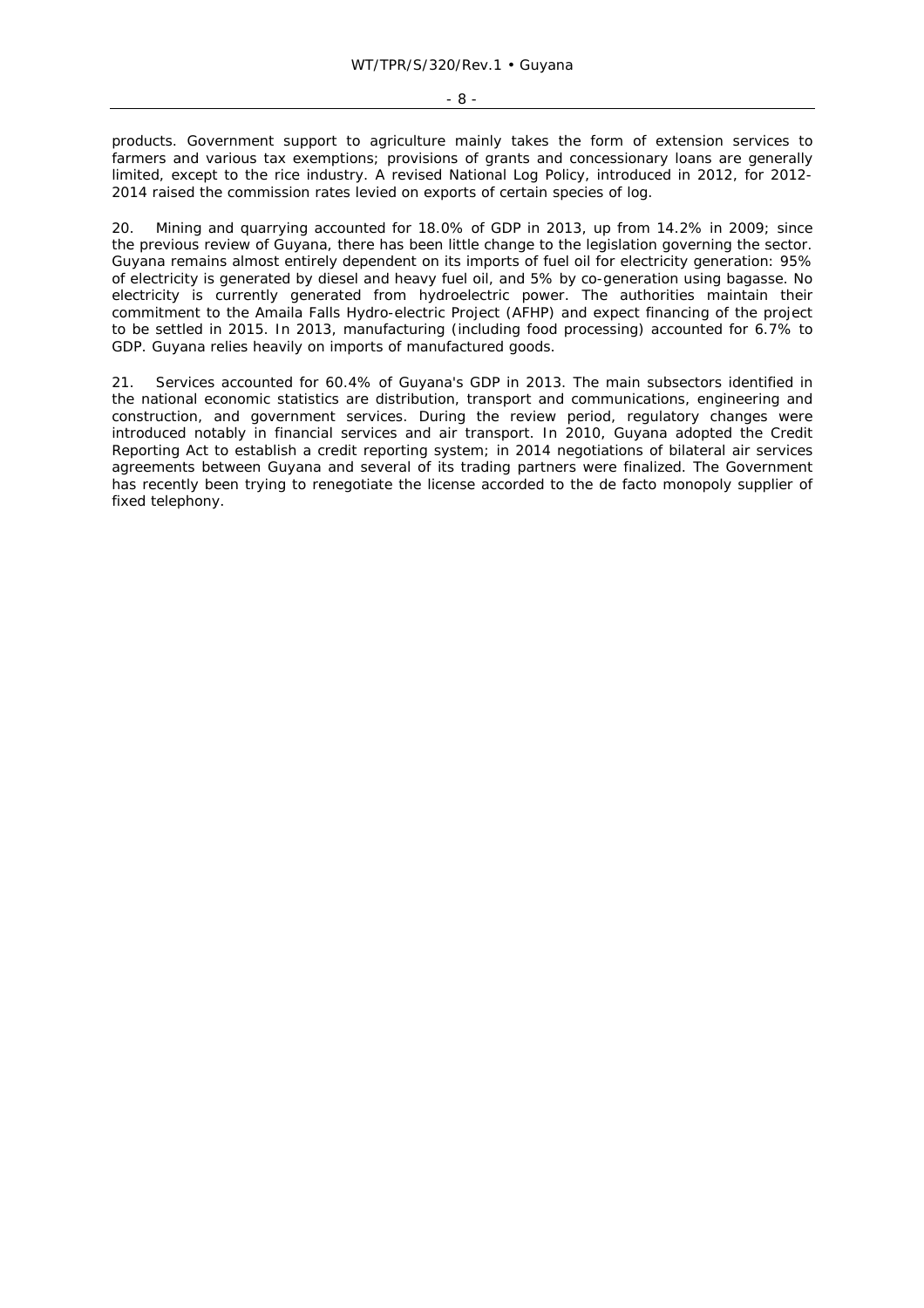#### **1 ECONOMIC ENVIRONMENT**

#### **1.1 Recent Economic Developments**

1.1. Since its previous Review in 2009, Guyana's economic performance has improved, supported inter alia by foreign direct investment and the expansion of private sector credit. Real GDP growth has been robust; in 2013, real GDP grew by 5.2%, and it is expected to have expanded by 5.6% in 2014. Guyana's per capita GDP is estimated at close to US\$4,000 in 2014, up from around US\$2,360 in 2009.

1.2. Inflation has become milder over the past years; the urban consumer price index for Georgetown, Guyana's main measure of inflation, grew by 1.2% in 2014, mainly helped by moderate food prices and the lower prices of oil imports. Unemployment is not measured systematically in Guyana.

1.3. The economy largely depends on the exports of some primary commodities including sugar, gold, bauxite, shrimp, timber, and rice. The six products accounted for about 77% of exports in 2014; some of these products are highly susceptible to adverse weather conditions and fluctuations in commodity prices. During the review period, imports of goods and services exceeded exports substantially; the resulting merchandise and services trade deficit generated a persistent current account deficit.

1.4. The Guyanese communities overseas make important contributions to the domestic economy through remittances. According to balance-of-payments data, remittances amounted to US\$306.7 million in 2014 (equivalent to some 9.6% of GDP). The economy is also highly dependent on official grants from abroad to finance domestic consumption. Guyana's trade (imports and exports) in goods and services amounted to around 130.5% of GDP in 2013.

1.5. Sustaining economic growth requires that Guyana continues to apply prudent macroeconomic policies, strengthens governance, and implements structural reforms, in particular, in the areas of electricity and transport. To respond to some of these requirements, the authorities devised a National Development Strategy, and have adopted an action plan for the National Development Strategy (section 2.4.2).

1.6. The GDP share of agriculture has decreased by around 2 percentage points since Guyana's last Review in 2009, mainly due to a reduction in the contribution of sugar cane production. However, the sector is still an important contributor to GDP, accounting for 18.9% of the total in 2013 (Table 1.1). The share in GDP of mining increased during the review period, from 14.2% in 2009 to 18.0% in 2013. The mining sector involves primarily the production of gold, bauxite, and diamonds; the dynamism of the sector during the review period is due mainly to the increase in the production of gold. The share of manufacturing in GDP is small and has decreased by around 1 percentage point since 2009, to 6.7% in 2013, largely due to a reduction in the production of refined sugar. Services, which are the main contributor to GDP, accounted for 60.4% of GDP in 2013, slightly down from 61.2% in 2009.

|                                         | 2009    | 2010    | 2011    | 2012    | 2013    | $2014^a$ |
|-----------------------------------------|---------|---------|---------|---------|---------|----------|
| Gross domestic product (GDP)            |         |         |         |         |         |          |
| Current GDP (G\$ million) <sup>b</sup>  | 413,114 | 460.072 | 525,672 | 582.657 | 614,130 | 666,495  |
| Current GDP (US\$ million) <sup>b</sup> | 2,033   | 2,261   | 2,580   | 2,849   | 2,978   | 3,204    |
| Nominal GDP per capita (US\$)           | 2,359   | 2,620   | 3,018   | 3,347   | 3,496   | 3,813    |
| Real GDP growth (%)                     | 3.3     | 4.4     | 5.4     | 4.8     | 5.2     | 5.6      |
| Sectoral structure of GDP <sup>c</sup>  |         |         |         |         |         |          |
| Agriculture, forestry, and fishing      | 20.6    | 18.3    | 18.6    | 18.7    | 18.9    | 18.3     |
| Sugar cane                              | 4.3     | 2.3     | 3.4     | 3.8     | 3.2     | 3.4      |
| Rice paddy                              | 3.8     | 4.0     | 4.8     | 4.5     | 5.0     | 4.6      |
| Other crops                             | 4.0     | 3.9     | 2.8     | 2.5     | 2.5     | 2.4      |
| Livestock                               | 2.8     | 2.6     | 2.6     | 2.9     | 3.2     | 3.0      |
| Forestry                                | 3.5     | 3.6     | 3.0     | 2.7     | 2.9     | 2.0      |
| Fishing                                 | 2.0     | 1.9     | 2.1     | 2.3     | 2.1     | 2.8      |
| Mining and quarrying                    | 14.2    | 16.0    | 19.1    | 21.3    | 18.0    | 17.4     |
| Bauxite                                 | 1.9     | 2.1     | 2.2     | 2.2     | 2.0     | 2.1      |
| Gold                                    | 10.2    | 12.5    | 15.6    | 18.1    | 14.7    | 13.8     |

#### **Table 1.1 Basic economic indicators, 2009-14**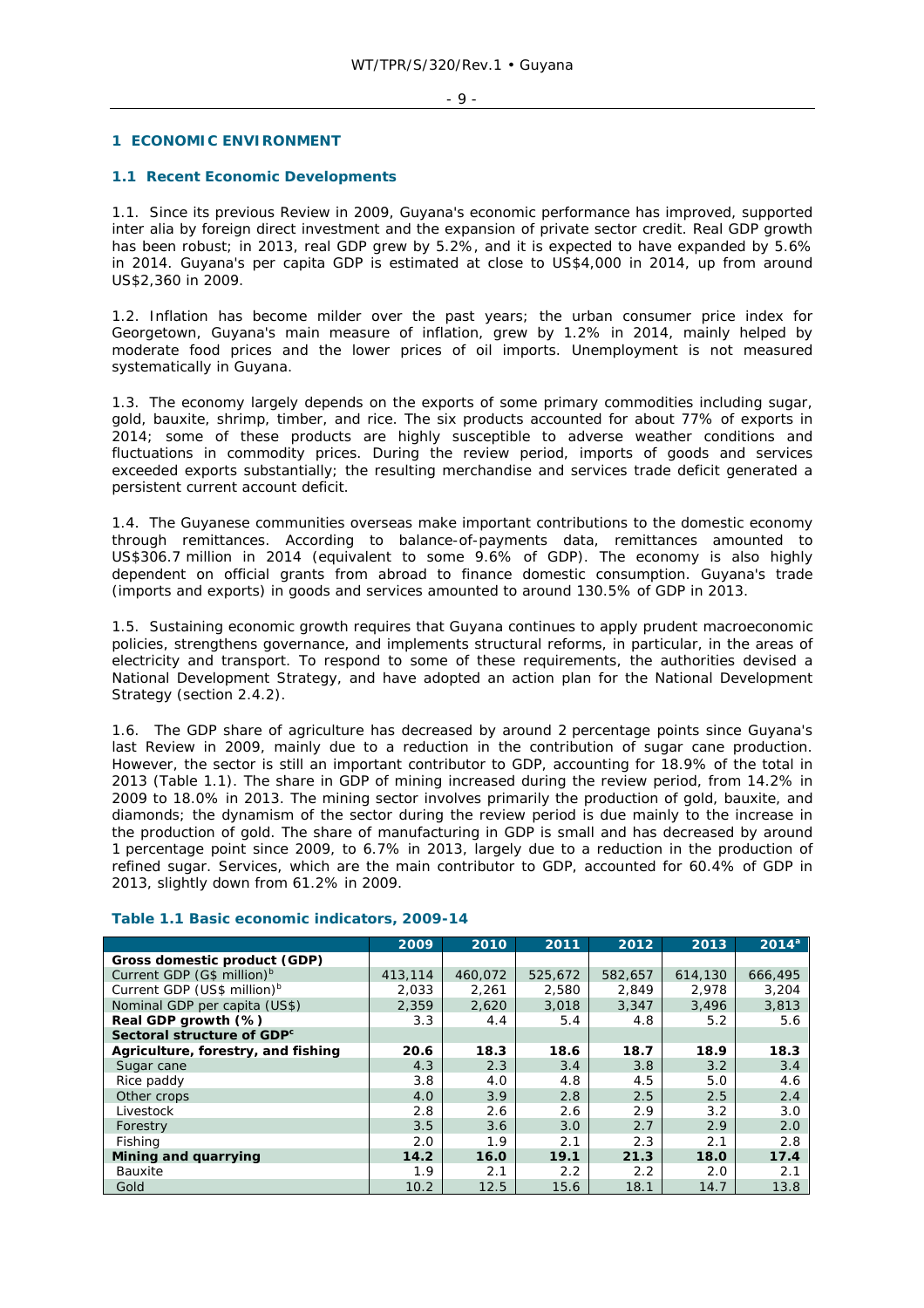#### - 10 -

|                                         | 2009    | 2010    | 2011    | 2012    | 2013    | $2014^{\circ}$ |
|-----------------------------------------|---------|---------|---------|---------|---------|----------------|
| Other                                   | 2.1     | 1.4     | 1.3     | 1.0     | 1.4     | 1.4            |
| Manufacturing                           | 7.7     | 6.8     | 6.5     | 6.3     | 6.7     | 6.5            |
| Sugar                                   | 1.2     | 0.6     | 0.9     | 1.0     | 0.9     | 0.9            |
| <b>Rice</b>                             | 2.3     | 2.1     | 1.8     | 1.7     | 2.2     | 2.0            |
| Other                                   | 4.3     | 4.1     | 3.8     | 3.6     | 3.7     | 3.6            |
| <b>Services</b>                         | 61.2    | 62.8    | 59.7    | 57.5    | 60.4    | 61.7           |
| Electricity and water                   | 2.3     | 2.6     | 1.3     | 1.3     | 2.1     | 2.1            |
| Construction                            | 10.1    | 10.4    | 9.6     | 7.8     | 8.9     | 9.3            |
| Wholesale and retail trade              | 14.1    | 14.8    | 15.8    | 15.7    | 14.3    | 14.3           |
| Transport and storage                   | 5.9     | 6.3     | 6.0     | 6.3     | 7.0     | 7.3            |
| Information and communication           | 5.3     | 5.4     | 4.7     | 4.4     | 4.5     | 4.5            |
| Real estate activities                  | 1.2     | 1.1     | 1.0     | 1.0     | 1.0     | 1.0            |
| Financial and insurance activities      | 4.1     | 4.1     | 4.1     | 4.2     | 4.8     | 5.3            |
| Public administration                   | 9.2     | 8.7     | 8.5     | 8.4     | 8.9     | 9.1            |
| Other service activities                | 3.3     | 3.5     | 3.6     | 3.6     | 3.7     | 3.8            |
| Less financial intermediation services  | $-3.6$  | $-3.9$  | $-3.9$  | $-3.9$  | $-4.1$  | $-3.9$         |
| indirectly measured (FISIM)             |         |         |         |         |         |                |
| Total valued added (G\$ million)        | 359.549 | 400.922 | 460,108 | 511,337 | 537,428 | 586,795        |
| <b>Memorandum item</b>                  |         |         |         |         |         |                |
| Population (estimated, end of the year) | 753,200 | 752,100 | 750,700 | 748,900 | 746,900 | 745,000        |

a Budget 2014 data.

b Figures at current market prices.

c As a percentage of total value added at basic prices.

Source: Information provided by the authorities of Guyana; and the Bureau of Statistics online information. Viewed at: http://www.statisticsguyana.gov.gy

### **1.2 Monetary and Exchange Rate Policies**

1.7. The current focus of Guyana's monetary policy is to attain price stability and provide adequate level of liquidity for credit expansion and economic growth.<sup>1</sup> An accommodative monetary policy continued, by and large, during the period under review. The benchmark 91-day Treasury Bill discount rate came down to around 1.6% in 2014 from around 4.2% in 2009 (Table 1.2).

1.8. The Bank of Guyana (BOG), the Central Bank, is responsible for Guyana's monetary policy. The Bank's main objectives are: "fostering domestic price stability through the promotion of stable credit and exchange rate conditions, as well as sound financial intermediation conducive to the growth of the economy".2

1.9. The main monetary policy instrument used by the Bank is open market operations, i.e. the management of the money supply by the Bank's purchase and sale of securities in the financial market. All deposit-taking financial institutions operating in Guyana are subject to a reserve requirement ratio of 12% applicable to all liabilities; this requirement represents the minimum balance these institutions are required to maintain with the Bank of Guyana. $3$  As part of its monetary policy, the Bank has the authority to alter the reserve requirements. The utilization of reserve requirement management as a policy instrument has been limited; the ratio has not been altered since 1999. <sup>4</sup> An Open Market Operation Committee meets weekly to set weekly targets based on the current and expected performance of inflation and the exchange rate, along with the Government's financing requirements.

 $\frac{1}{1}$  $1$  Bank of Guyana (2014b).

<sup>&</sup>lt;sup>2</sup> Bank of Guyana online information. Viewed at: http://www.bankofguyana.org.gy/bog/legal-regulatoryframework/legal-regulatory-framework-overview. 3

Bank of Guyana (2014).

<sup>4</sup> Bank of Guyana online information. Viewed at:

http://www.bankofguyana.org.gy/bog/index.php?option=com\_content&view=article&id=118:reserverequirements&catid=50:statutes.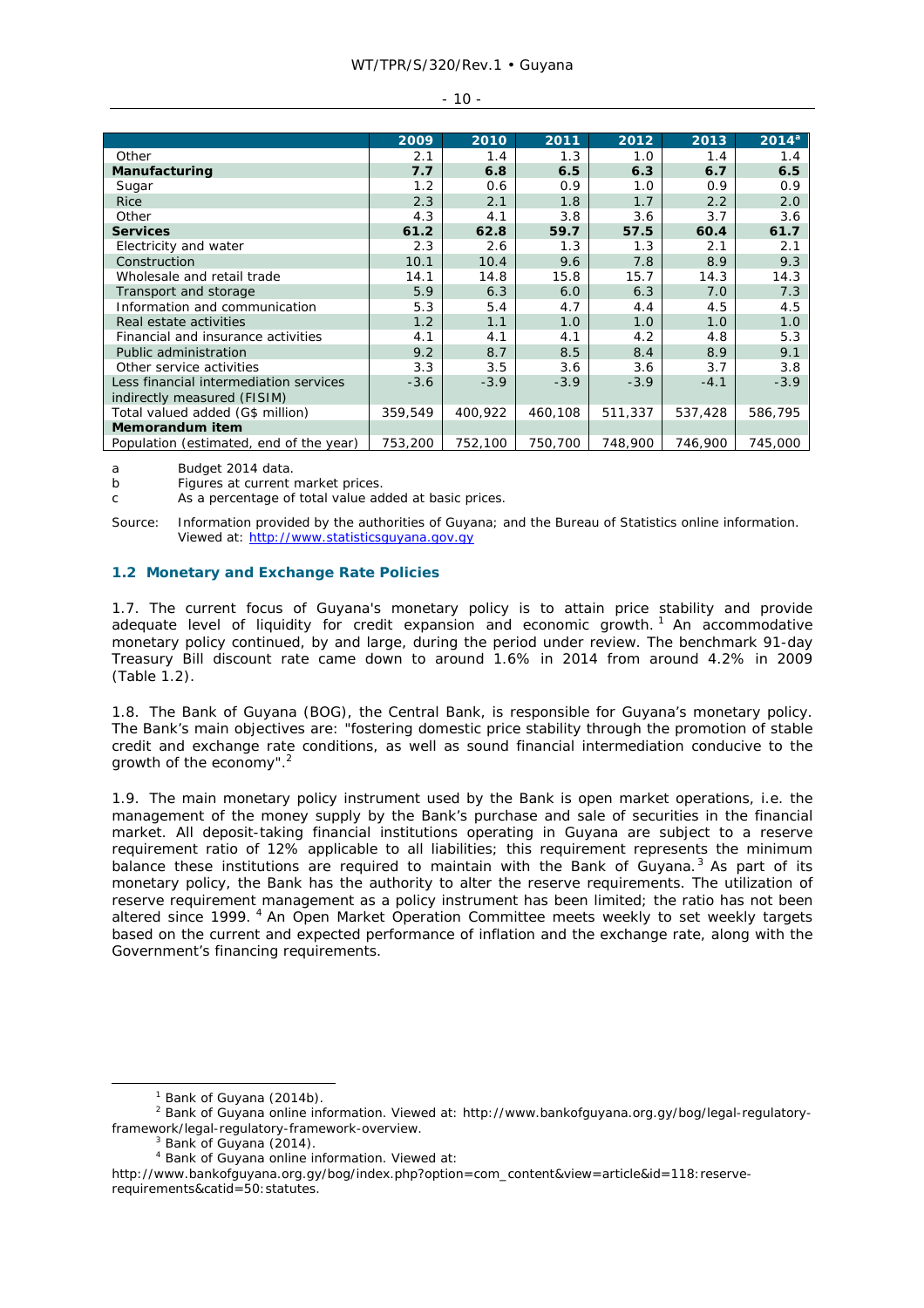#### - 11 -

|                                                                  | 2009   | 2010  | 2011   | 2012  | 2013   | $2014^{a}$ |
|------------------------------------------------------------------|--------|-------|--------|-------|--------|------------|
| Monetary and credit aggregates<br>(growth rates)                 |        |       |        |       |        |            |
| M1                                                               | 8.7    | 21.8  | 20.3   | 15.6  | 2.5    | 13.9       |
| M <sub>2</sub>                                                   | 9.7    | 15.5  | 16.1   | 11.5  | 3.8    | 0.8        |
| Credit to the private sector                                     | 5.7    | 19.0  | 19.9   | 20.1  | 14.5   | 4.9        |
| Nominal interest rates (%)                                       |        |       |        |       |        |            |
| Treasury Bill discount rate (91 days)                            | 4.18   | 3.78  | 2.35   | 1.45  | 1.45   | 1.58       |
| Treasury Bill discount rate (364 days)                           | 4.47   | 3.59  | 2.51   | 1.54  | 2.14   | 2.38       |
| Prime lending rate <sup>b</sup>                                  | 14.22  | 15.06 | 14.33  | 12.50 | 12.30  | 11.07      |
| Inflation <sup>c</sup>                                           |        |       |        |       |        |            |
| Consumer price index (CPI)                                       | 3.7    | 4.4   | 3.4    | 3.4   | 0.9    | 1.2        |
| <b>Exchange rate</b>                                             |        |       |        |       |        |            |
| Nominal exchange rate (G\$/US\$)                                 | 203.25 | 203.5 | 203.75 | 204.5 | 206.25 | 206.5      |
| Real effective exchange rate (index<br>$2010 = 100$ <sup>d</sup> | 101.2  | 100.0 | 97.7   | 100.8 | 101.1  | 100.7      |

### **Table 1.2 Main monetary indicators (end of period), 2009-14**

a Preliminary data.

- b Represents lending rates of commercial banks weighted by the amount of loans issued at the corresponding rate.
- c Corresponds to Georgetown's urban consumer price index.
- d IMF, International Financial Statistics; an increase represents an appreciation.
- Source: Information provided by the authorities of Guyana; Guyana Bureau of Statistics online information. Viewed at: http://www.statisticsguyana.gov.gy; Bank of Guyana online information. Viewed at: http://www.bankofguyana.org.gy/bog; and IMF (2014).

1.10. The Bank of Guyana Act of 1998 states that: "the rate of exchange of the Guyana dollar in all currencies shall be determined on the basis of prevailing market conditions". At the same time, the Act grants the BOG the authority to intervene in the foreign exchange rate market to minimize volatility and maintain price stability.<sup>5</sup> In practice, over 2009-14, the nominal exchange rate with the U.S. dollar did not vary more than 2% within any given 12-month period. The IMF has classified Guyana's *de facto* exchange rate regime as a "stabilized arrangement".<sup>6</sup> Since 2009, the Guyanese dollar has depreciated slightly against the U.S. dollar in nominal terms; the real effective exchange rate remained almost unchanged.

### **1.3 Fiscal Policy**

1.11. The Ministry of Finance is responsible for preparing the annual budget and for administering grants and loans received through different debt relief initiatives. Guyana's public finances improved during the first half of 2014 due to increased central government current revenue and lower capital expenditure, and the overall balance recorded a surplus (Table 1.3). Public debt stood at around 56% of GDP in the first half of 2014, down from around 67% in 2009. Financial performances of public enterprises have been mixed during the review period; they deteriorated during the first half of 2014, after two consecutive years of surpluses.

### **Table 1.3 Fiscal accounts of the Central Government, FY2009-14**

|                          | 2009 | 2010 | 2011 | 2012 | 2013 | 2014 <sup>a</sup> |
|--------------------------|------|------|------|------|------|-------------------|
| <b>Total revenue</b>     | 27.2 | 26.0 | 25.6 | 24.7 | 23.6 | 27.2              |
| Current revenue          | 23.0 | 23.4 | 23.0 | 22.4 | 22.2 | 26.1              |
| Tax revenue              | 21.6 | 21.9 | 21.2 | 20.3 | 20.6 | 23.5              |
| Income tax               | 8.0  | 8.6  | 8.2  | 7.6  | 7.6  | 9.6               |
| Property taxes           | 0.4  | 0.3  | 0.3  | 0.3  | 0.4  | 0.7               |
| Value-added tax (VAT)    | 5.6  | 5.9  | 5.9  | 5.9  | 5.6  | 6.6               |
| Excise tax               | 5.2  | 4.6  | 4.2  | 3.9  | 4.4  | 4.4               |
| Import duties            | 1.6  | 1.8  | 1.9  | 2.0  | 1.9  | 1.8               |
| Other taxes and licences | 0.7  | 0.7  | 0.7  | 0.6  | 0.6  | 0.4               |
| Non-tax revenue          | 1.4  | 1.5  | 1.8  | 2.0  | 1.6  | 2.6               |
| Rents and royalties      | 0.0  | 0.0  | 0.0  | 0.0  | 0.0  | 0.0               |

### (% of current GDP)

 $\frac{1}{5}$ <sup>5</sup> In order to participate in the exchange rate market, private persons may apply for a *cambio* dealer licence with the Bank of Guyana; this licence must be renewed annually.

 $6$  IMF (2014).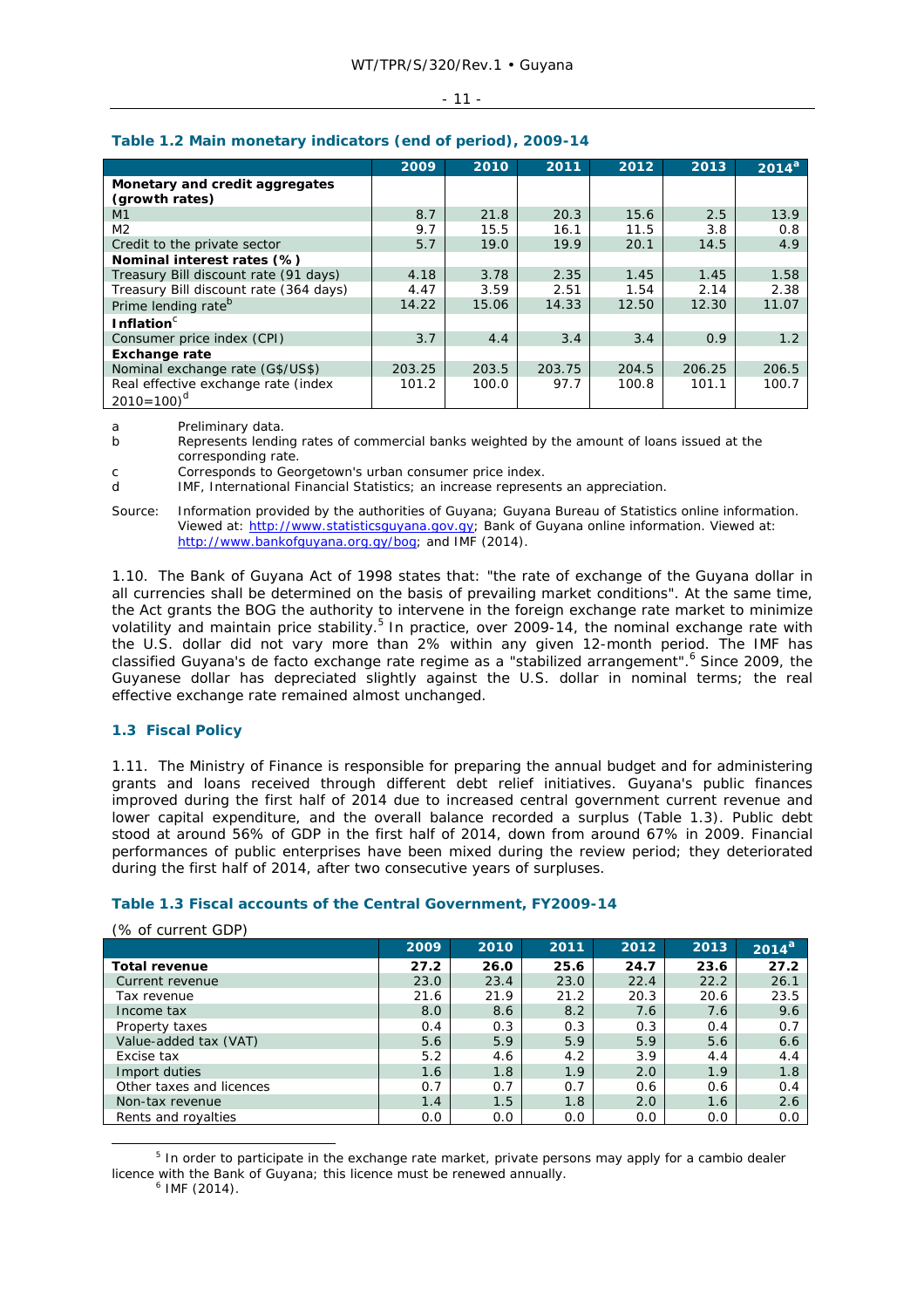#### WT/TPR/S/320/Rev.1 • Guyana

|                                                                 | 2009   | 2010   | 2011   | 2012   | 2013   | 2014 <sup>a</sup> |
|-----------------------------------------------------------------|--------|--------|--------|--------|--------|-------------------|
| Dividends from public enterprises                               | 0.3    | 0.2    | 0.4    | 0.2    | 0.3    | 0.1               |
| Other                                                           | 1.1    | 1.3    | 1.4    | 1.7    | 1.2    | 2.5               |
| Capital revenue                                                 | 4.2    | 2.6    | 2.6    | 2.3    | 1.4    | 0.5               |
| HIPC debt relief <sup>b</sup>                                   | 0.5    | 0.5    | 0.2    | 0.1    | 0.1    | 0.4               |
| Other grants                                                    | 3.6    | 2.1    | 2.4    | 2.2    | 1.3    | 0.1               |
| <b>Total expenditure</b>                                        | 30.8   | 28.9   | 28.7   | 29.4   | 28.0   | 25.7              |
| Current expenditure                                             | 19.5   | 18.8   | 19.1   | 19.7   | 19.9   | 20.4              |
| Personal emoluments                                             | 6.3    | 6.2    | 6.0    | 6.0    | 6.3    | 7.1               |
| Pensions                                                        | 1.9    | 1.9    | 1.8    | 1.9    | 2.2    | 2.3               |
| Other goods and services                                        | 6.3    | 5.8    | 6.4    | 5.9    | 6.1    | 5.5               |
| Transfers <sup>c</sup>                                          | 5.3    | 5.1    | 5.2    | 6.8    | 6.5    | 6.8               |
| Interest payments                                               | 1.6    | 1.7    | 1.5    | 1.1    | 1.0    | 0.9               |
| <b>Domestic</b>                                                 | 0.8    | 0.9    | 0.8    | 0.4    | 0.3    | 0.2               |
| External                                                        | 0.8    | 0.9    | 0.8    | 0.7    | 0.7    | 0.7               |
| Capital expenditure                                             | 11.4   | 10.2   | 9.5    | 9.7    | 8.2    | 5.3               |
| Current (primary) deficit/surplus                               | 3.5    | 4.7    | 3.9    | 2.6    | 2.4    | 5.7               |
| Overall balance before grants <sup>d</sup>                      | $-7.9$ | $-5.5$ | $-5.7$ | $-7.1$ | $-5.8$ | 0.4               |
| Overall balance after grants                                    | $-3.7$ | $-2.9$ | $-3.1$ | $-4.7$ | $-4.4$ | 0.9               |
| <b>Memorandum item</b>                                          |        |        |        |        |        |                   |
| Public enterprises overall balance before<br>taxes <sup>e</sup> | 0.7    | $-0.2$ | $-0.8$ | 0.6    | 0.1    | $-0.6$            |
| Central government total external debt                          | 46.0   | 45.9   | 46.8   | 47.7   | 41.8   | 41.2              |
| Total public sector gross debt (end of<br>period)               | 67.0   | 67.8   | 66.8   | 63.7   | 57.9   | 55.5              |

- 12 -

a For the first half of the year.<br>b Heavily Indebted Poor Count b Heavily Indebted Poor Countries (HIPC) debt relief programme coordinated by the IMF, World Bank, and IADB.

c Includes transfers to educational grants, scholarships, to local authorities, and contributions to local and international organizations.

d Excludes both HIPC debt relief and other external grants.

e Represents the overall balance of all publicly owned non-financial enterprises, including capital expenditures but excluding transfers and taxes paid to central government.

Source: Guyana Bureau of Statistics online information. Viewed at: http://www.statisticsguyana.gov.gy; and information provided by the authorities of Guyana.

1.12. Guyana maintained a primary surplus at the Central Government level throughout the 2009- 14, while the overall balance was in deficit between 2009 and 2013. The Central Government's overall accounts improved in 2013. For the first half of 2014, a surplus was recorded in the financial operations excluding grants; the authorities attribute this to lower capital expenditure. While external official transfers in the form of grants (including debt-relief initiatives) as well as loans (including PetroCaribe's disbursements<sup>7</sup>) have played an important role in improving public finances in Guyana, the contribution of the grants and loans has been diminishing in recent years. In 2014, they accounted for around 2% of the Central Government's total revenue, down from 15% in 2009.

1.13. Nonetheless, it would appear that fiscal reform measures will still be necessary to support fiscal consolidation over the medium term. These would require *inter alia*: setting up a strengthened medium-term policy framework anchored on the public debt ratio, with a view to maintaining current tax revenues (around 23.5% of GDP in the first half of 2014) and reducing transfers; and containing expenditures on central government wages and other goods and services over the medium term. The Government's fiscal consolidation plan is to gradually reduce the nonfinancial public sector deficit to 3.5% of GDP by 2018. The envisioned measures include reducing expenditures on wages, goods and services, and transfers as a share of GDP.<sup>8</sup>

1.14. The impact of public enterprises in the public sector's fiscal balance during 2009-14 was mixed. In 2014, public enterprises made a negative contribution to public finances equivalent to 0.6% of GDP. To redress this situation, it is required to advance a far reaching reform of stateowned enterprises, including the Guyana Sugar Corporation (GuySuCo) and Guyana Power and

 $8$  IMF (2014).

 $\overline{7}$  $P$  PetroCaribe is an alliance between the Bolivarian Republic of Venezuela and 14 Caribbean countries to purchase oil from the Bolivarian Republic of Venezuela under preferential payment conditions. Viewed at: http://www.petrocaribe.org/.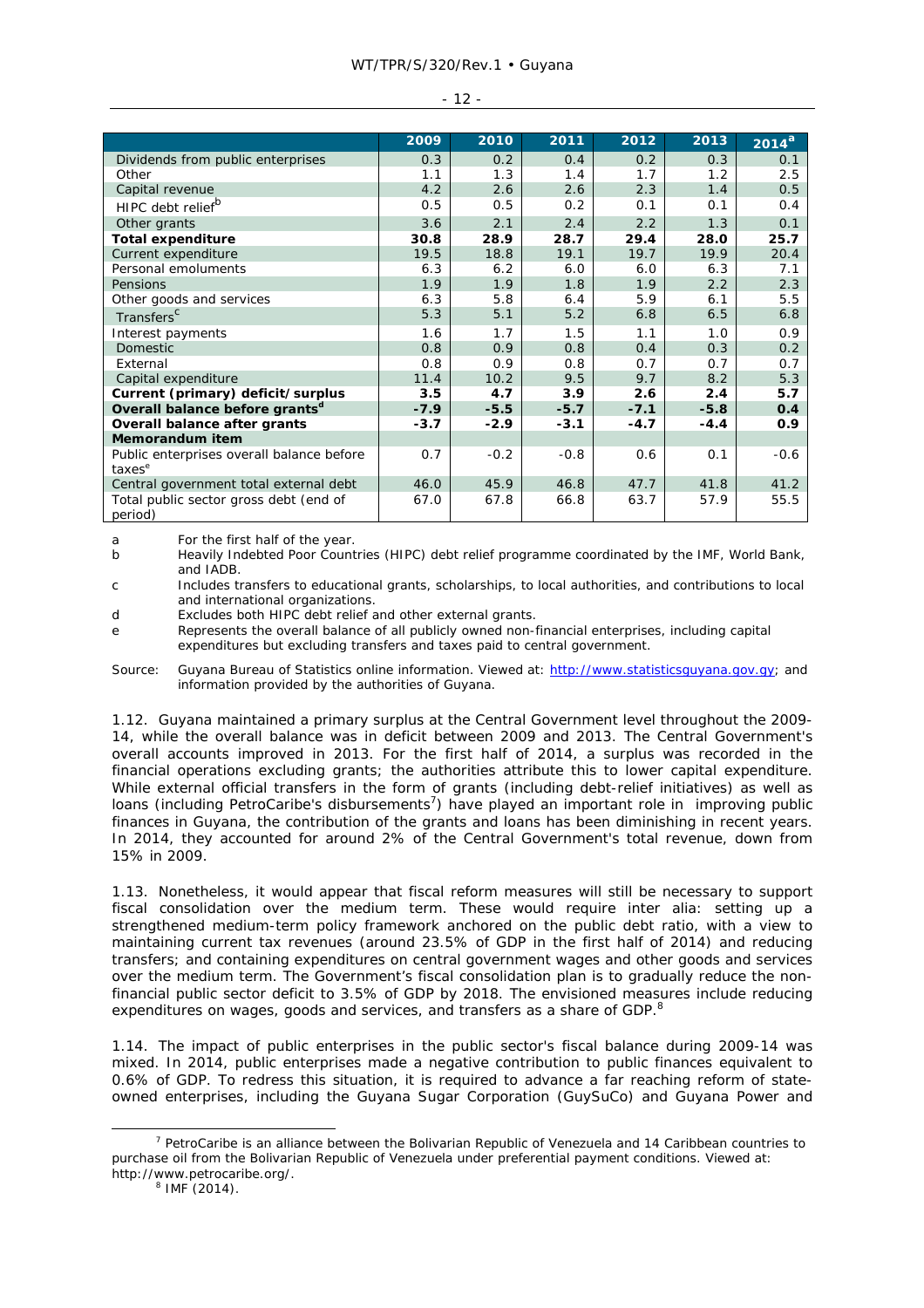#### - 13 -

Light inc. (GPL), as well as streamline electricity tariffs and related subsidies, and restoring the financial viability of the National Insurance Scheme.<sup>9</sup>

### **1.4 Balance of Payments**

 $(165 - 1)$ 

1.15. During the review period, the current account of the balance of payments worsened, to record sizable deficits; in 2014, the deficit was estimated to have reached around 15% of GDP. This was mostly due to a large deficit in merchandise trade (Table 1.4). The services account deficit slightly decreased during the review period; it was estimated to have amounted to around 5.6% of GDP, in 2014. Transfers, particularly remittances by Guyanese workers abroad, remained an important positive contribution (9.6% of GDP in 2014) to the current account.

1.16. Gross official reserves stood at US\$630.3 million at the end of September 2014, equivalent to around 3.5 months of imports of goods and services (compared with 3.9 months at end-2013).

### **Table 1.4 Balance of payments, 2009-14**

| US\$ MIIIION)                                    |            |            |            |            |            |            |
|--------------------------------------------------|------------|------------|------------|------------|------------|------------|
|                                                  | 2009       | 2010       | 2011       | 2012       | 2013       | $2014^a$   |
| <b>Current account</b>                           | $-230.6$   | $-247.4$   | $-372.2$   | $-366.6$   | $-425.4$   | $-338.8$   |
| Merchandise trade balance                        | $-411.2$   | $-534.1$   | $-641.4$   | $-581.2$   | $-471.4$   | $-465.6$   |
| Exports (f.o.b.)                                 | 768.2      | 885.0      | 1,129.1    | 1,415.5    | 1,375.9    | 837.0      |
| Imports $(c.i.f.)^b$                             | $-1,179.4$ | $-1,419.1$ | $-1,770.5$ | $-1,996.7$ | $-1,847.3$ | $-1,302.6$ |
| Services trade balance                           | $-119.0$   | $-84.1$    | $-145.4$   | $-204.6$   | $-307.2$   | $-179.9$   |
| Non-factor services (net)                        | $-102.1$   | $-96.9$    | $-136.1$   | $-228.6$   | $-335.7$   | $-187.2$   |
| Factor services (net)                            | $-16.9$    | 12.8       | $-9.3$     | 24.0       | 28.5       | 7.3        |
| Unilateral transfers                             | 299.6      | 370.8      | 414.6      | 419.2      | 353.2      | 306.7      |
| Capital and financial account                    | 454.0      | 339.2      | 373.2      | 418.3      | 314.8      | 168.5      |
| Capital transfer <sup>c</sup>                    | 37.2       | 27.1       | 30.1       | 29.3       | 7.3        | 2.6        |
| Medium and long term capital                     | 392.9      | 309.3      | 375.4      | 454.0      | 288.6      | 203.0      |
| Public sector (net)                              | 184.9      | 39.6       | 67.7       | 90.4       | 70.9       | $-9.2$     |
| Non-financial public sector (net)                | 92.4       | 89.1       | 146.6      | 243.5      | 160.3      | 81.6       |
| Other $(net)^c$                                  | 92.5       | $-49.5$    | $-79.0$    | $-153.1$   | $-89.4$    | $-90.8$    |
| Private sector (net) <sup>d</sup>                | 208.0      | 269.7      | 307.8      | 363.6      | 217.7      | 212.2      |
| Short term capital                               | 24.0       | 2.9        | $-32.3$    | $-65.0$    | 18.9       | $-37.0$    |
| <b>Errors and omissions</b>                      | 11.0       | 24.7       | $-16.0$    | $-18.7$    | $-8.9$     | 35.9       |
| <b>Overall balance</b>                           | 234.5      | 116.5      | $-15.0$    | 32.9       | $-119.5$   | $-134.3$   |
| <b>Financing</b>                                 | $-234.5$   | $-116.5$   | 15.0       | $-32.9$    | 119.5      | 134.3      |
| <b>Exceptional financing</b>                     | 37.0       | 38.4       | 40.4       | 42.6       | 45.5       | 30.8       |
| Debt relief                                      | 4.5        | 4.3        | 3.6        | 3.3        | 2.8        | 0.7        |
| Debt stock restructuring                         | $-0.6$     | $-0.6$     | $-1.0$     | $-1.0$     | $-1.0$     | $-1.0$     |
| Debt forgiveness                                 | 33.1       | 34.7       | 37.7       | 40.2       | 43.6       | 31.1       |
| Change in net foreign assets of BoG <sup>e</sup> | $-271.5$   | $-154.9$   | $-25.4$    | $-75.5$    | 74.0       | 103.5      |
| Memorandum item:                                 |            |            |            |            |            |            |
| Imports of goods and services/GDP (%)            | 71.5       | 77.6       | 85.6       | 89.6       | 79.8       |            |
| Exports of goods and services/GDP (%)            | 46.2       | 49.9       | 55.4       | 60.8       | 51.7       |            |
| Gross official reserves                          | 627.5      | 780.0      | 798.1      | 862.2      | 776.9      | 630.3      |
| Current account/GDP (%)                          | $-11.4$    | $-10.9$    | $-14.5$    | $-12.9$    | $-15.3$    |            |

.. Not available.

a January-September 2014.

b The IMF balance-of-payments guidelines recommend the use of f.o.b. figures for both exports and imports. The Guyanese authorities noted that work is ongoing to produce f.o.b. import figures for balance-of-payments purposes.

c Includes Multilateral Debt Relief Initiative transfers. Data for 2014 includes US\$12.5 million write-off of debt from the Bolivarian Republic of Venezuela 2008.

d Includes inflows of foreign direct investment.

e A negative change corresponds to an increase in international reserves of the Bank of Guyana.

Source: Central Bank of Guyana, IMF (2014); and information provided by the authorities of Guyana.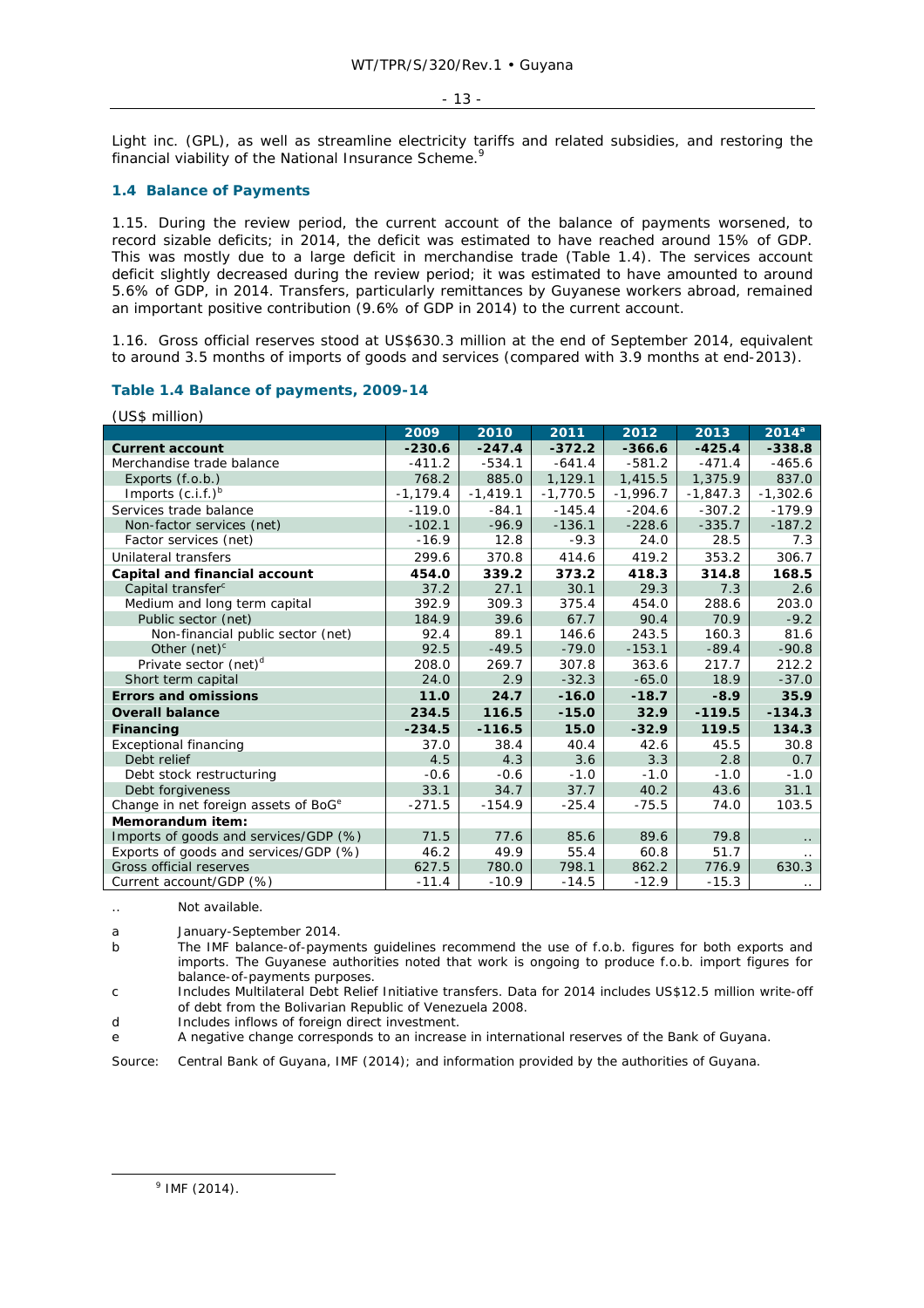### **1.5 Developments in Merchandise Trade**

### **1.5.1 Composition of trade**

1.17. In nominal value terms, exports increased by about 46% between 2009 and 2014, to reach US\$1,147 million (Table A1.1). Guyana has historically been a large exporter of commodities such as mineral products, sugar, and rice. In 2014, Guyana's main export items included precious stones and metals (including gold) (27.2% of Guyana's exports), followed by vegetable products (21.8%), prepared foodstuffs and beverages (21.0%) and mineral products (12.5%) (Chart 1.1). Compared with 2009, the share of precious stones and metals decreased substantially, while that of vegetable products and prepared foodstuffs and beverages increased.

1.18. The value of imports reached US\$1,745 million in 2014, or 49% higher than that in 2009 (Table A1.2). While imports of mineral products (mainly petroleum) increased substantially during the period, accounting for 32.9% of imports in 2014 (up from 27.9% in 2009), the composition of imports remained essentially unchanged. Mineral products and manufactures are the largest import items. Machinery and transport equipment's share of imports declined slightly to 24.6%, compared with 26.9% in 2009. The share of prepared foodstuffs and beverages and vegetable products remained largely unchanged between 2009 and 2014.

### **1.5.2 Direction of trade**

1.19. The direction of Guyana's exports changed significantly between 2009 and 2014, mainly reflecting a substantial increase in the share of the United States from 12.3% in 2009 to 26.9% in 2014 (Table A1.3 and Chart 1.2), and the reduction of exports to Canada from 33.9% of the total in 2009 to 8.4% in 2014. The EU's share in Guyana's total exports decreased from 27.8% in 2009 to 25.1% in 2014. The main market for Guyana's exports in 2014 was the United States.

1.20. The share of China as the origin of Guyana's imports increased from 5.0% in 2009 to 7.7% in 2014. During the same period, the share of the EU decreased slightly. The share of America has also declined slightly, but remained the largest among the origin of Guyana's imports, accounting for 72.7% of the total imports in 2014. The main source of imports continues to be the United States, followed by Trinidad and Tobago.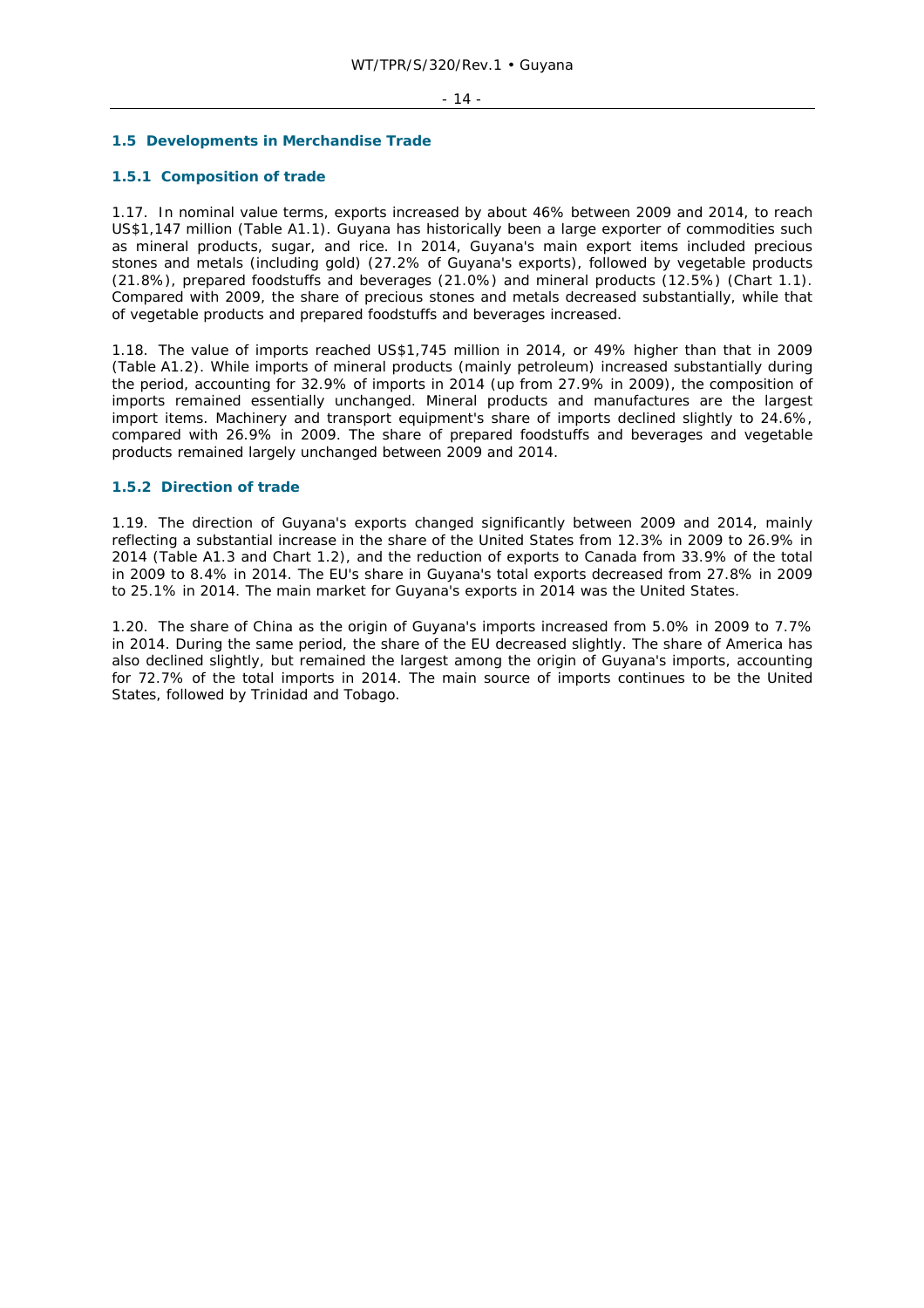#### - 15 -



**Total: US\$1,175 millions Total: US\$1,745 millions**

# **Chart 1.1 Merchandise trade by main HS Sections, 2009 and 2014**

Source: WTO Secretariat estimates, based on UNSD Comtrade database.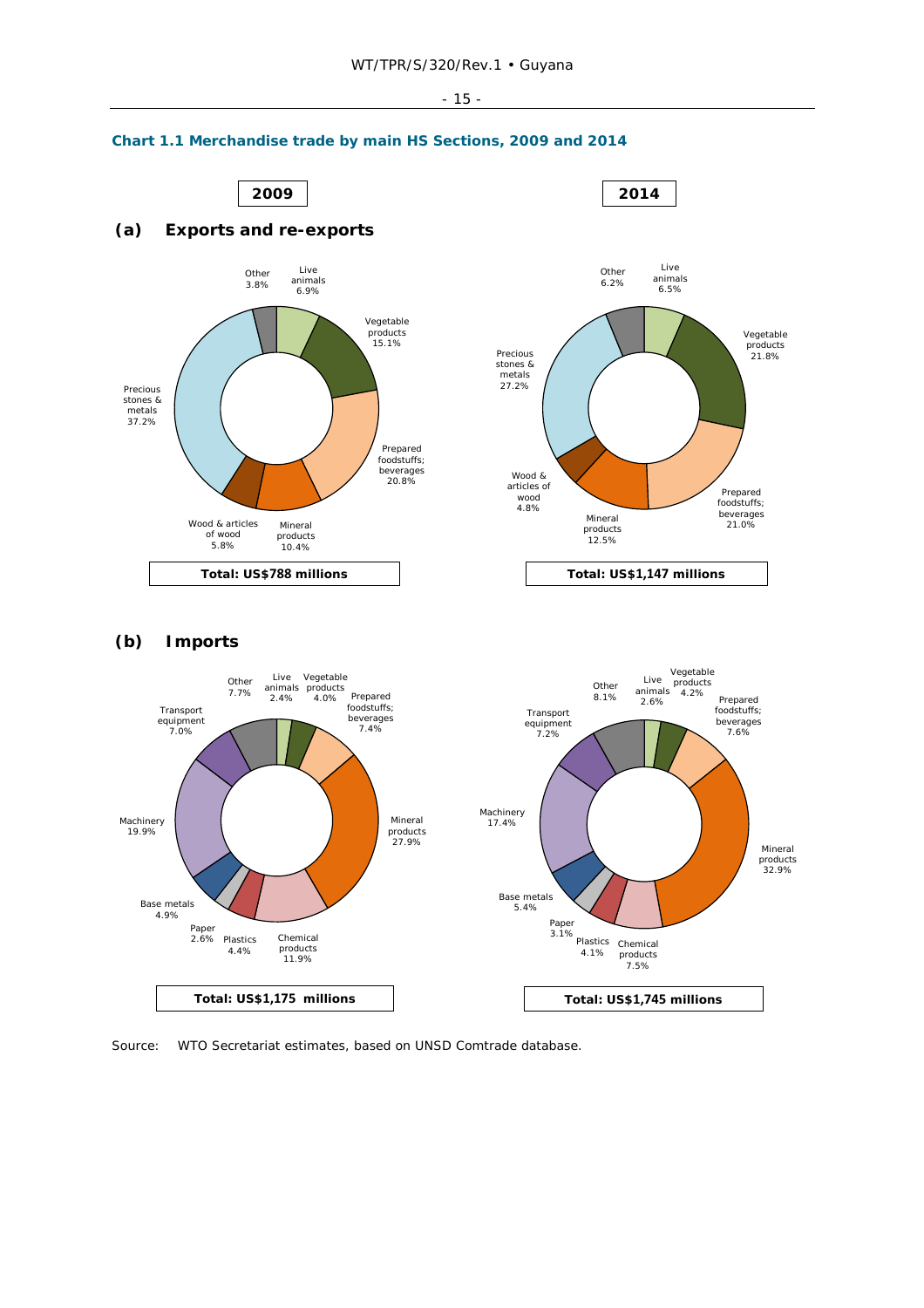**2009 2014**



# **Chart 1.2 Merchandise trade, by main origin and destination, 2009 and 2014**

**(a) Exports and re-exports**



### **1.5.3 Foreign direct investment**

1.21. Medium and long-term private capital inflows recorded a recent peak in 2012, but started to decrease in 2013. According to the UNCTAD, inflows of foreign direct investment (FDI) amounted to around US\$240 million in 2013, up from US\$164 million in 2009; no data on FDI outflows from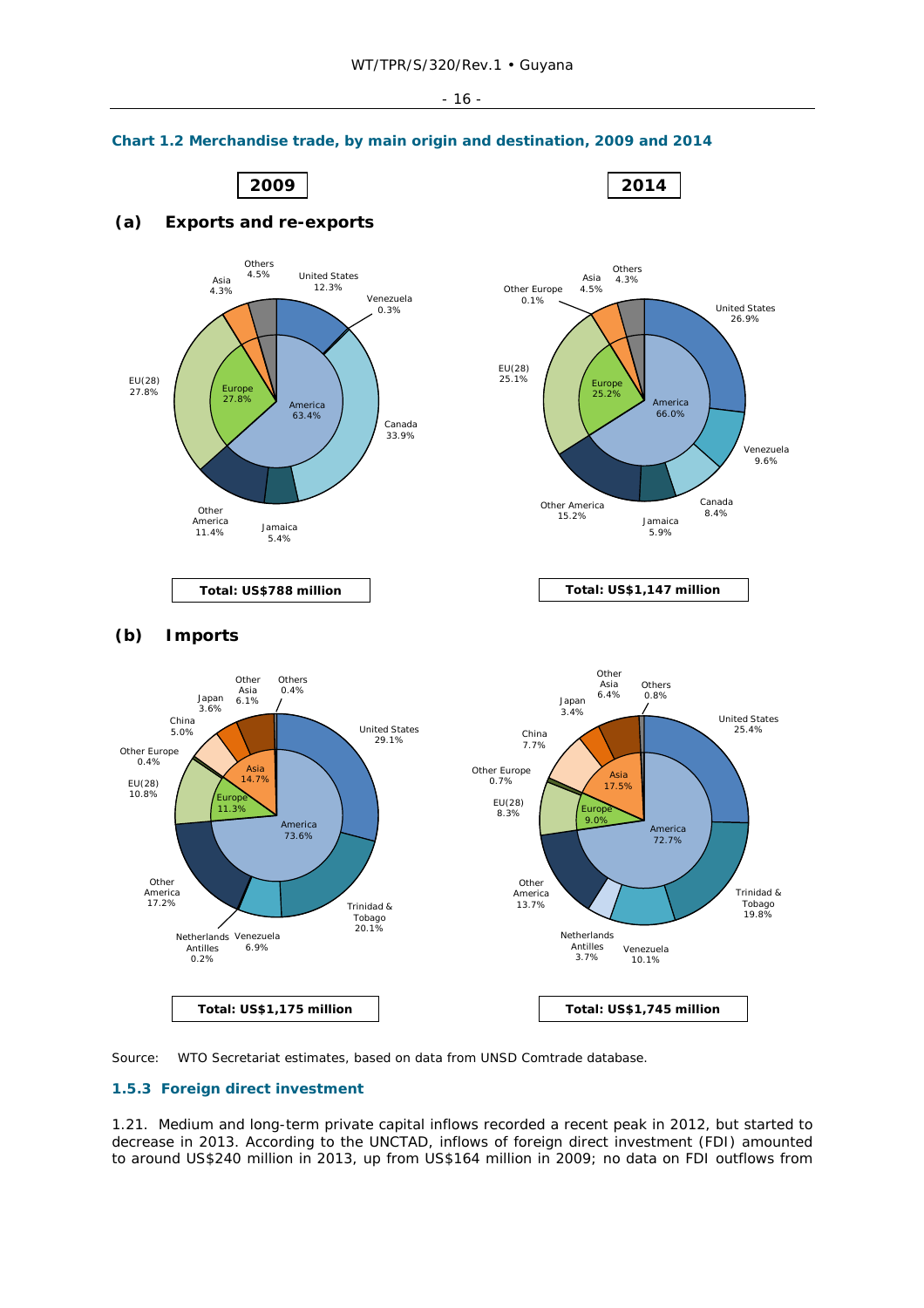Guyana were available.<sup>10</sup> Information provided by the authorities indicate that inward FDIs were directed mainly to agriculture, tourism, information and communications, transport, education and other services, manufacturing (including wood products), and energy.

 <sup>10</sup> UNCTAD (2014).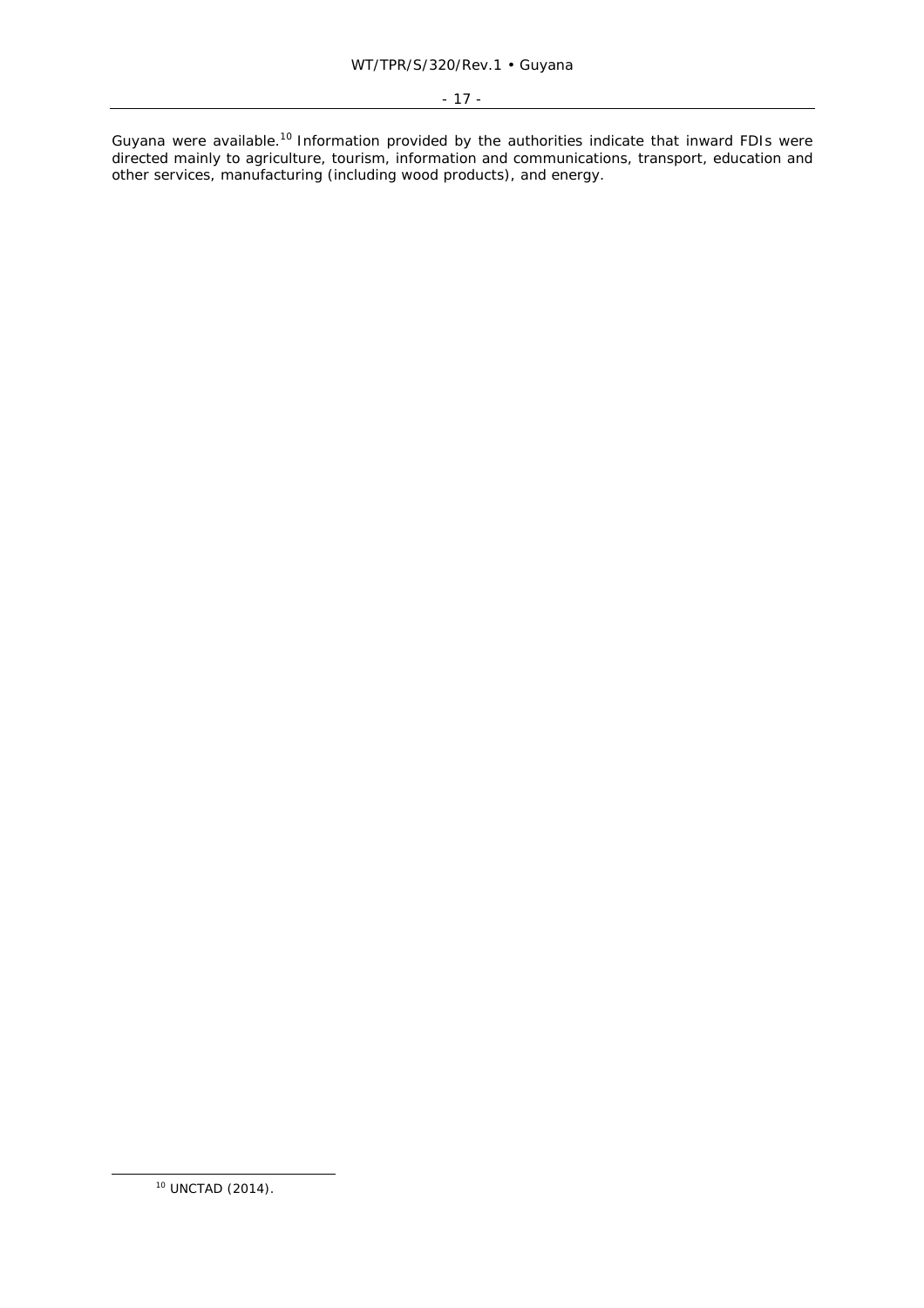#### - 18 -

### **2 TRADE AND INVESTMENT REGIME**

### **2.1 General Framework**

2.1. Guyana's general constitutional and legal framework has remained largely unchanged since its last Trade Policy Review in 2009. The Constitution of the Co-operative Republic of Guyana is the supreme law; it was last amended in 2006.

2.2. The President of Guyana is the Head of State as well as the Head of the Government. The designated candidate of the political party obtaining the largest percentage of the popular vote in a general election is automatically appointed as President. The President has the authority to prorogue or dissolve the unicameral National Assembly. When the National Assembly is prorogued or dissolved, a general election must be held within four months. The last general election was held in May 2015.

2.3. The President may appoint Vice-Presidents, a Prime Minister, and Ministers. The Prime Minister must be a member of the National Assembly, and all but a maximum of four ministers must be its elected members.

2.4. The legislative power rests in the unicameral National Assembly consisting of 65 members elected on the basis of proportional representation. The main function of the National Assembly is to pass bills and amend the constitution. Bills may be tabled by the Government or by any member of the Assembly; bills related to financial matters require recommendation or consent of the Cabinet.<sup>1</sup> Most matters in the National Assembly are determined by majority vote.

2.5. Bills passed by the National Assembly require the President's assent to become a statute law. If the President withholds assent, the bill must be returned to the Speaker with a message stating the reasons. If two thirds of the Assembly vote to return the bill to the President, assent must be given within 21 days, unless the President dissolves the Assembly before that time.<sup>2</sup>

2.6. In regards to international agreements, Guyana operates a "dualist" system, under which international agreements take legal effect by transposing them into domestic legislation. International agreements that have not been incorporated into domestic laws cannot be invoked before the courts and have no direct effect under Guyanese law.

2.7. Guyana's judicial system has 51 magistrate courts and two specialised courts: a Land Court that handles all claims related to land registration and ownership, and a Commercial Court that deals with commercial claims. The Supreme Court of Judicature comprises a Court of Appeal and a High Court. The Court of Appeal has authority to hear and determine appeals from the High Court (except for those when the High Court's decision is final). Further appeals from the court of Appeal may be made to the Caribbean Court of Justice, which is Guyana's last court of appeal.

### **2.2 Trade Policy Objectives and Implementation**

2.8. During the period under review, Guyana continued implementing its National Trade Strategy (finalized in 2003), which states that its trade policy priority should be to enhance market access (e.g. to identify export opportunities) for Guyanese exports.<sup>3</sup> It also states that Guyana should continue to advocate: special and differential treatment, benefits similar to those accorded to LDCs, and the maintenance and extension of preferences in trade negotiations. As a member of the Caribbean Community (CARICOM), Guyana coordinates its external trade policy within the CARICOM (section 2.3.2).

2.9. Overall responsibility for trade policy formulation in Guyana rests with the Ministry of Foreign Affairs. 4 In addition to the Ministry of Foreign Affairs, there are a number of other ministries/agencies responsible for formulating and implementing trade and related policies (e.g.

 $\frac{1}{1}$ <sup>1</sup> Article 171, the Constitution; and Paragraph 53, the Standing Order of the National Assembly.

<sup>&</sup>lt;sup>2</sup> Article 170, the Constitution.

<sup>&</sup>lt;sup>3</sup> For the details of the National Trade Strategy, see WTO (2009).

<sup>4</sup> Following the general election in December 2011, the Ministry of Foreign Trade and International Cooperation were formally merged into the Ministry of Foreign Affairs.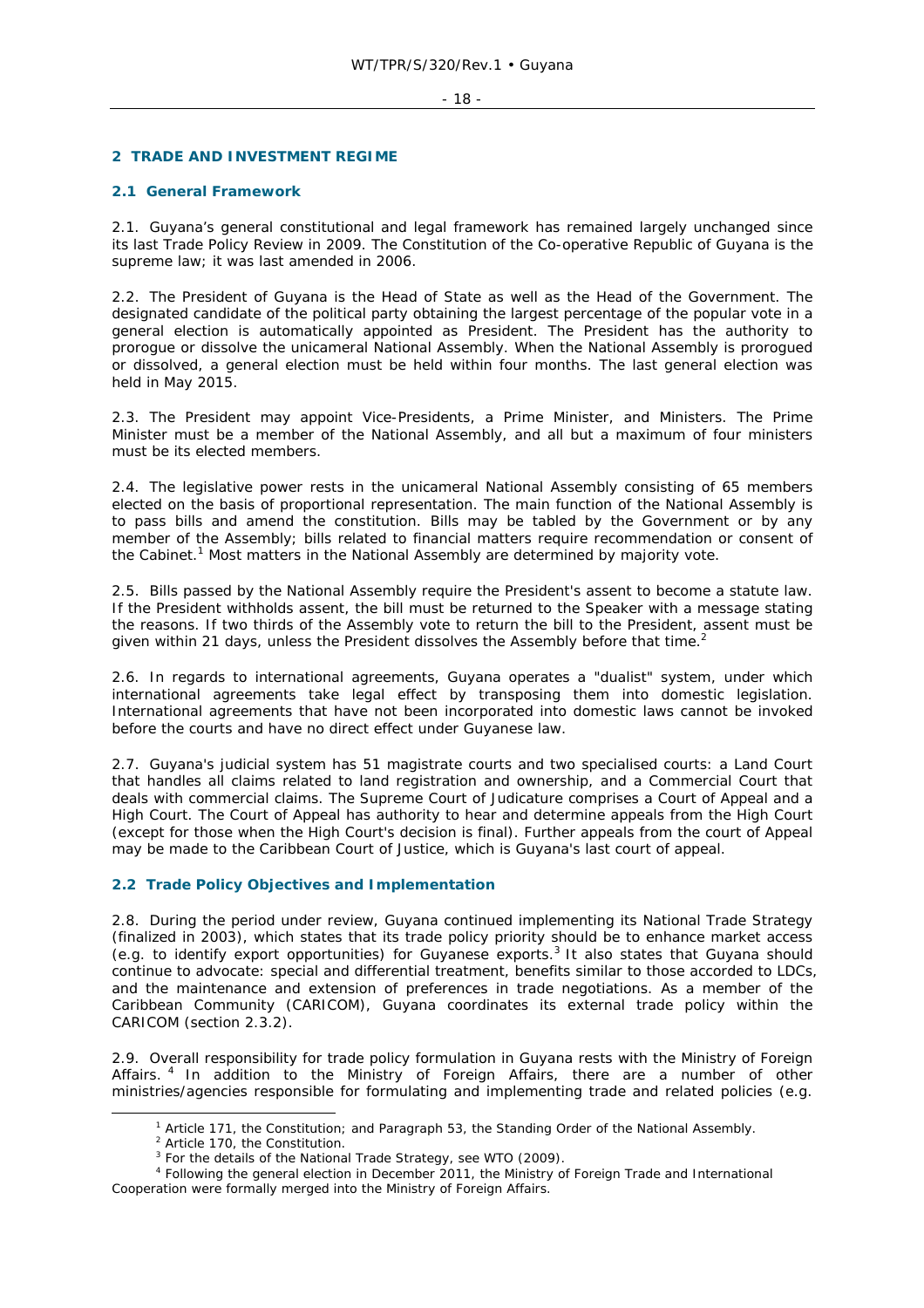#### - 19 -

Ministry of Tourism, Industry and Commerce; the Guyana Revenue Authority; the Guyana Livestock Development Authority).<sup>5</sup> Inter-institutional coordination between ministries on trade policy issues is undertaken by the National Advisory Committee on External Negotiation (NACEN), chaired by the Ministry of Foreign Affairs. Representatives from the public and private sectors, labour, and academia participate in the NACEN. The NACEN advises the Government and helps it to prepare for and participate in trade negotiations, including through input into the CARICOM Office of Trade Negotiation.<sup>6</sup>

2.10. Legislation related to Guyana's trade policies include, in descending order of importance, the Acts of Parliament, regulations, and ministerial orders.<sup>7</sup>

### **2.3 Trade Agreements and Arrangements**

### **2.3.1 WTO**

2.11. Guyana is an original Member of the WTO and grants at least MFN treatment to all its trading partners. It did not participate in the GATS extended negotiations on financial services or telecommunications. Guyana places importance on the effective functioning of the multilateral trading system, and sees it as the best safeguard for the interests of small developing economies.<sup>8</sup> Guyana's trade and related policies were reviewed in the Trade Policy Review Body in 2003 and 2009.

2.12. Largely as a result of its non-resident status, Guyana's participation in the WTO and the Doha Development Agenda (DDA) negotiations is limited. Six notifications were submitted to the WTO in 2010, mainly on the legislation of contingency measures; a number of other notifications are outstanding (Table A2.1). No notifications were submitted in 2013 and 2014.

2.13. Guyana looks forward to the completion of the DDA negotiations. In this process, Guyana advocates that the development needs of small economies, in particular special and differential treatment for developing and least developed countries, should be maintained and strengthened.<sup>9</sup>

2.14. During the period under review, Guyana was not a complainant or respondent, or involved as a third party, in the WTO Dispute Settlement Mechanism. Guyana considers that the cost of using the Mechanism is prohibitive,<sup>10</sup> and that the enhancement of third-party rights will help small economies like Guyana<sup>11</sup> represent their interests more effectively.<sup>12</sup>

### **2.3.2 Regional and bilateral agreements**

2.15. Guyana is an original member of the CARICOM. It largely formulates and implements its trade and trade-related policies through the framework of the CARICOM. Guyana has the status of "more developed country" within the CARICOM.<sup>13</sup> The Council for Trade and Economic Development (COTED), representing membership of trade and development ministers from all member states, is responsible for the promotion of trade and economic development in CARICOM.

2.16. In January 2006, the Revised Treaty of Chaguaramas (the Revised CARICOM Treaty) created the CARICOM Single Market and Economy (CSME)<sup>14</sup> with an approach of phased

 $\frac{1}{5}$ <sup>5</sup> See Sections 3 and 4 for the details of other bodies that have jurisdiction over issues that affect Guyana's trade policies. The full list of Guyanese governmental agencies can be found on the website of the Office of the President. Viewed at: http://www.op.gov.gy. 6

The CARICOM Office of Trade Negotiations is an agency responsible for developing and maintaining a cohesive and effective framework for the coordination and management of CARICOM's external trade negotiation resources and expertise. Viewed at: http://www.crnm.org/index.php. 7

 $\textsuperscript{7}$  Guyanese laws are accessible electronically on the website of Guyana Ministry of Legal Affairs. Viewed at: http://legalaffairs.gov.gy/information/laws-of-guyana. 8

WTO document WT/MIN(13)/ST/34, 5 December 2013.

<sup>9</sup> WTO document WT/MIN(13)/ST/34, 5 December 2013.

<sup>&</sup>lt;sup>10</sup> WTO document WT/TPR/S/218/Rev.1, 10 August 2009.<br><sup>11</sup> Guyana was involved in some dispute settlement cases as a third party (DS265, DS266, and DS283).<br><sup>12</sup> WTO document WT/MIN(13)/ST/34, 5 December 2013.<br><sup>13</sup> Other C

<sup>&</sup>lt;sup>14</sup> Bahamas and Haiti are not part of the CARICOM Single Market and Economy.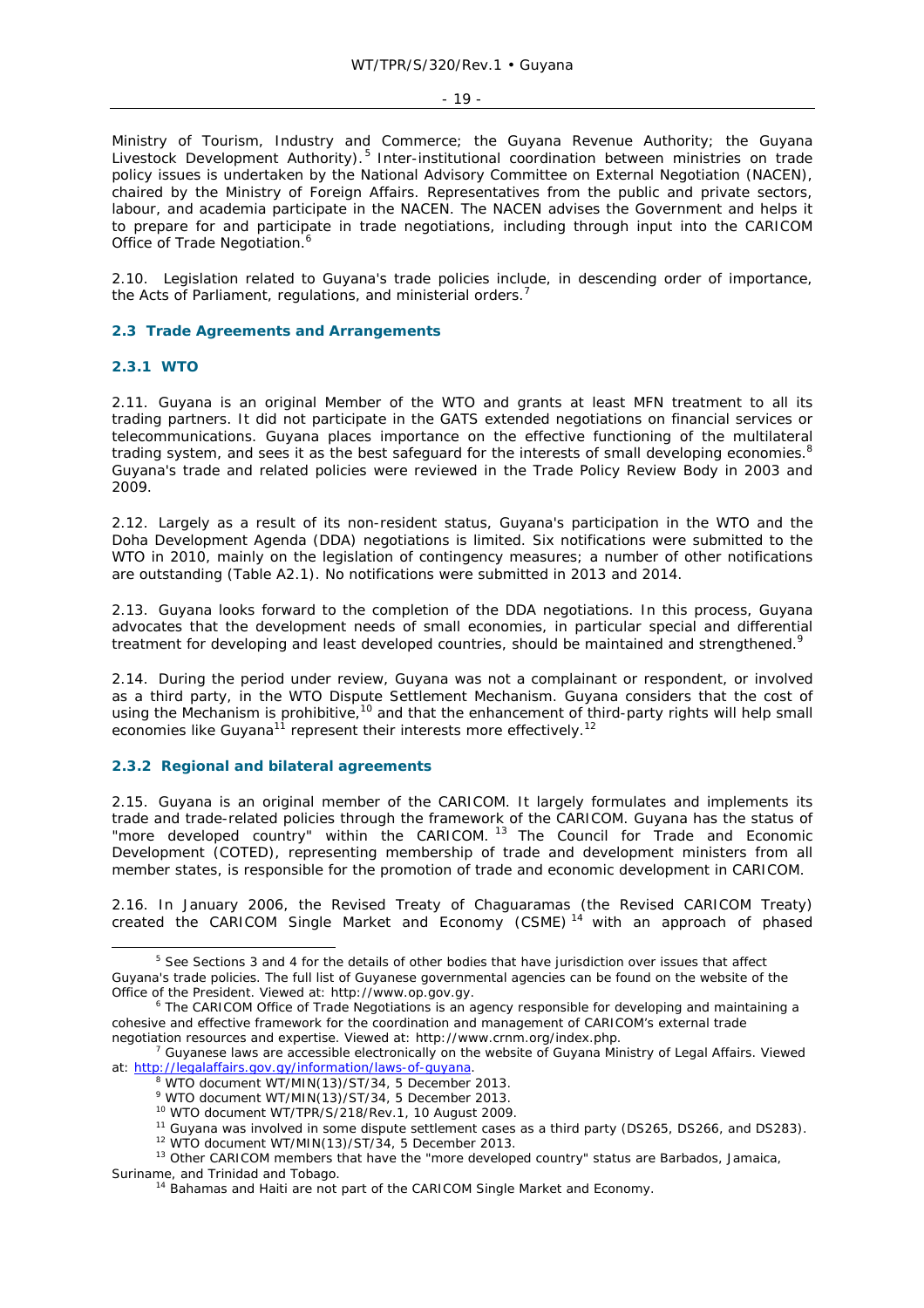implementation.<sup>15</sup> Guyana has been party to the CSME since 2006. Under the CSME, goods of CARICOM origin are exempted from customs duties (but they cannot circulate freely within the CARICOM16), and services providers holding nationalities of CARICOM member states are free to move and establish businesses within CARICOM member states.

2.17. The CARICOM coordinates members' external trade policies with respect to third countries.<sup>17</sup> A common external tariff is applied to goods originating from non-CARICOM members.<sup>18</sup> With respect to trade, the CARICOM negotiates with third countries on behalf of all CARICOM members as a whole. An individual CARICOM member may negotiate bilateral agreements with a third country; before conclusion of such an agreement, a notification to the CARICOM Secretariat is required. If such bilateral agreements involve tariff concessions, a prior approval from the COTED is also required to proceed further in the negotiations.

2.18. Through its CARICOM membership, Guyana maintains six preferential trade agreements with other trading partners (Chart 2.1): the Economic Partnership Agreement (EPA) with the European Union (EU), as well as the free trade agreements (FTAs) between CARICOM and Colombia, Costa Rica, Cuba, the Dominican Republic, and the Bolivarian Republic of Venezuela<sup>19</sup> (Table A2.2). The negotiations between CARICOM and Canada on an FTA are on-going.



### **Chart 2.1 Reciprocal trade agreements, 2015**

Note: The CARICOM consists of 14 countries including Guyana; Bahamas and Haiti are the CARICOM members that opt out of the CSME. The EPA is an agreement between the European Union and CARIFORUM (CARICOM plus the Dominican Republic).

Source: WTO Secretariat.

2.19. Besides tariffs, the CARICOM covers other areas related to trade such as standards, competition, contingency measures, intellectual property, government procurement, and harmonization of economic policies. The CARICOM has a number of regional agencies to administer policies and coordinate practices among its members; these include the CARICOM Regional Organization for Standards and Quality (CROSQ), and the CARICOM Competition Commission.

2.20. Guyana maintains a bilateral free trade agreement with Brazil. As at the end of 2014, 95.6% of Guyanese tariff lines were duty-free for goods of Brazilian origin.

<sup>&</sup>lt;sup>15</sup> The texts of the Revised Treaty of Chaguaramas are available on the website of CARICOM Secretariat.<br>Viewed at: http://www.caricom.org/jsp/community/revised treaty-text.pdf.

<sup>&</sup>lt;sup>16</sup> Free circulation of goods, irrespective of CARICOM origin or imported from third countries, within CARICOM is currently not possible, though the Revised Treaty of Chaguaramas has relevant provisions

<sup>(</sup>Article 239). 17 Article 80, the Revised Treaty of Chaguaramas. See also the Caribbean Community Secretariat's

Office of Trade Negotiation online information. Viewed at: http://www.crnm.org/.<br><sup>18</sup> Each CARICOM member may apply certain exceptions deviating from the common tariffs. For<br>operation of the Common External Tariff, see Art

 $19$  The bilateral agreement between Guyana and the Bolivarian Republic of Venezuela was largely superseded by the agreement between the CARICOM and the Bolivarian Republic of Venezuela.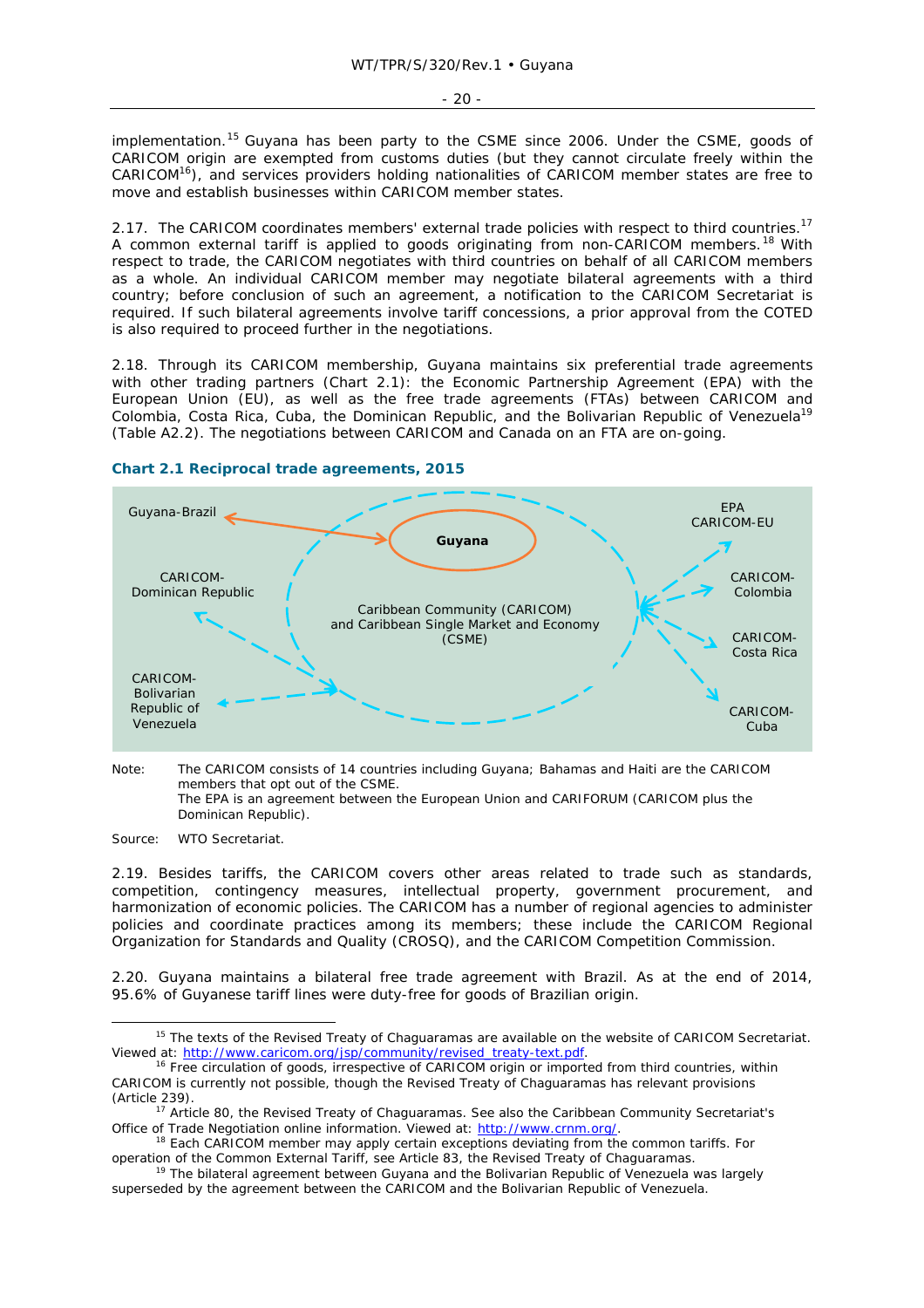### **2.3.3 Other non-reciprocal arrangements**

2.21. The Guyanese authorities indicate that Guyana is a beneficiary of the Generalised System of Preference (GSP) accorded by: Australia, Canada, Japan, New Zealand, Norway, Russian Federation, Switzerland, and the United States<sup>20</sup>; Guyana also benefits from other unilateral preferences such as the US-Caribbean Basin Trade Partnership Act (CBTPA), and the Canadian Programme for Commonwealth Caribbean Trade, Investment and Industrial Cooperation (CARIBCAN).

### **2.4 Investment Regime**

### **2.4.1 Business environment**

2.22. There have been no major changes in the legal framework for business and investment in Guyana since its last Review in 2009. The main legislation covering this area include: the Companies Act, the Partnership Act, the Business Name (Registration) Act, the Cooperative Societies Act, and the Investment Act. These legal texts allow business ownership to take the form of a sole proprietorship, a partnership of any kind, an incorporated company, or a cooperative society.

2.23. There is no legislation regulating minimum or maximum ownership in a partnership or a joint venture, nor are there minimum capital requirements for the establishment of any type of company; a company's capital structure may comprise more than one class of shares. There are no restrictions on the nationality of shareholders. According to the authorities, irrespective of the business form, any type of enterprise may be wholly owned by foreign or domestic investors.

2.24. All companies operating in Guyana must register with its Registrar of Companies. Registration fees are lower for companies incorporated in Guyana than those incorporated abroad. Locally-incorporated companies are subject to a flat fee of G\$60,000 (around US\$300), and a company incorporated abroad is subject to a fee of G\$80,000 (US\$400) if its capital is below G\$1 million, G\$150,000 if it is between G\$1 million and G\$3 million, and G\$300,000 (US\$1,500) if it is greater than G\$3 million. Businesses in the sectors requiring specific licences, for example, mining, telecommunications, forestry, and banking, must obtain operation licences from relevant competent authorities before commencing operations.

2.25. Businesses operating in Guyana are liable to pay corporation tax (or income tax for sole proprietorships), capital gains tax, property tax (section 3.3.1) and social security contribution. The total effective tax rate on profits is 32.3%, lower than the average of the Latin America and Caribbean region (48.3%); in terms of enforcing contracts, Guyana was ranked 71 among 189 countries/territories, above the regional average.<sup>21</sup>

### **2.4.2 Foreign investment regime**

2.26. Foreign direct investment into Guyana is actively encouraged by the Government, which consider it as critical to its economic development. The authorities state that the objectives of Guyana's investment policies are to diversify the economic structure away from an over-reliance on traditional sectors as well as to turn the Guyanese economy more private-sector-driven.

2.27. During the period under review, Guyana continued to implement the National Development Strategy<sup>22</sup>, and a number of measures were adopted along the lines of the Government's 2005 Report on Enhancing National Competitiveness (the action plan for the National Development Strategy). With these measures, *inter alia,* the Government aims to improve the low performance described by the World Bank's Doing Business Indicators. <sup>23</sup> They included: lowering the corporation tax rates, restructuring property registration fees, drafting amendments to the Companies Act, and establishing a credit report system (section 4.5.2).

<sup>&</sup>lt;sup>20</sup> Guyana was removed from the GSP beneficiary list of the EU in January 2014.<br><sup>21</sup> World Bank Group Doing Business online information, "Ease of Doing Business in Guyana". Viewed at: http://www.doingbusiness.org/data/exploreeconomies/guyana/.<br>22 WTO document WT/TPR/S/218/Rev.1, 10 August 2009.<br>23 World Bank Group Doing Business online information, "Ease of Doing Business in Guyana". Viewed at:

http://www.doingbusiness.org/data/exploreeconomies/guyana/.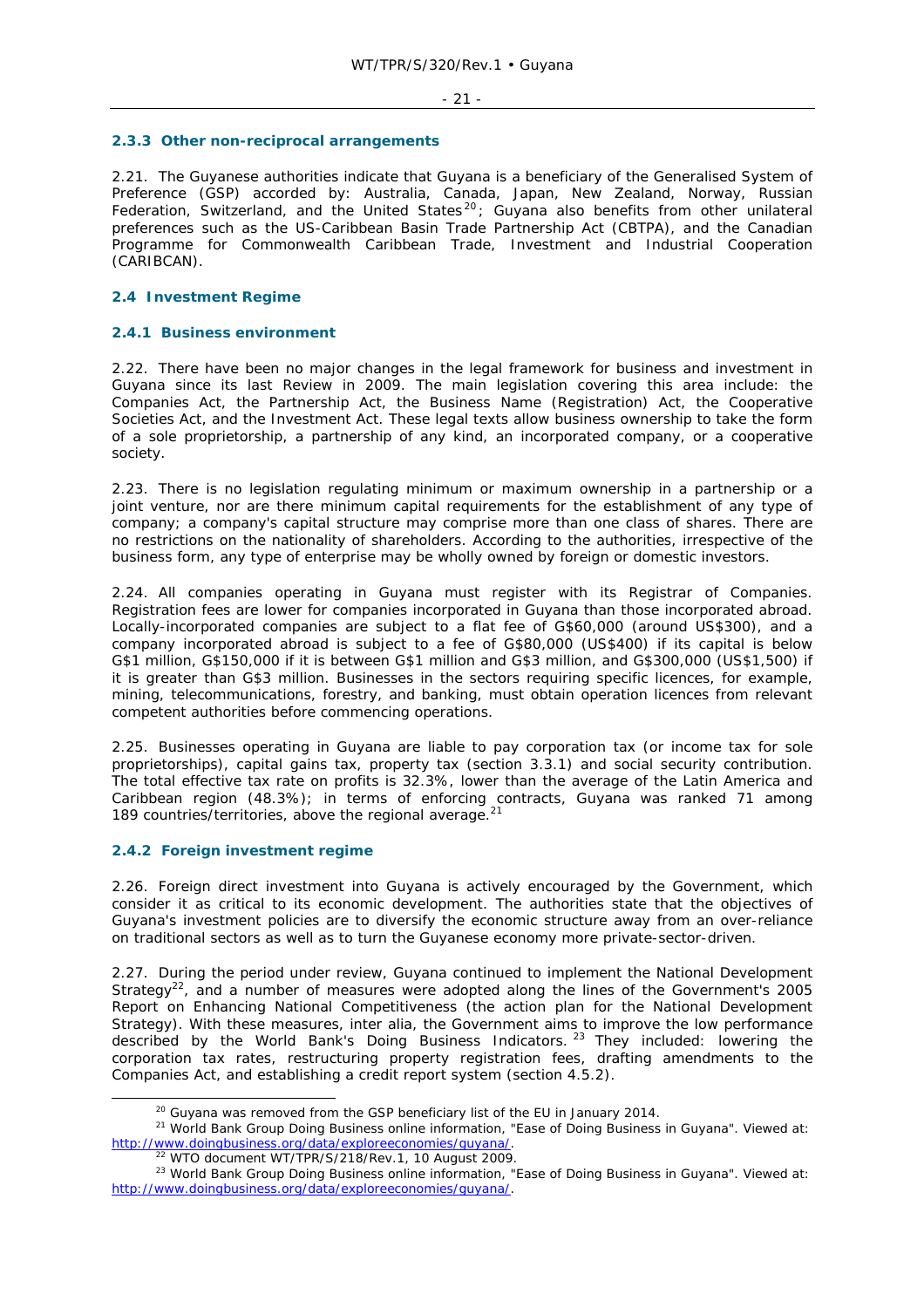#### - 22 -

2.28. The overall responsibility for Guyana's investment policy rests with the Office of the President. Promotion of foreign and local investment is undertaken by the Guyana Office for Investment (GO-Invest), a semi-autonomous body under the Office of the President. GO-Invest also advises the Government on the formulation and implementation of national investment policies. Go-Invest provides facilitation services, assisting domestic and foreign investors with completing administrative formalities such as their commercial registration and application for land purchase or lease.

2.29. Under the Status of Aliens Act, foreign and domestic investors have the same rights to purchase and lease land. The Investment Act specifies that there should be no discrimination between private foreign and domestic investors, or among foreign investors from different countries.<sup>24</sup> The authorities maintain that foreign investors have equal access to opportunities arising from privatization of state-owned companies.

2.30. The Investment Act states that all fields of lawful economic activity are open to all investors except in *inter alia* the mining sector, where foreign investment in small and medium-sized operations is restricted (section 4.2). Permits for such operations are given only to domestic persons. The Minister of Finance may exclude sectors from investment subject to affirmative resolution of the National Assembly. The authorities indicate that sectors would only be excluded in exceptional circumstances. There have been no such exclusions during the period under review.

2.31. Enterprises may be wholly owned by foreign investors, and unrestricted repatriation of profits is allowed after tax obligations have been met, both for companies and net earnings of foreign personnel working in Guyana. The Investment Act limits the circumstances under which the Government may expropriate any enterprise or the assets of an investor: legal procedures must be followed and adequate compensation paid. The authorities indicate that no foreign investment enterprises or their assets have been expropriated since its previous review.

2.32. Disputes among investors or between investors and the Government can be settled by: arbitration under the Arbitration Act, resolution before the competent courts, or resolution by the International Centre for the Settlement of Investment Disputes (ICSID).

2.33. The authorities state that no trade-related investment measures (TRIMs) are applied in Guyana. The requirement for hiring at least 80% of local employment is applied equally to domestic and foreign investment projects.

2.34. Guyana concluded a bilateral investment treaty (BIT) and a double taxation agreement with Kuwait in 2010. Guyana maintains BITs with *inter alia* China, Cuba, Germany, Indonesia, Kuwait, and the United Kingdom. Double taxation agreements are in force with Canada, the CARICOM, Kuwait, and the United Kingdom. The authorities state that negotiations of double taxation agreements with India and the Seychelles are still ongoing.

<sup>&</sup>lt;sup>24</sup> Nationals from other CARICOM member states are considered foreign; investment restrictions (e.g. those on small- and medium-sized mining operations) are equally applied to CARICOM and non-CARICOM countries.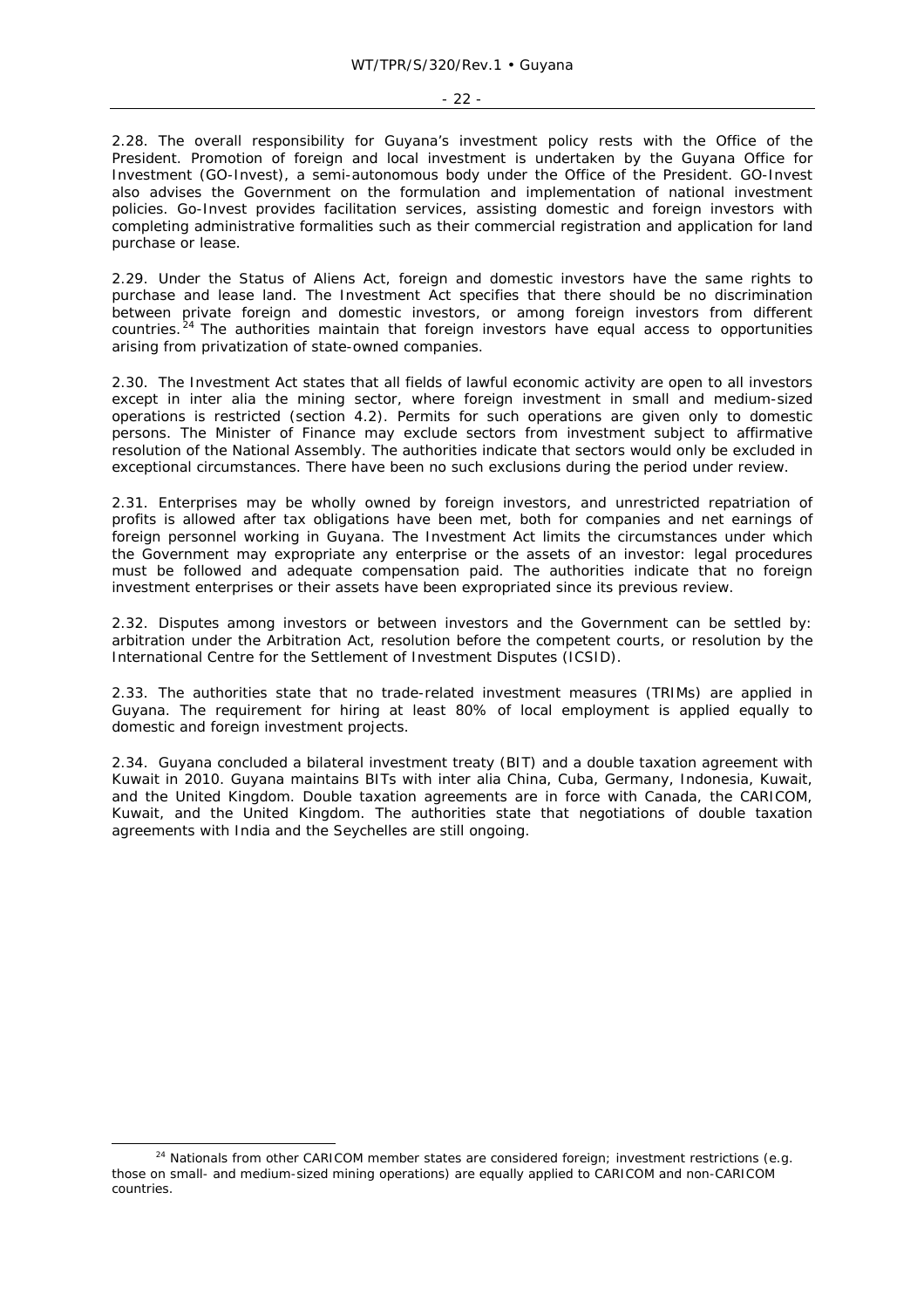### **3 TRADE POLICIES AND PRACTICES BY MEASURE**

### **3.1 Measures Directly Affecting Imports**

### **3.1.1 Customs procedures and requirements**

3.1. The legislative and institutional framework for customs matters in Guyana has remained largely unchanged since the last Trade Policy Review of Guyana in 2009. The Customs Act is the basic customs legislation, and the Guyana Revenue Authority (GRA) is responsible for customs procedures.<sup>1</sup> The Customs Act, and its associated regulations and orders are available to the public on the GRA website.<sup>2</sup>

3.2. During the period under review, Guyana adopted a number of measures such as a risk profiling system and wider deployment of cargo scanners at ports with a view to simplifying and streamlining its customs procedures. According to the World Bank's Doing Business report, trading across borders in Guyana has the lowest cost in the Latin America and Caribbean region; however, the time required to complete all procedures is longer than the regional average<sup>3</sup> (Table 3.1).

|  | Table 3.1 Summary of procedures and documents for trading across borders, 2015 |
|--|--------------------------------------------------------------------------------|
|--|--------------------------------------------------------------------------------|

|                                                  |        | Guyana | <b>Latin America and Caribbean</b> |
|--------------------------------------------------|--------|--------|------------------------------------|
|                                                  |        |        | average                            |
| Number of documents required                     | Import |        |                                    |
|                                                  | Export | 6      | O                                  |
| Days required to complete procedures             | Import | 22     | 18.7                               |
|                                                  | Export | 19     | 16.8                               |
| Cost to complete procedures (US\$ per container) | Import | 720    | 1.691.1                            |
|                                                  | Export | 730    | 1.299.1                            |

Source: World Bank Group (2015), Doing Business 2015, Regional Profile 2015. Viewed at: http://www.doingbusiness.org/reports/~/media/GIAWB/Doing%20Business/Documents/Profiles/Reg ional/DB2015/DB15-Latin-America-and-Caribbean.pdf.

3.3. All importers (and exporters) must register with the GRA and obtain a tax identification number (TIN) before engaging in imports (or exports); according to the authorities, it usually takes less than one day to complete the registration formalities.<sup>4</sup>

3.4. All imports, commercial or non-commercial<sup>5</sup>, must be declared when entering Guyana. During the period under review, Guyana increased the maximum threshold of non-commercial imports to US\$1,000 (up from US\$500 in 2007) to which Customs may apply a simplified procedure involving the submission of a Simplified Customs Declaration; customs officers have discretion to reinstate the normal procedure depending on the classification of the declared goods. It would appear that smuggling through fraudulent declarations of personal effects poses a challenge to customs duties collection, hence more scanners have been deployed to combat smuggling as well as to improve efficiency.<sup>6</sup>

3.5. A declaration of commercial imports must be lodged in person (by either traders or their appointed agents such as customs brokers) at the GRA headquarters in Georgetown.<sup>7</sup> The

<sup>2</sup> Guyana Revenue Authority online information, "Customs Act 2005". Viewed at: http://www.gra.gov.gy/publications/tax-laws/121-customs-act-2005-2.

 Guyana Revenue Authority online information, "Procedure for Obtaining a TIN". Viewed at: http://www.gra.gov.gy/services-offered/registration-for-tin/procedure-for-obtaining-a-tin. 5

 $\frac{1}{1}$  $1$  Other agencies such as the Customs Anti-Narcotics Unit, the Guyana Livestock Department Authority (GLDA), and the National Plant Protection Organisation (NPPO) are also present at the border as enforcement of anti-narcotic trafficking, and SPS measures. 2

 $3$  The time to complete procedures in the World Bank's Doing Business Indicators includes the time not directly related to customs. It is measured "from the vessel's arrival at the port to the cargo's delivery at the warehouse". 4

<sup>&</sup>lt;sup>5</sup> Non-commercial imports include those of personal effects, or of small parcels by post.

Guyana Revenue Authority press release, New CJIA scanner catching 'front-door' tax cheats. Viewed at: <u>http://www.gra.gov.gy/capital-gains-tax/what-is-capital-gains?id=98</u>.<br><sup>7</sup> The electronic submission of declarations is not available. The authorities indicate that a project

designed to allow importers to submit declarations electronically was launched in 2013 and is expected to be completed by the end of 2015.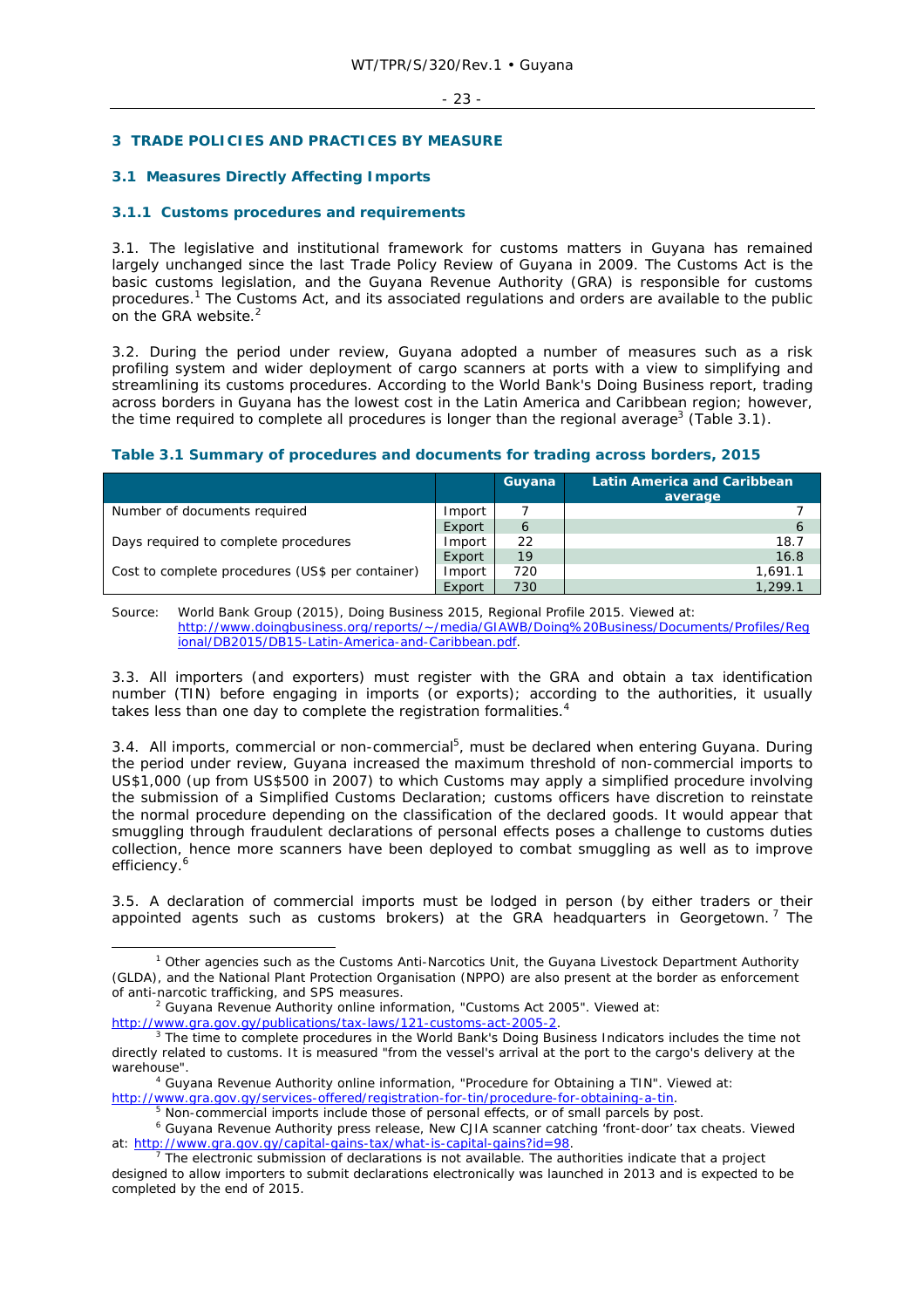#### - 24 -

submission of a customs declaration before the cargo arrival (pre-arrival declaration) may be allowed. It usually takes one day for Customs to process a declaration, but it may take up to five days for a declaration concerning a large shipment of multiple items. During the period under review, the GRA provided a query facility, on its website, for importers to track the progress of their declarations under processing. <sup>8</sup> The authorities indicate that more than 60% of import declarations submitted in 2014 were processed and approved for release before the arrival of goods at the ports. They also indicate that the processing delays are mostly caused by incomplete import documents, and by importers' under-invoicing caught by the GRA (section 3.1.2). The GRA also publishes its Customs-related standard operating procedures (SOPs) on its website.

3.6. Upon payment of customs duties and other internal taxes (section 3.1.5), importers then apply for release of imports from customs.<sup>10</sup> Since the Revenue Protection and Risk Management Unit started its operation in 2009, physical inspections have not been required for each consignment of imports (as required before 2009) but are carried out on a random sampling basis determined by risk profiling. Physical inspection must be conducted on high risk imports. The authorities note that among all the declarations in 2014, 11% of imports were inspected; if all the relevant documents are correct, the goods can be cleared from customs on the same day when they arrive.

3.7. For perishable imports, a permit for immediate delivery (PID) may be issued to speed up customs procedures;<sup>11</sup> it may be issued by the GRA ten days prior to the arrival of perishable imports upon lodging a bond for possible duties and taxes on the imports. With a valid PID, imports will be released for free circulation in Guyana after necessary sanitary and phytosanitary controls have been conducted.

3.8. The establishment of a single window for customs procedures is being discussed. However, the GRA is faced with financial constraints in this regard.

3.9. The use of customs brokers is voluntary. The authorities note that about 17% of import declarations (and 4% of export declarations) are currently handled by customs brokers, who must be licensed by the GRA and must be Guyanese citizens.<sup>12</sup> A customs broker licence is valid for a calendar year, and renewable. As at end-2013, there were 52 licensed customs brokers.

3.10. At the time of drafting this report, Guyana was in the process of accepting the Amendment Protocol of the WTO Agreement on Trade Facilitation (TFA). A National Committee on Trade Facilitation was established on 9 April 2015 to coordinate work needed for the implementation of the TFA. Guyana has not notified to the WTO measures that can be adopted when the TFA enters into force (Category A notification). Guyana does not have legal provisions on advance ruling.

3.11. There have been no changes to Guyana's appeal procedures against Customs' decisions since its last review. Importers that disagree with Customs' decisions concerning *inter alia* classification and duty rate/amount may bring disputes to the Customs Tariff Tribunal. Importers may then refer the case to the Full Court of the High Court if they are not satisfied with the outcomes of the Tribunal. The High Court's decision is final. The authorities indicate that there has been no appeal since 2009.

3.12. Guyana does not have legal provisions on pre-shipment inspection.

 <sup>8</sup> <sup>8</sup> Guyana Revenue Authority online information, "Customs Declaration Checker". Viewed at: http://www.gra.gov.gy/declaration-status

Guyana Revenue Authority online information, "Customs and Trade Administration: SOPs". Viewed at: http://www.gra.gov.gy/publications/customs-trade-administration-sops/35-customs-trade-administration-

sops.<br><sup>10</sup> Importers are required to pay the customs duties determined by the GRA in order to clear imports from customs. Importers may dispute the customs valuation decision after the customs clearance.<br><sup>11</sup> A permit for immediate delivery is also granted, upon request, in the case of importing emergency

medicines or emergency food supplies.<br><sup>12</sup> Guyana Revenue Authority online information, "Customs Policy No. 5 - Customhouse Broker". Viewed

at: http://www.gra.gov.gy/customhouse-brokers/broker-licence.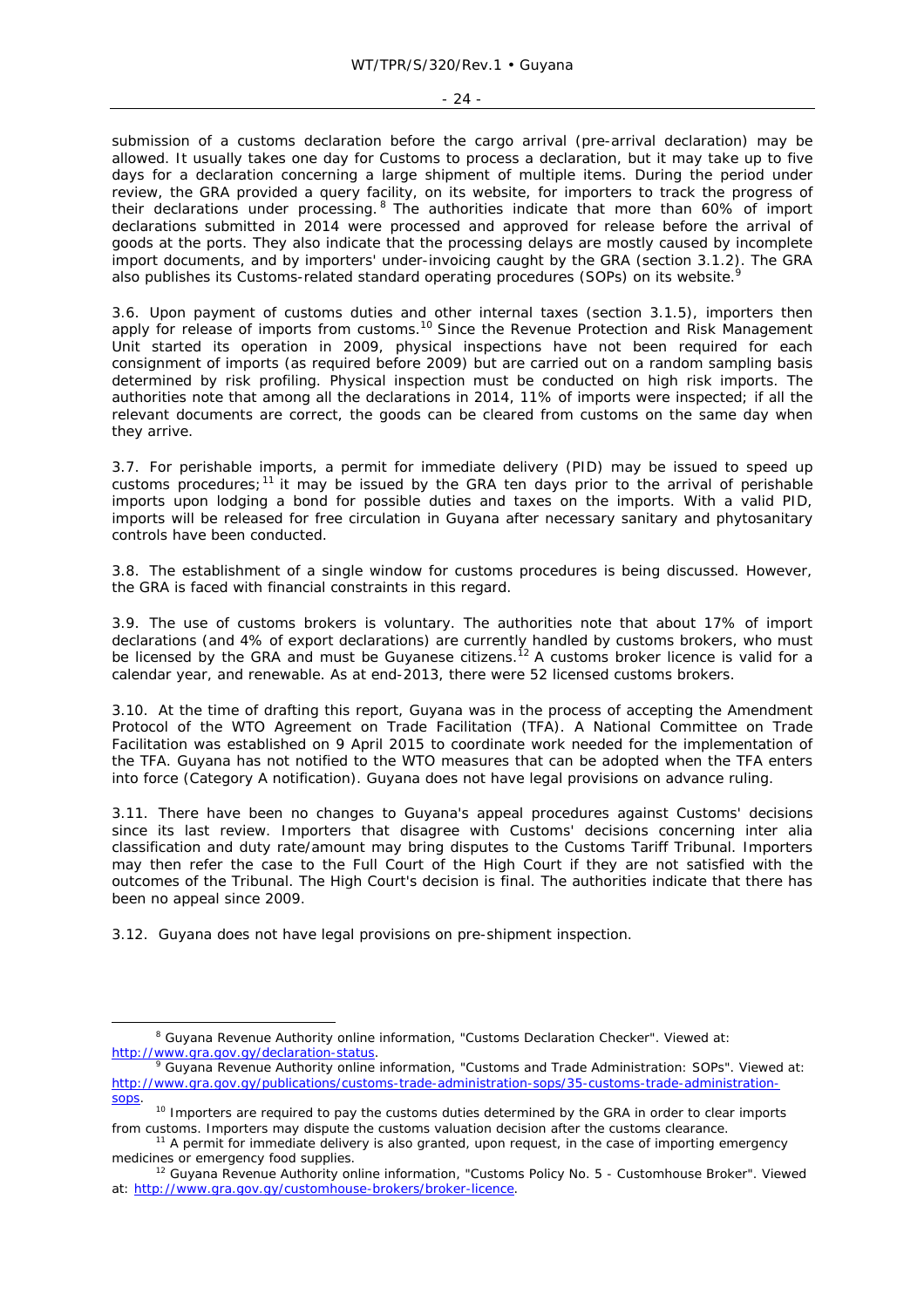#### **3.1.2 Customs valuation**

3.13. Rules on customs valuation are provided in Article 23 and Schedule V of the Customs Act, and remain unchanged since 2009. Transaction values, generally in terms of c.i.f. prices, are used as the basis for customs valuation. In case of doubt, the GRA may require further information, and may use other methods of valuation prescribed in the WTO Agreement on Customs Valuation. The authorities consider that under-invoicing is the main problem in terms of customs valuation; however, since the Revenue Protection and Risk Management Unit under Customs became operational in 2009, under-invoicing has significantly decreased. According to the authorities, 90% of declarations were accepted under the c.i.f. prices in 2014, up from 71% in 2008.

3.14. Guyana has not submitted notifications on its legislation, nor has it replied to the Checklist of Issues as required by the WTO Agreement on Customs Valuation. The authorities maintain that Guyana reserves its rights to use certain special and differential treatment provisions under the Agreement.<sup>13</sup>

### **3.1.3 Rules of origin**

3.15. The rules of origin applied by Guyana have remained largely unchanged since 2009. Guyana does not maintain non-preferential rules of origin.14 Preferential rules of origin are applied to goods imported from other CARICOM countries as well as from trading partners with whom the CARICOM has a free trade arrangement (section 2.3.2).

3.16. The coverage of preferential rules of origin varies across different free trade agreements Guyana is party to. For example, in the CARICOM's preferential trade agreements with Colombia and with Cuba, rules of origin on imports into Guyana only apply to a limited number of goods listed in the agreements.<sup>15</sup>

3.17. Generally, if goods are not wholly obtained or fully produced in a country subject to preferential rules of origin, imported materials from a third country must be substantially transformed to be eligible under the relevant preferential regime. Changes in tariff headings may be seen as substantial transformation. Bilateral cumulation is allowed, and the tolerance level of non-originating materials is generally 7% of the transaction value of goods; with respect to textiles and clothing, the tolerance level is 10% of the total weight of the material.<sup>16</sup>

3.18. A CARICOM Certificate of Origin is required for imports claiming CARICOM origin for duty-free preference (section 3.1.4.3).

### **3.1.4 Tariffs**

### **3.1.4.1 WTO bound tariffs**

3.19. All tariff lines in Guyana are bound.<sup>17</sup> The simple average bound tariff rate is 58.3%, more than four times higher than the simple average applied MFN rate (12.1% in 2014) (Chart 3.1).

3.20. The largest differences between the bound rates and the applied MFN rates on particular tariff lines are found among agricultural products, especially in vegetable products and prepared food. However, the ratio of the bound rate over the applied rate is the largest for machineries and chemical products; for the latter, bound rates are more than seven-folds of the corresponding applied MFN rates (Table 3.3).

<sup>&</sup>lt;sup>13</sup> WTO documents WT/LET/226, 12 June 1998; and G/VAL/2/Rev.24, 27 April 2007.<br><sup>14</sup> WTO document G/RO/N/42, 10 December 2003.<br><sup>15</sup> Table III.1, WTO (2009)<br><sup>16</sup> See WTO (2009) for the details of Guyana's rules of origin.<br>

http://stat.wto.org/TariffProfiles/GY\_e.htm.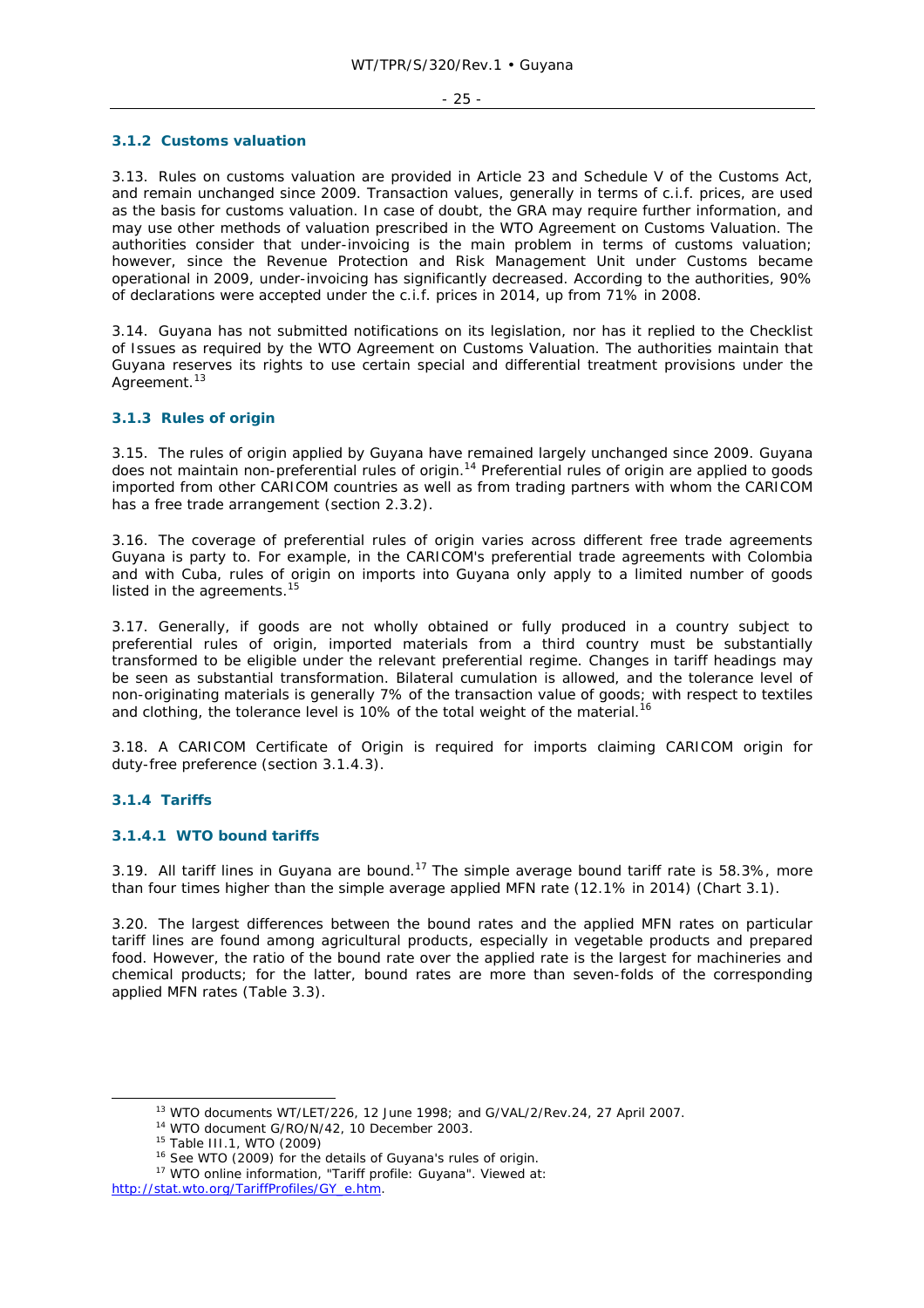- 26 -





### **3.1.4.2 Applied MFN tariffs**

3.21. Guyana offers at least MFN treatment to all trading partners.

3.22. Guyana applies the CARICOM Common External Tariff, with certain exceptions.<sup>18</sup> All tariff rates are *ad valorem*. There are no tariff lines subject to tariff rate quotas (Table 3.2). Guyana's tariff nomenclature is based on the Harmonized Commodity Description and Coding System (HS), and further specified at the ten-digit level. The current nomenclature reflects the fourth amendment to the HS (HS 2007). The authorities indicate that Guyana's 2015 nomenclature is to be based on the latest amendment of the HS (HS 2012).

# **Table 3.2 Tariff structure, 2008 and 2014**

|                                                         | 2008  | 2014  |
|---------------------------------------------------------|-------|-------|
| Bound tariff lines (% of all tariff lines)              | 100.0 | 100.0 |
| Total number of tariff lines                            | 6,308 | 6,358 |
| Non-ad valorem tariffs (% of all tariff lines)          | 0.0   | 0.0   |
| Lines subject to tariff quotas (% of all tariff lines)  | 0.0   | 0.0   |
| Duty free tariff lines (% of all tariff lines)          | 9.4   | 9.5   |
| Simple average applied MFN tariff (%)                   | 12.0  | 12.1  |
| WTO agriculture                                         | 22.5  | 22.7  |
| WTO non-agriculture (incl. petroleum)                   | 10.0  | 10.0  |
| Domestic tariff "peaks" (% of all tariff lines) a       | 8.8   | 9.0   |
| International tariff "peaks" (% of all tariff lines) b  | 28.7  | 29.0  |
| Overall standard deviation                              | 13.2  | 13.5  |
| Nuisance applied rates (% of tariff lines) <sup>c</sup> | 0.0   | 0.0   |

a Domestic tariff peaks are defined as those exceeding three times the overall average applied rate.

b International tariff peaks are defined as those exceeding 15%.

c Nuisance rates are greater than 0% but inferior or equal to 2%.

Source: WTO Secretariat calculations, based on data provided by the authorities.

3.23. Changes to the tariff schedule are enacted (and promulgated) through a legislative procedure. They also require authorization of the CARICOM as Guyana has adopted the Common External Tariff (section 2.3.2). Proposals by relevant stakeholders to change the tariff schedule

Source: WTO Secretariat, based on information provided by the authorities of Guyana.

 <sup>18</sup> WTO (2003).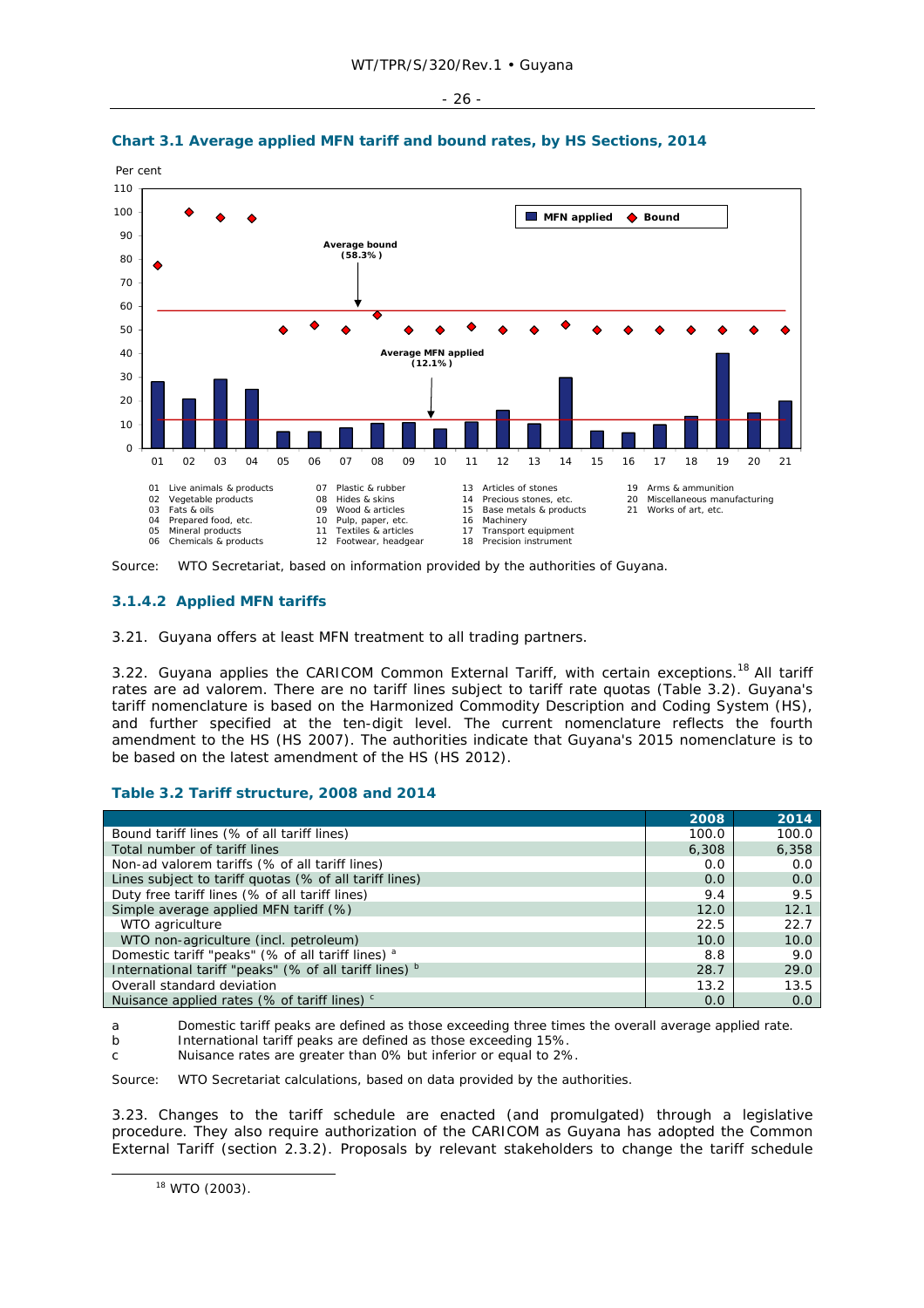must be submitted to the Ministry of Foreign Affairs; they need to be discussed at the Council for Trade and Economic Development (COTED) of the CARICOM before any changes are made. Once the changes are authorized by the CARICOM, the National Assembly will approve the new tariff schedule.

3.24. During the period under review, applied MFN tariff rates remained largely unchanged; modifications to the tariff mainly reflect changes in nomenclature or tariff codes (e.g. split lines, or merge lines). The 2014 tariff comprises 6,358 lines at ten-digit level: 9.5% of all tariff lines are duty free and 55.8% have rates below 10% (Chart 3.2). No lines have "nuisance" rates. The simple average applied MFN tariff rate was 12.1% in 2014 (12.0% in 2008). Based on the WTO definition, the average applied MFN rate for agricultural products was 22.7% in 2014, compared with 22.5% in 2008; for non-agricultural products, the average was 10%, unchanged during the review period (Table 3.2).



### **Chart 3.2 Frequency distribution of MFN tariffs, 2014**

Source: WTO Secretariat calculation, based on data provided by the authorities of Guyana.

3.25. In the 2014 tariff schedule, beverage, spirit and tobacco are subject to the highest applied MFN rates, with their simple average rate at 43.3%, followed by fish and fisheries products (average at 28.8%) and animals and product thereof (average at 28.6%); beverage, spirit and tobacco as well as animals and product thereof had tariff peaks at 100%. Sugar and confectionary, and fruit, vegetables and plants are subject to a simple average applied MFN rate above 20% for each category, and have tariff peaks at 40% (Table 3.3). With regard to manufactured goods, clothing has the highest simple average applied MFN rate at 19.9%, followed by electric machinery (10.1%), and wood, pulp, paper and furniture (10%).

|                        |              | <b>MFN Applied</b> |                 |                                               |                                            |  |  |
|------------------------|--------------|--------------------|-----------------|-----------------------------------------------|--------------------------------------------|--|--|
| <b>Description</b>     | No. of lines | Average<br>$(\%)$  | Range<br>$(\%)$ | <b>Coefficient</b><br>of<br>variation<br>(CV) | <b>Final</b><br>bound<br>average<br>$(\%)$ |  |  |
| Total                  | 6,358        | 12.1               | $0 -$<br>100    | 1.1                                           | 58.3                                       |  |  |
| <b>HS 01-24</b>        | 1,148        | 24.8               | $0 - 100$       | 0.9                                           | 92.5                                       |  |  |
| HS 25-97               | 5,210        | 9.3                | $0 - 70$        | 1.0                                           | 50.8                                       |  |  |
| By WTO category        |              |                    |                 |                                               |                                            |  |  |
| <b>WTO Agriculture</b> | 1,051        | 22.7               | $0 - 100$       | 1.0                                           | 99.8                                       |  |  |

#### **Table 3.3 Summary of the tariff schedule, 2014**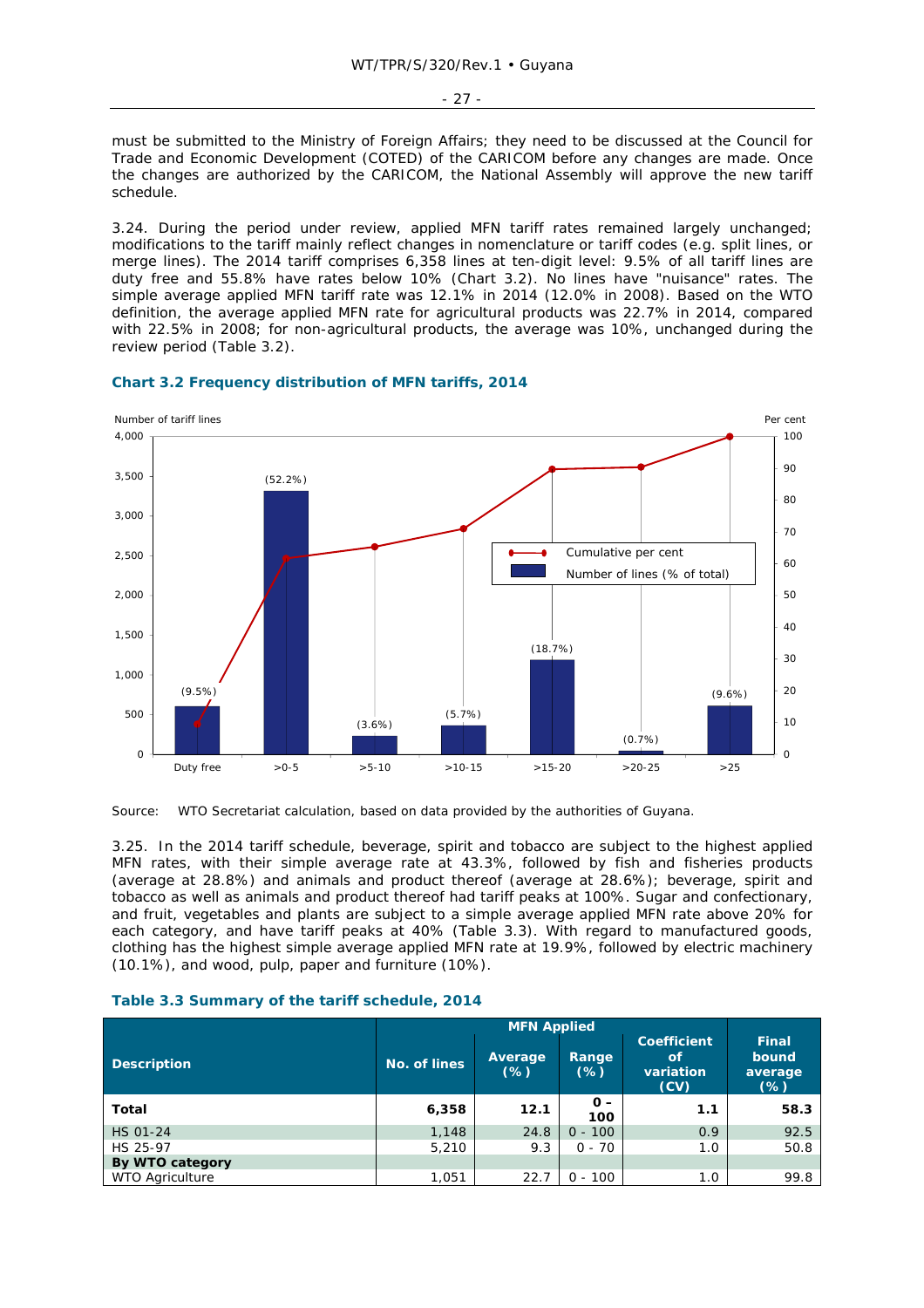| ۰. |  |
|----|--|
|----|--|

|                                                   | <b>MFN Applied</b> |                   |                 |                         |                            |  |  |  |
|---------------------------------------------------|--------------------|-------------------|-----------------|-------------------------|----------------------------|--|--|--|
|                                                   |                    |                   |                 | <b>Coefficient</b>      | <b>Final</b>               |  |  |  |
| <b>Description</b>                                | No. of lines       | Average<br>$(\%)$ | Range<br>$(\%)$ | of<br>variation<br>(CV) | bound<br>average<br>$(\%)$ |  |  |  |
| - Animals and products thereof                    | 150                | 28.6              | $0 - 100$       | 0.7                     | 100.0                      |  |  |  |
| - Dairy products                                  | 25                 | 12.6              | $0 - 40$        | 0.9                     | 100.0                      |  |  |  |
| - Fruit, vegetables and plants                    | 307                | 23.3              | $0 - 40$        | 0.7                     | 100.0                      |  |  |  |
| - Coffee and tea                                  | 29                 | 17.4              | $5 - 40$        | 0.8                     | 100.0                      |  |  |  |
| - Cereals and preparations                        | 134                | 17.4              | $0 - 100$       | 0.9                     | 100.0                      |  |  |  |
| - Oil seeds, fats and oils and their              | 106                | 19.9              | $0 - 40$        | 0.9                     | 99.5                       |  |  |  |
| products                                          |                    |                   |                 |                         |                            |  |  |  |
| - Sugars and confectionary                        | 23                 | 25.4              | $5 - 40$        | 0.6                     | 100.0                      |  |  |  |
| - Beverages, spirits and tobacco                  | 118                | 43.3              | $5 - 100$       | 0.8                     | 100.0                      |  |  |  |
| - Cotton                                          | 6                  | 5.0               | $5 - 5$         | 0.0                     | 100.0                      |  |  |  |
| - Other agricultural products n.e.s.              | 153                | 9.3               | $0 - 40$        | 1.3                     | 98.7                       |  |  |  |
| WTO Non-agriculture (incl. petroleum)             | 5,307              | 10.0              | $0 - 70$        | 1.0                     | 50.1                       |  |  |  |
| - WTO Non-agriculture (excl.                      | 5,281              | 10.0              | $0 - 70$        | 1.0                     | 50.1                       |  |  |  |
| petroleum)                                        |                    |                   |                 |                         |                            |  |  |  |
| - - Fish and fishery products                     | 175                | 28.8              | $0 - 40$        | 0.6                     | 50.9                       |  |  |  |
| - - Minerals and metals                           | 1,119              | 8.7               | $0 - 60$        | 1.1                     | 50.1                       |  |  |  |
| - - Chemicals and photographic<br>supplies        | 1,008              | 7.4               | $0 - 40$        | 0.7                     | 50.1                       |  |  |  |
| - - Wood, pulp, paper and furniture               | 338                | 10.0              | $0 - 20$        | 0.7                     | 50.0                       |  |  |  |
| - - Textiles                                      | 639                | 7.7               | $0 - 30$        | 0.7                     | 50.0                       |  |  |  |
| - - Clothing                                      | 279                | 19.9              | $5 - 20$        | 0.1                     | 50.0                       |  |  |  |
| - - Leather, rubber, footwear and travel<br>goods | 180                | 9.8               | $0 - 30$        | 0.7                     | 50.0                       |  |  |  |
| - - Non-electric machinery                        | 597                | 4.7               | $0 - 30$        | 1.3                     | 50.0                       |  |  |  |
| - - Electric machinery                            | 266                | 10.1              | $0 - 45$        | 0.8                     | 50.0                       |  |  |  |
| - - Transport equipment                           | 188                | 9.9               | $0 - 45$        | 1.2                     | 50.0                       |  |  |  |
| - - Non-agriculture articles n.e.s.               | 492                | 15.3              | $0 - 70$        | 0.9                     | 50.0                       |  |  |  |
| - Petroleum                                       | 26                 | 8.3               | $0 - 25$        | 1.0                     | 50.0                       |  |  |  |
| <b>By HS Section</b>                              |                    |                   |                 |                         |                            |  |  |  |
| 01 Live animals & prod.                           | 332                | 28.2              | $0 - 100$       | 0.7                     | 77.4                       |  |  |  |
| 02 Vegitable products                             | 385                | 20.9              | $0 - 40$        | 0.8                     | 100.0                      |  |  |  |
| 03 Fats & oils                                    | 64                 | 29.2              | $5 - 40$        | 0.5                     | 97.7                       |  |  |  |
| 04 Prepared food etc.                             | 367                | 25.0              | $0 - 100$       | 1.1                     | 97.3                       |  |  |  |
| 05 Minerals                                       | 188                | 7.0               | $0 - 25$        | 0.8                     | 50.0                       |  |  |  |
| 06 Chemical & prod.                               | 939                | 7.0               | $0 - 40$        | 0.8                     | 52.1                       |  |  |  |
| 07 Plastics & rubber                              | 245                | 8.6               | $0 - 30$        | 0.7                     | 50.0                       |  |  |  |
| 08 Hides & skins                                  | 80                 | 10.5              | $5 - 20$        | 0.7                     | 56.4                       |  |  |  |
| 09 Wood & articles                                | 134                | 10.8              | $0 - 20$        | 0.5                     | 50.0                       |  |  |  |
| 10 Pulp, paper etc.                               | 180                | 8.2               | $0 - 20$        | 0.8                     | 50.0                       |  |  |  |
| 11 Textile & articles                             | 905                | 11.1              | $0 - 20$        | 0.7                     | 51.4                       |  |  |  |
| 12 Footwear, headgear                             | 60                 | 16.1              | $0 - 20$        | $0.4\,$                 | 50.0                       |  |  |  |
| 13 Articles of stone                              | 186                | 10.3              | $0 - 25$        | 0.7                     | 50.0                       |  |  |  |
| 14 Precious stones, etc.                          | 62                 | 29.9              | $0 - 60$        | 0.8                     | 52.3                       |  |  |  |
| 15 Base metals & prod.                            | 716                | 7.4               | $0 - 20$        | 0.7                     | 50.0                       |  |  |  |
| 16 Machinery                                      | 881                | 6.5               | $0 - 45$        | $1.2$                   | 50.0                       |  |  |  |
| 17 Transport equipment                            | 199                | 9.9               | $0 - 45$        | 1.2                     | 50.0                       |  |  |  |
| 18 Precision equipment                            | 235                | 13.5              | $0 - 50$        | 1.1                     | 50.0                       |  |  |  |
| 19 Arms and ammunition                            | 24                 | 40.2              | $0 - 70$        | 0.7                     | 50.0                       |  |  |  |
| 20 Miscellaneous manufacturing                    | 168                | 15.0              | $0 - 20$        | 0.4                     | 50.0                       |  |  |  |
| 21 Works of art, etc.                             | 8                  | 20.0              | $20 - 20$       | 0.0                     | 50.0                       |  |  |  |

Source: WTO Secretariat, based on information provided by the authorities of Guyana.

3.26. There are 16 lines for which applied MFN rates exceed their corresponding bound rates (Table 3.4); the products concerned include precious metals and their products, and firearms and ammunition. The authorities indicate that this situation will be rectified in Guyana's 2015 MFN schedule.

### **Table 3.4 Tariff lines where MFN rates exceed WTO bound rates, 2014**

| <b>HS</b> code | <b>Description</b>                                       | <b>MFN</b> rate | <b>Bound rate</b> |
|----------------|----------------------------------------------------------|-----------------|-------------------|
| 7114110000     | Articles of silver, whether or not plated or clad        | 60              | 50.               |
| 7114190000     | Articles of other precious metals, whether or not plated | 60              | 50                |
| 7114200000     | Articles of base metal clad with precious metal          | 60              | 50                |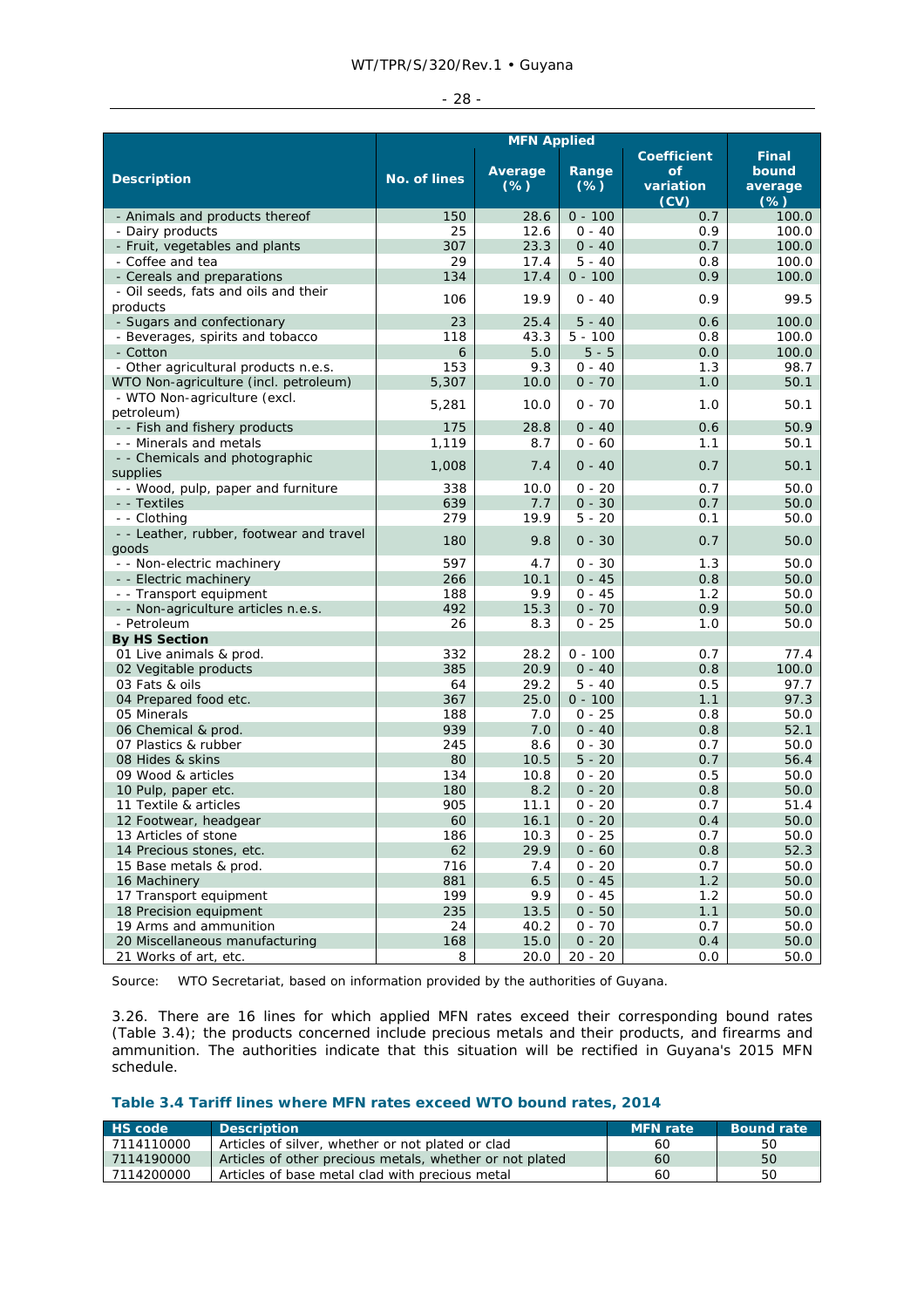| <b>HS</b> code | <b>Description</b>                                          | <b>MFN</b> rate | <b>Bound rate</b> |
|----------------|-------------------------------------------------------------|-----------------|-------------------|
| 7116100000     | Articles of natural or cultured pearls                      | 60              | 50                |
| 7116200000     | Articles of precious or semi-precious stones                | 60              | 50                |
| 9302000000     | Revolvers and pistols, other than those of heading 93.03 or | 70              | 50                |
|                | 9304.00.00                                                  |                 |                   |
| 9303100000     | Muzzle-loading firearms                                     | 70              | 50                |
| 9303200000     | Other sporting, hunting or target-shooting shotguns         | 70              | 50                |
| 9303300000     | Other sporting, hunting or target-shooting rifles           | 70              | 50                |
| 9303909000     | Other firearms                                              | 70              | 50                |
| 9304000000     | Other arms (for example, spring, air or gas guns and        | 70              | 50                |
|                | pistols, truncheons), excluding those of heading 9307.00.00 |                 |                   |
| 9305100000     | Parts and accessories of revolvers or pistols               | 70              | 50                |
| 9305210000     | Shotgun barrels                                             | 70              | 50                |
| 9305290000     | Other parts of shotguns or rifles                           | 70              | 50                |
| 9305910000     | Parts of military weapons of heading 93.01                  | 70              | 50                |
| 9305990000     | Other parts of military weapons                             | 70              | 50                |

- 29 -

Source: WTO Secretariat, based on the information provided by the authorities of Guyana.

### **3.1.4.3 Tariff exemption and adjustments**

3.27. Guyana has a scheme that grants duty exemptions on selected manufactured and agricultural imports originating from non-CARICOM trading partners. Partial exemptions are set out in Part III(A) of the First Schedule to the Customs Act, which offers lower rates than the applied MFN rates to eight groups of products, such as vitamins, non-iron/steel pipes and fittings, consumable metallurgical chemicals and reagents, and protective clothing and protective equipment; full exemptions are applied to goods listed in Part III(B). Tariff exemptions are used as an incentive for investment in Guyana (sections 2.4.2 and 3.3.1). According to the authorities, most of exemption requests concern used vehicles.

3.28. Guyana's tariffs may be modified temporarily for up to six months without going through legislative procedures; authorization from the CARICOM is required for temporary tariff adjustments. The authorities state that temporary tariff adjustments have not been implemented as the duty exemption scheme has already provided enough policy flexibilities.

# **3.1.4.4 Preferential tariffs**

3.29. Preferential tariffs are applied to imports from other CARICOM countries and Guyana's trading partners with whom the CARICOM has a free trade arrangement (section 2.3.2 and Table  $A2.2$ ).<sup>19</sup> The simple average rates of preferential tariffs are substantially lower than the simple average applied MFN rate (12.1%) (Table 3.5).

|                                               | <b>MFN</b>        | <b>Preferential tariffs</b> |                          |                             |                     |
|-----------------------------------------------|-------------------|-----------------------------|--------------------------|-----------------------------|---------------------|
|                                               | average<br>$(\%)$ | <b>Brazil</b><br>$(\%)$     | <b>CARICOM</b><br>$(\%)$ | <b>Costa Rica</b><br>$(\%)$ | <b>EPA</b><br>$(*)$ |
| Total                                         | 12.1              | 0.3                         | 0.0                      | 0.0                         | 5.3                 |
| <b>HS 01-24</b>                               | 24.8              | 0.0                         | 0.0                      | 0.0                         | 7.0                 |
| HS 25-97                                      | 9.3               | 0.3                         | 0.0                      | 0.0                         | 4.9                 |
| By WTO category                               |                   |                             |                          |                             |                     |
| <b>WTO Agriculture</b>                        | 22.7              | 0.0                         | 0.0                      | 0.0                         | 6.4                 |
| - Animals and products thereof                | 28.6              | 0.0                         | 0.0                      | 0.0                         | 6.8                 |
| - Dairy products                              | 12.6              | 0.0                         | 0.0                      | 0.0                         | 0.0                 |
| - Fruit, vegetables and plants                | 23.3              | 0.0                         | 0.0                      | 0.0                         | 10.9                |
| - Coffee and tea                              | 17.4              | 0.6                         | 0.0                      | 0.0                         | 2.9                 |
| - Cereals and preparations                    | 17.4              | 0.0                         | 0.0                      | 0.0                         | 3.1                 |
| - Oil seeds, fats and oils and their Products | 19.9              | 0.0                         | 0.0                      | 0.0                         | 10.6                |
| - Sugars and confectionary                    | 25.4              | 0.0                         | 0.0                      | 0.0                         | 0.7                 |
| - Beverages, spirits and tobacco              | 43.3              | 0.0                         | 0.0                      | 0.0                         | 0.3                 |
| - Cotton                                      | 5.0               | 0.0                         | 0.0                      | 0.0                         | 0.0                 |
| - Other agricultural products n.e.s.          | 9.3               | 0.0                         | 0.0                      | 0.0                         | 4.5                 |
| WTO Non-agriculture (incl. petroleum)         | 10.0              | 0.3                         | 0.0                      | 0.0                         | 5.1                 |
| - WTO Non-agriculture (excl. petroleum)       | 10.0              | 0.3                         | 0.0                      | 0.0                         | 5.1                 |

### **Table 3.5 Summary of preferential tariffs, 2014**

<sup>19</sup> The free trade arrangement between the CARICOM and the Bolivarian Republic of Venezuela does not provide preferential tariff rates for imports from the Bolivarian Republic of Venezuela.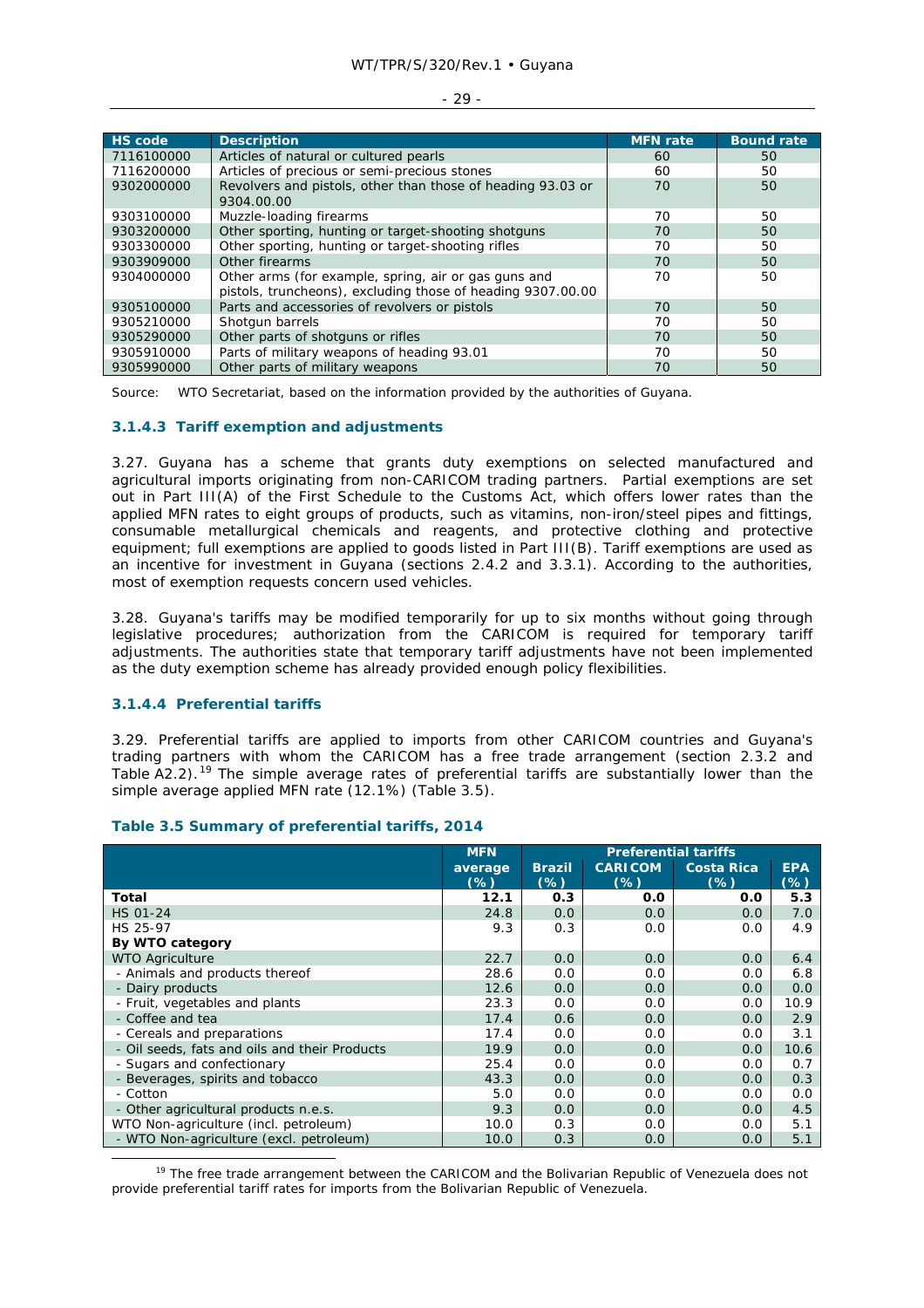#### WT/TPR/S/320/Rev.1 • Guyana

#### - 30 -

|                                                | <b>MFN</b>        |                         |                          |                             |                      |
|------------------------------------------------|-------------------|-------------------------|--------------------------|-----------------------------|----------------------|
|                                                | average<br>$(\%)$ | <b>Brazil</b><br>$(\%)$ | <b>CARICOM</b><br>$(\%)$ | <b>Costa Rica</b><br>$(\%)$ | <b>EPA</b><br>$(\%)$ |
| - - Fish and fishery products                  | 28.8              | 0.0                     | 0.0                      | 0.0                         | 8.1                  |
| - - Minerals and metals                        | 8.7               | 0.2                     | 0.0                      | 0.0                         | 4.1                  |
| - - Chemicals and photographic supplies        | 7.4               | 0.1                     | 0.0                      | 0.0                         | 2.0                  |
| - - Wood, pulp, paper and furniture            | 10.0              | 0.0                     | 0.0                      | 0.0                         | 5.2                  |
| - - Textiles                                   | 7.7               | 0.3                     | 0.0                      | 0.0                         | 4.9                  |
| - - Clothing                                   | 19.9              | 0.7                     | 0.0                      | 0.0                         | 16.0                 |
| - - Leather, rubber, footwear and travel goods | 9.8               | 0.3                     | 0.0                      | 0.0                         | 6.3                  |
| - - Non-electric machinery                     | 4.7               | 0.2                     | 0.0                      | 0.0                         | 1.6                  |
| - - Electric machinery                         | 10.1              | 1.6                     | 0.0                      | 0.0                         | 6.0                  |
| - - Transport equipment                        | 9.9               | 1.6                     | 0.0                      | 0.0                         | 7.4                  |
| - - Non-agriculture articles n.e.s.            | 15.3              | 0.1                     | 0.0                      | 0.0                         | 9.2                  |
| - Petroleum                                    | 8.3               | 0.0                     | 0.0                      | 0.0                         | 1.3                  |

Note: No data were available for preferential rates for Colombia and the Dominican Republic.

Source: WTO Secretariat estimates, based on data provided by the authorities of Guyana.

3.30. Imports from other CARICOM members, as well as from Colombia, Costa Rica, Cuba, and the Dominican Republic are duty free across the tariff schedule.

3.31. Under a bilateral free trade agreement with Brazil, in 2014, 96.6% of Guyanese tariff lines were duty free on imports from Brazil. The simple average applied tariff on imports from Brazil is 0.3%: duties are applied to non-agricultural products, with a simple average of 1.6% on electric machinery and on transport equipment, 0.7% on clothing, 0.3% on leather, rubber, footwear and travel goods, and 0.2% on textiles.

3.32. The simple average tariff on imports from the EU under the EPA between CARIFORUM and the EU is 5.3%. Clothing is subject to the highest tariffs with a simple average rate of 16%, followed by fruit, vegetables and plant (10.9%), and oil seeds, fats and oils and their products (10.6%). 65.4% of lines were duty free on imports from the EU in 2014.

### **3.1.5 Internal taxes and other charges collected at the border**

### **3.1.5.1 Internal taxes**

3.33. During the review period, there were no changes to internal taxes on imports collected at the border; the value-added tax (VAT), excise tax, environmental tax, and stamp duties are applied to certain imports. In 2013, the total of tariff duties and internal taxes collected at the border amounted to 45.2% of Guyana's total tax revenue (Table 3.6).

### **Table 3.6 Duties and taxes collected at the border, 2009-13**

| $\sqrt{2}$ $\sqrt{2}$  |          |          |          |          |          |
|------------------------|----------|----------|----------|----------|----------|
|                        | 2009     | 2010     | 2011     | 2012     | 2013     |
| Tariffs                | 6.804.4  | 8,301.8  | 9,863.8  | 11,560.8 | 11,865.7 |
| Value-added tax        | 11,927.9 | 14,876.8 | 17,996.4 | 19,296.5 | 20,035.7 |
| Excise tax             | 19,392.2 | 18,935.2 | 19,077.4 | 19,605.3 | 24,147.4 |
| Environmental tax      | 674.0    | 776.8    | 1.014.1  | 1.070.9  | 1,071.7  |
| Stamp duties           | 12.8     | 14.8     | 18.3     | 20.9     | 22.9     |
| Total                  | 38,811.3 | 42,905.4 | 47,970.0 | 51,554.4 | 57,143.3 |
| % of total tax revenue | 43.6     | 42.5     | 43.1     | 43.6     | 45.2     |

 $(C<sup>†</sup>$  million)

Source: Information provided by the authorities of Guyana.

3.34. The VAT is applied equally to domestically-produced goods and services and imports, at a general rate of 16%; zero-rated goods are listed in Schedule I to the VAT Act. Zero-rated VATs are applied to some locally-produced products but not to their imported equivalents, namely: jams, jellies, and peanut butter; fresh chilled or frozen pork, beef, shrimp, mutton, fish, and salted fish (not canned); peanuts and cashew nuts; bed sheets, pillow cases, towels, rags, curtains, handkerchiefs, rugs, mats, table covers, shelf covers, blankets, and ribbons; sand, stone, lumber, or similar materials of a type and quality used for construction, but not including items containing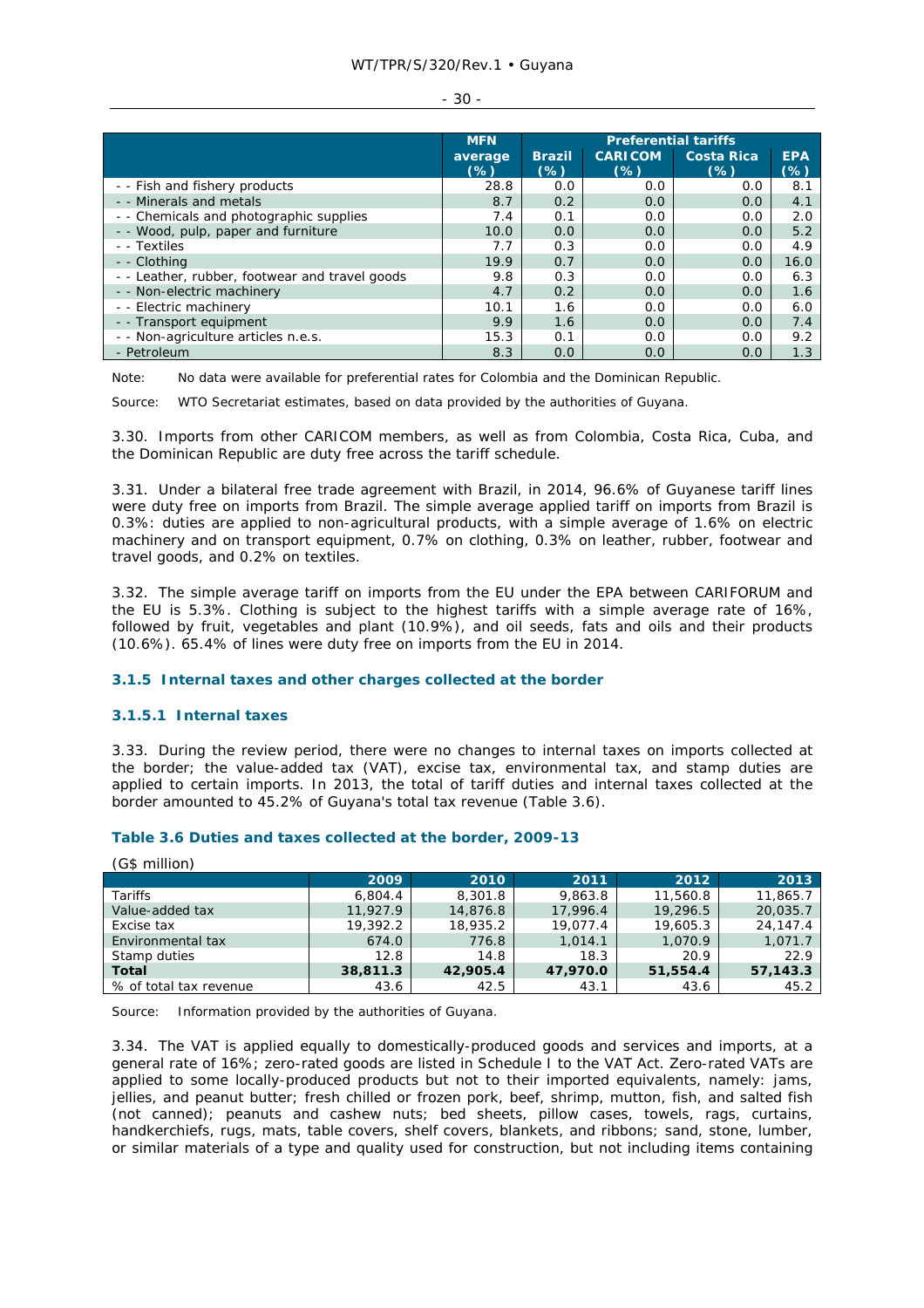imported materials except concrete blocks and plywood; and garments. <sup>20</sup> Furthermore, zero-rated VATs are applied to imports of raw materials if they are used in the production of goods when at least 50% of their production is subsequently exported.

3.35. The excise tax is applied to alcoholic beverages, tobacco products, petroleum products, and motor vehicles. The tax rates vary from 3% (on gas oil) to 100% (on tobacco products). The excise tax on temporary imports may be waived by the Commissioner-General of the GRA provided that a deposit with the Commissioner-General is made.<sup>21</sup>

3.36. Both the VAT and the excise tax are levied on the value of goods; for imports, they are based on the c.i.f. value plus other taxes and charges.

3.37. An environmental tax is imposed on any non-returnable metal, plastic, glass or cardboard containers of beverages imported into Guyana at a rate of G\$10 per unit of containers. The tax is not levied on equivalents for domestically-produced beverages. The authorities note that importers may have the environmental tax refunded if the containers are collected and exported. In May 2013, the Government proposed a Customs Amendment Bill which included reforming the environmental tax, but the Bill was not approved by the National Assembly.

### **3.1.5.2 Other charges**

3.38. Guyana does not impose any other charges on imports except for warehouse rent and charges.<sup>22</sup> The authorities indicate that the rent and charges are intended to cover the cost of warehouse services provided.

### **3.1.6 Import controls**

3.39. According to the authorities, Guyana's import control regime (including prohibition, restriction and licensing) remained largely unchanged during the period under review.

### **3.1.6.1 Import prohibitions and restrictions**

3.40. As set out in the Customs Act, Guyana imposes import prohibitions on the grounds of, *inter alia*, public health, public order and safety, public morality, and international obligations. Prohibited imports into Guyana are listed in the Second Schedule (Part I) of the Customs Act. The Minister of Finance may amend the Schedule by orders. The Schedule has remained unchanged since Guyana's previous TPR in 2009 (Table 3.7).

### **Table 3.7 Import prohibitions under the Customs Act**

| <b>Product</b>                                                                                                                                                                                                                                                             | <b>Rationales</b>                                                       |
|----------------------------------------------------------------------------------------------------------------------------------------------------------------------------------------------------------------------------------------------------------------------------|-------------------------------------------------------------------------|
| Counterfeit and substandard coins                                                                                                                                                                                                                                          | Public order                                                            |
| Food unfit for human consumption                                                                                                                                                                                                                                           | Public health                                                           |
| Indecent printed articles                                                                                                                                                                                                                                                  | Public morality                                                         |
| Infected cattle, sheep or other animals, or their carcasses, hides, skins, horns,<br>hoofs, and other parts                                                                                                                                                                | To prevent the introduction<br>or spread of any<br>communicable disease |
| Matches containing white and yellow phosphorous                                                                                                                                                                                                                            | Technical regulation (due to<br>health problems)                        |
| Goods that, if sold, would be liable to forfeiture under the Merchandise Marks<br>Act, and goods manufactured outside Guyana that do not carry an indication of<br>the country in which they were made (unless deemed otherwise by the<br>Commissioner General of the GRA) | <b>Trade Marks legislation</b>                                          |
| Prepared opium and pipes                                                                                                                                                                                                                                                   | Public health                                                           |

 $20$  In the context of Guyana's previous review, the authorities indicated that this was a continuation of consumption tax exemption for some locally-produced products. On 1 January 2007, the consumption tax, services tax, hotel accommodation tax, entertainment tax, purchase tax and telephone tax were abolished and replaced by the valued-added tax.

 $^{21}$  In this circumstance, the temporary imports must be re-exported within three months since imported.<br> $^{22}$  The warehouse rent and charges are applied to goods that are stored in the customs warehouses longer than 30 days.<br><sup>23</sup> Guyana Revenue Authority online information, "Imports – Commercial – General Items". Viewed at:

http://www.gra.gov.gy/imports/commercial/general-items.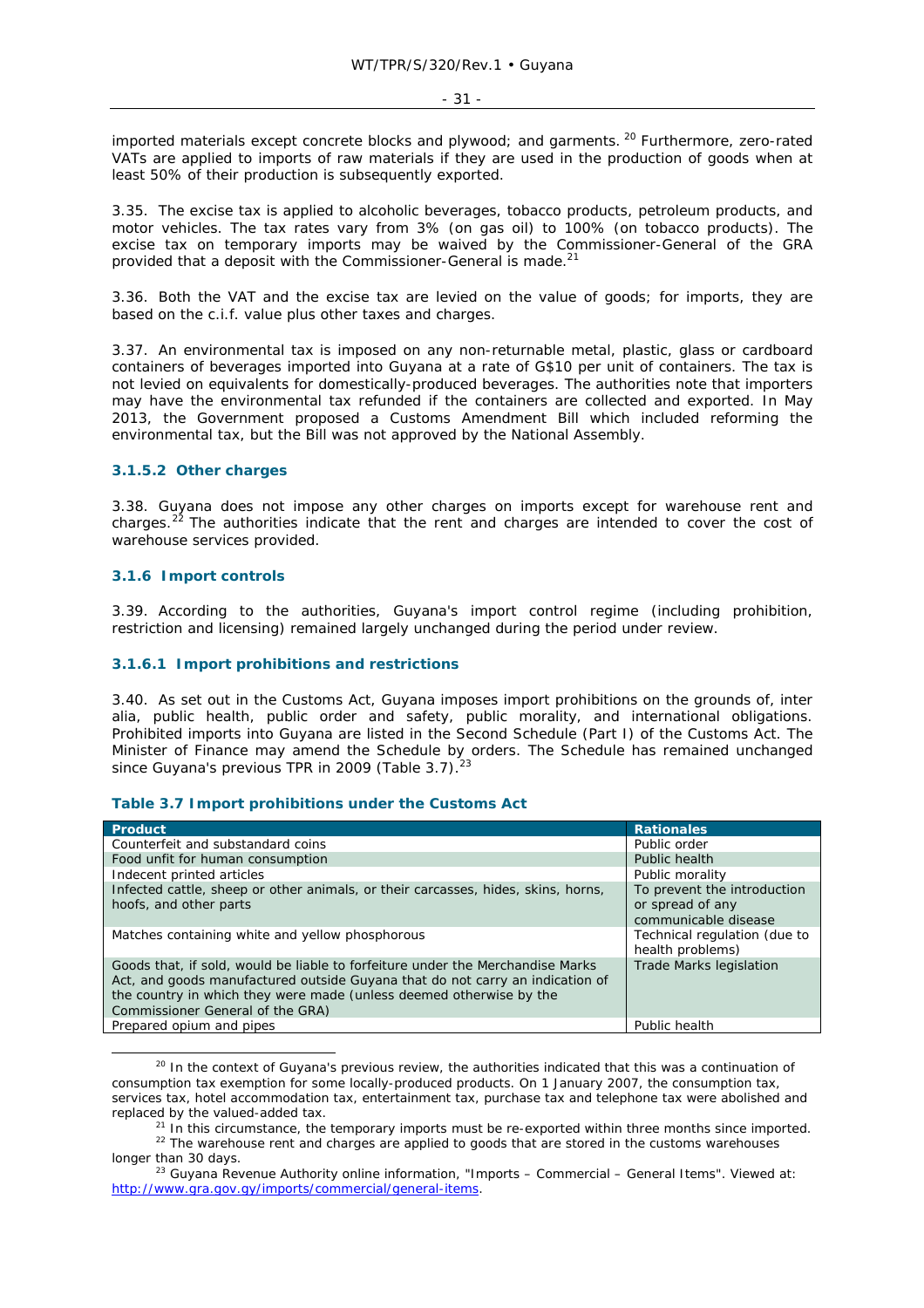#### - 32 -

| <b>Product</b>                                                                                     | <b>Rationales</b>                                      |
|----------------------------------------------------------------------------------------------------|--------------------------------------------------------|
| Shaving brushes manufactured in or exported from Japan                                             | Technical regulation (due to<br>past cases of lockjaw) |
| Fictitious stamps and any die, plate, instrument or materials capable of making<br>any such stamps | Public order                                           |

Source: Information provided by the authorities of Guyana.

3.41. Under the Trade Act, imports of ozone-depleting substances (including equipment containing hydrochlorofluorocarbons (HCFCs) or requiring HCFCs for its continued operation) are prohibited except three types of ozone depleting substance (ODS) gases (HCFC-22, HCFC-141b, and chlorofluorocarbon (CFC)-12); imports of the allowed ODS gases are subject to import quotas. Quotas are administered by the National Ozone Action Unit, and allocated to registered importers on an annual basis. The Trade Act also prohibits imports of motor vehicles with tinted glass.

3.42. Imports of 23 pesticides are prohibited under the Pesticides and Toxic Chemicals Control Act. As stipulated in the Narcotic Drugs and Psychotropic Substances (Control) Act, imports/exports of narcotics are prohibited. Imports of hazardous wastes are prohibited under the Basel Convention to which Guyana is a signatory.

3.43. Import restrictions are implemented for the reasons of public health, public safety, public order and morality, and the prevention of smuggling. Imports of restricted products are not allowed unless approvals/permits from relevant competent authorities are granted. When clearing customs, the approval/permit must be presented to a customs officer. The Second Schedule (Part II) of the Customs Act lists products subject to import restrictions (Table 3.8); the Schedule has remained unchanged since Guyana's previous Review.

| <b>Product</b>                                                                                                                                                                                                                                                        | Permit issuing authority                                                     |
|-----------------------------------------------------------------------------------------------------------------------------------------------------------------------------------------------------------------------------------------------------------------------|------------------------------------------------------------------------------|
| Arms and ammunition                                                                                                                                                                                                                                                   | The Office of the<br>Commissioner of Police, and<br>Ministry of Home Affairs |
| Cocaine, heroin, cannabis, cannabis inca, choras, and preparations thereof                                                                                                                                                                                            | Chief Medical Officer of<br>Guyana                                           |
| Imitation banknotes                                                                                                                                                                                                                                                   | Guyana Revenue Authority                                                     |
| Spirits and wine, unless in aircraft or in ships of 27.3 tonnes burden at least,<br>and in casks or other vessels of 41 litres at least, or in glass or stone bottles<br>packed in cases, or in demijohn, each case of demijohn containing not less<br>than 41 litres | Guyana Revenue Authority                                                     |
| Tobacco, cigars, cigarillos or cigarettes unless in aircraft or in ships of 90.1<br>tonne burden at least and in whole and complete packages each containing not<br>less than 9.1kg. net weight                                                                       | Guyana Revenue Authority                                                     |
| Tobacco extracts, essences or other concentrations of tobacco, or any<br>admixture thereof, tobacco stalks and tobacco stalk                                                                                                                                          | Guyana Revenue Authority                                                     |
| Exotic fish, except with licence by the Chief Agricultural Officer                                                                                                                                                                                                    | Chief Agricultural Officer                                                   |
| Certain vehicles imported by a Guyanese citizen returning home or a person<br>importing or receiving the vehicle as a gift from overseas                                                                                                                              | Guyana Revenue Authority                                                     |
| Cinematographic films                                                                                                                                                                                                                                                 | Responsible minister for the<br>time being                                   |
| Printed matter considered by the Minister responsible for public safety and<br>order, to be prejudicial to the defence of Guyana, public safety or public order                                                                                                       | Responsible minister for the<br>time being                                   |

### **Table 3.8 Import restrictions under the Customs Act**

Source: Information provided by the authorities of Guyana.

3.44. Imports of endangered species of fauna and flora protected under the Convention on International Trade in Endangered Species of Wild Fauna and Flora (CITES) are restricted and require permits issued from the Wildlife Management Authority under the Environmental Protection Agency.<sup>24</sup> Applications for permits must be accompanied by CITES certificates issued by exporting countries.

 $24$  When considering requests to import animals protected under CITES, the Wildlife Management Authority must consult the Guyana Livestock Development Authority prior to its decision of permit issuance.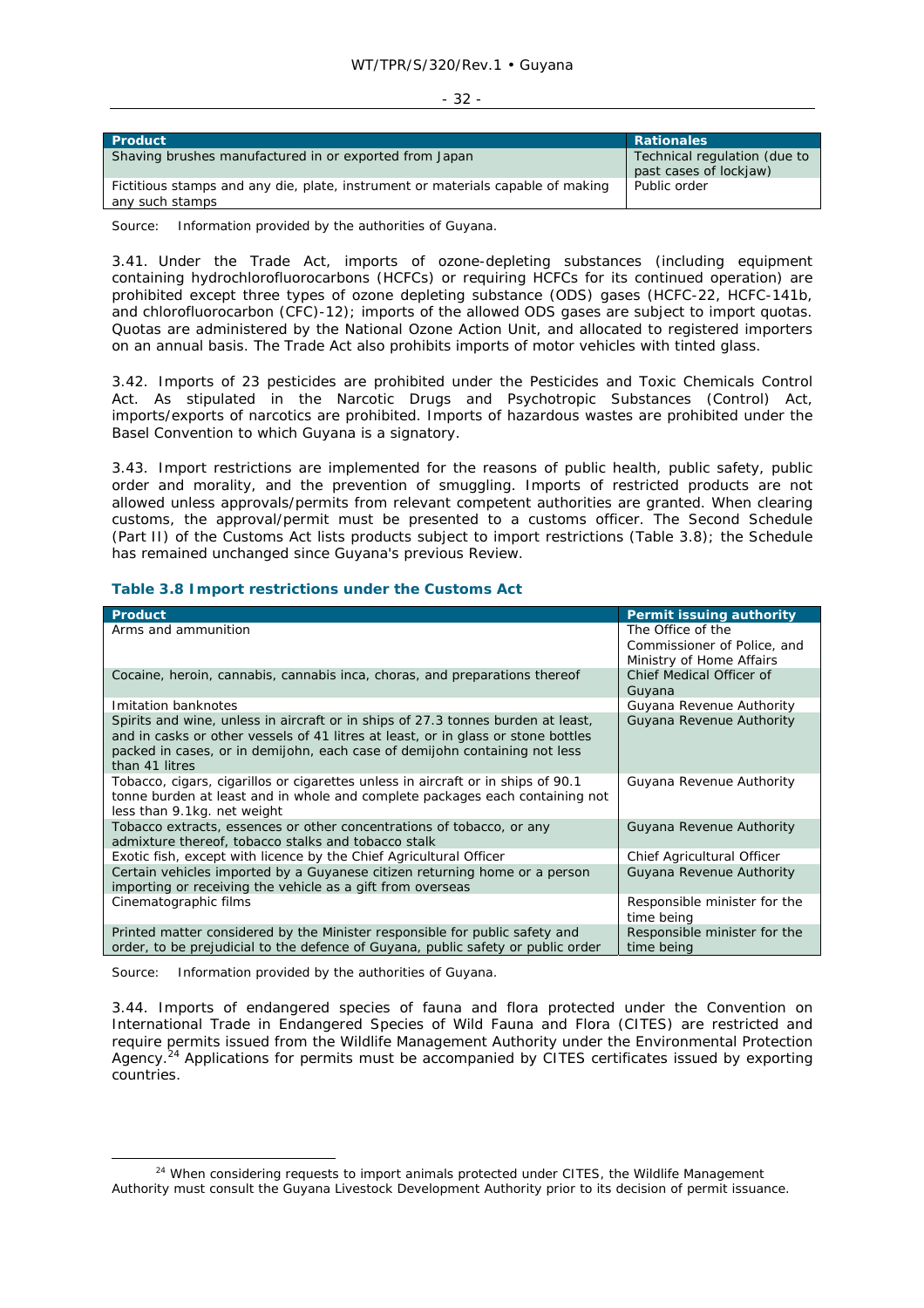#### - 33 -

3.45. Importers of pesticides and controlled chemicals must register with the Pesticides and Toxic Chemicals Control Board. Import permits for restricted chemicals and pesticides are issued only to registered importers.

### **3.1.6.2 Import licensing**

3.46. Guyana's import licensing regime has remained largely unchanged since its last TPR. Its latest notification on import licensing procedures was submitted to the WTO in October 2003.<sup>25</sup> The licensing requirements are applied to imports from all extra-CARICOM trading partners.

3.47. Guyana maintains automatic import licensing requirements for statistical purposes. They cover, *inter alia*, agricultural products, petroleum oils, fertilizer, consumer chemicals, and transport vehicles. Non-automatic licensing requirements apply to rice, cane or beet sugar, and arms and ammunition (Table 3.9). The authorities state that non-automatic licensing requirements are maintained for the purposes provided in the Agreement on Import Licensing Procedures.

3.48. Import licences (automatic and non-automatic) are issued by the Licensing Section of the Ministry of Tourism, Industry and Commerce (MTIC). Prior to applying for a licence, irrespective of automatic or non-automatic, importers must obtain endorsement (or a no-objection permit for automatic-licensing)<sup>26</sup> from the relevant sector-specific authorities (e.g. Ministry of Agriculture, Ministry of Health, Guyana Sugar Corporation, or Guyana Rice Development Board). The authorities indicate that under normal circumstance the MTIC processes licence applications within 48 hours.

| <b>Product</b>                                                                                                                               | <b>Endorsing agency</b>                                                                       |
|----------------------------------------------------------------------------------------------------------------------------------------------|-----------------------------------------------------------------------------------------------|
| <b>Automatic licensing</b>                                                                                                                   |                                                                                               |
| Meat products                                                                                                                                | Ministry of Agriculture and Ministry of<br>Health (Guyana Livestock Development<br>Authority) |
| Live plants and flowers; fresh and dried fruit                                                                                               | Ministry of Agriculture (National Plant<br>Protection Organization)                           |
| Wheat or meslin flour                                                                                                                        | Ministry of Agriculture and Ministry of<br>Health (Government Analyst Department)             |
| Petroleum oils, other than crude                                                                                                             | Guyana Energy Authority                                                                       |
| Flourine, chlorine, bromine and iodine; hydrogen chloride,<br>chlorosulphuric acid, sulphuric acid, nitric acid and other inorganic<br>acids | Office of the Commissioner of Police and<br>Government Analyst Department                     |
| Organs, blood, medicaments and other pharmaceuticals                                                                                         | Government Analyst Department                                                                 |
| Fertilizers                                                                                                                                  | Ministry of Agriculture and Government<br><b>Analyst Department</b>                           |
| Perfumes, toiletries, soap, etc.                                                                                                             | Government Analyst Department                                                                 |
| Cinematographic film                                                                                                                         | Ministry of Culture, Youth and Sport<br>(Office of the Permanent Secretary)                   |
| Transmission apparatus, radios, etc.                                                                                                         | National Frequency Management Unit                                                            |
| Aircraft and space craft                                                                                                                     | Civil Aviation Department                                                                     |
| Fats and oils                                                                                                                                | Government Analyst Department                                                                 |
| Non-automatic licensing                                                                                                                      |                                                                                               |
| Rice                                                                                                                                         | Guyana Rice Development Board                                                                 |
| Cane or beet sugar, sucrose in solid form                                                                                                    | Government Analyst Department and<br>Guyana Sugar Corporation                                 |
| Arms and ammunition                                                                                                                          | The Office of the Commissioner of Police,<br>and Ministry of Home Affairs                     |

### **Table 3.9 Import licensing regime, 2015**

Source: Information provided by the authorities of Guyana.

3.49. The MTIC charges no fees related to issuing import licences; administrative charges may be imposed by relevant endorsing agencies and the rates vary across agencies. Import licences are not transferable.

 $25$  WTO document G/LIC/N/3/GUY/2, 28 October 2003.<br>
<sup>26</sup> No-objection permits are issued unless the imports concerned fall into goods restricted or prohibited from imports.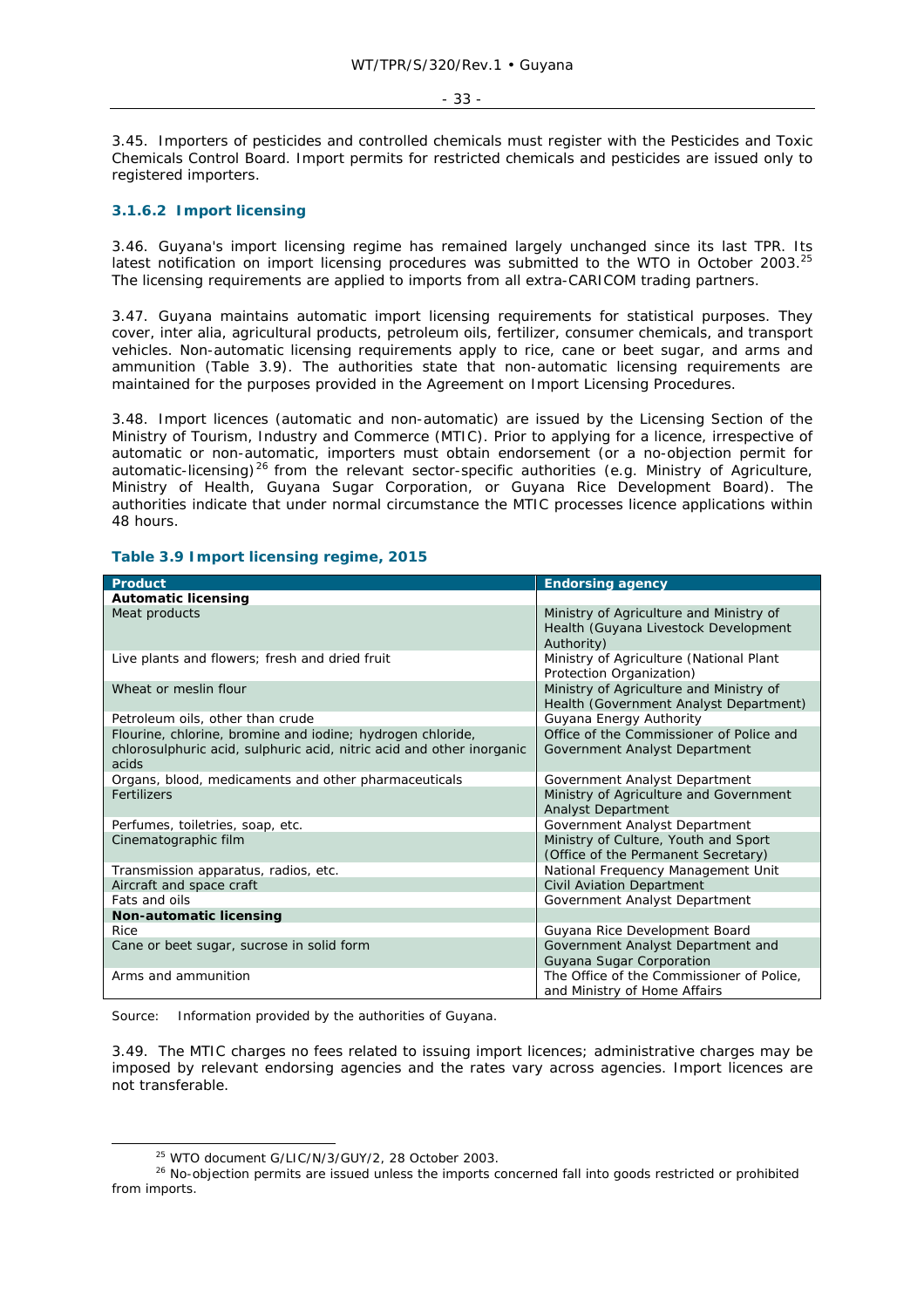#### - 34 -

#### **3.1.7 Contingency measures**

3.50. Guyana does not have domestic legislation with respect to contingency measures, i.e. antidumping, countervailing, and safeguards.<sup>27</sup> In 2010, the authorities notified to the WTO that Guyana had taken no anti-dumping or countervailing action; they did not anticipate taking any such measures in the foreseeable future.<sup>28</sup>

3.51. The authorities are of the view that maintaining policy space between the applied and the bound tariff rates is the most efficient and affordable measure due to the financial burden over any anti-dumping/countervailing proceedings. Regarding imports from other CARICOM members, the authorities indicate that if they need to react to import prices that are lower than the price normally charged the home market, or to counter the effect of subsidies in exporting countries, they will refer the case to the CARICOM Competition Commission.

3.52. The Revised Treaty of Chaguaramas specifies that CARICOM members should harmonize among themselves their laws and administrative practices with respect to anti-dumping and countervailing measures. A possible model anti-dumping law is being discussed at the CARICOM level.

### **3.1.8 Technical regulations and standards**

3.53. Guyana's framework for standards and technical regulations has remained largely unchanged since its previous review. There are 22 technical regulations in force (Table 3.10), among which two were established during the period under review. Guyana's latest notification to the WTO concerning technical regulations was made in 2005.

3.54. The Guyana National Bureau of Standards (GNBS) is the sole agency responsible for developing national standards and the enquiry point of TBT issues in the context of the WTO.

3.55. Guyana's national standards are formulated by a GNBS technical committee, which coordinates inputs from stakeholders.<sup>29</sup> Once a "committee draft" is finalised, it will be published coordinates inputs from stakeholders.<sup>29</sup> Once a "committee draft" is finalised, it will be published on the GNBS website for public consultation and comments for a period of two months. 30 If comments are received, the draft will be reviewed by the technical committee. Subsequently, it will be forwarded to the National Standards Council (the GNBS's decision-making body) for approval. The authorities state that the GNBS make extensive references to international standards in the process of formulating standards. As at end-March 2015, there were 531 national standards, compared with 434 in 2009.<sup>31</sup> According to the authorities, approximately 80% of Guyanese standards were aligned with international standards, and 3% were developed to suit Guyana's situation.

3.56. The CARICOM Regional Organization for Standards and Quality (CROSQ) is mandated to establish and harmonize standards and technical regulations within the CARICOM members.  $32$ These standards and technical regulations are drafted by special committees within the CROSQ. Participation in the committees is open to all interested parties. Standards and technical requilations adopted by the CROSQ<sup>33</sup> also require approval from the Council for Trade and Economic Development (COTED) of the CARICOM. CARICOM countries may transpose the community standards and technical regulations into national standards and technical regulations through domestic legal procedures. Currently, 17% of Guyanese standards in force are adopted from the community standards.

<sup>&</sup>lt;sup>27</sup> WTO documents G/ADP/N/1/GUY/1, G/SCM/N/1/GUY/1, G/SG/N/1/GUY/1, 20 April 2010.<br><sup>28</sup> WTO documents G/ADP/N/193/GUY, G/SCM/N/202/GUY, 22 March 2010.<br><sup>29</sup> Guyana National Bureau of Standards online information, "Standar http://www.gnbsgy.org/index.php/departments/standardisationdept. 30 Guyana National Bureau of Standards online information. Viewed at:

http://www.gnbsgy.org/index.php/standard-for-public-comments.<br><sup>31</sup> Guyana National Bureau of Standards (December 2014).<br><sup>32</sup> Detailed functions of CROSQ can be found at https://www.crosq.org/.<br><sup>33</sup> Adoption is decided by t bodies of CARICOM countries.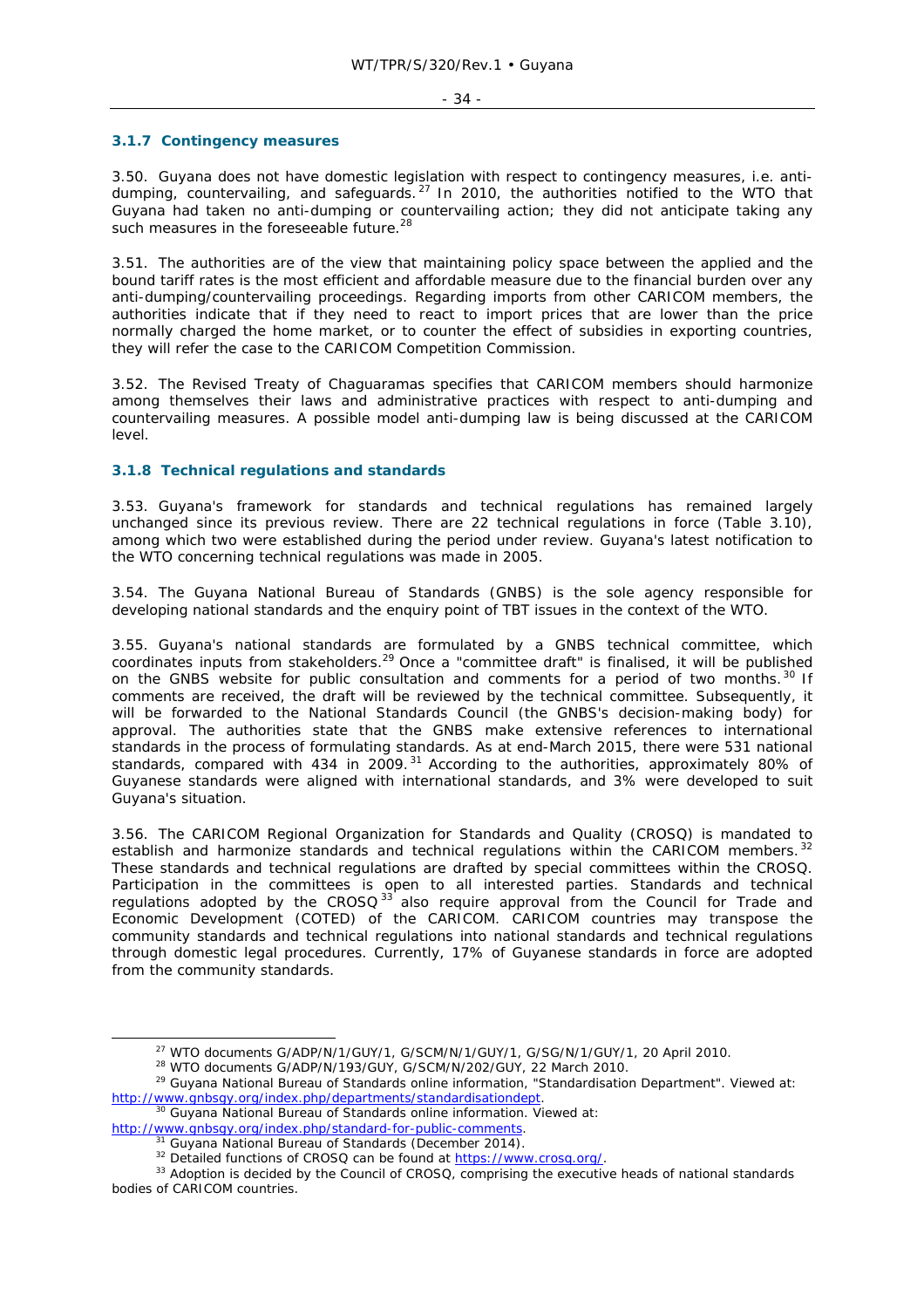- 35 -

3.57. Most of Guyana's national standards are voluntary. If compliance with a standard is deemed necessary for the health and safety of consumers, the National Standards Council may recommend to the Minister of Tourism, Industry and Commerce that the standard be made mandatory (i.e. becoming a technical regulation). The authorities maintain that only standards that are widely accepted are chosen to be made mandatory. As at end-2014, there were 22 technical regulations in force, most of which were on labelling requirements (Table 3.10).

### **Table 3.10 Technical regulations, 2014**

| <b>Technical regulations</b>                                                           | <b>Reference</b>         |
|----------------------------------------------------------------------------------------|--------------------------|
| Specification for labelling of commodities - Part 1: General principles                | International standards  |
| Specification for labelling of commodities – Part 2: Labelling of pre-packaged goods   | International standards  |
| Specification for labelling of commodities - Part 3: Labelling of cigarettes           | CARICOM standards        |
| Specification for labelling of commodities – Part 4: Labelling of footwear             | International standards  |
| Specification for labelling of commodities - Part 5: Labelling of furniture            | International standards  |
| Specification for labelling of commodities - Part 6: Labelling of animal feed          | International standards  |
| Specification for labelling of commodities - Part 7: Labelling of household electrical | International standards  |
| appliances                                                                             |                          |
| Specification for labelling of commodities - Part 8: Labelling of cosmetics            | International standards  |
| Specification for labelling of commodities - Part 9: Labelling of pre-packaged foods   | International standards  |
| Specification for labelling of commodities - Part 10: Labelling of equipment, items    | International standards  |
| and parts containing ozone depleting substances                                        |                          |
| Specification for labelling of commodities - Part 11: Labelling of brewery products    | <b>CARICOM</b> standards |
| (beer, stout, shandy and malta)                                                        |                          |
| Specification for labelling of commodities - Part 15: Labelling of garments            | International standards  |
| Specification for labelling of commodities - Part 16: Labelling of textiles            | International standards  |
| Specification for safety matches                                                       | <b>CARICOM</b> standards |
| Specification for gold articles                                                        | <b>CARICOM</b> standards |
| Definition of terms used in the pneumatic tyre industry                                | International standards  |
| Specification for pneumatic passenger car tyres                                        | International standards  |
| General requirements for the operation of a laboratory                                 | Adapted International    |
|                                                                                        | standards                |
|                                                                                        | (the relevant            |
|                                                                                        | international standards  |
|                                                                                        | were modified to suit    |
|                                                                                        | local conditions)        |
| Specification for new pneumatic tires for commercial highway vehicles                  | International standards  |
| Rice- Specification, sampling, tests and analysis                                      | <b>CARICOM</b> standards |
| Specification for the storage, handling and transportation of liquefied Petroleum Gas  | National standards       |
| Cylinders                                                                              |                          |
| Code of Practice for the storage of tyres, inner tubes and flaps                       | International standards  |

Source: Information provided by the authorities of Guyana, and WTO documents G/TBT/N/GUY/1-20.

3.58. The authorities state that market surveillance is carried out to ensure that products sold in the domestic market are in compliance with technical regulations, particularly labelling requirements. For imports, document verification is coordinated by the GRA. For imports, the GNBS may request a conformity certificate issued by an accredited laboratory in the country of production. Conformity certificates must be written in English.

### **3.1.9 Sanitary and phytosanitary requirements**

3.59. During the period under review, several changes were made to Guyana's legislation concerning its sanitary and phytosanitary (SPS) measures and relevant institutions. In 2011, the Animal Health Act entered into force; this repealed the Animal Movement and Disease Prevention Act. The Plant Protection Act also entered into force in 2011. The authorities consider that the new laws have streamlined and modernized Guyana's SPS regime, and brought it closer to its WTO obligations.

3.60. Two new agencies were established in 2011 to implement the laws: the Guyana Livestock Development Authorities (GLDA), responsible for animal health; and the National Plant Protection Organisation (NPPO), responsible for plant health. Both agencies are under the Ministry of Agriculture.

3.61. The National Agricultural Research and Extension Institute (NAREI) under the Ministry of Agriculture is Guyana's SPS enquiry point and national notification authorities to the WTO. During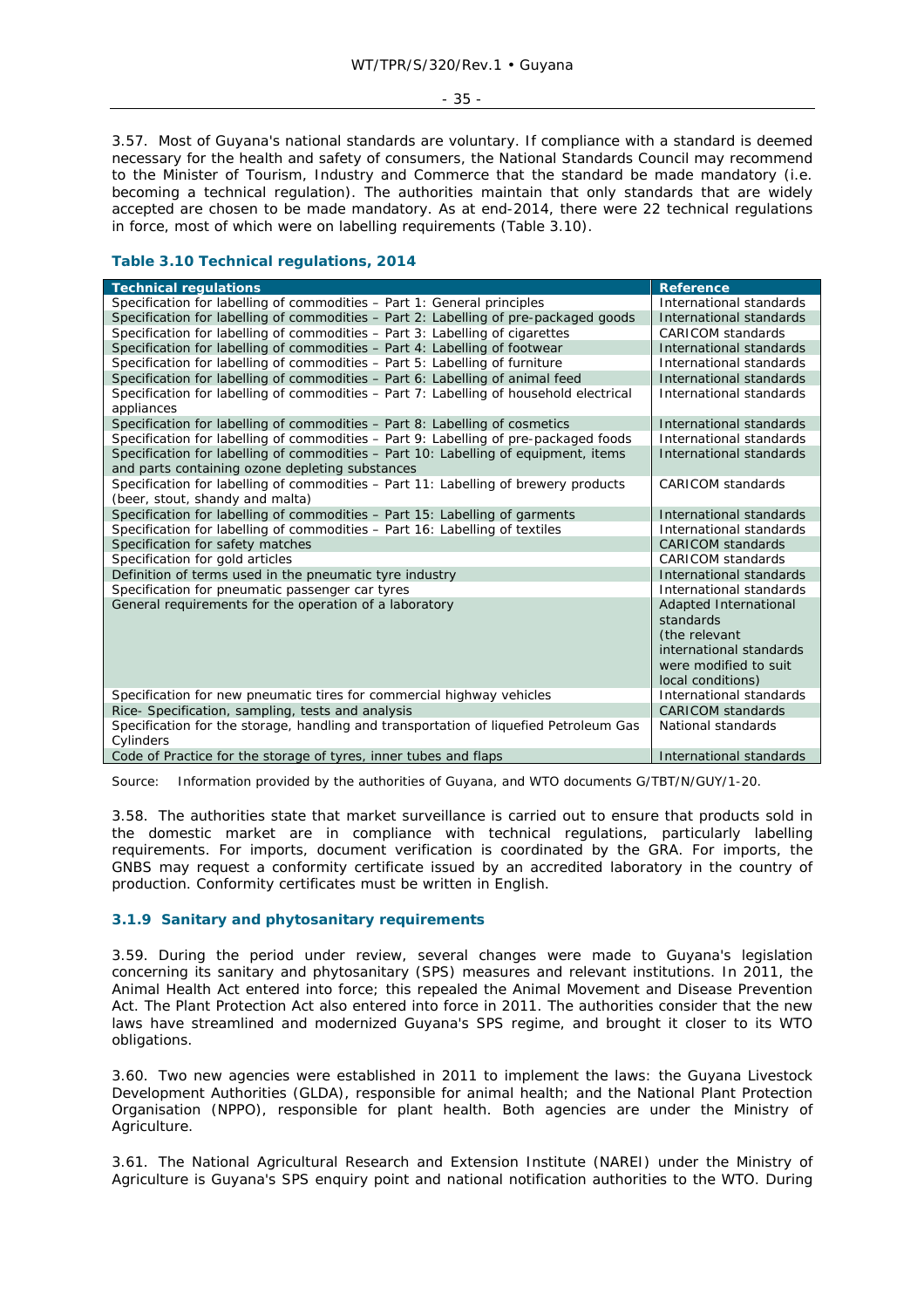the period under review, Guyana submitted its first SPS notification to the WTO; it was on the revision of Plant Protection Act and Plant Protection Regulation.<sup>34</sup> Guyana is a member of the World Organization for Animal Health (OIE), the International Plant Protection Convention (IPPC), and the Codex Alimentarius Commission.

3.62. Guyana's main legislation pertaining to SPS measures includes: the Food and Drug Act, the Animals Health Act, the Plant Protection Act, and their corresponding regulations.

3.63. The Ministry of Health has the overall responsibility for issues relating to human health, including food for human consumption. The Food and Drug Act specifies that imports of food, drug, cosmetic/ medical or veterinary devices are only allowed if the goods wholly conform to the law of the country where they are produced. Imports of these products require a certificate from the country of production, and are subject to import licensing requirements (section 3.1.6.2).

3.64. Under the Animal Health Act, imports of animals, animal products, and animal parts, regardless for human consumption or not, are no longer required to be from prescribed countries. Instead, import prohibitions/restrictions are applied only to those from disease-infected areas determined by the OIE. The authorities state that in order to maintain Guyana's status of "FMDfree without vaccination", import restrictions are imposed on live cloven hoof animals from countries that are not certified FMD-free by the OIE. Guyana has not notified to the WTO its import prohibitions/restrictions based on SPS concerns; the authorities maintain that such measures have been communicated to the OIE on a regular basis, and indicate their willingness to improve notifications to the WTO.

3.65. Imports of animals, animal products, and animal parts are subject to import licensing requirements by the Ministry of Tourism, Industry and Commerce. A permit from the GLDA must be obtained before applying for import licences. When applying for an import permit, importers must produce a sanitary certificate from the relevant authorities of the exporting country. Permits from the GDLA are consignment specific and valid for up to six months.

3.66. An importer of plants must apply to the National Plant Protection Organization (NPPO) under the NAREI for a phytosanitary import permit; the importer must then register with the NPPO. As in the case of importing animals and animal parts and products, each consignment of plant imports must be accompanied with a phytosanitary certificate issued by the competent authorities in the exporting country within 14 days before arrival of the consignment in Guyana.

3.67. First-time imports of animals/plants or imports from a new source are subject to risk assessments conducted by the Ministry of Agriculture. The authorities indicate that the risk assessments follow guidance given by international standard-setting bodies. During the review period, Guyana carried out five risk assessments for first-time imports, concerning zea mays and seeds from India, bananas from Dominica, citrus from Trinidad and Tobago, pennisetum purpureum from the United States, and bananas and plantain from Israel.

3.68. Guyana has protocol agreements with Barbados, St Lucia, Antigua and Barbuda, Dominica, Grenada, India, Israel, Suriname, Trinidad and Tobago, and the United States to allow imports of fresh fruits and vegetables.

3.69. The authorities consider that more technical assistance is needed to improve the transparency of Guyana's SPS regime. Most of Guyana's SPS measures are defined in the implementing regulations of relevant acts; they are largely inaccessible electronically. Many SPS measures pre-date the creation of the WTO and have not been revised. There are four products prohibited from imports on the grounds of SPS consideration (Table 3.11).

3.70. All imports of animals (and animal parts/products) or plants are subject to inspection at the point of entry. Importers must notify the border office and apply for inspection 72 hours before the arrival of consignments. Inspectors at the border have the right to request samples for further analyses. Where samples are taken, the respective products may not be delivered to the importer until the analysis report is completed; the authorities indicate that it normally takes at least one week to complete a laboratory analysis report. No inspection fees are charged to importers.

 <sup>34</sup> WTO document G/SPS/N/GUY/1, 4 June 2012.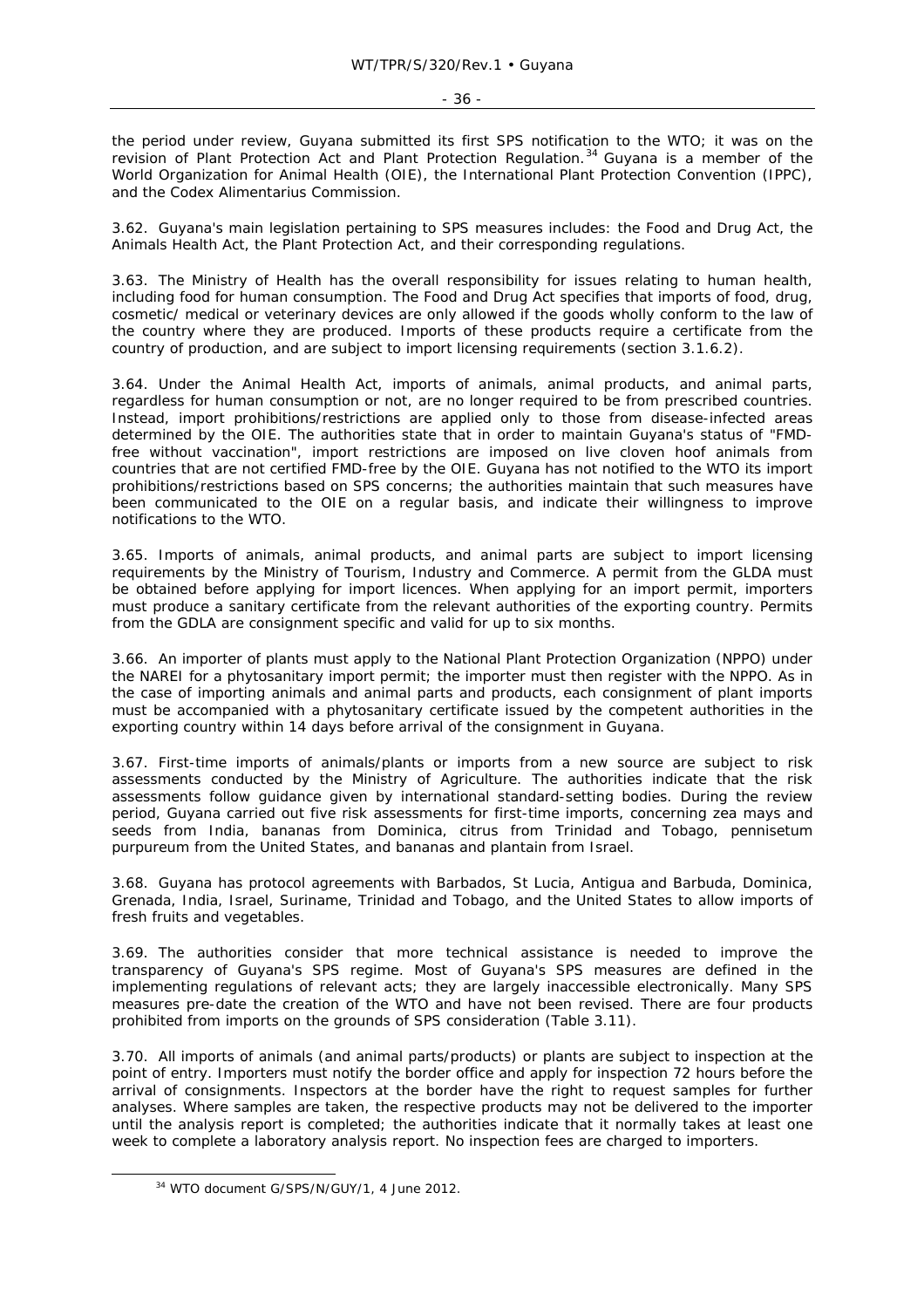#### - 37 -

#### **Table 3.11 Active SPS measures of import prohibition, April 2015**

| Product                                                                                   | <b>Effective date</b> |
|-------------------------------------------------------------------------------------------|-----------------------|
| Citrus material from the United States                                                    | 8 June 1937           |
| Grapefruit from Trinidad, and of all citrus fruits from the remainder of the Commonwealth | 6 February 1938       |
| West Indian Islands                                                                       |                       |
| Raw coffee                                                                                | 9 November 1937       |
| Rice seed (paddy)                                                                         | 17 August 1938        |
| Fresh soft fruits from Suriname                                                           | 1997                  |

Source: Information provided by the authorities of Guyana.

3.71. Quarantine measures may be taken when anomalies are found during border inspections. A quarantine facility for live animals became operational in 2014.

3.72. Guyana does not have any legal provisions with respect to genetically modified organisms or hormone-fed animals.

# **3.2 Measures Directly Affecting Exports**

#### **3.2.1 Export documentation and procedures**

3.73. Procedures applied to exports are similar to those applied to imports. Exporters must register with the GRA. Pre-departure declarations for exports must be submitted to the GRA.

3.74. With the operation of the risk management unit in 2009, not all exports are subject to physical inspection (except exports to the United States and the United Kingdom); the presence of a customs officer at exporters' premises when containers are loaded is no longer necessary. Export containers are subject to scanning based on risk profiling. When necessary, physical inspections are conducted on consignments that are deemed to have high risks. Implementations of risk profiling have reportedly reduced inspections of shipments.<sup>35</sup>

3.75. There are some additional measures applied to exports of forestry products (section 4.1.3). There are also facilitation measures provided for exports of perishable goods.

#### **3.2.2 Export duties**

3.76. Export duties are applied to all exports of "non-manufactured goods" at a general rate of 1.5%, except aquarium fish (5%) and seven other products, which are subject to product-specific rates (Table 3.12). In 2012, duties on exports to the EU and to the Dominican Republic were eliminated due to the implementation of the EU-CARIFORUM Economic Partnership Agreement (EPA). Export duties are not applied to exports destined to other CARICOM members.

|                                                     | Rate                   |
|-----------------------------------------------------|------------------------|
| Precious stones, other than cut and polished stones | G\$3.00/metric carat   |
| Bauxite, calcined                                   | G\$0.45/tonne          |
| Bauxite, other                                      | G\$0.45/tonne          |
| Unrefined cane sugar (tariff heading 17.01)         | G\$1.00/tonne          |
| Greenheart, round piling and hewn                   | G\$0.29/m <sup>3</sup> |
| Greenheart, sawn                                    | G\$5.09/m <sup>3</sup> |
| <b>Molasses</b>                                     | G\$1.00/100 litre      |
| Aquarium fish                                       | 5%                     |
| All other articles, n.e.s                           | 1.5%                   |
| Manufactured articles, not otherwise specified      | Free                   |

# **Table 3.12 Export duties, 2014**

Source: Information provided by the authorities of Guyana.

3.77. The following goods are exempted from the export duty: raw gold, cut or uncut and polished stones, agricultural products and their by-products (excluding cane sugar and molasses), forest products including timber and lumber (other than greenheart timber and lumber), fish

<sup>&</sup>lt;sup>35</sup> World Bank Group (2015).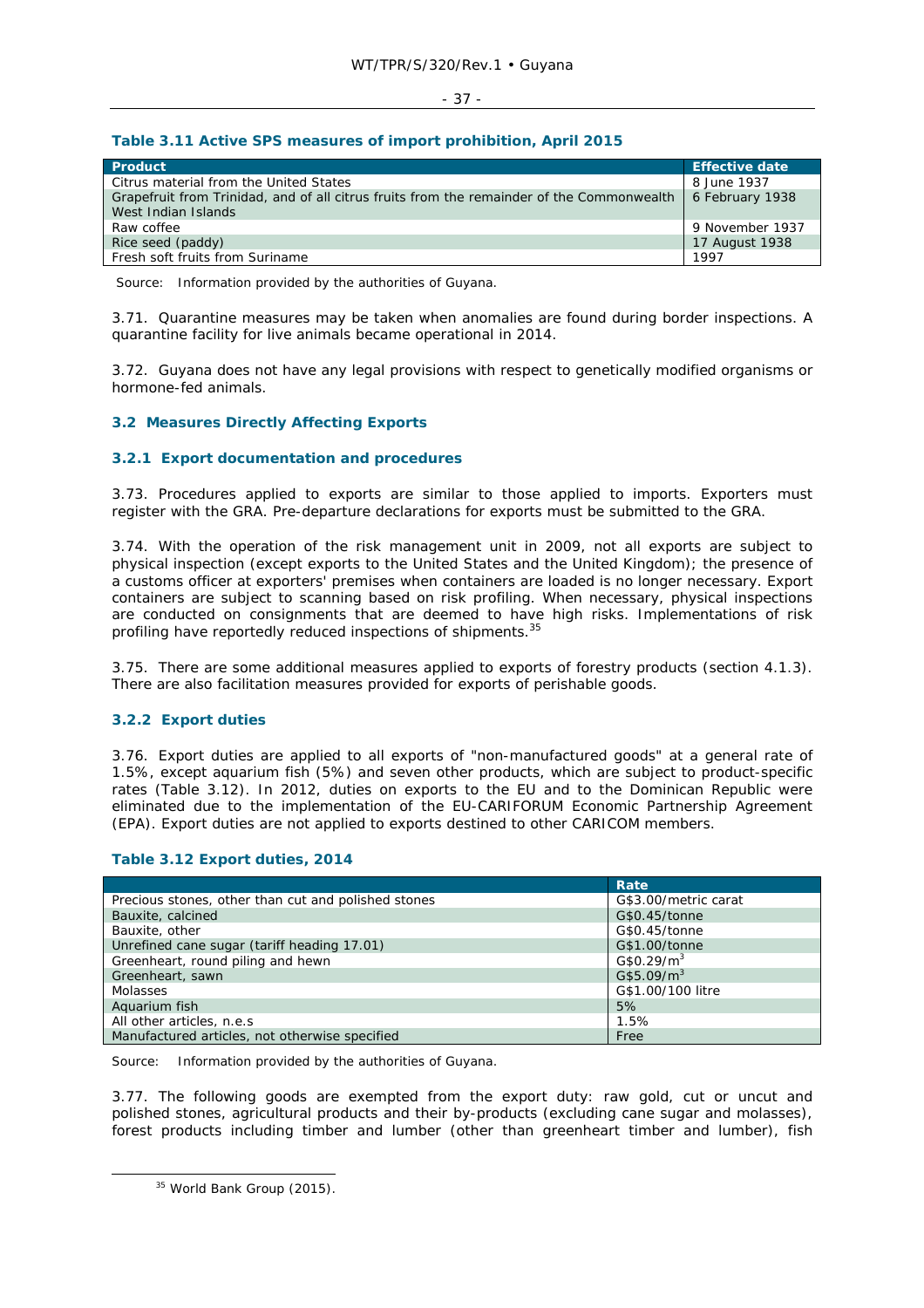#### - 38 -

(including shark fins but excluding aquarium fish), and shrimp. The share of export duties in total government revenue is negligible (Table 3.14).

# **3.2.3 Export prohibitions, restrictions, and licensing**

3.78. Guyana imposes export prohibitions on goods that are subject to import prohibition; exports of rings and watches are also prohibited.<sup>36</sup> Exports of gold are restricted.

3.79. The list of products subject to export licensing under the Trade Act has not changed since Guyana's previous review. As in the case of import licensing, export licensing may be administered in either automatic licensing or non-automatic licensing. Automatic export licensing requirements are applied to products such as wheat flour. Non-automatic export licences are applied to goods including cane sugar in solid form, fertilizers, gold, jewellery of precious metal, and arms and ammunition. Non-automatic export licensing requirements are imposed on the grounds of, *inter alia*, ensuring that domestic demand or demand in the preferential market is met, environmental protection, public safety, and revenue monitoring.

3.80. For products subject to export licensing requirements, licences are mandatory for exports to non-CARICOM destinations; exports to other CARICOM members require export permits by specific agencies depending on the product.

#### **3.2.4 Export support and promotion**

3.81. There were no changes to Guyana's export support and promotion measures during the period under review. Guyana continues to offer an export allowance for non-traditional exports to destinations outside the CARICOM. This enables exporters to deduct certain percentages of their export profit from their income tax payment. The actual amount of deduction depends on the proportion of their export sales to non-CARICOM countries to total sales; at least 10% of sales must be exported to qualify for the deduction (Table 3.13).

| % of export sales to total sales | % of export profit deductible from income tax |
|----------------------------------|-----------------------------------------------|
| 10%-20%                          | 25%                                           |
| $20\% - 30\%$                    | 35%                                           |
| 30%-40%                          | 45%                                           |
| 40%-50%                          | 55%                                           |
| 50%-60%                          | 65%                                           |
| Above 60%                        | 75%                                           |

#### **Table 3.13 Export allowance, 2014**

Source: Information provided by the authorities of Guyana.

3.82. The VAT is zero-rated on imports of raw materials if they are used in the production of goods that are subsequently exported by a taxable person that exports at least 50% of all its products.

3.83. Export promotion falls in the purview of the Guyana Office for Investment (GO-Invest). In this regard, GO-Invest's role include: providing exporters with information on trade opportunities in overseas markets; helping exporters promote their products in national and international trade missions and exhibitions; organising trade fairs in foreign countries; and collaborating with export organizations to help address trade-related issues.

3.84. Sector-specific export promotion activities are also undertaken by the New Guyana Marketing Corporation (New GMC) for non-traditional agricultural products, and the Forest Products Development and Marketing Council for forest products. Both provide services such as trade missions, market intelligence, advice on market opportunities, and other export-related services including assistance with labelling and packaging. The New GMC also has a one-stop brokerage desk to help exporters of non-traditional agricultural products prepare export documents.

<sup>&</sup>lt;sup>36</sup> A ring and/or a watch worn by a passenger is not subject to export prohibition. See details in the Third Schedule to the Customs Act.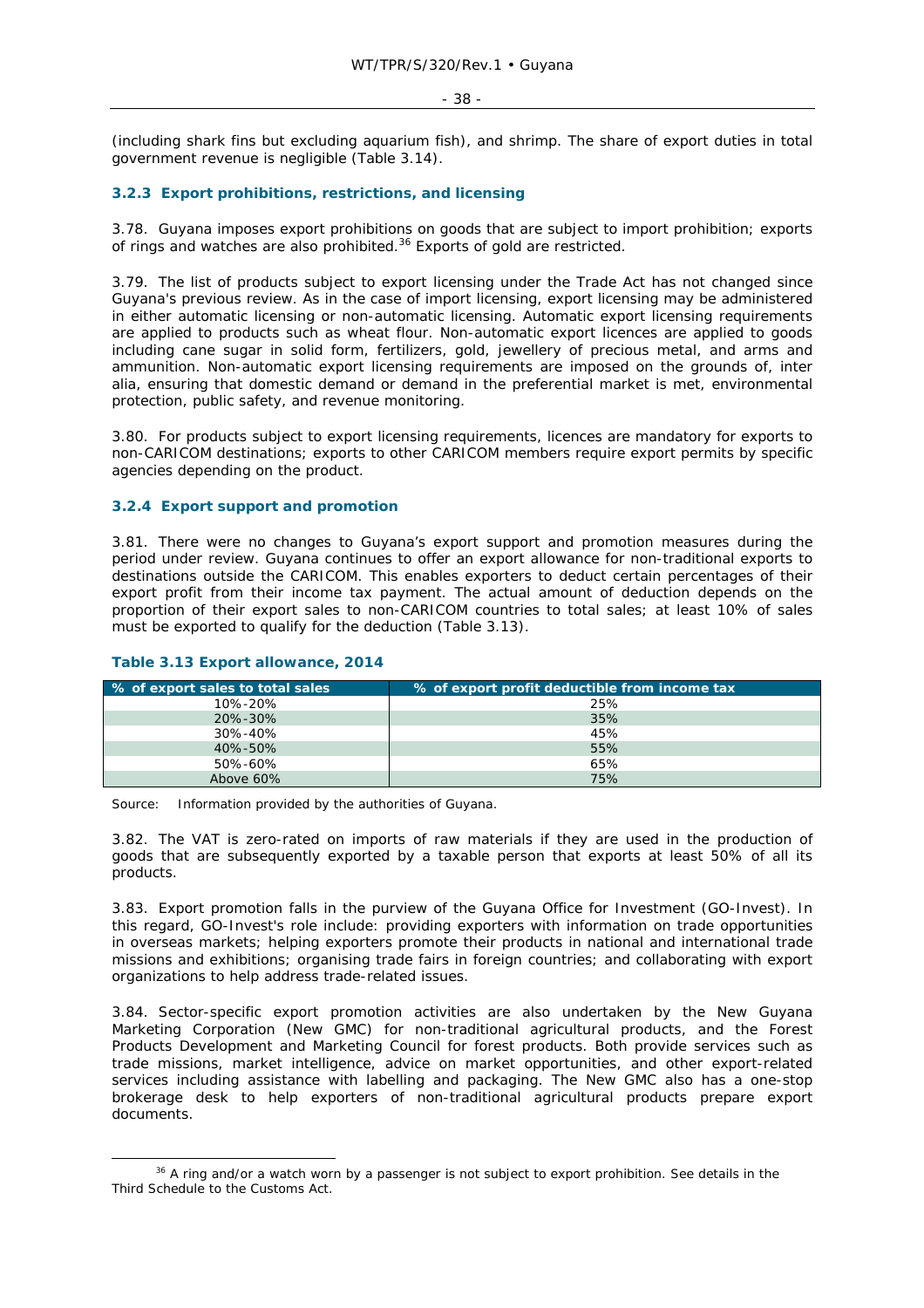3.85. At the CARICOM level, export promotion and development activities are undertaken by the Caribbean Export Development Agency,<sup>37</sup> which assists CARICOM members in discovering markets for their products, and provides financial assistance in the form of grants for marketing promotion.

3.86. While no free zones have been established, the Government is open to the idea of establishing such zones. Guyana has four industrial estates in operation (section 3.3.2).

# **3.2.5 Export finance, insurance, guarantees**

3.87. There is no government institution in Guyana providing export finance, insurance or guarantee services. Export finance is available from private banks, or from the Institute of Private Enterprise Development, a private-sector organization.

#### **3.3 Measures Affecting Production and Trade**

#### **3.3.1 Taxation and incentives**

3.88. Direct taxes accounted for about 40% of Guyana's tax revenue during 2009-13 (Table 3.14). Taxes collected at the border, including import/export duties and the VAT collected at the border, accounted for some 45% of the total Government revenue (section 3.1.5).

#### **Table 3.14 Tax revenues, 2009-13**

(G\$ million) **2009 2010 2011 2012 2013 Government revenue 89,071.4 100,958.8 111,408.9 118,334.0 126,509.8** of which: **Tax revenue 88,284.7 100,049.5 110,437.3 117,300.9 125,373.1 Direct Tax**  Corporation tax 14,982.1 18,105.1 18,444.4 19,576.2 22,689.3<br>16,363.7 17,815.9 19,639.0 19,529.7 18,506.4 Income tax 15,363.7 | 17,815.9 | 19,639.0 | 19,529.7 | 18,506.4 Withholding tax  $\begin{array}{|c|c|c|c|c|c|c|c|c|}\n\hline\n2,851.5 & 3,322.2 & 4,976.9 & 4,843.3 & 4,932.4 \\
\hline\n\text{Capital gain tax} & 217.1 & 212.1 & 242.7 & 408.2 & 265.8\n\end{array}$  Capital gain tax 217.1 212.1 242.7 408.2 265.8 Property tax 1,294.1 1,562.2 1,723.0 1,866.2 2,571.8 Professional fees 26.5 30.5 30.0 37.3 36.6  **Indirect tax**  Import duties 6,804.4 8,301.8 9,863.8 11,560.8 11,865.7 Export duties  $8.2$   $8.2$  6.7 9.6 9.1 14.1 Stamp duties 12.8 14.8 18.3 20.9 22.9 Environmental tax 674.0 776.8 1,014.1 1,070.9 1,071.7 Value-added tax 23,250.1 27,070.0 31,156.2 34,105.6 34,388.0 Premium tax 117.8 105.3 166.0 166.0 189.3 169.3 193.3 Excise tax 21,427.1 21,302.9 21,900.6 22,752.8 27,283.1 Travel tax 508.6 505.5 544.6 646.6 594.6 Travel voucher tax 746.6 917.8 708.0 684.2 937.4

Source: Information provided by the authorities of Guyana.

3.89. The income tax (on individuals) and the corporation tax are the two major direct taxes in Guyana. All corporations, irrespective of ownership, are subject to the corporation tax on chargeable profits. Effective on the income of 2012, rates of corporation tax were reduced by 5%: a rate of 40% applied to commercial companies<sup>38</sup> and 30% to non-commercial companies.<sup>39</sup> Profits from sole proprietorships (self-employed) and partnerships are subject to the income tax. Effective on the 2013 income, the income tax rate was lowered to 30% (from 33.3% previously); also the threshold of non-taxable personal allowance was increased from G\$40,000 to G\$50,000 per month. Combined revenue from the corporation tax and the income tax accounted for about 33% of government revenue in 2013.

<sup>&</sup>lt;sup>37</sup> Caribbean Export Development Agency online information. Viewed at: http://www.carib-export.com.<br><sup>38</sup> Telecommunications companies (also considered as commercial companies) remain subject to the

corporation tax at a rate of 45%.<br><sup>39</sup> A commercial company is defined as one that derives at least 75% of its gross income from trading goods it does not manufacture. This definition covers companies in the services sector such as telecommunications, banking, and insurance.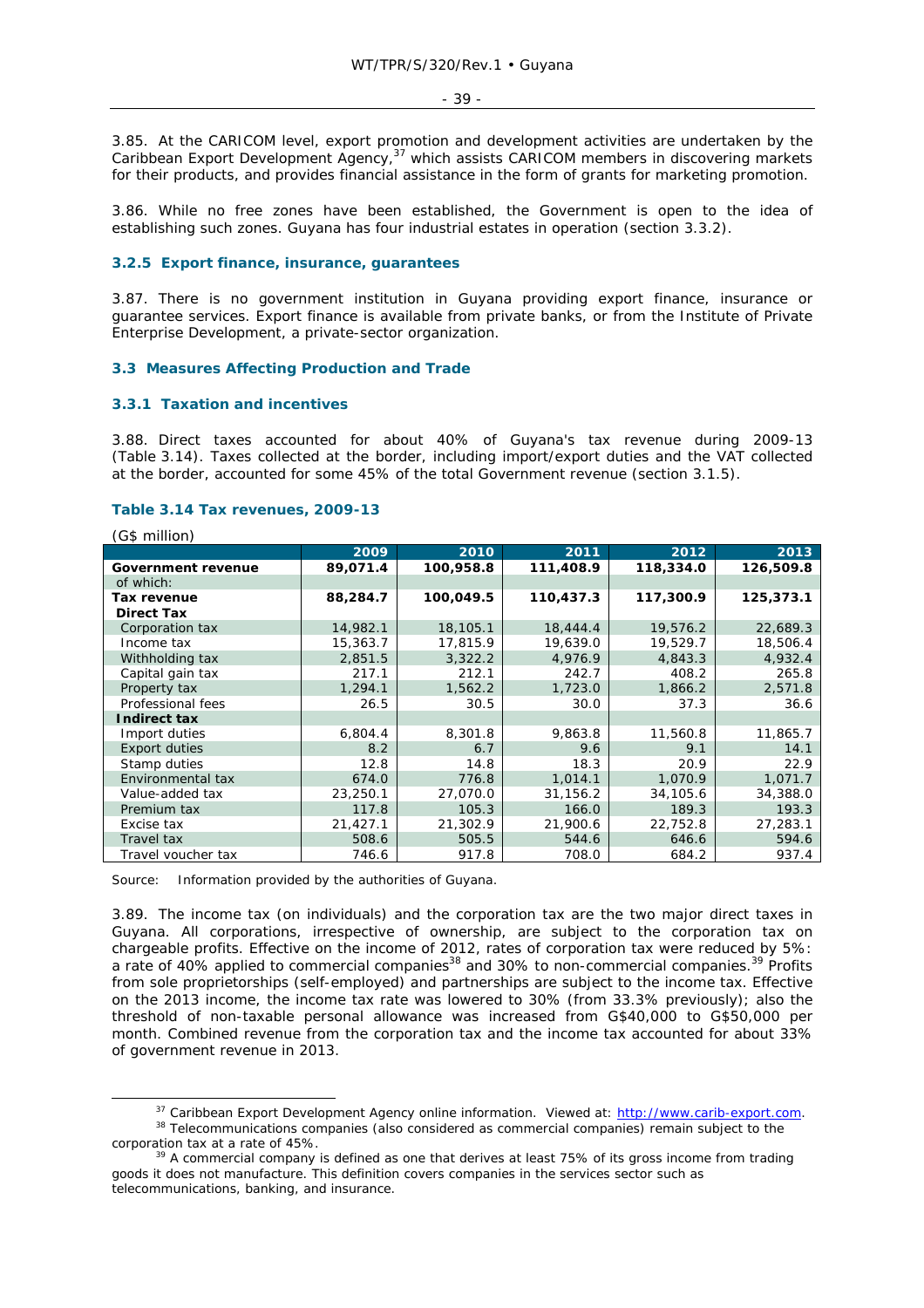#### - 40 -

3.90. Guyana's principle indirect taxes are the value-added tax (VAT) and the excise tax; they together accounted for 81% of indirect tax revenue and 49% of government revenue in 2013. The VAT is applied to all goods and services consumed domestically (including imports) at a standard rate of 16%. The VAT is zero-rated on certain goods and services including basic food items, medical services and supplies, education services and materials, motor vehicles older than four years, and sports gear. Moreover, on the ground of social or difficult-to-tax reasons, VAT exemptions are granted to some goods and services including kerosene, residential rent, locally-mined raw gold and diamonds, liquid propane gas, gasoline and diesel (which is subject to the excise tax), and insurance and financial services (which are subject to the premium tax).<sup>40</sup>

3.91. The excise tax is applied to alcoholic beverages (at the rate of 40%); tobacco products (100%); petroleum products: gasoline and diesel (50%), gas oil (3%); and motor vehicles (rates vary widely by the age, engine capacity, type, and usage). Excise tax rates are specified by regulations issued by the Ministry of Finance; the regulations require an affirmative resolution in the National Assembly to be effective. Imported petroleum products, motor vehicles, and tobacco products and domestically-produced alcoholic beverage are the major source of excise tax revenues.

3.92. More than half of Guyana's revenues from the VAT are collected from imports; with respect to excise tax revenues, more than 80% are collected from imports (Table 3.15).

| (G\$ million)           |          |          |          |          |          |
|-------------------------|----------|----------|----------|----------|----------|
|                         | 2009     | 2010     | 2011     | 2012     | 2013     |
| <b>Value Added Tax</b>  | 23,250.1 | 27,070.0 | 31,156.2 | 34,105.6 | 34,388.0 |
| <b>Imports</b>          | 11,927.9 | 14,876.8 | 17,996.4 | 19,296.5 | 20,035.7 |
| Domestic Supply         | 11,288.2 | 12,167.7 | 13,107.1 | 14,780.6 | 14,281.1 |
| <b>Excise Tax</b>       | 21,427.1 | 21,302.9 | 21,900.6 | 22,752.8 | 27,283.1 |
| <b>Imports</b>          | 19,392.2 | 18,935.2 | 19,077.4 | 19,605.3 | 24.147.4 |
| <b>Motor Vehicles</b>   | 7,311.6  | 7,702.4  | 7,808.6  | 10,595.7 | 9,984.0  |
| Petroleum Products      | 10,350.3 | 9.437.3  | 9.137.8  | 6,598.2  | 11,783.1 |
| <b>Tobacco Products</b> | 1,094.8  | 1.077.0  | 1,161.0  | 1,292.0  | 1,302.8  |
| Alcoholic Beverages     | 635.5    | 718.5    | 970.0    | 1,119.5  | 1,077.4  |
| Domestic                | 2.029.5  | 2,358.1  | 2,813.3  | 3,138.6  | 3,123.9  |
| Alcoholic Beverages     | 2.029.5  | 2,358.1  | 2,813.3  | 3,138.6  | 3.123.9  |

#### **Table 3.15 VAT and Excise Tax revenues, 2009-13**

Source: Information provided by the authorities of Guyana.

3.93. The legislative framework for tax incentives has remained unchanged since Guyana's previous review. The Minister of Finance may grant corporation tax exemptions of up to 5 or 10 years to non-traditional economic activities ("new economic activities") $41$  on the condition that the activities create employment in a wide range of sectors including non-traditional agricultural development, information and communications technologies, and infrastructure development.<sup>42</sup> Guyana also offers tariff and tax exemptions on imported goods including machinery and appliance, vehicles, building materials, and hotel furniture, as long as these goods are used for either the establishment of a new industry or developing an existing one.<sup>43</sup>

3.94. With respect to export incentives (section 3.2.4), Guyana allows its exporters of non-traditional products to deduct a certain percentage of their export profits from the income tax, depending on the shares of their products exported to extra-CARICOM destinations. Tariff exemption and zero-rated VATs are applied to raw materials and packaging for manufacturers if they export at least 50% of their products.

 <sup>40</sup> Guyana Revenue Authority online information, "VAT – Partial Exemption". Viewed at:

http://www.gra.gov.gy/value-added-tax-vat/partial-exemption. 41 Income tax exemption for longer than ten years only granted to infrastructural development including the production of electricity using renewable sources of energy. See Income Tax (In Aid of Industry) Act. 42 Fiscal Enactment (Amendment) Act (2008). 43 Industries Aid and Encouragement Act.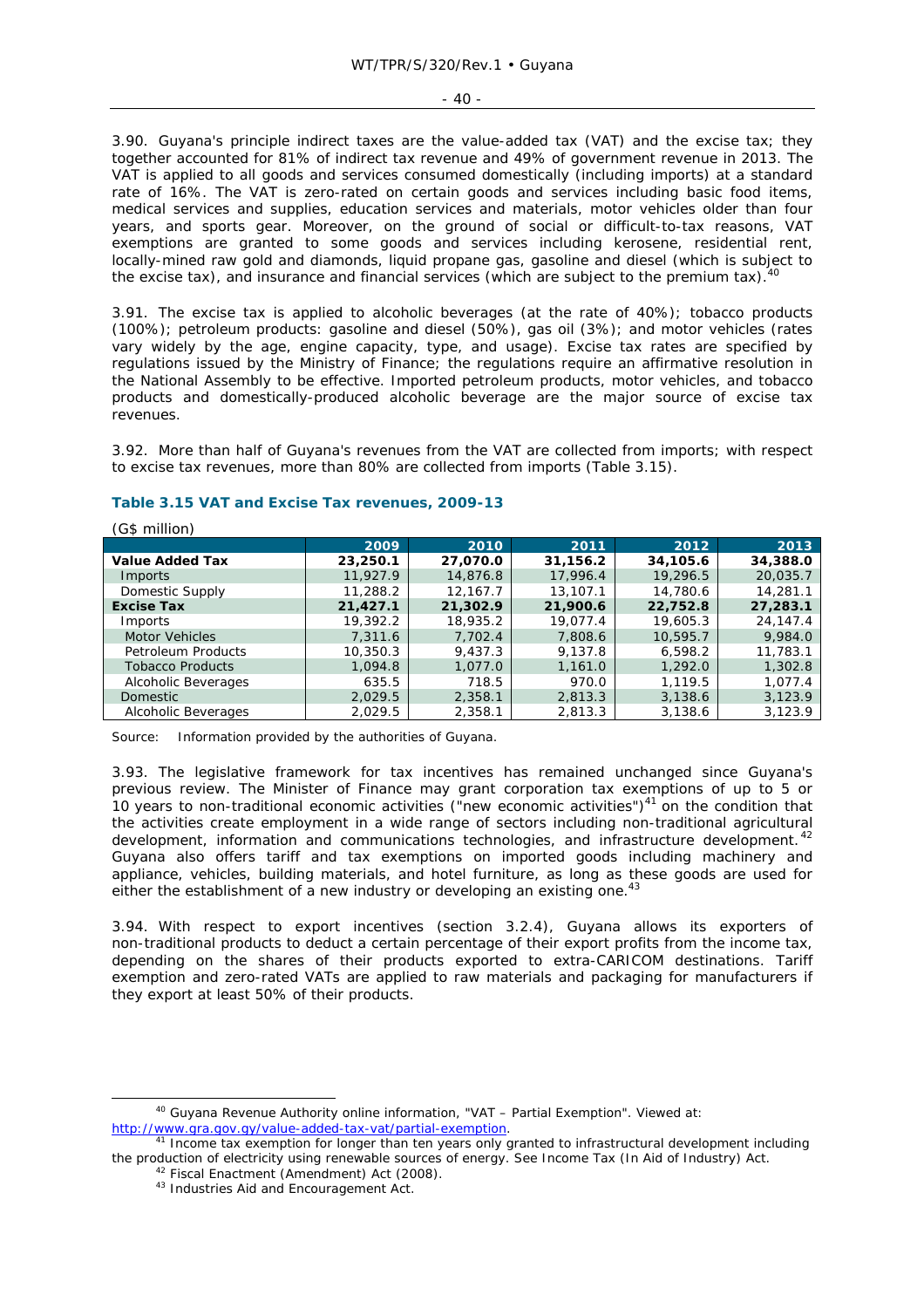#### **3.3.2 Non-tax incentives and other assistances**

3.95. There exists a scheme of industrial estates, which provide companies located inside with better access to infrastructure (e.g. road access, electricity, and telecommunications). In industrial estates, the Government leases land to companies, regardless of the ownership, for 99 years at a concessionary rate of G\$1 per square foot. Guyana has four government-managed industrial estates: Eccles, Coldingen, Berbice-Belvedere and Lethem. Applications for a plot in the estates must be submitted to the Department of Industrial Development, and approved by the Minister of Tourism, Industry and Commerce.

3.96. All plots in Eccles and Coldingen have been allocated but not fully developed (90% for Eccles, and 75% for Coldingen). Industries operating in the estates currently engage in various activities such as food processing, fish processing, pharmaceuticals, and wood processing. The authorities estimated that these industrial estates created about 3,000 jobs in the last five years.

3.97. Guyana launched a "Micro- and Small Enterprise Development and Building Alternative Livelihoods for Vulnerable Groups" (MSED) project on 14 October 2013. The MSED project provides interest subsidies (up to 5%) and credit guarantee (equivalent to 40% of loan) for microand small enterprises.<sup>44</sup> Under the MSED project, the maximum amount of loan facility available for each borrower is US\$150,000; before the end of April 2015, 21 loans with the total amount of US\$600,000 had been approved. In addition, a small amount of grant (G\$300,000) were offered to small businesses in 17 sectors deemed as "low carbon sectors". The low carbon sectors are identified in the Guyana Low Carbon Development Strategy, and include fruits and vegetables, aquaculture, business process outsourcing and ecotourism.<sup>4</sup>

3.98. The Linden Economic Advancement Programme (LEAP) was discontinued in 2010; currently the remaining operation is focused on collecting the outstanding loans. Furthermore, as stipulated in the Small Business Act, the Government must use its best endeavours to meet at least 20% of its procurement requirements of goods and services from small businesses. The Small Business Council does not have information on whether and how much procurement was awarded to small business.

# **3.3.3 State trading, and state-owned enterprises**

3.99. Guyana has not submitted any notifications regarding state trading enterprises within the meaning of Article XVII of the GATT 1994.

3.100. The fully state-owned Guyana Sugar Corporation (GuySuCo) is the only company permanently authorized to import and export sugar. All other companies may import refined sugar only under a non-automatic licence. Exports of sugar are reserved exclusively for GuySuCo (section 4.1.1).

3.101. Under the Guyana Gold Board Act, the Guyana Gold Board, a state-owned company, controls the commercialization, import, and export of gold in Guyana (section 4.1.2). Notwithstanding, private persons or companies may apply to the Guyana Gold Board to obtain an authorization to sell or export gold. The Guyana Gold Board announces its transaction prices (for purchase and sale) twice a day; they are adjusted in accordance with international prices as indicated by the London Bullion Market AM/PM Fix, according to the authorities.

3.102. According to the authorities, privatisation contributed to the Consolidated Fund more than G\$12 billion over the period of 1994-2014.<sup>46</sup> The Government sold a 20% share of the Guyana

 <sup>44</sup> Guyana REDD+ Investment Fund online information. Viewed at:

http://www.guyanareddfund.org/index.php?option=com\_content&view=article&id=99&Itemid=129#.<br><sup>45</sup> Guyana Low Carbon Development Strategy online document, "Low Carbon Development Strategy

Update". Viewed at:

http://www.lcds.gov.gy/images/stories/Documents/low%20carbon%20development%20strategy%20update\_fi nal\_march%202013.pdf.<br><sup>46</sup> The Consolidated Fund collects all public money (including the revenues, trust and other money held

by public offices) for budgetary purpose. See Article 217, the Constitution of the Cooperative Republic of Guyana; Article 38, the Fiscal Management and Accountability Act 2003; and the Financial Administration and Audit Act.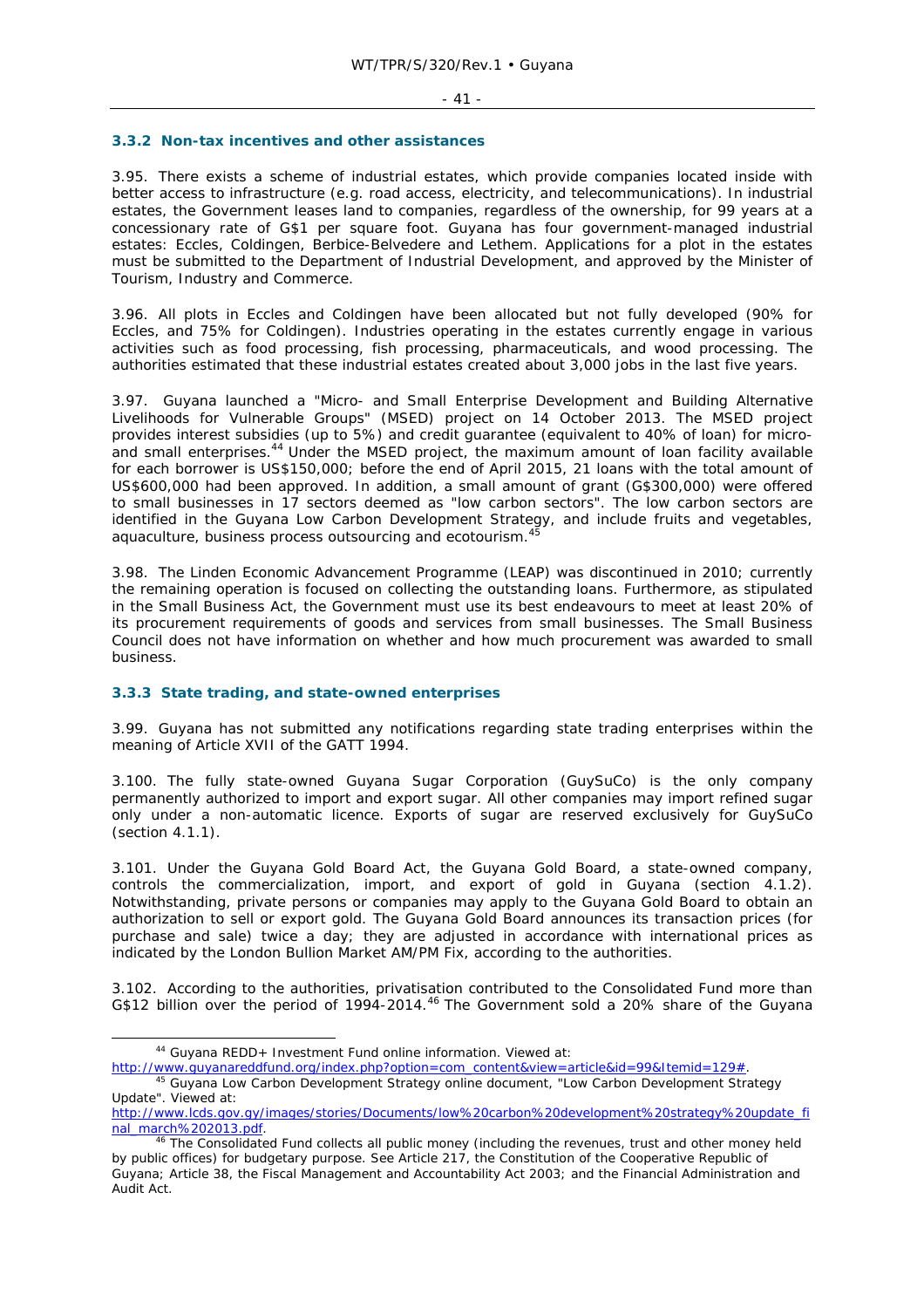#### - 42 -

Telephone and Telegraph (GT&T) Company in 2012-13; this was seen as the last large divestment operation of the privatisation programme. The National Industrial and Commercial Investments Limited (NICIL), incorporated as a private limited company in Guyana, acts as a subscriber and a manager of the Government's shares, stocks, debentures of any company, cooperative societies or other bodies. It also manages government-owned real estate properties, including their acquisition, disposal or rental. The main objectives of the NICIL are to manage the Government's shareholdings in a unified and systematic manner, and to minimize conflict of interests within the Government.

# **3.3.4 Competition and consumer protection policy**

3.103. Guyana's legislative and institutional framework regarding competition and consumer protection policy has remained largely unchanged since 2009. The Competition and Fair Trading Act (CFTA) is the main competition law. The Competition and Consumer Affairs Commission (CCAC), which began its operation in 2011, is responsible for implementing the CFTA.<sup>47</sup>

3.104. As stated in its preamble, the objectives of the CFTA are: promoting and encouraging competition; prohibiting restriction in competition and abuse of dominant market positions; and promoting consumer welfare. The CFTA has provisions against conclusion of monopoly agreements and abuse of market dominance. The CFTA does not have any provisions on merger controls.<sup>48</sup> The authorities indicate that a Merger Control and Review Act is being drafted, and technical assistance is needed for further improvement in this area.

3.105. The CFTA prohibits all agreements between enterprises or associations of enterprises that have or are likely to prevent/restrict competition. The prohibited agreements include horizontal agreements (those among competitors), vertical agreements (those among firms at different levels of the supply chain), and concerted practices. For example, price fixing, production quota, geographic market divisions, or tie selling are prohibited. However, an agreement is not considered anti-competitive if the CCAC considers that it contributes to: the improvement of production or distribution of goods, or the promotion of technical or economic progress, while allowing consumers a fair share of the resulting benefit. There are no CFTA provisions on import cartels.

3.106. A dominant position in a market is defined by law as a position where a firm (or a firm with an interconnected enterprise) controls more than 40% of the market, and is powerful enough to operate in the market without constraints from its competitors.<sup>49</sup> While the existence of a dominant position is not in itself illegal, the CFTA prohibits its abuse.

3.107. All business, including sectors for which the Government bears a statutory responsibility to manage (e.g. public utilities), are subject to the CFTA.<sup>50</sup> The authorities state that regarding the utilities sector, the Public Utilities Commission is the leading agency handling competition issues; the CCAC has a consultation role.<sup>51</sup>

3.108. The CCAC may conduct investigations in response to a complaint received, or on its own initiative. There have been four investigations since the CCAC started its operations in 2011; two were related to goods, and the rest were related to services including air transport and distribution. The authorities consider that collecting information that helps them estimate market shares is the biggest challenge to the CCAC, and technical assistance is required in this regards so as to improve the effectiveness and efficiency of competition enforcement in Guyana. The authorities do not publish information regarding market concentration such as Herfindahl Indexes.

<sup>&</sup>lt;sup>47</sup> Before 2011, the Competition Commission was responsible for implementing the Competition and Fair Trading Act (CFTA); the Competition Commission and the Consumer Affairs Commission merged together in

<sup>&</sup>lt;sup>48</sup> The Security Industry Act 1998 has certain regulations which deal specifically with mergers and acquisitions (Take-Over Regulations).<br> $\frac{49}{42}$  Articles 25 and  $\frac{2}{3}$  (4), the STT.

<sup>&</sup>lt;sup>49</sup> Articles 25 and 26(1), the CFTA.<br><sup>50</sup> The exemptions of application of the CFTA are listed in Article 4(1) of the CFTA.<br><sup>51</sup> Article 4(2), the CFTA.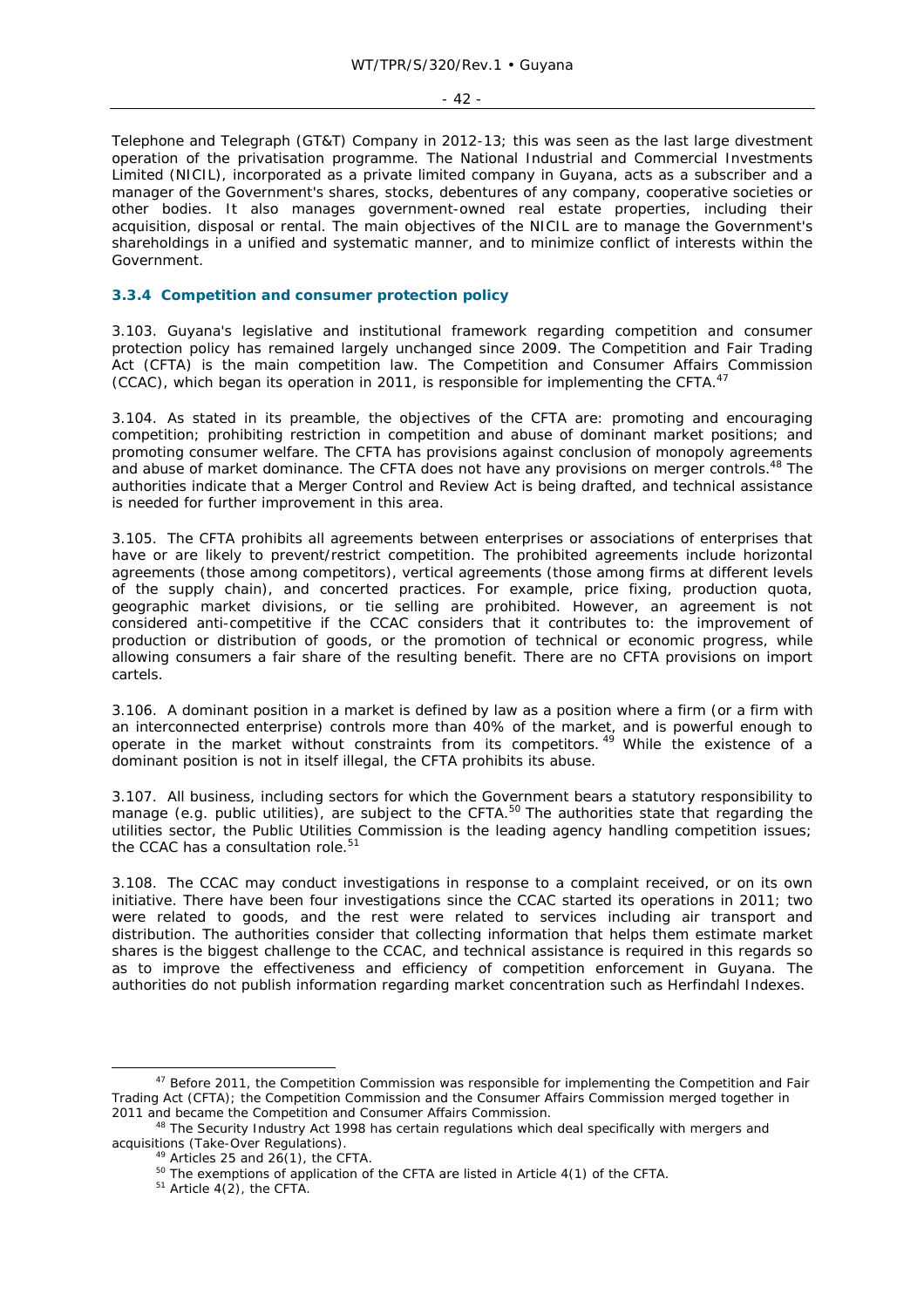#### - 43 -

3.109. The authorities consider that the Guyana Gold Board does not arbitrarily fix gold prices at which it sells or purchases given that it sets its prices twice a day in accordance with the international prices given by the London Bullion Market AM/PM Fix (section 3.3.3).

#### **3.3.5 Government procurement**

3.110. There have been few changes to the legislative and institutional framework for government procurement in Guyana since its previous review. During the review period, the authorities took steps to improve the transparency and efficiency of the procurement system.

3.111. The main legislation pertaining to Guyana's government procurement includes the Procurement Act, the Public Procurement Commission Tribunal Act, and their implementing regulations. In addition, there are procurement provisions in the Small Business Act. The procurement regime in Guyana provides preferences to domestic goods and supplies and to small businesses.

3.112. The National Procurement and Tender Administration Board (NPTAB) under the Ministry of Finance is the major agency responsible for public procurement in Guyana. In addition to being the sole tenderer for procurement valued above specific thresholds, the NPTAB is responsible for: setting up regulations that implement the Procurement Act; reviewing decisions of other procuring entities upon request; and reporting to the Minister with respect to the effectiveness of procurement processes and recommending any changes to procurement legislation. The establishment of a Public Procurement Commission is being considered by the National Assembly.

3.113. The Procurement Act is applied to public procurement at the national, ministerial, government agency, and regional level, but not to procurement by public corporations and other state bodies. 52 The NPTAB must issue all tenders for procurement above specific thresholds. Tendering may adopt one of the following methods:

- Open tendering: mandatory except under certain circumstances;
- Restricted tendering: used when goods, construction work, or services are available only from a limited number of contractors or suppliers due to their complex or specialized characteristics;
- Single source procurement: used when goods, construction work, or services are available only from one source because of their complex nature, or when additional supplies are required from an already-awarded contractor, or for defence/security reasons;
- Request for quotations: used when the estimated value of procurement contract does not exceed G\$800,000; and
- Procurement through community participation: where procurement is conducted in poor remote communities, and the Act's competitive procedures are not feasible. Goods, construction work and services below G\$1.5 million may be procured directly either from local community organizations or a single local supplier or contractor.

3.114. The tender award thresholds for public procurement in Guyana have remained unchanged since its previous review. The NPTAB must publish tenders for any procurement project with a value of above G\$15 million. Thresholds for other types of procurement may vary depending on procuring entities and types of procurement (Table 3.16). The authorities indicate that technical assistance would be required in the event the procurement thresholds need to be changed, as they have limited capacity to collect necessary information related to procurement nationwide.

 $52$  If procurement by public corporations and other state bodies are funded by the Treasury, the Procurement Act is also applied to the procurement.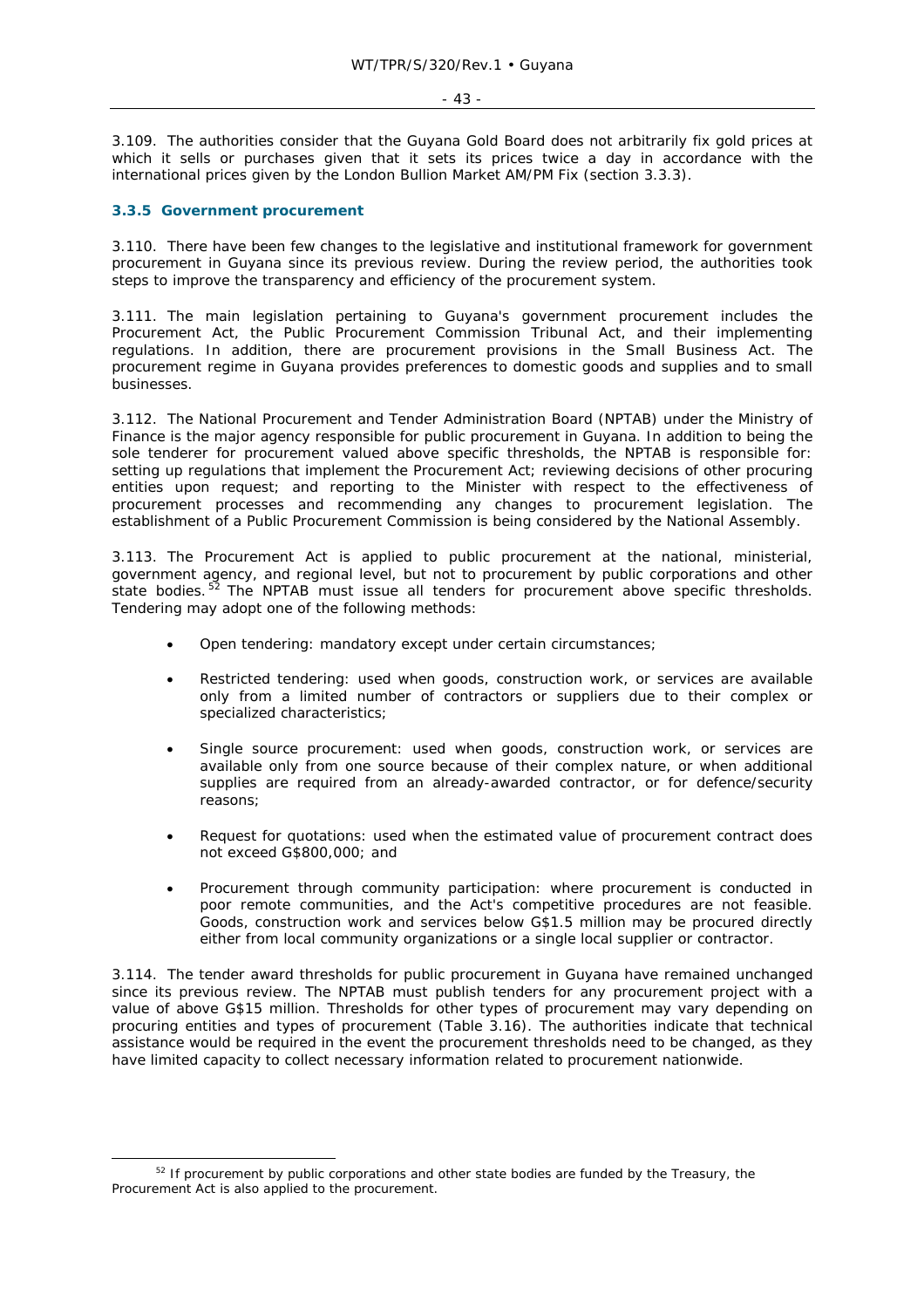| <b>Procuring entities</b>                   | <b>Type of contracts</b>                   | <b>Contract value</b><br>(G\$ million) |  |  |
|---------------------------------------------|--------------------------------------------|----------------------------------------|--|--|
| National Board                              | All types                                  | 15                                     |  |  |
| Regional                                    | Goods and services (other than consulting) | $0.25 - 6.0$                           |  |  |
|                                             | Construction                               | $0.6 - 9.0$                            |  |  |
|                                             | Consulting services                        | $0.4 - 0.5$                            |  |  |
| Ministerial/departmental/agency             | Goods and services (other than consulting) | $0.25 - 0.6$                           |  |  |
|                                             | Construction                               | $0.6 - 1.0$                            |  |  |
|                                             | Consulting services                        | $0.4 - 0.5$                            |  |  |
| Ministry of Public Works and Communications | Goods and services (other than consulting) | $1.0 - 4.0$                            |  |  |
|                                             | Construction                               | $1.0 - 8.0$                            |  |  |
|                                             | Consulting services                        | $1.0 - 3.0$                            |  |  |
| Ministry of Agriculture                     | Goods and services (other than consulting) | $1.0 - 4.0$                            |  |  |
|                                             | Construction                               | $1.0 - 8.0$                            |  |  |
|                                             | Consulting services                        | $1.0 - 3.0$                            |  |  |

Source: Information provided by the authorities of Guyana.

3.115. The authorities indicate that tender awards are based on criteria specified in bid documents, and are not necessary based solely on prices. Under the Procurement Act, procuring entities may grant a margin of preference of up to 10% to tenders submitted by domestic contractors or for the benefit of domestically produced goods. It was not clear to the Secretariat whether a subsidiary of a foreign company locally incorporated in Guyana was considered as a local company and thus be eligible for the preference margin. The authorities indicate that such a margin is rarely accorded.

3.116. Invitations to pre-qualify or to tender must be published in national newspapers and posted in public places; where procuring entities consider that foreign tenderers may be interested in joining the tender, publication must also be made in at least one of international newspapers of wide circulation. Any pre-qualification process must allow undefined sufficient time for suppliers and contractors to prepare and submit their applications, taking into account the procuring entity's needs. Detailed information on the project concerned must be provided and any decision about the adequacy of qualifications must be based on criteria set out in the prequalification documents. $53$ Notices of contract awards must be published within seven days of the award of the contract on the NTPAB websites.<sup>54</sup>

3.117. In September 2012, the NPTAB revised and published their standard bidding documents. These documents are intended to simplify the bidding procedures and facilitate tenders. The authorities note that the numbers of biddings and responses to tenders have increased since the introduction of the revised standard bidding documents.

3.118. Bidders whose tender or proposal has been rejected may submit a written protest to the procuring entity concerning pre-qualification, tendering proceedings, or procurement methods if procurement proceedings have not led to a contract award. The bidder may also request a review by the NPTAB. Reviews are undertaken by a Bid Protest Committee; the Committee is required to make every effort to reach a decision within 20 working days from the receipt of the request.

3.119. The Cabinet has the right to object to the award of a procurement contract of over G\$15 million if it deems that the procuring entity did not comply with procurement procedures. The authorities indicate that between January and November 2011, there were 380 contracts whose individual values were above G\$15 million, and five of these were objected by the Cabinet. The authorities indicate that most objections were due to alleged procedural fault in the procurement process.

3.120. The EU-CARIFORUM EPA contains provisions on government procurement, under which transparency obligations are applied to procurement above certain thresholds (SDR 155,000 for goods and services; SDR 6,500,000 for works) by listed entities. Guyana includes seven ministries

#### $- 44 -$

<sup>53</sup> Pre-qualification proceedings are set out in the Procurement Act, Article 6.<br>54 National Procurement and Tender Administration online information, "List of NPTA Tender Award". Viewed at: http://www.npta.gov.gy/tender\_awards.html.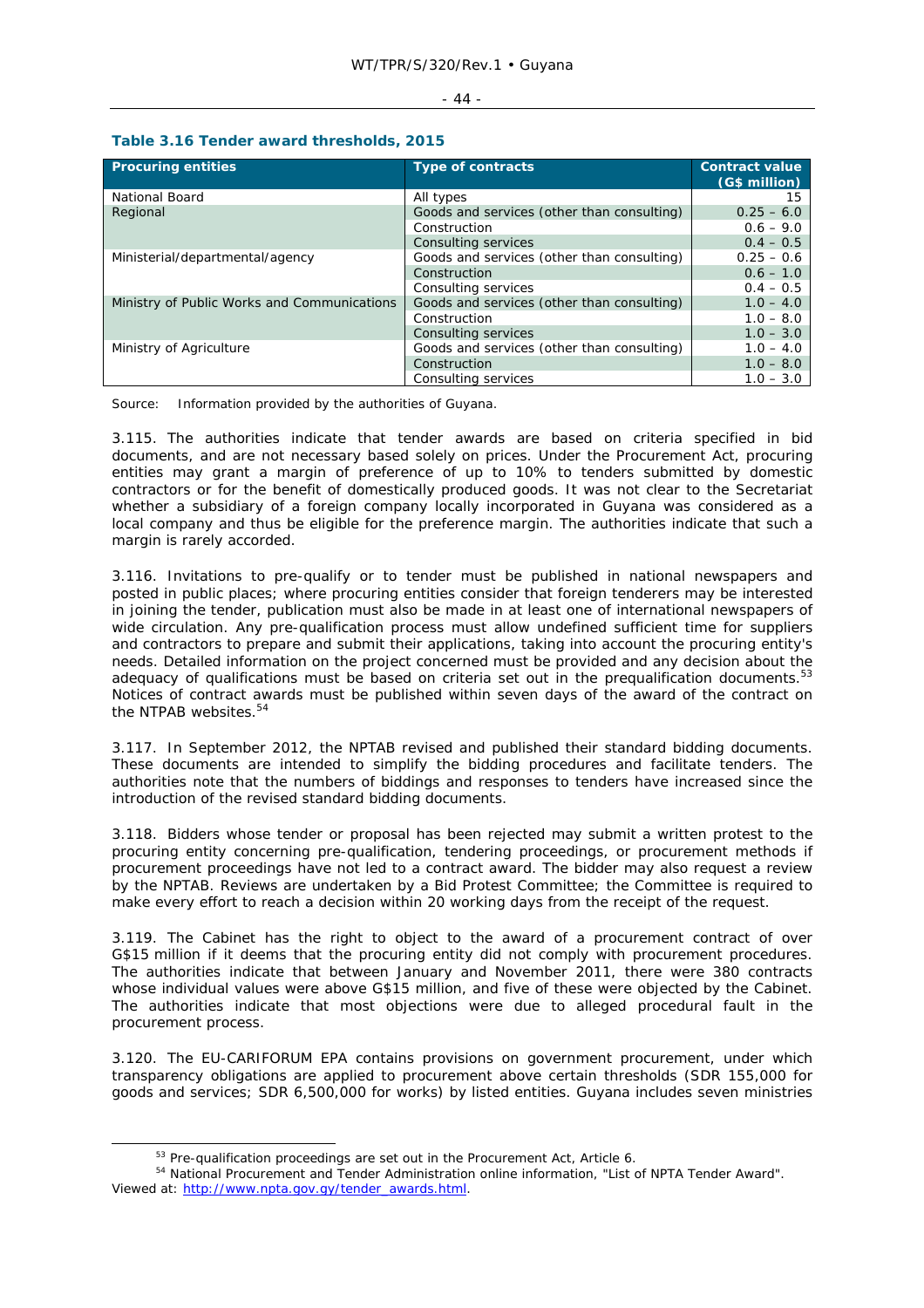and the Office of the Prime Minister as listed entities to which provisions of the EPA apply. Market access by one party of the EPA to procurement opportunities in another party is not automatic.<sup>5</sup>

3.121. Guyana is not a signatory to the WTO Agreement on Government Procurement (GPA); the authorities indicate that Guyana does not intend to become an observer or accede to the GPA.

#### **3.3.6 Intellectual property rights**

3.122. Guyana's legal framework concerning intellectual property rights (IPRs) has remained largely unchanged since its previous review. Most of its intellectual property laws date back to the pre-independence period; they were notified to the WTO in 2002.<sup>56</sup>

3.123. Guyana is a member of the World Intellectual Property Organization (WIPO). It is a signatory to the Paris Convention for the Protection of Industrial Property and the Berne Convention for the Protection of Literary and Artistic Works. Under the EPA between the EU and the CARIFORUM, Guyana is committed to acceding to other treaties administered under the WIPO, as well as adequately implementing the obligation of intellectual property agreements it has signed, including the WTO TRIPS Agreement.

3.124. The Deed Registry under the Ministry of Legal Affairs was responsible for the implementation of intellectual property legislation, including processing applications and other administrative work related to IPR protection until May 2015. The Commercial Registry under the Deeds and Commercial Registries Authority, established in 2014 as an autonomous agency, was expected to take over the responsibility of the IPR administration from end-May 2015. With a view to easing the resource constraint that the previous Deed Registry faced and clearing the backlog of cases.57

3.125. Under the law, patents and industrial designs are protected for 16 years since the filing date of complete specifications. Patent or industrial design right holders in the United Kingdom may extend their rights to Guyana if they apply to register the rights in Guyana within three years of granting the IPRs in the United Kingdom.

3.126. Compulsory licensing is allowed for patents and industrial designs if the authorities consider that there has been an abuse of monopoly rights, or for state purposes. With respect to the former, the Act allows any person to present a claim to the Registry at least three years after the granting of the IPRs concerned, alleging that there has been an abuse of monopoly rights.<sup>58</sup> Compulsory licensing for state use of patents may occur in cases of war, or if any government agency had already been using the patented goods before the patent was granted. No compulsory licence has ever been granted in Guyana.

3.127. Copyright protection is granted for 50 years since the publication of sound recordings, cinematography, television/sound broadcasts, and literary, dramatic and musical work. Copyrights protection is granted for 25 years to published editions of works; there are no provisions on unpublished works. Protections covers works originating in parties to international copyright conventions, works produced by certain international organizations, and lawfully authorized broadcasts originating in other Commonwealth countries. The Ministry of Culture, Youth and Sports is the competent authority concerning copyrights.

3.128. To be registered in Guyana, trademarks must satisfy certain conditions such as not causing confusion through copying or imitation of existing marks. Trademark protection in Guyana covers goods but not services. Trademarks granted in the United Kingdom are recognized in Guyana. As

<sup>&</sup>lt;sup>55</sup> The EPA leaves it open to individual party to determine to whom it will grant permission to participate in the procurement process. See Article 166 of the EU-CARIFORUM EPA.<br><sup>56</sup> WTO document IP/N/1/GUY/1, 4 September 2002.<br><sup>57</sup> The Commercial Registry is not responsible for intellectual property rights issues concerning

copyrights and related rights. 58 Such abuse may take the form of: the patent not being worked commercially in Guyana; commercial

use of the patent being prevented by the importation of the patented article by the patentee; trade activities being hindered as a result of refusal to grant a licence on the patented product; any trade or industry in Guyana being harmed by the terms of the patent; or the trade of any materials used in the patented good being unfairly prejudiced by the existence of the patent.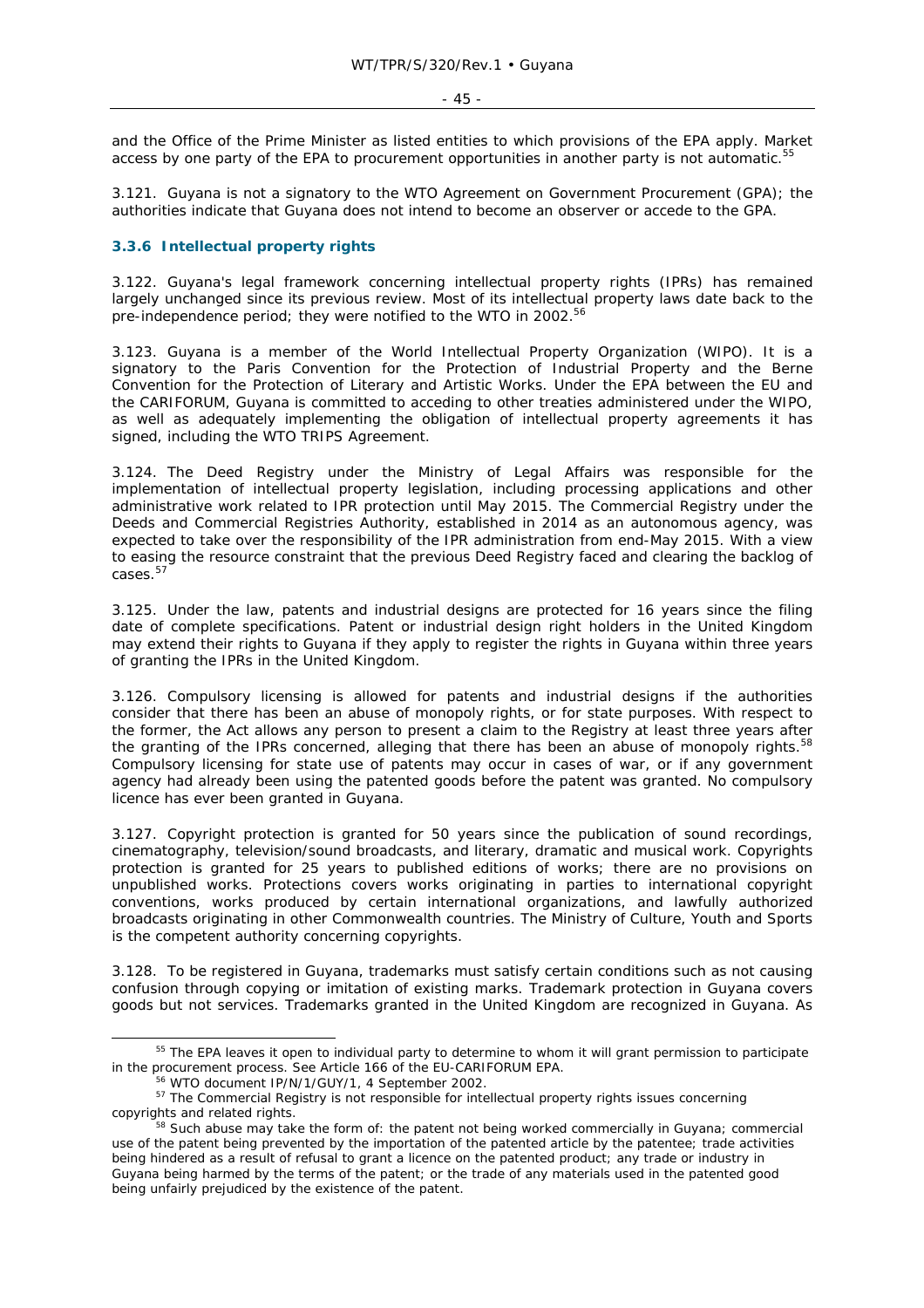per the Trademarks Act, a registered trademark is valid for seven years; the registration is renewable. If a registered trademark has been found not in use for five consecutive years, the registration is removed. As of October 2014, there were 26,700 trademarks registered in Guyana.

3.129. Geographical indications (GIs), irrespective of being registered or not, are protected in a manner similar to trademarks. The Geographical Indication Act defines GIs as indications that identify goods as originating in the territory of a country, region, or locality in that territory, where a given quality, reputation or other characteristic of the goods is essentially attributable to its geographical origin. At the end of April 2015, no GI has been registered in Guyana.

3.130. Guyana does not have any legislation on new plant varieties, layout-designs of integrated circuits, or undisclosed information/trade secrets.

3.131. There are no provisions on parallel imports, however, according to the authorities, parallel imports of IPR goods are limited.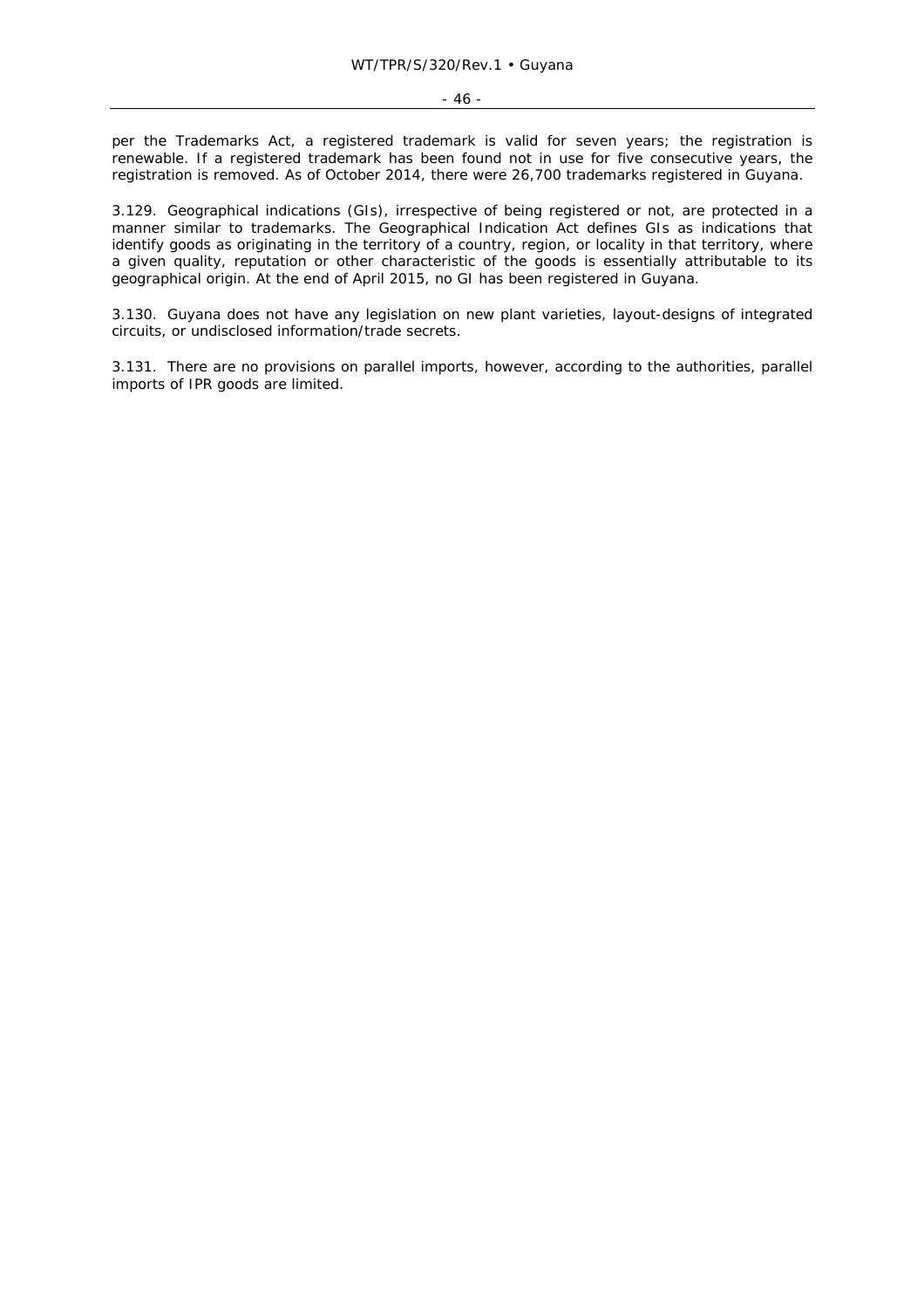#### **4 TRADE POLICIES BY SECTOR**

#### **4.1 Agriculture, fisheries, and forestry**

#### **4.1.1 Agriculture**

4.1. Guyana's society and economy relies heavily on agriculture, fishing and forestry; in 2013, these sectors accounted for 18.9% of its GDP. While data on employment in the sector were not available, the authorities state that about 125,000 persons currently depend on the sugar industry for their livelihoods directly or indirectly. Vegetable products and fish and crustaceans accounted for 21.8% and 6.4% of merchandise exports, respectively, in 2014.

4.2. The main agricultural products in Guyana are sugar and rice (Table 4.1). Sugar farming is dominated by the 100% state-owned Guyana Sugar Corporation (GuySuCo). Rice production is carried out by private producers, the vast majority of whom are small-scale farmers. Guyana also produces a wide variety of "non-traditional" agricultural products (e.g. fruits and vegetables). Against the background of changes started in 2006 in the sugar import regime of the EU, Guyana's main market for sugar, Guyana's sugar industry has been making efforts to reduce production costs and diversify products. Guyana is also seeking to expand its exports of non-traditional agricultural products. Government support to agriculture mainly takes the form of extension services to farmers and various tax exemptions; provisions of grants and concessionary loans are generally limited, except to the rice industry.

| Product        | 2010         | 2011       | 2012       | 2013       |
|----------------|--------------|------------|------------|------------|
| Sugar (tonnes) | 220,818      | 236,507    | 218,069    | 186,754    |
| Rice (tonnes)  | 361,527      | 402,479    | 422,058    | 535,555    |
| Poultry (kg)   | 24,969,212   | 25,573,466 | 30,412,761 | 29,280,260 |
| Eggs (number)  | 14, 169, 197 | 23,508,323 | 21,234,317 | 17,964,574 |
| Milk (litres)  | 26,800,000   | 34,200,000 | 39,271,368 | 46,483,931 |
| Beef (tonnes)  | 2,260        | 2,153      | 1,635      | 2,262      |
| Pork (tonnes)  | 305          | 203        | 199        | 572        |

#### **Table 4.1 Agricultural production, 2010-13**

Source: Guyana Rice Development Board (2013), 2013 Annual Report; and information provided by the authorities of Guyana.

4.3. Guyana's main export items include raw sugar and rice. In 2014, 90% of sugar produced in Guyana was exported; around 84% of the sugar exports was to the EU, 9% to other CARICOM countries, and 7% to the United States.

4.4. There is no overarching law governing agriculture in Guyana; several laws governing the sector include the Rice Factories Act and the Sugar Industry Special Funds Act. The Seeds Act was adopted in 2011 with a view to regulating the production, sale, import and export of seeds, and providing for the import or export certification for seeds. No provisions for subsidies or imposition of export duties are stipulated under the Act. Under the Rice Factories (Amendment) Act 2007, at least 95% of payments to producers must be made by a miller before the end of the following year of production. The Guyana Livestock Development Authority Act, which entered into force in 2010, resulted in administrative changes regarding animal health matters, such as the creation of the Guyana Livestock Development Authority (GLDA), a national semi-autonomous body that was tasked with addressing animal health, animal production and animal trade matters.1

4.5. The Ministry of Agriculture (MoA) is responsible for policy formulation, monitoring, and implementation as well as some training and technical assistance activities. Numerous other bodies are active in the sector, including the GLDA (Table A4.1).

4.6. The authorities' agricultural policy objectives are: to facilitate the development of agriculture and fisheries in Guyana, thereby contributing to the enhancement of rural life; sustained

 $\frac{1}{1}$  $1$  This resulted in all collaborating bodies that previously functioned under the Ministry of Agriculture, namely the National Dairy Development Unit, the Livestock segment of the Crops and Livestock Division of the Ministry of Agriculture, and the Livestock Segments of the National Agricultural Research Institute, to be combined to form the GLDA.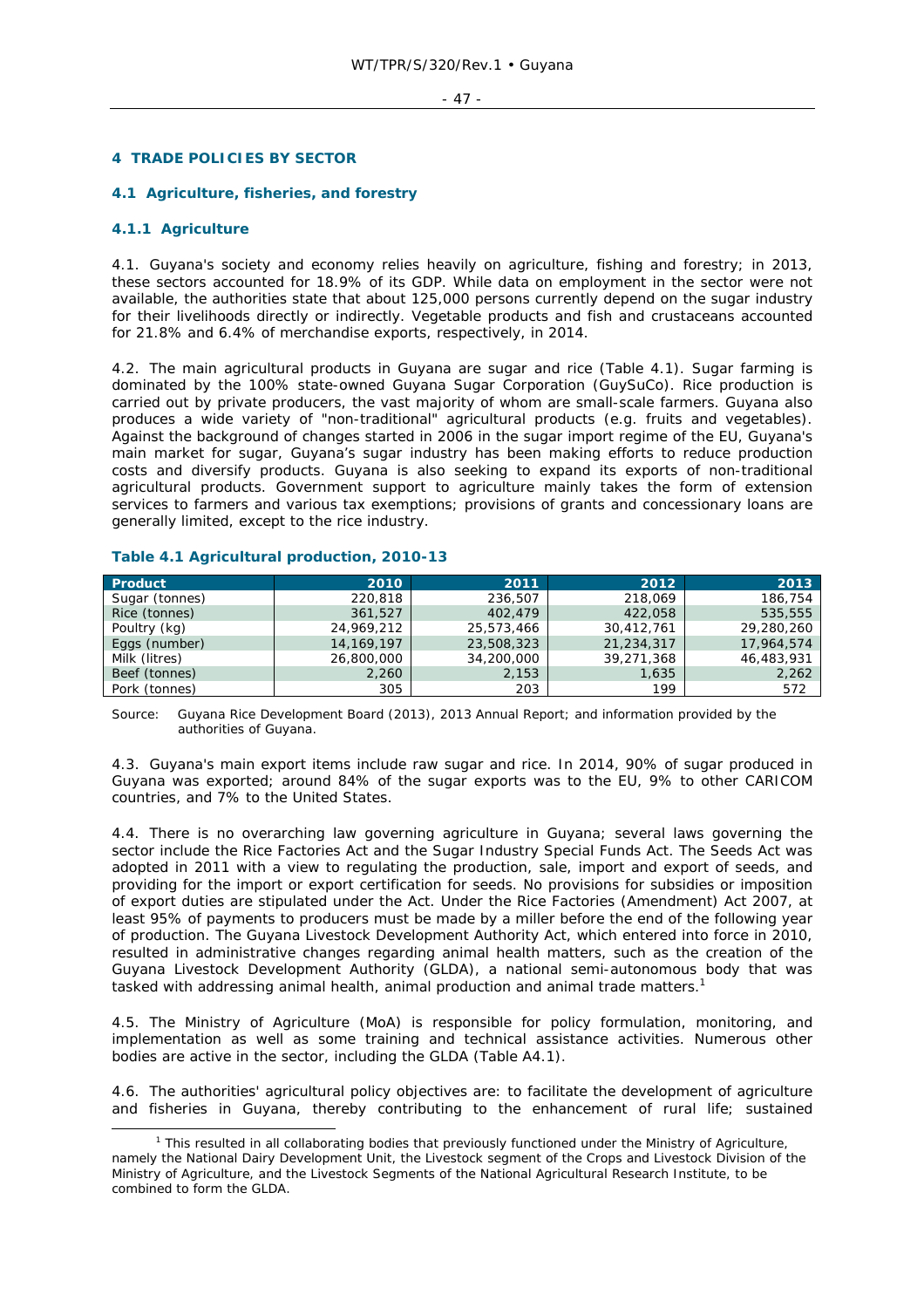improvement of incomes of producers and other participants in the agricultural production and marketing chain; and maintenance of a sound physical and institutional environment for present and future production activities.

4.7. In the DDA negotiations on agriculture, Guyana's priorities include the incorporation of provisions on a special safeguard mechanism for developing countries into any new agreement.

4.8. Guyana's simple average applied MFN tariff on agricultural products (WTO definition) was 22.7% in 2014. All tariffs on agricultural products are *ad valorem*, and applied rates range from zero to 100%; the products subject to applied MFN tariff rates of 100% are meat and edible offal, some food preparations as well as various alcoholic beverages, cigars, and tobacco. The simple average bound tariff on agricultural products, at 99.8%, was significantly higher than the simple average applied MFN rate.

4.9. A number of agricultural products are subject to import licensing requirements.

4.10. Under the Customs Act, export duties are levied on unrefined cane sugar at G\$1 per tonne and on molasses at G\$1 per 100 litres; no export duties are levied on exports of these products to other CARICOM members. Under the Sugar Industry Special Funds Act<sup>2</sup>, exporters must pay Customs G\$514.50 for every tonne of sugar manufactured in Guyana and exported outside the CARICOM: 97.2% of the funds obtained from this levy go to the Sugar Industry Labour Welfare Fund, 2.3% to the Sugar Industry Rehabilitation Fund; and 0.5% to the Sugar Industry Price Stabilisation Fund.

4.11. Guyana filed its last notification to the WTO concerning export subsidies in 2005, which states that during the calendar years 2003 and 2004, no agricultural export subsidies were in operation.<sup>3</sup> Guyana's last notification on domestic support was also filed in 2005, covering *inter alia* general services for the years 2003 and 2004.4

4.12. A range of tax exemptions are available to farmers under the value-added tax (VAT) Act and the Customs Act (Table 4.2). Information was not available on revenue forgone as a result of these exemptions.

| Legislation    | <b>Exemptions</b>                                                                                                                                                                                                                                                                                                                                                                                                                                                                                                                             |
|----------------|-----------------------------------------------------------------------------------------------------------------------------------------------------------------------------------------------------------------------------------------------------------------------------------------------------------------------------------------------------------------------------------------------------------------------------------------------------------------------------------------------------------------------------------------------|
| VAT Act        | Zero rating of various essential food items including: certain baby formula, certain flour, certain<br>bread, casareep, cassava bread, cheddar cheese, cooking oil, cooking salt, milk and milk<br>powder, various dried peas, farina, certain fresh fruits and vegetables, lard, locally-produced<br>jams, jellies and peanut butter, margarine, oats, locally produced peanuts and cashew nuts,<br>plain white flour, raw brown sugar, raw white or brown rice, sago, shortening, eggs, chicken,<br>certain cracker biscuits, and wheat up. |
|                | Zero rating of certain agricultural inputs: fertilizers; pesticides; fungicide, herbicide, and<br>weedicide for agriculture purposes; vegetable seeds; machinery, equipment or components<br>used in the generation of renewable energy in the agriculture sector using agricultural by-<br>products; paddy; hatching eggs; animal medication; harrows, cultivators, scarifiers, ploughs,<br>weeders, and hoes; machinery used for preparing animal feeding stuffs; approved prepared<br>animal feed; and approved veterinary drugs.          |
| Customs<br>Act | Exemption of certain agricultural inputs from customs duties: agricultural hand tools and spare<br>parts for agricultural machinery and appliances; fertilizers, manures, insecticides, fungicides,<br>herbicides, and inoculants; approved motor vehicles for farm use or the transportation of<br>agricultural products; equipment and materials for beekeeping                                                                                                                                                                             |

# **Table 4.2 Tax exemptions for agriculture**

 $\overline{2}$  $2$  The Sugar Industry Special Funds Act stipulates the establishment of a Sugar Industry Price Stabilisation Fund, a Sugar Industry Price Rehabilitation Fund and a Sugar Industry Labour Welfare Fund. The Secretary of Treasury shall act as trustee of those funds. Levies shall be collected on the export of sugar for the benefit of the funds. FAO online information. Viewed at: http://faolex.fao.org/cgi-

bin/faolex.exe?rec\_id=034670&database=FAOLEX&search\_type=link&table=result&lang=eng&format\_name= @ERALL. In 2012, the Sugar Industry Special Funds (Special Provisions) Act was adopted to allow special provisions relating to the payment of pensions.

<sup>&</sup>lt;sup>3</sup> WTO document G/AG/N/GUY/13, 27 May, 2005.

<sup>4</sup> WTO document G/AG/N/GUY/14, 24 June 2005.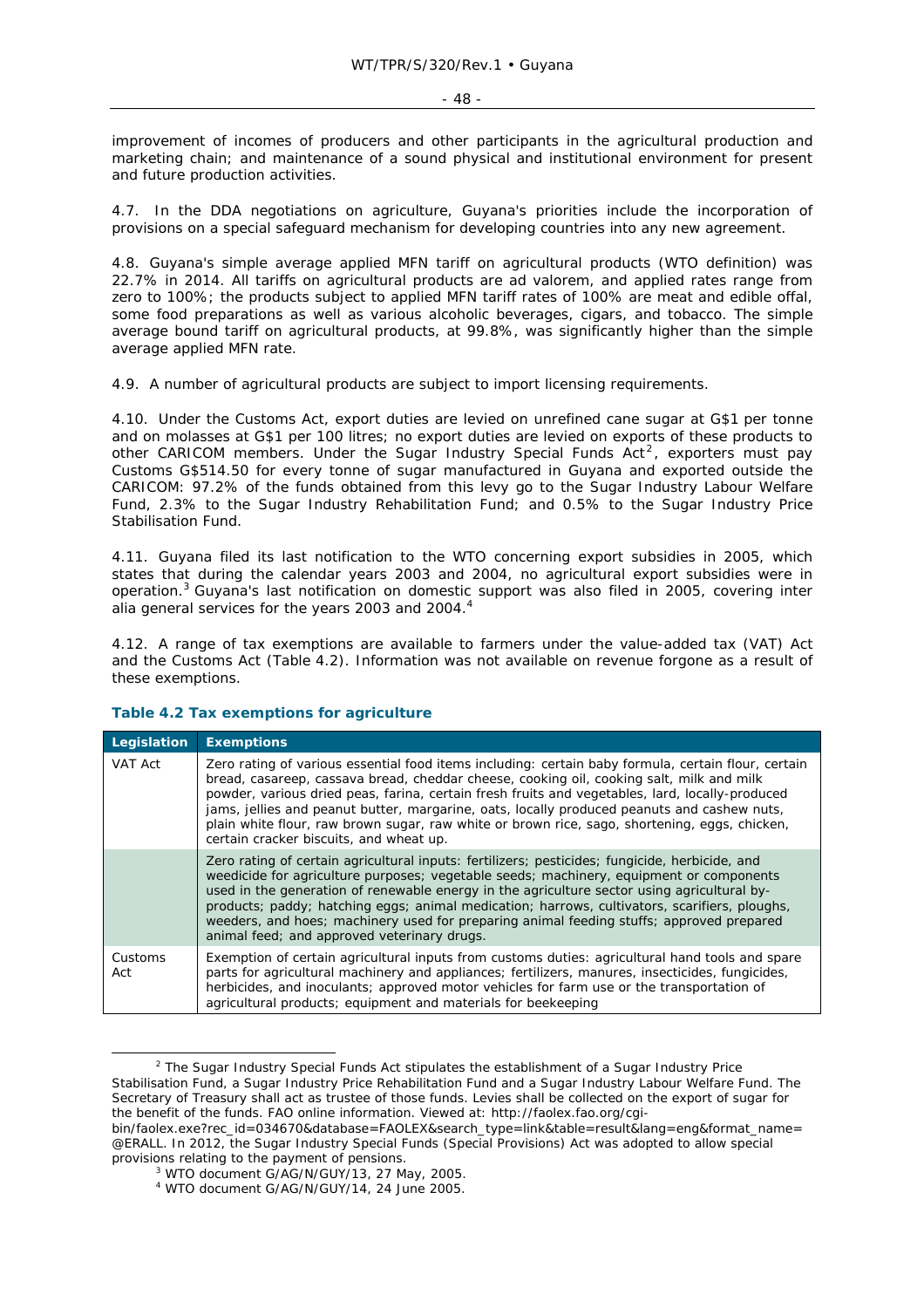#### $-49 -$

| Legislation Exemptions |                                                                                                                               |
|------------------------|-------------------------------------------------------------------------------------------------------------------------------|
|                        | Exemptions for agriculture products from the general export tax rate of 1.5%, except for<br>unrefined sugar cane and molasses |

Source: Guyana Revenue Authority online information. Viewed at: http://www.gra.gov.gy/images/GRA\_Docs/Tax\_guides/Zero%20Rate%20Items%20Revised%20201 5.pdf; and Customs (Amendment) Act 2007.

4.13. Other government support takes the form of providing agricultural inputs such as machinery, seed, and fertilizers.

4.14. The Government also assists farmers by acquiring improved breeding stock and distributing it to farmers; it also provides enhanced extension services to facilitate the transfer of technology, as well as seed and planting material.

4.15. While Guyana's sugar exports benefited from a guaranteed access to the EU market, a major change in the EU's import regime for sugar, which started in 2006 to gradually reduce quota import prices of sugar and reduce the guaranteed purchase prices, has continued to affect Guyana's sugar industry. In the CARIFORUM-EU Economic Partnership Agreements (EPAs), all sugar exports from CARIFORUM states were to enter the EU duty free and quota free by 2012, subject to a special safeguard clause. In the face of these changes, Guyana has taken steps to restructure the sugar industry so that they become more competitive by *inter alia* lowering costs and adding value to core as well as diversified products. Sugar production in Guyana has been declining since 2012, the Government set a revised target of 190,000 tonnes for sugar production in 2013; the target was largely achieved. The GuySuCo is the only state-trading company authorized to import and export sugar. All other companies may import sugar only under a nonautomatic licence. In order to mitigate the impact of the change in the EU's policies, Guyana put together its National Action Plan (GNAP) and submitted it to the EU in March 2006. Based on the GNAP, eight financing agreements were signed during 2006-13, and since 2006, the Government has provided subsidies amounting to around EUR 158.8 million to the GuySuCo. No conditions, such as what the fund can be used for, were attached to the subsidies, except in 2014, when G\$6 billion was remitted for investments and capital expenditure. The Government has also waived US\$8 million per annum since 2009 from the repayment of the loan for the Skeldon Sugar Modernization Programme.

4.16. Guyana benefits from preferential access for its rice exports: data provided by the authorities indicate that in 2013, about 19.7% of rice was exported to CARICOM countries and about 20% to the EU under the CARICOM-EU EPA. A fee of US\$4 per tonne for whole grain rice and US\$2 per tonne for rice by-products is applied to both exports and domestic sales with a view to covering the cost of administration. The fee finances the activities of the Guyana Rice Development Board.

4.17. With respect to developments in the non-traditional sector, Guyana has signed protocols for the export of various fruits and vegetables from certified farms to St. Lucia, Barbados, and Antigua and Barbuda. The initial projects outlined in the Agriculture Export Diversification Program, which was adopted in 2007 to *inter alia* establish services and institutions to increase exports of non-traditional agriculture, have been completed. A new National Agriculture Development Strategy 2013-2020, which was adopted by the Government in 2013, seeks to promote *inter alia* coconut, pepper, plantain, pineapple and pumpkin through the provision of extension services, fertilizers, irrigation and access to roads.<sup>5</sup>

# **4.1.2 Fisheries**

4.18. In 2013, fisheries accounted for 2.1% of GDP. The catch of shrimp has increased significantly since 2009, while that of fish has slightly declined (Table 4.3). Fishing and related processing activities make a significant contribution to foreign earnings, accounting for 6.4% of Guyana's merchandise exports in 2014; the main exports are frozen crustaceans and fresh or chilled fish. Most fish products are exported to the United States.

 <sup>5</sup> Ministry of Agriculture online information. Viewed at: http://agriculture.gov.gy.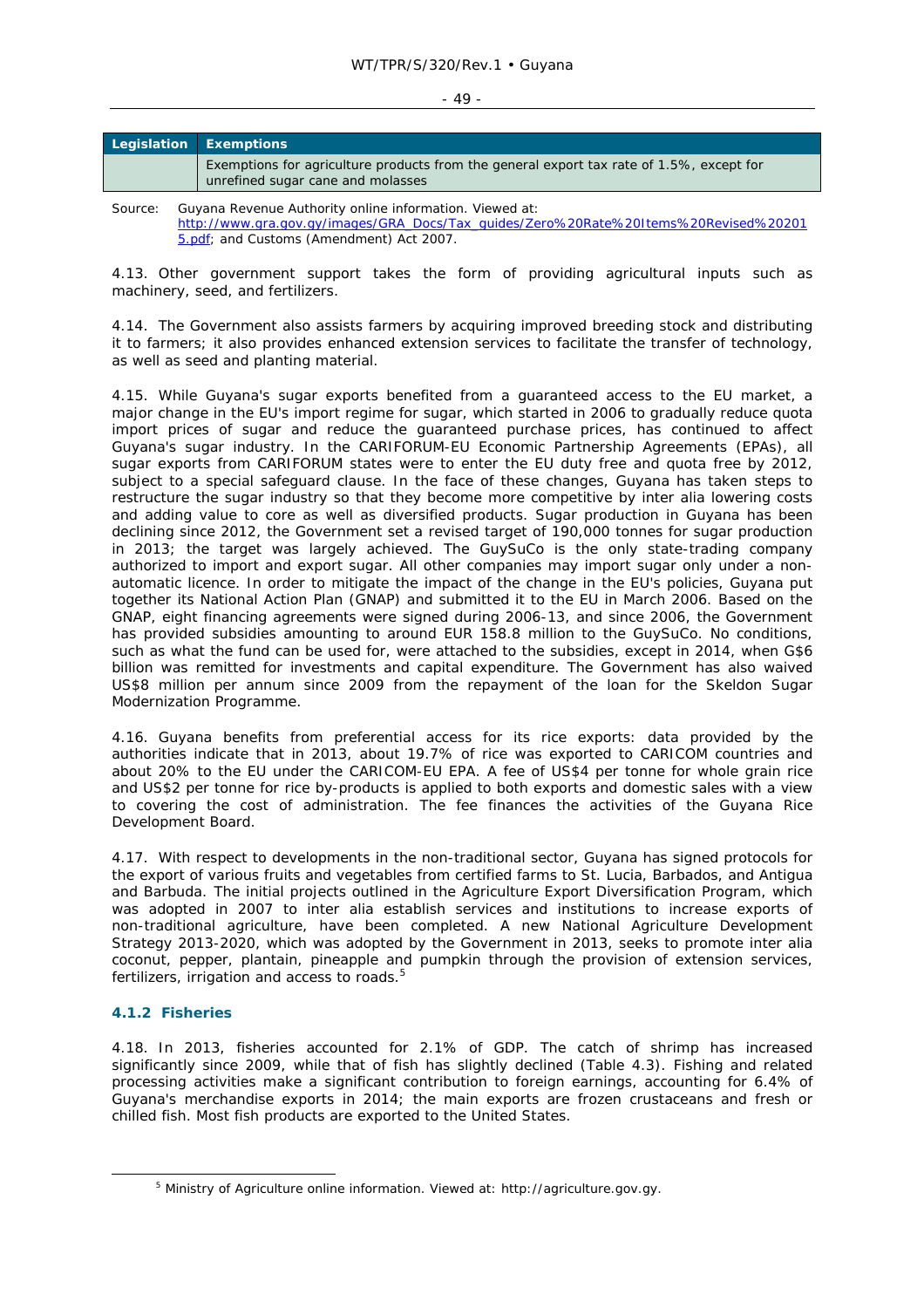#### - 50 -

# **Table 4.3 Fisheries production, 2009-13**

| (Tonnes |        |            |        |                       |           |
|---------|--------|------------|--------|-----------------------|-----------|
| Product | 2009   | 2010       | 2011   | 2012                  | 2013      |
| Fish    | 25,300 | 25,320     | 25,537 | $\sim$ $\sim$<br>.096 | 24,837    |
| Shrimp  | '.503  | .781<br>21 | 20,827 | 25,999                | 738<br>24 |

Source: Information provided by the authorities of Guyana.

4.19. The Ministry of Agriculture is responsible for the formulation and implementation of fisheries policy in Guyana. A Fisheries Advisory Committee comprising of representatives from the public and private sectors advises the Minister on all fisheries issues.

4.20. The main legislation regulating the sector is the Fisheries Act 2002, which provides for: the registry of fishing boats with the Chief Fisheries Officer; the inspection of vessels; and the licensing of fishing operations, both domestic and foreign. Foreigners may obtain a licence to engage in fishing if they set up a local company, or if they engage in test fishing. There have been no changes to the Maritime Boundaries Act 1977, which establishes a territorial sea and a fishery zone that extends 200 miles out from the baseline of the territorial sea.<sup>6</sup> Some amendments are being made to regulations under the Fisheries Act 2002 in regard to inter alia monitoring of catches, reflecting the developments of the international environment.

4.21. Guyana's simple average applied MFN tariff on fish and fishery products was 28.8% in 2014, with tariffs ranging from zero to 40%. Guyana's simple average bound tariff on these products was 50.9% in the same year. Fish and fish products are subject to a general export tax rate of 1.5% under the Customs Act; however, in practice this tax is levied only on fish glue and fish eggs.

4.22. Guyana grants tax exemptions to assist the industry. Certain fishing inputs are zero-rated under the VAT Act: ice for fishing purposes, fishing nets, fish hooks, sheet lead, fishing floats, cotton, and Styrofoam for use in the fishing industry. In addition, under the Customs (Amendment) Act, fishing boats, spare parts and equipment for fishing boats, and fishing equipment for use in the fishing industry are exempt from customs duties. There is no government assistance to the fishing industry in the form of grants and loans.

# **4.1.3 Forestry**

4.23. Three quarters of Guyana is covered by forest, and there are over 1,000 tree varieties. Guyana has a total forest area of around 18.5 million hectares. A forest area of around 12.6 million is owned by the Government, of which 6.8 million hectares has been allocated for commercial purposes. State-owned forest is divided up into several classes, according to use potential. Around 3.3 million hectares of forest land are owned mainly by Amerindian communities. The contribution of forestry to Guyana's GDP in 2013 was 2.9%. Guyana's production of logs amounted to around 0.4 million  $m^3$  in 2014.<sup>7</sup> Exports of wood and articles of wood accounted for around 4.8% of Guyana's total merchandise exports in 2014.

4.24. The Ministry of Natural Resources and the Environment has overall responsibility for forestry in Guyana, and the sector is regulated by the Guyana Forestry Commission (GFC). In 2012, the Guyana Forestry Commission Act 2007 and the Forest Act 2009 entered into force, respectively.<sup>8</sup> Certain sections of the Acts that do not require implementation of regulations have already been implemented. The authorities consider that these Acts have effectively strengthened the legal framework to support the changing environment, addressing current needs, and supporting the growth and development of the sector as a whole. The GFC Act outlines the role, mandate and operational modalities of the GFC, such as the functions of the GFC, the role of its key officials, and the overall framework within which the GFC is to execute its mandate. The Forest Act outlines the management of the State Forest Estate, such as forest area allocation, forest monitoring, and community forestry.

 <sup>6</sup> The provisions of the Maritime Boundaries Act are summarized in WTO (2003)*.*

<sup>&</sup>lt;sup>7</sup> Guyana Forestry Commission, January-June 2014.

<sup>&</sup>lt;sup>8</sup> Before 2012, the Ministry of Agriculture had overall responsibility for forestry in Guyana.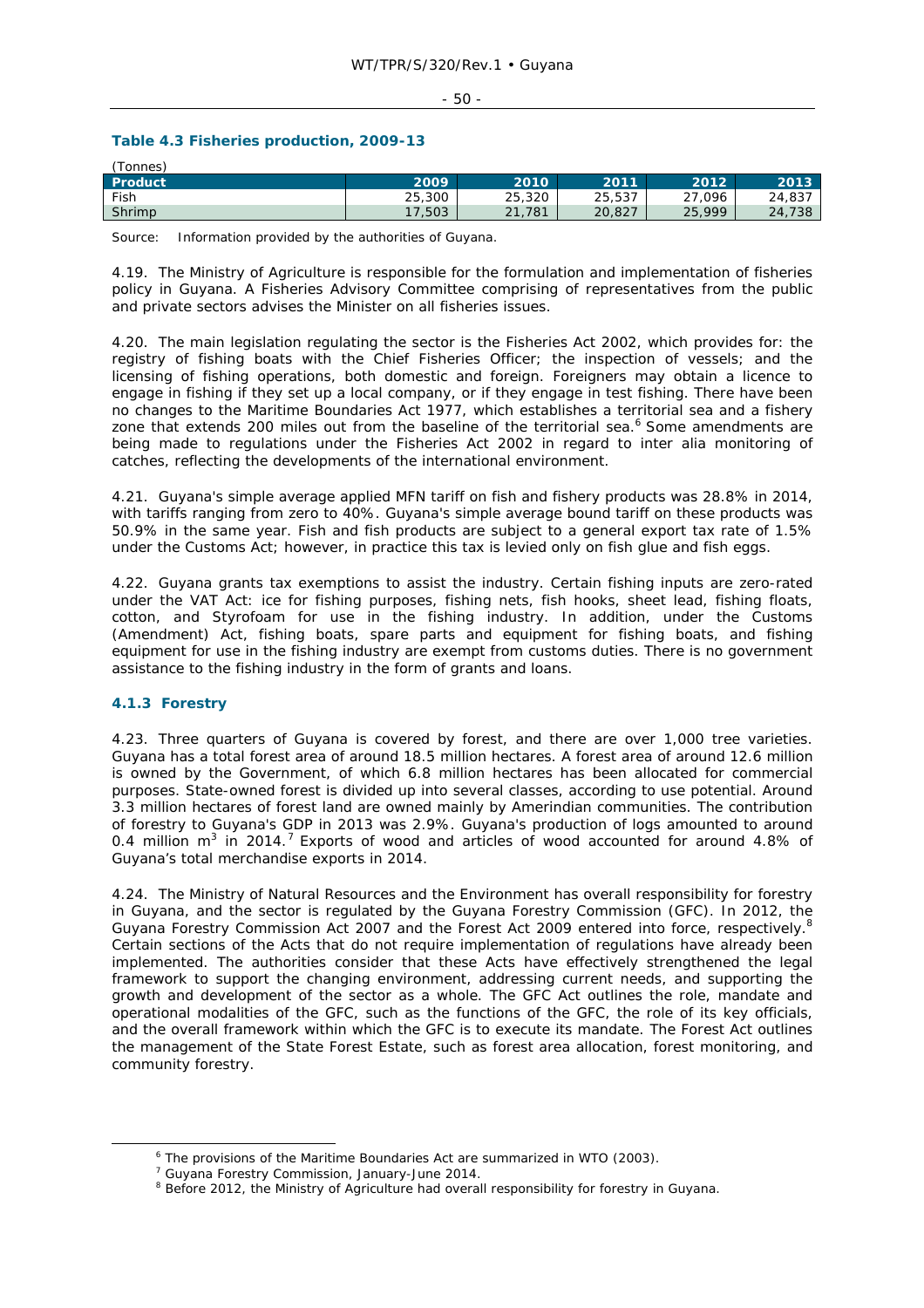4.25. The simple average applied MFN tariff rate on forest products was 5% in 2014; the simple average bound rate was 86.7%, with rates ranging from 50% to 100%. In practice, imports are virtually non-existent, due to abundant domestic production.

4.26. All exporters of timber need to: be registered; be in possession of an export certificate; and comply with certain grading and preservation requirements. There are no price controls on forest products.

4.27. In 2011, the National Forest Plan 2001 and the National Forest Policy 1997 were revised through consultations and engagement with key stakeholders. A revised National Log Policy, introduced in 2012, for 2012-2014 raised the commission rates levied on exports of certain species of log. These rates range from 12% to 15% of the f.o.b. export value for exports in 2012 (from 1 August to 31 December 2012), to between 17% and 20% in 2015 (up to December). The Policy is aimed at increasing value-added to forest production, export revenue, domestic employment, the forest sector's contribution to GDP, and growth in domestic value-added. It also aims to provide an incentive to the manufacturing industry providing a constant supply of species of logs needed. The Policy is subject to review in 2015. Export duties are levied on greenheart (round piling and hewn) at G\$0.29 per m<sup>3</sup> and greenheart (sawn) at G\$5.09 per m<sup>3</sup>. Other forest products are exempt from the general export duty rate of 1.5%. The Forest Products Development and Marketing Council is an advisory body within the Guyana Forestry Commission with the objective of promoting the export of forest products.

4.28. There are no restrictions on who may lease forests. However, only citizens of Guyana may be granted exploratory permits as individuals; such permits may be obtained by either domestic or foreign corporations.  $9$  The removal of forest produce is subject to royalty payments. State concessions to be allocated are advertised; in the granting of awards, levels of investment and local employment are taken into consideration. The authorities indicate that around 60% of the investment in the forest sector comprises foreign investment mainly from the Asia/Pacific region (e.g. India and China).

#### **4.2 Mining**

4.29. Mining and quarrying accounted for 18.0% of GDP in 2013, up from 14.2% in 2009. The authorities estimate that between 10,000 and 15,000 persons are employed in this sector. They consider that the mining industry has spill-over effects on employment in services incidental to mineral extraction, on local businesses producing mining equipment, and on the jewellery and construction industries. According to the SITC nomenclature, mining accounted for 13.0% of exports and re-exports in 2014. Aluminium ores (bauxite) accounted for 12.4% of exports and reexports in 2014. Gold, classified separately from mining under the SITC nomenclature, represented 24.2% of exports and re-exports in 2014 (compared with 35.5% in 2009). The mining sector as a whole (including gold) accounted for 37.2% of exports and re-exports in 2014.

4.30. Since the previous review of Guyana, there has been little change to the legislation governing the sector. The Mining Act, the principle regulating statute, vests ownership of all mineral rights with the State. Under the Act, small and medium-scale operations are restricted to Guyanese citizens, although at the medium scale joint-ventures with foreign companies are permitted. Foreign companies may be granted prospecting, mining, and quarry licences for largescale operations. Permission may be granted for reconnaissance surveys over larger areas. Arrangements for large-scale operations are formalized and subject to more specific requirements. The Petroleum (Production) Act also vests the State with ownership of petroleum. The Petroleum (Exploration and Production) Act 1986 and implementing regulations address issues related to prospecting for and production of petroleum.

4.31. The Minister of Natural Resources and the Environment holds the portfolio of mines and minerals and is responsible for policy formulation and implementation.<sup>10</sup> The sector is regulated by the Guyana Geology and Mines Commission (GGMC), which is a state regulatory agency, and

<sup>&</sup>lt;sup>9</sup> Under the Forests Act, an exploratory permit is a permit for operations in connection with exploration for the purposes of discovering and evaluating forest produce and includes forest inventories, social and environmental impact assessments, and topographic surveys.<br><sup>10</sup> Before 2011, the Prime Minister held the portfolio of mines and minerals and had responsibility for

policy formulation and implementation.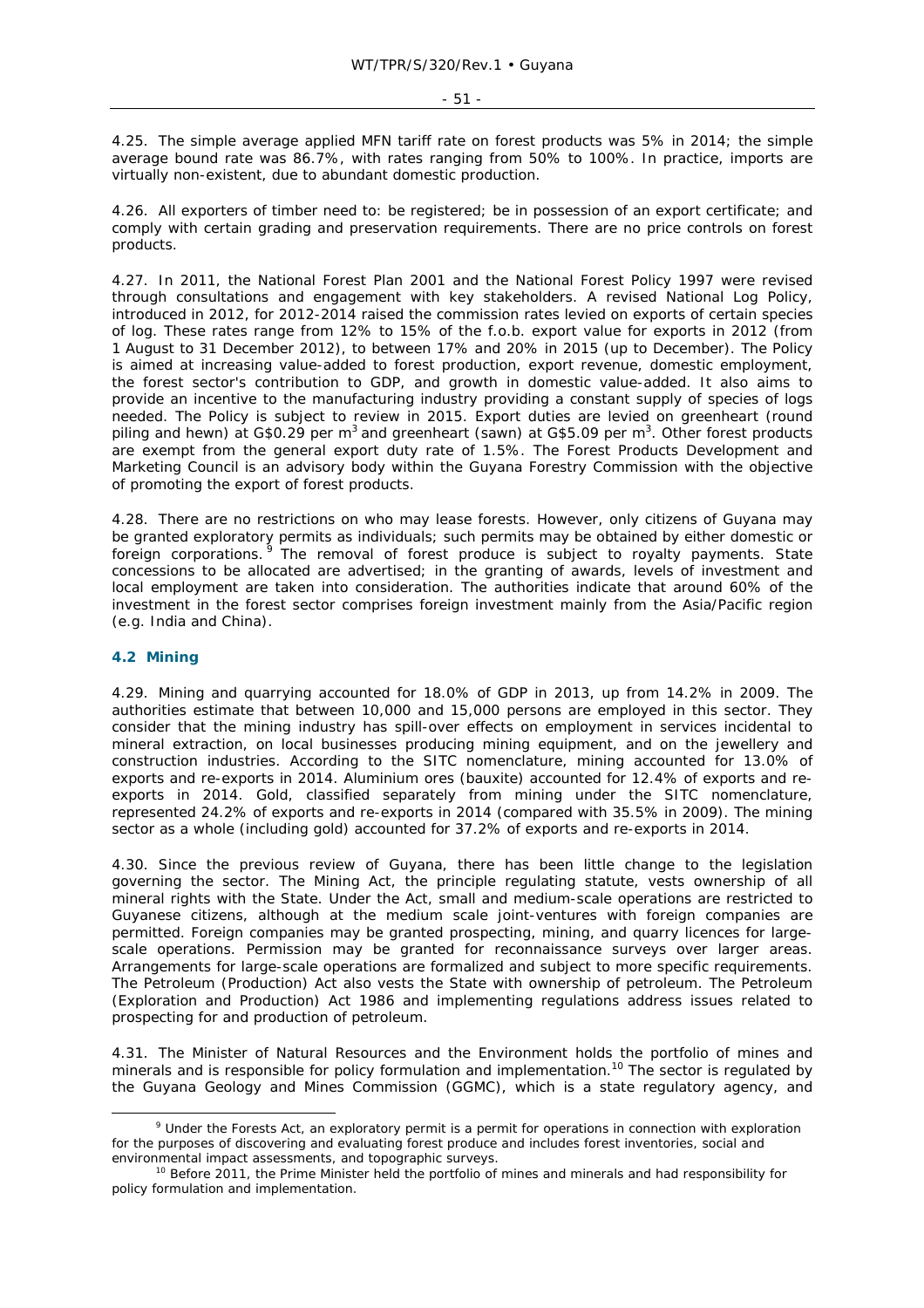reports to the Minister. The GGMC issues prospecting permits and quarry licences and is responsible for enforcing the conditions of licences, permits, and concessions granted, as well as collecting associated fees. Licences to import petroleum and petroleum products are issued by the Guyana Energy Agency (GEA).

4.32. There are no foreign investment restrictions applicable to the mining, and petroleum exploration and exploitation sectors, except, as mentioned above, that small-scale operations are only allowed for the Guyanese citizens and the medium-scale operations for the Guyanese citizens and joint ventures with foreign firms.<sup>11</sup>

4.33. Gold is the dominant commodity in terms of value of mineral production followed by bauxite and diamonds. Production volumes of diamonds have fluctuated over the review period, while those of gold have steadily increased (Table 4.4).

4.34. Royalty payments are 5% of gross proceeds for gold<sup>12</sup>, 2% based on a valuation of US\$100 per carat for diamonds, 1.5% of either gross revenues or ex-factory production costs, whichever is greater, for bauxite and non-precious metals; G\$15 per tonne extracted for quarry materials (sand, loam, laterite, and clay); and G\$25 per tonne extracted for stone. Royalty rates are not set out in any regulation, but are decided by the Government. In 2013, royalty payments paid to the Government amounted to around G\$6 billion from gold mining enterprises and around G\$38.5 million from diamond mining enterprises.

4.35. Export duties on all mining products are levied at the general rate of 1.5%. Various sector-specific fiscal incentives are available to the mining industry. For large-scale mining of gold and precious metals, diamonds, and precious stones, the excise tax on fuel is reduced to 10%; equipment, process materials and spares used for mining and quarrying-related activities are exempt from customs duties, VAT, and excise taxes. All-terrain vehicles are also exempt from customs duties and excise taxes, and are zero-rated under the VAT provided certain conditions are met. There are also VAT and excise tax exemptions for outboard engines for up to 75HP. For small-scale mining operations, there are VAT and excise tax exemptions for all-terrain vehicles, pumps, matting, dredge flexes, and expanding metal. The withholding tax is also waived. The authorities indicate that there are no financing mechanisms available specifically to the mining industry.

4.36. Under the Amerindian Act (2006), mining on Amerindian lands is subject to the consent of the respective Amerindian community occupying the land. The Act explicitly states that under any agreements reached, the miner must offer employment to residents at market rates  $^{13}$ ; employment of non-residents is not allowed unless residents with the required skills are not available.14

|                  | 2009     | 2010      | 2011      | 2012      | 2013      |
|------------------|----------|-----------|-----------|-----------|-----------|
| Gold (kg)        | 9.325.8  | 9.542.9   | 11,293.4  | 13,643.   | 14,963.8  |
| Bauxite (tonnes) | .448.000 | 1,010,000 | 1,827,000 | 2,210,000 | 1,694,000 |
| Diamond (carats) | 143,900  | 49,900    | 52,300    | 40.700    | 55,927    |

#### **Table 4.4 Mining production, 2009-13**

Source: Data provided by the authorities of Guyana.

#### **4.2.1 Gold**

4.37. There are two large gold mining firms in Guyana; all other firms are either small or medium-sized operations, involving investment from *inter alia* Brazil, Canada, and the

<sup>&</sup>lt;sup>11</sup> Medium-scale operators must submit work programmes to the GGMC, while small-scale operators are not subject to such a requirement.

The royalty on gold is levied on a sliding scale: 5% when the world price of gold is above US\$285/ounce; 4% when the world price is between US\$260-US\$285/ounce; and 3% when the world price falls below US\$260/ounce. For large scale gold operations, the royalty is 8% if the price exceeds US\$1,000. <sup>13</sup> Under the Act, a resident is defined as an individual "(a) who is an Amerindian who was born in, lives

in or has his principal place of residence within the village or (b) who lives within the Village and is recognized as a resident by the membership rules of that village". 14 Amerindian Act, No. 6 of 2006, Part V.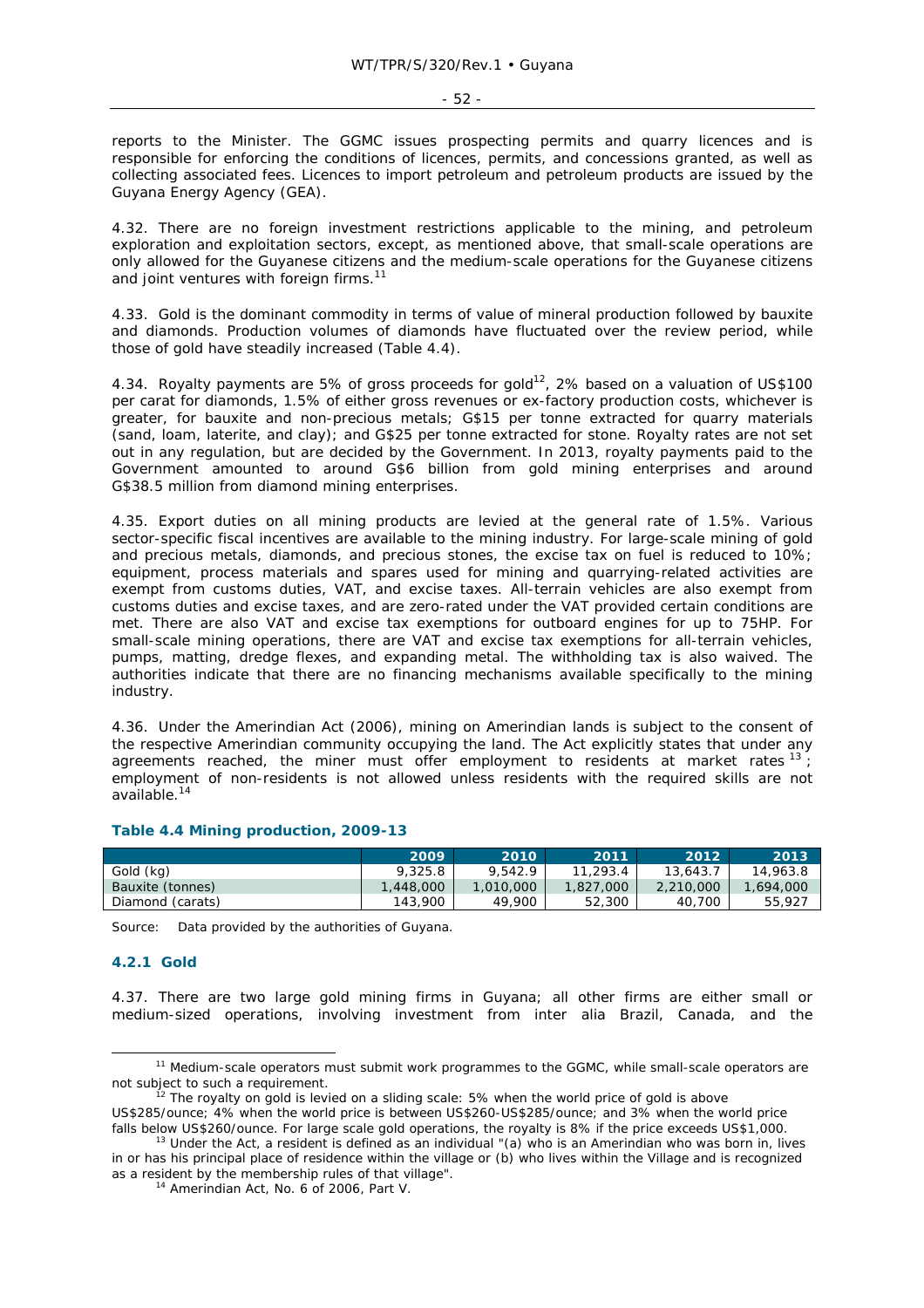United States, or are Guyanese joint ventures with companies from these countries. The Government does not have a share in any of these companies.

4.38. A licence (reconnaissance licence) is required to undertake reconnaissance surveys for gold mining. After the surveys are done, a prospective programme must be submitted to the authorities to acquire prospecting licences (valid for three years) and ministerial approval (valid for one year and renewable). Applications for mining licences are made to the GGMC, which has the authority to grant or refuse licences as well as to attach any conditions. Mining licences are generally granted for 20 years initially, with unlimited renewals for seven years at a time.

4.39. The authorities state that the Guyana Gold Board, a state-owned company and an agent for the GGMC, and licenced dealers control the commercialization and import and export of gold in Guyana (section 3.3.3). All the gold extracted in Guyana must be sold to the Guyana Gold Board. It announces its transaction prices (for purchase and sale) twice a day (sections 3.3.3 and 3.3.4).

#### **4.2.2 Bauxite**

4.40. There are currently two large-scale bauxite mining companies active in Guyana, both are private companies, with majority private, foreign ownership: Omai Bauxite Mining Inc. (OBMI), fully owned by Bosai Minerals (of China); and the Bauxite Company of Guyana Inc. (BCGI), a joint venture between RUSAL (a Russian company) which owns 90%, and the Government, which maintains a 10% stake. There are no bauxite refineries in Guyana.

#### **4.3 Energy**

#### **4.3.1 Electricity**

4.41. Electricity production in Guyana is costly and highly reliant on imported fuel, as there is no commercial production of petroleum in Guyana. However, there is considerable potential for Guyana to increase hydroelectric generation.

4.42. The Guyana Power and Light (GPL) Inc., a 100% state-owned company, is the largest power generator and has monopoly over the transmission and distribution of electricity in Guyana, except for certain areas. Any person/company has the right to supply electricity for their own purposes (i.e. self-generation); a number of major industrial organisations provide for their own generation. The right to supply electricity to any other person, whether for private or public purposes, is restricted; nonetheless, a licence may be granted by the responsible Minister for areas where electricity is not supplied by the GPL.<sup>15</sup> The service provided by the GPL is largely limited to the coastal regions of the country; it has been the practice of the Government to grant supply licences to persons to generate and sell in bulk or distribute electricity for private and public purposes in areas not served by the GPL.<sup>16</sup> With respect to remote hinterland communities where buildings are far apart, the Government started installing photovoltaics solar systems on homes (65 watts) and community buildings (125 watts) in 2009. As at end-December 2014, there were approximately 13,300 of such systems in some 200 communities in the hinterland regions of Guyana. The beneficiaries of the systems (village councils) are responsible for the maintenance of the installations.

4.43. Guyana's estimated installed power capacity is 380 MW.<sup>17</sup> Guyana remains almost entirely dependent on its imports of fuel oil for electricity generation: 95% of electricity is generated by diesel and heavy fuel oil, and 5% by co-generation using bagasse. No electricity is currently generated from hydroelectric power. The authorities maintain their commitment to the Amaila Falls Hydro-electric Project (AFHP) and expect financing of the project to be settled in 2015. Efforts are also ongoing to realise the Guyana Wind Farm Project (25 MW) to supply power to the national

<sup>&</sup>lt;sup>15</sup> At present, the Prime Minister is the responsible Minister.<br><sup>16</sup> Since 2009, the Mahdia Power & Light Inc., Port Kaituma Power & Light Inc., Mathews-Ridge Power & Light Inc., Moruca Power & Light Inc. and the Mabaruma Power & Light Inc. have been added to the group of public suppliers of electricity in areas not serviced by the GPL; other non-GPL suppliers already established before 2009 include Lethem Power and Light Inc, Omai Services Inc., Linden Electricity Company Inc.,

Kwakwani Utilities Inc., and Linden Utility Services Co-op Society Ltd.<br><sup>17</sup> Of the 380 MW, GPL accounts for 148 MW (104.3 MW heavy fuel oil; 43.7 MW diesel fired), and GuySuCo 76 MW, of which 55.5 MW is from bagasse.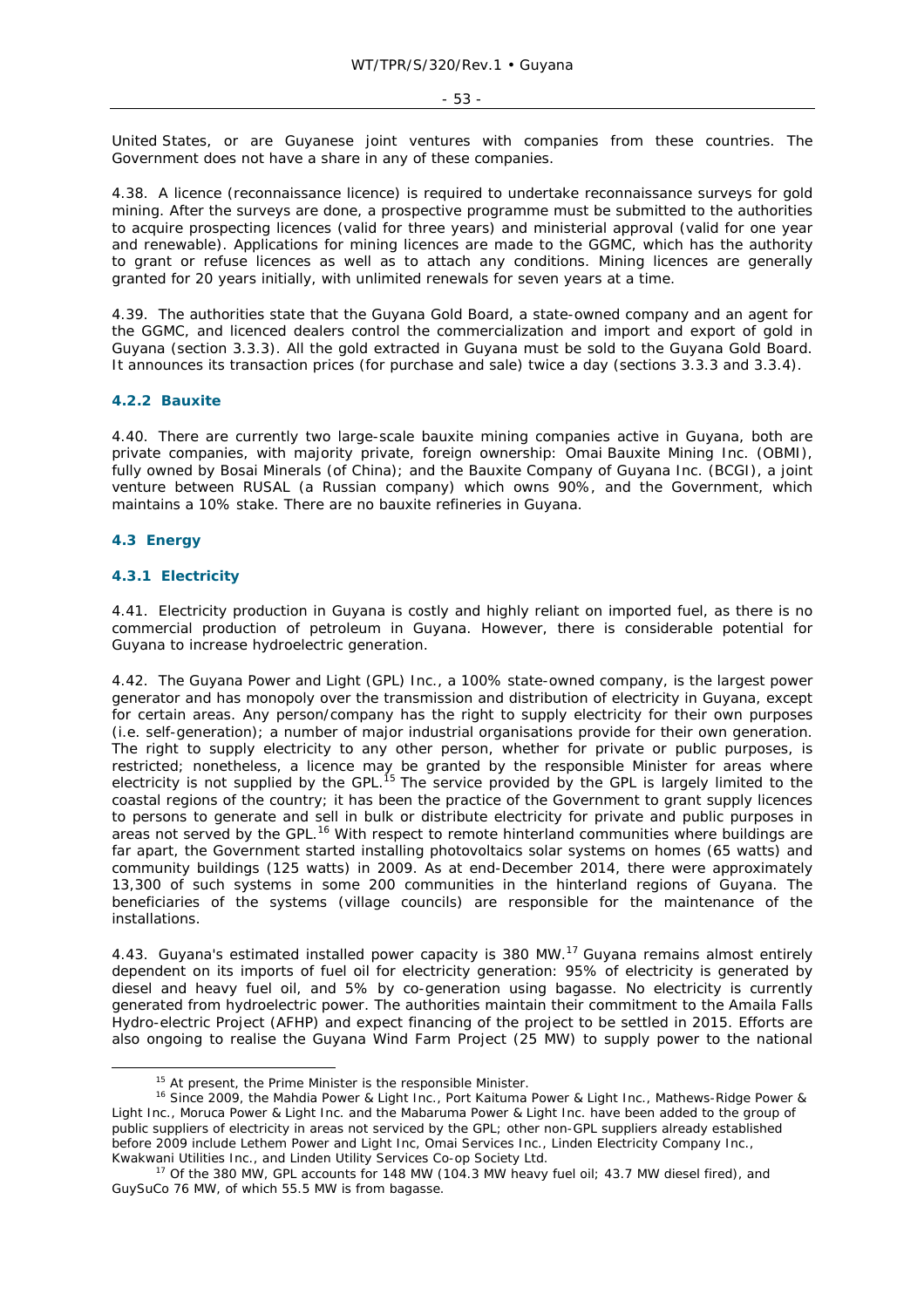grid. Guyana does not import or export electricity, although the authorities indicate that discussions are ongoing for the development of a large hydropower project within the Mazaruni region mainly for exporting electricity to Brazil.

4.44. The transmission and distribution of electricity through the national grid continues to be affected by losses, though they have been reduced from 34% in 2009 to 30.9% in 2014 (technical losses estimated at 14.4%; commercial losses at 16.5%).

4.45. The electricity price for non-government residential customers is between G\$43.6 and G\$48.4 per kWh. The price is G\$48.0–G\$56.8 per kWh for industrial users, and G\$62.9 per KWh for commercial users.<sup>1</sup>

4.46. Regulatory and policy-making responsibility for the electricity sector is under the Office of the Prime Minister: this includes granting licences, approving development and expansion plans, and approving operating standards for the principle electricity supplier. The Public Utilities Commission is charged with monitoring and enforcing licensees' commitments, as well as approving tariffs charged by public suppliers. The Guyana Energy Agency (GEA), established under the Guyana Energy Agency Act 1997, advises the Office of the Prime Minister on various matters related to energy; this includes the promotion of solar photovoltaic systems.<sup>19</sup>

4.47. The main law governing the electricity sector is the Electricity Sector Reform Act 1991, as amended. This Act sets out *inter alia* the conditions under which licences may be granted for the generation and provision of electricity. All electricity suppliers must be licensed, with the exception of suppliers authorized prior to the entering into force of the Act or exempt by ministerial orders.<sup>20</sup> In addition, individuals and businesses owning generating equipment and supplying only to themselves do not require a licence. Licensing requirements for the generation and supply of hydro-electric power are set out in the Hydroelectric Power Act. This Act vests the State with ownership of all water power that can be used to generate electricity. Licences to use water to generate electricity are granted by the President; they may set out the price at which electricity may be sold, subject to review every five years. Licences may be granted for an initial period of up to 50 years, and may be renewed for an additional period of up to 50 years. According to the authorities, a review of the legal and regulatory environment under which GPL operates is ongoing.

4.48. Electricity supplied by the GPL is zero-rated for VAT, as is machinery or equipment for generating electricity from non-traditional sources for household purposes.

4.49. The Electricity Sector Reform (Amendment) Act 2010<sup>21</sup> entered into force on 7 September 2010 with a view to: improving the regulation of the public utilities; expanding the scope of the Electricity Sector Reform Act to cater for various forms of electricity theft; increasing the penal sanctions against perpetrators of such acts; increasing the scope for prosecution for violations under the Act, particularly electricity theft; increasing the reporting requirements of the power utility to the Minister and the Public Utilities Commission (PUC), including the requirement for a fifteen-year demand forecast horizon and plans to meet same; and making it easier for independent power producers (IPPs) whose main business is not the generation of electricity, and whose excess power for sale to public suppliers is not more than 10 MW.<sup>22</sup>

4.50. The Public Utilities Commission (Amendment) Act 2010 also entered into force on 7 September 2010.23 The Act amended the Public Utilities Commission Act 1999 with a view *inter alia* to: providing for greater transparency and consultation in the appointment of commissioners; increasing the capacity of the Commission to investigate public utilities; strengthening consumers' complaint resolution process and procurement process; and deterring violations of the Act. The amendment also empowers the Commission to issue orders resolving consumer complaints within

<sup>&</sup>lt;sup>18</sup> GPL online information. Viewed at: http://www.gplinc.net/domestic/rates.<br><sup>19</sup> GEA (2013)<br><sup>20</sup> Electricity Sector Reform Act, Cap. 57:01, Section 4.<br><sup>21</sup> GPL online information. Viewed at:

http://www.gplinc.net/sites/default/files/Uploaded%20Files/ESRA%20Amendment\_Act%2017%20of%202010\_

<sup>0.</sup>pdf. 22 This is to enable IPPs to sell their excess power to a public supplier; the selling rates do not require PUC approvals.<br><sup>23</sup> PUC online information. Viewed at:

http://www.puc.org.gy/pucdocs/AboutUs/PUC%20Amend%20Act%202010.pdf.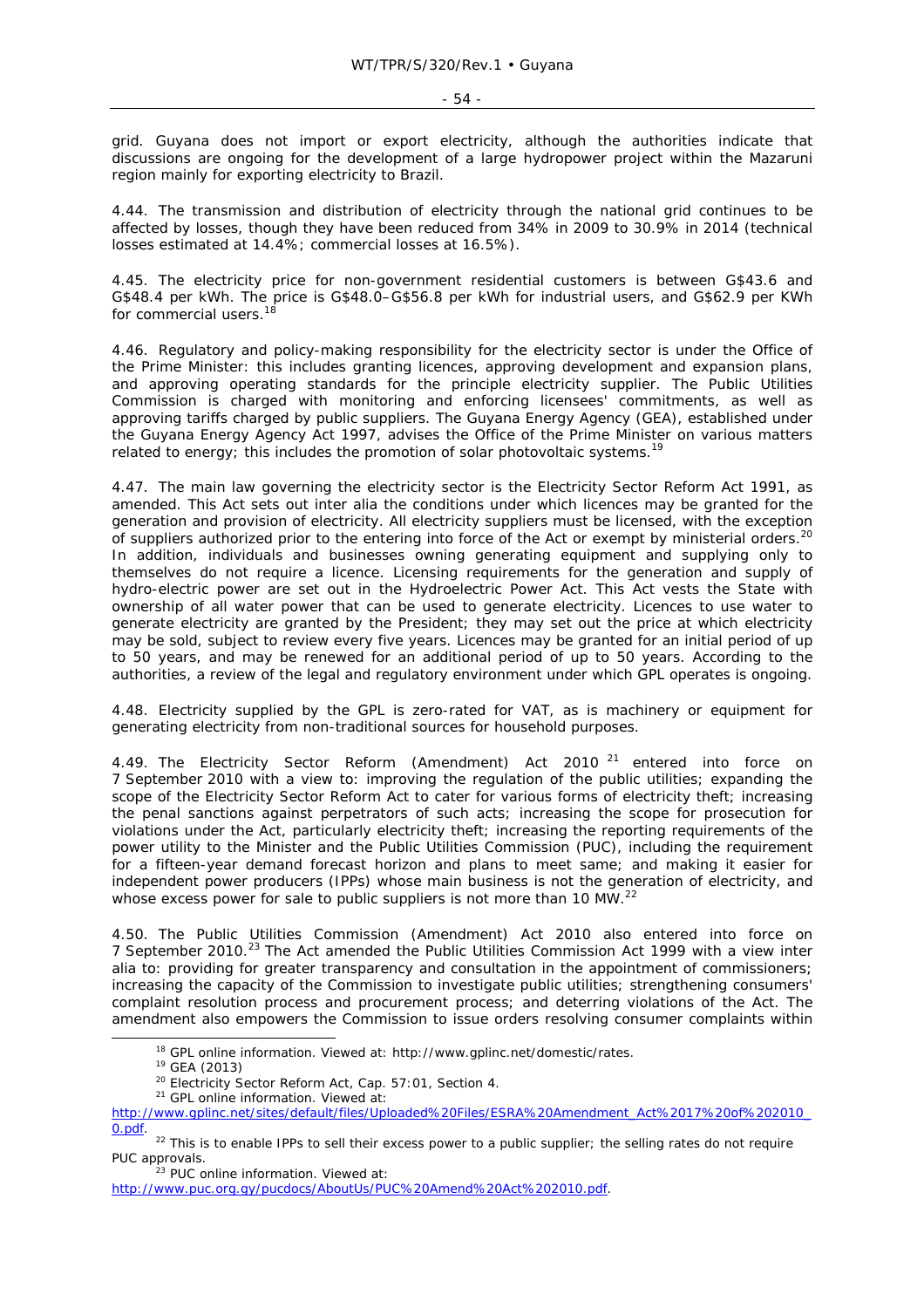120 days of filing of a complaint and to make such orders binding on consumers and public utilities (Section 52 of the principal Act).

4.51. Other changes in legislation in the sector during the period under review included the adoption of the Public Electricity Supply (Amendment) Regulations 2010 and Electricity Sector (Technical Standards) Regulations 2010.

#### **4.3.2 Petroleum**

4.52. There is no commercial production of oil in Guyana, which is entirely dependent on imports for its oil supply. In 2014, Guyana's imports of petroleum-based fuels amounted to about 30% of total imports. Guyana does not have its own oil refinery. Imports are marked by the GEA to identify that they have been imported legitimately, and a marking fee of G\$0.60 per litre must be paid by the importer. The GEA must also be advised of the arrival and movement of all imported petroleum products.<sup>24</sup>

4.53. Guyana is party to the Petrocaribe Energy Co-operation agreement. Under the agreement, Guyana benefits from long-term financing based on a sliding-scale formula. As the price of petroleum products varies from US\$15 to US\$150 per barrel, Guyana pays between 100% and 30% of the value of the shipment in cash, and the remainder is converted into financing at an interest rate of between 1% and 2% over a 17- to 25-year period.

4.54. A licence from the GGMC is required to engage in petroleum exploration. Petroleum prospecting licences are granted for an initial period of four years. Licences may be renewed twice, each for a period of three years. Petroleum production licences are for 20 years; licences are renewable for periods of 10 years. Licences may not be granted to individuals unless they are citizens of Guyana, but may be granted to foreign or domestic corporations. Decisions to grant licences for the production of petroleum take into account several factors, including the applicant's proposals for the employment and training of citizens of Guyana, and proposals with respect to the procurement of goods and services obtainable within Guyana. A few companies have received exploration licences and are currently operating.

# **4.4 Manufacturing**

4.55. In 2013, manufacturing (including food processing) accounted for 6.7% to GDP. Guyana is a net importer of manufactured goods. In 2014, Guyana's imports of manufactured products (based on SITC Rev.3 nomenclature) accounted for 53.2% of the value of total imports. Guyana's main imports were machinery and transport equipment: principally non-electrical machinery, automotive products and other transport equipment, and office machines and telecommunications equipment. In the same year, Guyana's exports of manufactured products accounted for 10.4% of the value of total exports: the main items were machinery and transport equipment (mainly containers), and semi-manufactured products (mainly wood and unmounted diamonds). Although the Government's assistance to manufacturing appears to be limited in absolute terms, some activities potentially receive significant effective protection due to import duty exemptions for inputs. Despite this, the manufacturing sector remains small and largely focussed on the processing of primary products.

4.56. According to the ISIC Rev.2 definition, the simple average applied MFN tariff rate for manufacturing was 11.4% in 2014, with rates ranging from zero to 100%. The simple average bound tariff was 56.3%, with rates ranging from 50% to 100%.

4.57. The main manufacturing produce include traditional agricultural products such as rice and sugar, forest products, and minerals (bauxite, gold, and diamonds), as well as the production of basic consumer items, food and beverages, and pharmaceuticals. There has, however, also been a recent drive to develop export-orientated manufacturing industries, taking advantage of preferential access to third markets. New areas include: garment and apparel manufacturing;

<sup>&</sup>lt;sup>24</sup> These provisions are set out in the Guyana Energy Agency (Amendment) Act, No. 3 of 2004.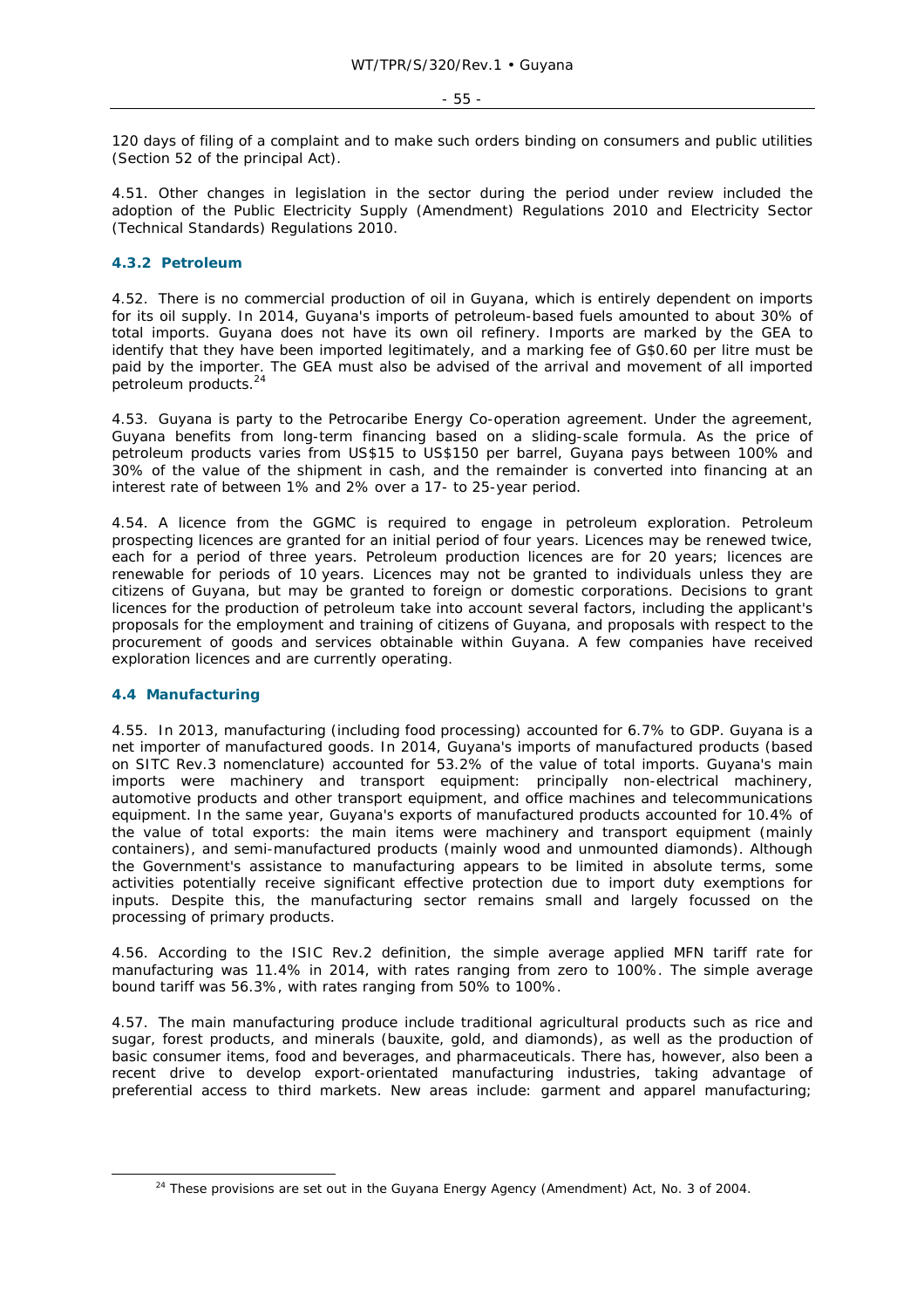value-added forest products; agri-processing; packaging, leather crafts; ceramics; and construction materials.

4.58. The Industry Department of the Ministry for Tourism, Industry and Commerce is responsible for promoting industrial development and the management of industrial estates with the overall aim of encouraging investment in manufacturing. The Guyana Manufacturing and Services Association, a private organization, provides policy advocacy, marketing, and technical assistance to manufacturing firms; it has committees that discuss issues relating to agri-processing, textiles and sewn goods, printing and packaging, construction and engineering, chemicals and pharmaceuticals, forestry and wood products and services.

4.59. Under the Customs and Excise Act, manufacturing inputs that undergo a substantial transformation or change in their essential character are exempt from import tariffs. Guyana offers tariff concessions on inputs used in a number of approved manufacturing activities.

4.60. To assist the development of manufacturing, the Government offers various specific tax incentives for the production and export of manufactured goods (Table 4.5), in addition to horizontal incentives.

| Legislation    | <b>Incentives offered</b>                                                                                                                                                                                                                                                                                                                        |
|----------------|--------------------------------------------------------------------------------------------------------------------------------------------------------------------------------------------------------------------------------------------------------------------------------------------------------------------------------------------------|
| Customs<br>Act | Exemption from customs duties for materials used to manufacture spirits, beer, cider, and wine;<br>and materials not obtainable or manufactured in Guyana considered to be raw materials and<br>packaging materials for use in the manufacture of goods by manufacturers and small businesses<br>Exemption from general export duty rate of 1.5% |
| VAT Act        | Zero-rating of specifically locally produced manufactured goods: jams, jellies and peanut butter;<br>bed sheets, pillow cases, towels, rags, curtains, handkerchiefs, rugs, mats, table covers, shelf<br>covers, blankets and ribbons; and locally produced garments                                                                             |
|                | Zero-rating of a large variety other manufactured goods (both imported and domestically<br>produced)<br>Zero-rating of raw materials to be used in the production of goods subsequently exported,                                                                                                                                                |
|                | provided the taxable person exports 50% of production                                                                                                                                                                                                                                                                                            |

#### **Table 4.5 Fiscal incentives to manufacturing industries, 2014**

Source: Customs Act Cap. 82:01 and VAT Act No. 10, 2005. Viewed at: http://www.revenuegy.org/laws.php.

# **4.5 Services**

#### **4.5.1 Main features**

4.61. Services accounted for 60.4% of Guyana's GDP in 2013. The main subsectors identified in the national economic statistics are distribution, transport and communications, engineering and construction, and government services.

4.62. Guyana's GATS commitments have remained unchanged since its previous Review. No list of MFN exemptions has been presented. In the DDA negotiations, Guyana has submitted an initial conditional offer in the services negotiations, covering business services, distribution services, and transport services.

4.63. Provisions for the liberalization of services within the CARICOM are contained in Chapter 3 of the Revised Treaty of Chaguaramas.26 The Guyanese authorities state that in practice Guyana maintained virtually no restrictions on the provision of services by CARICOM nationals.

4.64. The Caribbean Community (Movement of Factors) Act, No. 7 of 2006, gives nationals of CARICOM member states the right to provide services in Guyana without discrimination on the grounds of nationality. Incremental steps have also been taken towards the stated goal of free movement of CARICOM nationals (Chapter 3, Article 45 of the Revised Treaty), and this may encourage intra-CARICOM trade in services through the presence of natural persons (mode 4). Nine groups of persons are currently permitted to work and reside in any of the CSME member states without a work permit: university graduates, media workers, sports persons, artists,

<sup>&</sup>lt;sup>25</sup> Go-Invest online information. Viewed at: http://goinvest.gov.gy/sectors/manufacturing.<br><sup>26</sup> Revised Treaty of Chaguaramas. Viewed at: http://www.caricom.org/jsp/community/revised\_treatytext.pdf.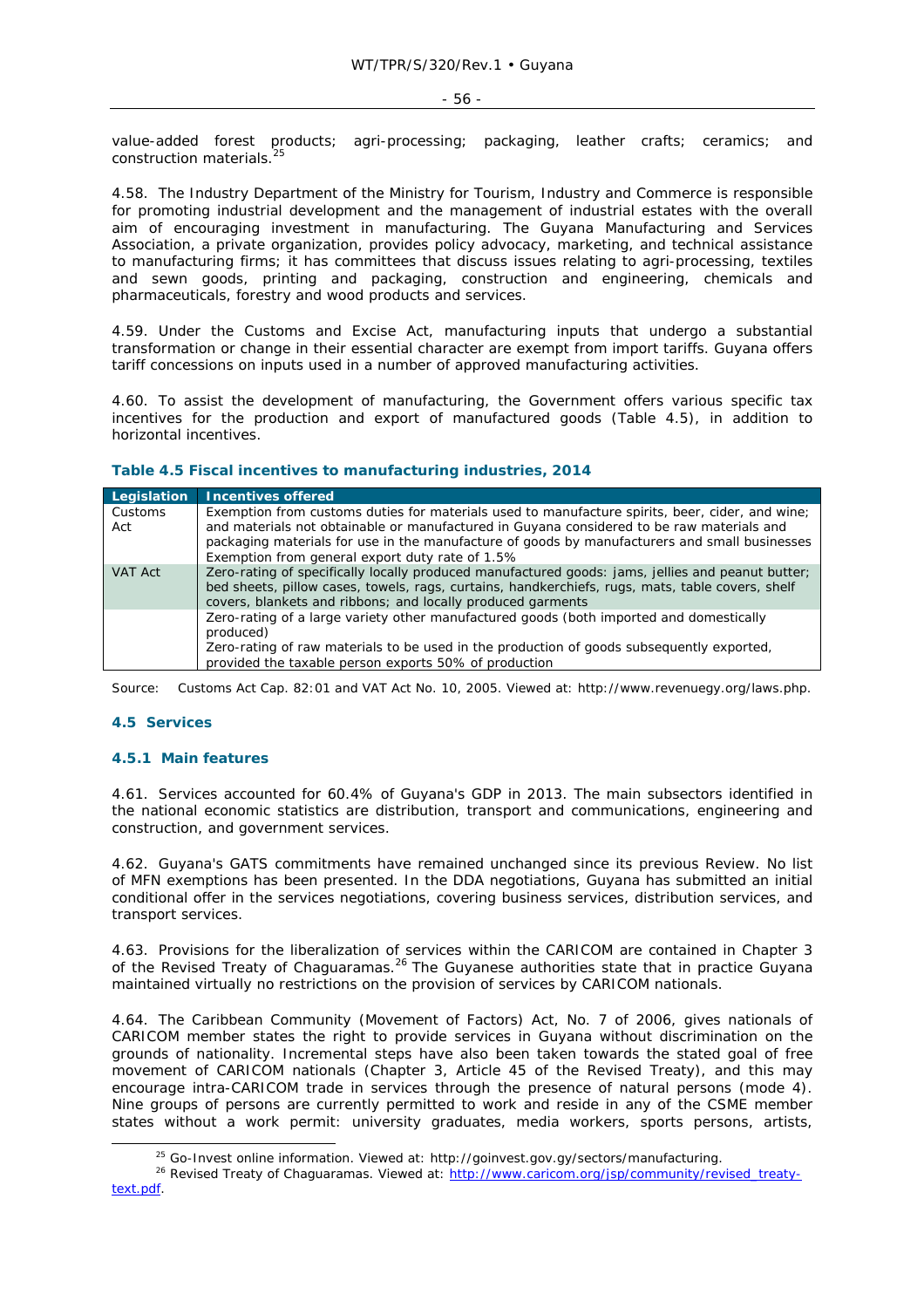musicians, qualified artisans, non-graduate qualified teachers, and nurses, and holders of associate degrees and their equivalents. The Caribbean Community (Free Entry of Skilled Nationals) Act implements these requirements in Guyana with respect to skilled nationals who are holders of university degrees<sup>27</sup>, and an order made under the Immigration Act (No. 17 of 2003) implements this requirement with respect to some of the other categories of skilled nationals, but only from certain CARICOM countries.

# **4.5.2 Financial services**

4.65. During the period under Review, Guyana adopted *inter alia*: the Credit Reporting Act of 2010 with a view to improving competitiveness by establishing a credit reporting system; and the Money Transfer Agencies (Licensing) Act 2009. In 2013, a credit bureau was licensed to operate under the Credit Reporting Act 2010.

4.66. Foreign financial institutions wishing to establish themselves in Guyana receive national treatment. All banking, insurance, and other financial institutions must be licensed by the Bank of Guyana.

4.67. Guyana has one stock exchange, where shares of 17 companies are traded. The authorities state that corporate bond market is not well developed in Guyana.

4.68. In December 2014, the financial sector's total assets were equivalent to 130.1% of Guyana's GDP. More than half (50.9%) of the total assets were held by commercial banks, 18.1% by non-bank financial intermediaries, 5.9% by insurance companies, and 25.1% by the Bank of Guyana. As at end-2014, the credit to deposit ratio was around 60%; there were 39 bank branches in Guyana. The commercial banks' interest rate spreads between the small savings rate and the prime lending rate is around 11.6%. The spread between the weighted average time deposit rate and the weighted average lending rate was 9.66% at end-December 2014.<sup>28</sup> In 2014, total gross insurance premiums were equivalent to about 5% of GDP.

4.69. As at end-2014, Guyana's financial system comprised mainly six commercial banks, sixteen insurance companies, six licenced non-bank financial institutions, eighteen licensed foreign currency dealers, and five money transfer agencies. Currently, there are two trust companies, an investment company, a stockbroker, a merchant bank, and a building society. Three of the commercial banks are controlled by Guyanese investors and the other three by foreign banks; there were neither mergers nor acquisitions among banks during the period under review. The Government has no shares in the banks. The three largest banks hold about three fourths of the banking system assets.

4.70. The authorities state that the share of non-performing loans to total loans increased from around 6.0% in 2013 to 8.6% in 2014.

#### **4.5.2.1 Banking**

4.71. The Bank of Guyana is responsible for defining Guyana's banking sector policy. Under the Bank of Guyana Act 1998, the Financial Institutions Act 1995, and, from 2010, the New Building Society (Amendment) Act 2010, the Bank of Guyana has statutory responsibility for issuing banking regulations and authorizing and supervising all licensed financial institutions in Guyana. Under the Bank of Guyana Act, the Bank of Guyana is required to advise the Government on any matter within the jurisdiction of the Bank.

4.72. The Financial Institutions Act states that any company that seeks to provide financial services in Guyana must obtain a licence from the Bank of Guyana. The Act distinguishes between licences to conduct "banking business" or "financial business". The former category of licence allows for the acceptance of demand deposits and their use to extend credit, while the latter does not. A holder of a "banking business" licence (a bank) may also conduct any "financial business" subject to the provisions of the Act.

<sup>&</sup>lt;sup>27</sup> Caribbean Community (Free Entry of Skilled Nationals) Act, Cap. 93:02.<br><sup>28</sup> The interest rate spread has been calculated using commercial banks' prime lending rate and 3-months deposit rate.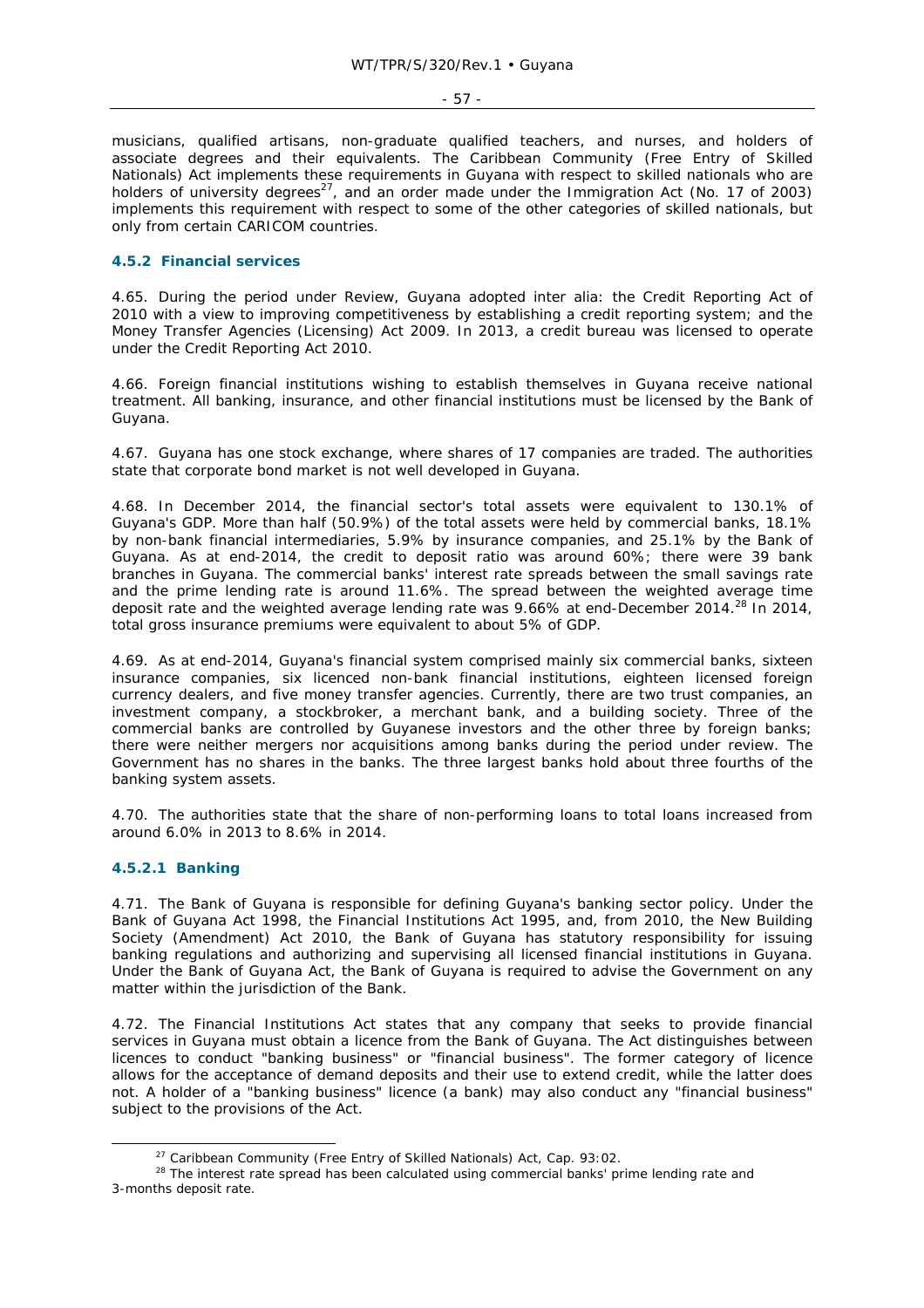4.73. Every non-bank financial institution requires an authorization from the Bank of Guyana to open a new place of business in Guyana, for which it must pay a fee. The minimum paid-up capital required of a non-bank financial institution that accepts any type of deposit, whether incorporated in Guyana or abroad, is G\$250 million. The parent company of a foreign branch or subsidiary must have paid-up capital of at least G\$2.5 billion in its home country. Non-bank financial institutions of any kind are not allowed to grant loans, advances, financial guarantees, or other extensions of credit and other liabilities in excess of 25% of their capital base to a single individual or 40% for a single borrower group with inter-dependent incomes.

4.74. No shareholder is permitted to hold more than 25% of the shares of any licensed financial institution (LFI) (including via merger or acquisition) unless authorized by the Bank of Guyana; the only exception is a capital expansion of the LFI in which the shareholder already had ownership control. As defined in the Act the shareholder must be a person "fit and proper" to conduct financial business in Guyana; there are no nationality requirements. After obtaining the appropriate licence, a foreign bank may establish a branch or a subsidiary, but not a representative office; a foreign subsidiary must be incorporated in Guyana.

4.75. In general, an LFI that accepts deposits may not engage, directly or indirectly, in wholesale or retail trade, including foreign trade. Additionally, it may not own shares of a single commercial company in excess of 25% of its own capital base.

4.76. On 28 June 2013, the Bank of Guyana issued a guideline concerning anti-money laundering and countering the financing of terrorism under the authority of Section 22 (2) (b) of the Anti-Money Laundering and Countering the Financing of Terrorism (AML/CFT) Act 2009 and Section 19 (1) of the AML/CFT Regulations 2010. The Guideline also provides guidance on what is required to implement an adequate AML/CFT compliant risk-based framework within each financial institution.29

4.77. Domestic banks, corporations or individuals are free to make deposits with foreign banks located abroad, but they must obtain permission from the Ministry of Finance before borrowing in foreign currency from foreign banks located abroad. Only authorized *cambio* dealers and exporters may maintain and operate a foreign currency account in a bank in Guyana.

4.78. Foreign investment is open in the banking sector. There is no deposit insurance scheme in Guyana.

#### **4.5.2.2 Insurance**

4.79. The Insurance Act 1998 and its regulations form the legal framework that governs insurance services in Guyana. The Bank of Guyana regulates and supervises the insurance sector; with the entering into force of the Insurance (Supplementary Provisions) Act 2009, the role of the previous regulator, the Office of the Commissioner of Insurance, was taken over by the Bank. The Act requires all insurance companies, brokers, and agents to be registered with the Bank of Guyana if they intend to provide insurance services, including cross-border supply of insurance services to Guyanese residents. Pursuant to Section 94 of the Act, the evaluation of an agent's qualification for registration is delegated to the Insurance Association of Guyana.

4.80. Underwriting insurance may be conducted only by companies or associations of underwriters registered in Guyana. Only companies or partnerships in Guyana may act as brokers; no controller, officer or employee of an insurance company may apply for registration as a broker. Any company, including foreign companies, may apply for registration with the Bank of Guyana. The application form must be accompanied by an application fee of G\$250,000 (some US\$1,250).

4.81. The Insurance (Company Registration) Regulations 2007 prescribe the procedures for registration to conduct insurance businesses. Under the Insurance Act, there are two main groups of classes: long-term insurance business and general insurance business.<sup>30</sup> A company may

<sup>&</sup>lt;sup>29</sup> Bank of Guyana online information. Viewed at: www.bankofguyana.org.gy/bog/legal-regulatoryframework/supervision-guidelines.<br><sup>30</sup> Long-term insurance business classes are: general life, health, and pensions. General insurance

business classes are: accident and liability, auto, marine and aviation, and fire.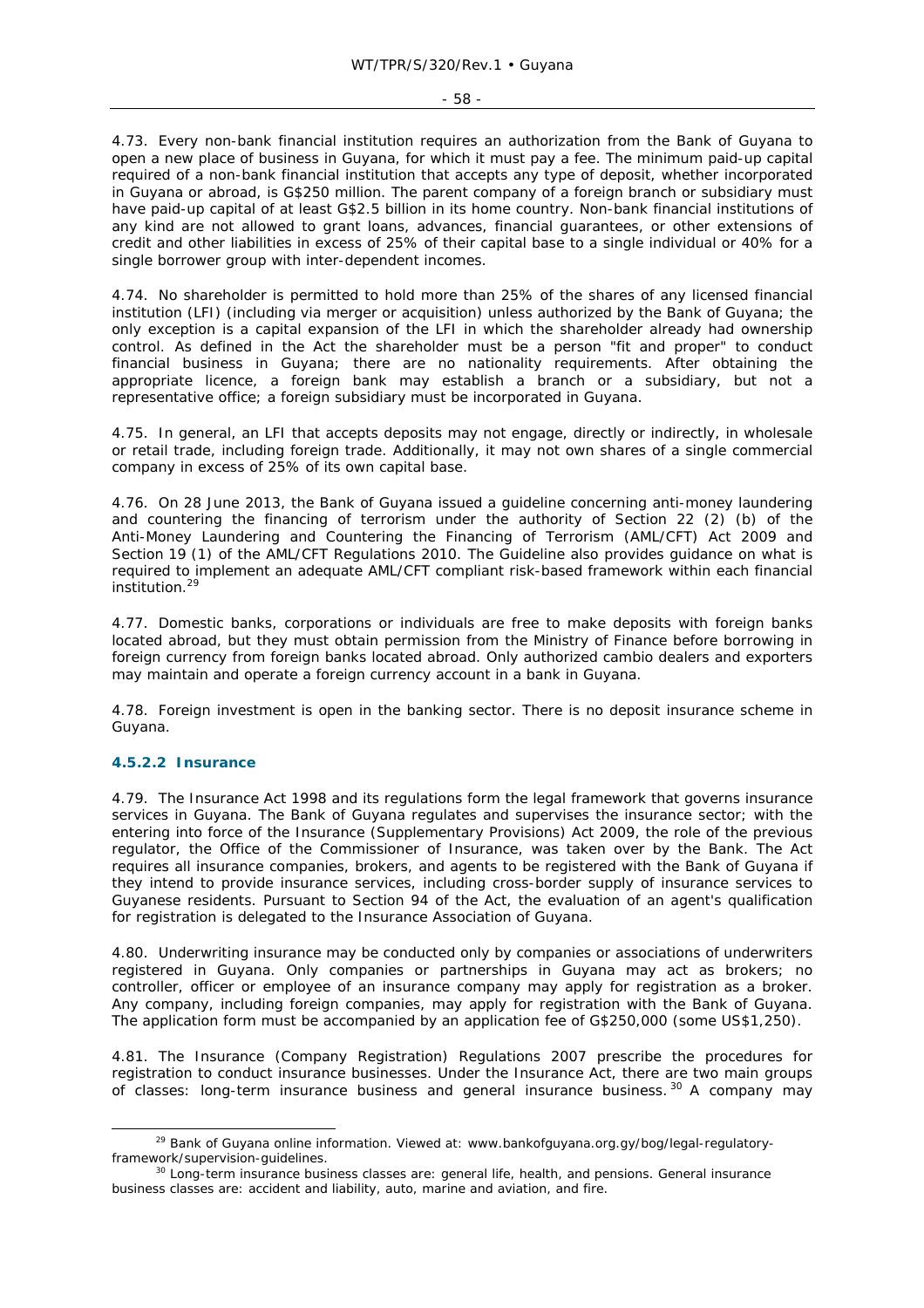register under any number of classes, but are required to keep separate accounts for each class of insurance activities in which they engage.

4.82. Companies applying for registration are required to deposit: G\$5 million (some US\$25,000) per class of business in the case of a long-term insurance business; or 20% of the net premium income of the insurer during the financial year preceding the deposit, or G\$5 million if greater, in the case of any class of general insurance business. As at end-2014, there were ten general insurers, and five companies offering long-term insurance.<sup>31</sup> While Guyana's legislation does not preclude composite insurers, the sole existing composite insurer is in the process of being wound up as per court order dated 25 September 2010.

4.83. The Bank of Guyana may prohibit a registered company from writing new policies in any class of insurance business if it is in the interest of the policy-holders or prospective policy-holders to do so. The company must receive prior notification from the Bank and may appeal the decision. Disputes and complaints are handled by the Insurance Arbitration Board, which comprises a representative from the Bank of Guyana, a representative of the Insurance Association of Guyana, and a representative of the insurance brokers. Decisions of the Board may be appealed to the High Court.

4.84. While Section 2 (m) of the Insurance Act defines insurance business to include reinsurance business, there is no other legislation concerning the provision of insurance services offered by reinsurers.

4.85. The Bank of Guyana is committed to adopting the principles of the International Association of Insurance Supervisors (IAIS), and, as a member of the Caribbean Association of Insurance Regulators, is committed to ensuring regulatory harmonization within the CARICOM.

#### **4.5.3 Telecommunications**

4.86. Guyana's telecommunication sector is characterized by a *de jure* monopoly in fixed telephony and a *de facto* duopoly in mobile telephony. Guyana's principal telecommunications operator, Guyana Telephone and Telegraph Co. Ltd. (GT&T), is controlled by Atlantic Tele-Network Inc. (ATN), a private company based in the United States. ATN owns 80% of GT&T's shares; the remaining 20%, which was formerly owned by the Government until 2012-13, has been sold to the private sector (section 3.3.3). GT&T has *de jure* monopoly over fixed telephony and international voice and data transmissions.32 With a view *inter alia* to reflect recent developments in global telecommunications environment, the Government has recently been trying to renegotiate the *de facto* monopoly licence accorded to the GT&T. In the mobile telephony market, there are two companies, GT&T and Digicel.

4.87. The authorities consider that the current regulatory framework governing the sector remains inadequate, and this continues to affect the development of the sector and of other telecom-dependant businesses. Acknowledging the importance of addressing this problem, the Government has been taking steps to issue new legislation supporting a more liberalized telecommunications sector.

4.88. In 2013, information and communication services accounted for about 4.5% of GDP in Guyana.

4.89. During the period under Review, the teledensity rate of fixed lines in Guyana grew to approximately 20.6% compared with around 18% in 2008.33 Over the same period, the number of mobile subscriptions also increased, and the penetration rate reached approximately 79%. The authorities indicate that the current penetration rate for internet users is estimated at around 15-20%.

4.90. The Public Utilities Commission (PUC), which reports to the Office of the President, is responsible for regulating telecom operators, with respect to *inter alia* tariffs, interconnection,

 $31$  Information provided by the authorities of Guyana.<br> $32$  Guyana does not have any GATS commitments regarding telecommunications.<br> $33$  WTO (2009).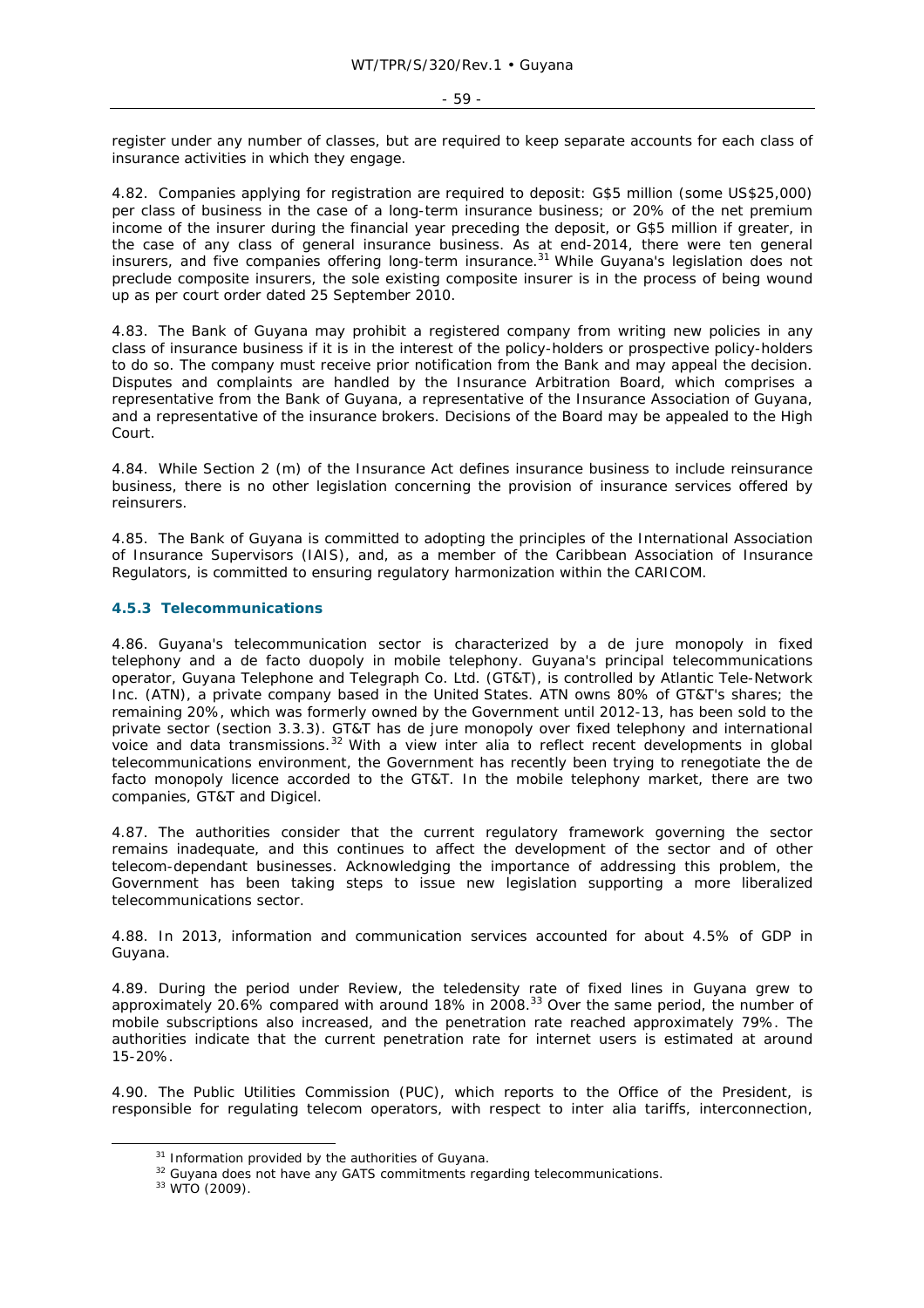expansion programmes, investigating and dealing with complaints from aggrieved consumers, and the quality of service offered. Numbering and spectrum management are under the responsibility of the National Frequency Management Unit (NFMU).<sup>34</sup>

4.91. The Telecommunications Act of 1990, as amended, establishes the regulation of telecommunication services and broadcasting transmitted via cable.<sup>35</sup>

4.92. Under the Act, every company is required to obtain a licence before providing any telecom or cable programming services; a licence to use the radio-electric spectrum is also required. The Act does not distinguish between domestic and foreign applicants. The duration and the details of each licence are determined on a case-by-case basis. GT&T, for example, was granted an exclusive licence with respect to the provision of public fixed telephony and all international voice transmission services for a period of 20 years from December 2010.<sup>36</sup>

4.93. Telecom operators are obliged to submit their end-user rates for approval by the PUC. During the review period, the PUC received complaints regarding unfair practices by each of the mobile operators. The Telecommunications Act does not have provisions on the interconnection of public telecom services. Nevertheless, GT&T's licence requires it to negotiate with other providers on interconnection, and the PUC under the PUC Act may determine the terms and conditions of interconnection.

4.94. Guyana's current legislation does not require the unbundling of the local loop. The authorities state that Guyana allows the provision of international call-back services.

4.95. Under its licence, GT&T is responsible for ensuring universal fixed telephony services in Guyana The PUC has the authority to impose fines in this respect. The authorities state that GT&T did not meet universal service targets during the review period due mainly to geographical structure of the interior locations.

#### **4.5.4 Transport**

4.96. Transport and storage accounted for 7.0% of GDP in 2013. No data on employment in the transport sector are available.

#### **4.5.4.1 Air transport**

4.97. Air transport is under the responsibility of the Minister of Public Works. The Guyana Civil Aviation Authority (GCAA), which reports to the Ministry, is responsible for aviation regulation, air transport management, air navigation services, and safety. Safety and security oversight support at the regional level is provided by the Caribbean Aviation Safety and Security Oversight System (CASSOS). CASSOS's functions are to assist CARICOM State parties to be compliant with ICAO standards and practices, and facilitate and promote the harmonization of civil aviation regulations, standards, practices and procedures.

4.98. The main law governing the air transport sector in Guyana is the Civil Aviation Act (2000); there were no changes to the Act during the review period.

4.99. The Act gives the GCAA responsibility for regulating the sector. The authorities note that the Civil Aviation Act and relevant regulations are being reviewed, particularly with a view to meeting internationally-established safety standards in civil aviation, and according stronger enforcement authority to the GCAA. Since 2012, the review has given a particular focus on: (i) opening up the sector; (ii) improving safety standards; and (iii) investing in the sector to improve infrastructure to assure safety and facilitate commercial interests of investors.

<sup>&</sup>lt;sup>34</sup> NFMU online information. Viewed at:  $\frac{http://www.nfmu.gov.gov/site}{http://www.nfmu.gov.gov/site}$ .<br><sup>35</sup> Other broadcasting services are governed by the Post and Telegraph Act of 1894 (Cap. 47:01).<br><sup>36</sup> GT&T was granted an exclusive licence with respe

<sup>20</sup> years with an option for another 20 years thereafter. GT&T chose to exercise that right in 2010 for another 20 years. Before renewing the license, the Government drafted a new Telecommunications Reform bill aimed at opening the telecom sector to competition. The bill was abandoned in September 2011 shortly before the national elections, but was again brought under consideration in 2014. It includes provisions to fund a Universal Services Fund through a tax on telecom providers' revenues.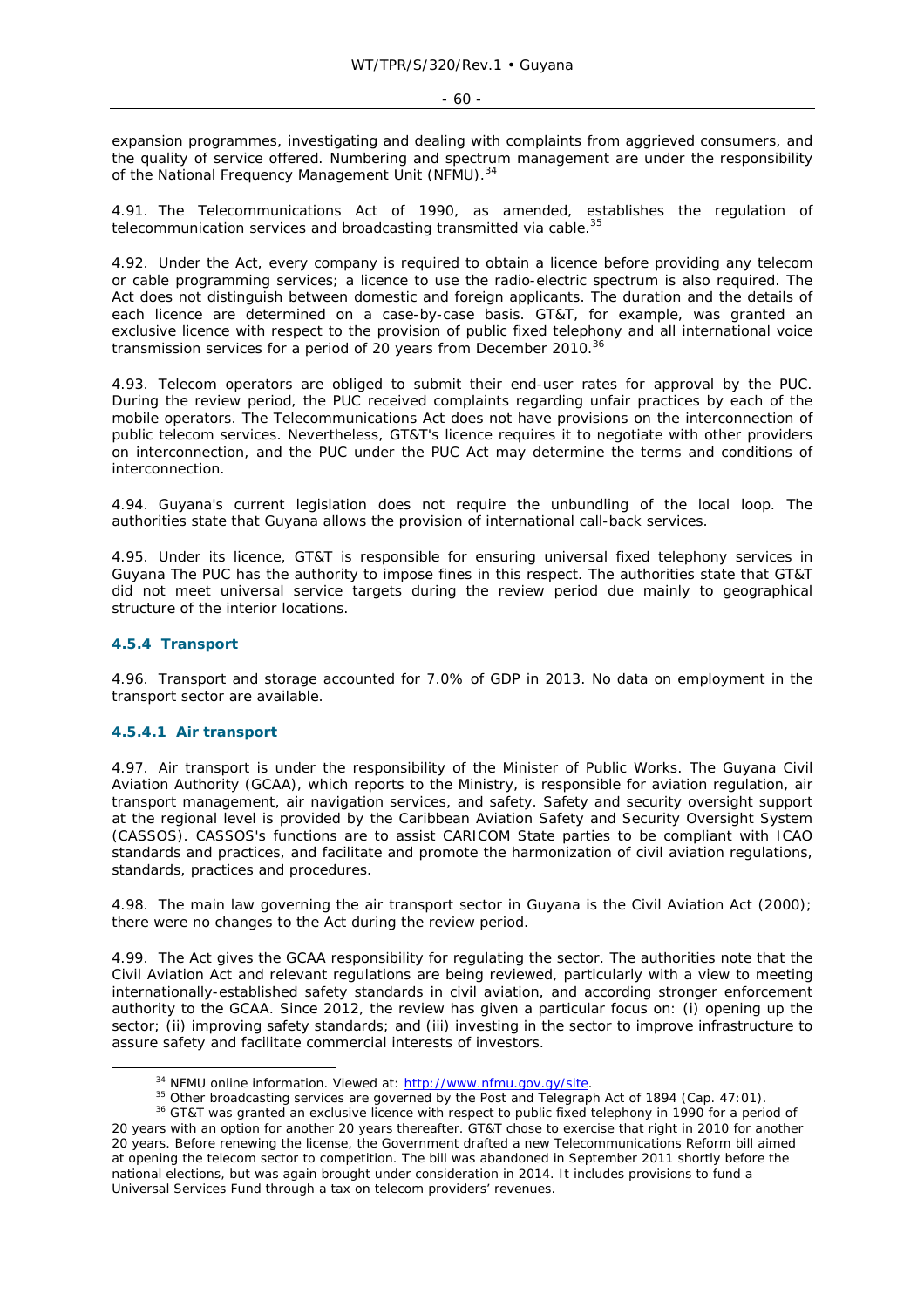4.100. The Government does not have a stake in any domestic airline. There are eleven commercial domestic carriers<sup>37</sup>, two serve international and domestic routes and nine serve only domestic routes. While Guyana's laws do not restrict cabotage, it is not permitted under any of the bilateral air services agreements to which Guyana is a party.

4.101. Guyana is party to the CARICOM multilateral air services agreement (MASA), which confers third and fourth freedom route rights to airlines owned and operated by Caribbean nationals. Fifth freedom traffic rights are also allowed under the MASA. The CARICOM MASA stipulates that a member state shall not be required to grant cabotage rights to a CARICOM air carrier of another member state. A revision of the CARICOM MASA is currently being negotiated.

4.102. Guyana has bilateral air services agreements with Brazil, Canada, Cuba, France, Kuwait, Turkey, the United States (Table 4.6).

4.103. Negotiations of bilateral air services agreements were finalized with Canada (a new agreement<sup>38</sup>), Chile, China, Curaçao, Ghana, Kenya, Nigeria, the Netherlands, Norway, Qatar, Singapore, the United Arab Emirates, and the United Kingdom. With the exception of Norway, all of these agreements are provisionally applied and administratively applicable until the formal agreements are signed at by the respective governments.<sup>39</sup> The authorities maintain that Guyana's policy for negotiating air services agreements is to grant up to sixth freedom traffic rights for passenger traffic and up to seventh freedom for all cargo traffic.

**Table 4.6 Key feature of air services agreement, 2014** 

| Partner/<br><b>Signature</b>   | $\frac{2}{5}$ | 7 <sup>th</sup> | Cabotage  | Ownership   | <b>Tariffs</b>     | Capacity          | Designation | sharing<br>Code | stats<br>৳<br>Exch. |
|--------------------------------|---------------|-----------------|-----------|-------------|--------------------|-------------------|-------------|-----------------|---------------------|
| Brazil, 1974                   | Yes           | No              | No        | Soec        | Double approval    | Pre-determination | Single      | No              | Yes                 |
| Canada, 2005                   | Yes           | <b>No</b>       | No        | Soec        | Double disapproval | Pre-determination | Multi       | Yes             | <b>Yes</b>          |
| CARICOM member states,<br>1996 | Yes           | No              | No        | Soec        | Double disapproval | Flexible          | Multi       | No              | Yes                 |
| Cuba, 1973                     | Yes           | No              | <b>No</b> | <b>Soec</b> | Double approval    | Bermuda II        | Single      | <b>No</b>       | Yes                 |
| France, 1974                   | Yes           | No              | No        | Soec        | Double approval    | Bermuda II        | Single      | No              | Yes                 |
| Kuwait, 2010                   | Yes           | <b>No</b>       | <b>No</b> | Soec        | Double approval    | Flexible          | Multi       | Yes             | Yes                 |
| United States, 2013            | Yes           | Yes             | No        | Soec        | Double disapproval | Flexible          | Multi       | No              | <b>No</b>           |
| <b>Turkey, 2014</b>            | Yes           | <b>No</b>       | <b>No</b> | Ppb/erc     | Double disapproval | Flexible          | Multi       | Yes             | <b>No</b>           |
| China, 2014                    | Yes           | <b>No</b>       | <b>No</b> | Soec        | Double disapproval | Pre-determination | Two         | Yes             | <b>No</b>           |
| Kenya, 2014                    | Yes           | <b>No</b>       | <b>No</b> | Soec        | Double disapproval | Flexible          | Multi       | Yes             | <b>No</b>           |
| Curacao                        | Yes           | Yes             | No        | Soec        | Double disapproval | Flexible          | Multi       | No              | Yes                 |
| Singapore, 2014                | Yes           | Yes             | <b>No</b> | Soec        | Double disapproval | Pre-determination | Multi       | Yes             | <b>Yes</b>          |
| Ghana, 2014                    | Yes           | <b>No</b>       | <b>No</b> | Ppb/erc     | Double disapproval | Pre-determination | Multi       | Yes             | Yes                 |
| United Kingdom, 2014           | Yes           | No              | No        | Soec        | Double disapproval | Pre-determination | Multi       | Yes             | <b>No</b>           |
| Norway, 2014                   | Yes           | No              | No        | Soec        | Double disapproval | Pre-determination | Multi       | Yes             | <b>No</b>           |
| The Netherlands, 2014          | Yes           | <b>No</b>       | No        | Soec        | Double disapproval | Flexible          | Multi       | Yes             | <b>No</b>           |
| Iceland, 2014                  | Yes           | Yes             | No        | Soec        | Double disapproval | Flexible          | Multi       | Yes             | No                  |
| Qatar, 2014                    | Yes           | <b>No</b>       | <b>No</b> | Soec        | Double disapproval | Flexible          | Multi       | Yes             | <b>No</b>           |
| Canada, 2014                   | Yes           | No              | No        | Soec        | Double disapproval | Flexible          | Multi       | Yes             | No                  |
| Nigeria, 2014                  | Yes           | <b>No</b>       | <b>No</b> | Soec        | Double disapproval | Pre-determination | Multi       | <b>No</b>       | <b>Yes</b>          |
| United Arab Emirates, 2014     | Yes           | No              | No        | Soec        | Double disapproval | Flexible          | Multi       | Yes             | <b>No</b>           |
| Chile, 2015                    | Yes           | <b>No</b>       | <b>No</b> | Soec        | Double disapproval | Flexible          | Multi       | Yes             | <b>No</b>           |

Note: Soec = Substantial ownership and effective control.  $\text{Enc} = \text{effective regulatory control}$ Ppb = principal place of business

Source: Information provided by the authorities of Guyana.

<sup>&</sup>lt;sup>37</sup> The ten licenced domestic carriers are: Trans Guyana Airways, Roraima Airways, Jags Aviation, Air Services Ltd., Oxford Aviation, Hinterland Aviation Inc., Domestic Airways Inc., Fenix Airways, Golden Arrow Airways, and Guyana Defence Force.<br><sup>38</sup> The new bilateral air services agreement with Canada is to replace the existing one (signed in 2005),

which is more restrictive than the new agreement.<br><sup>39</sup> This means that traffic rights allowable under the agreements can be immediately accessed by the

bilateral parties to the agreements.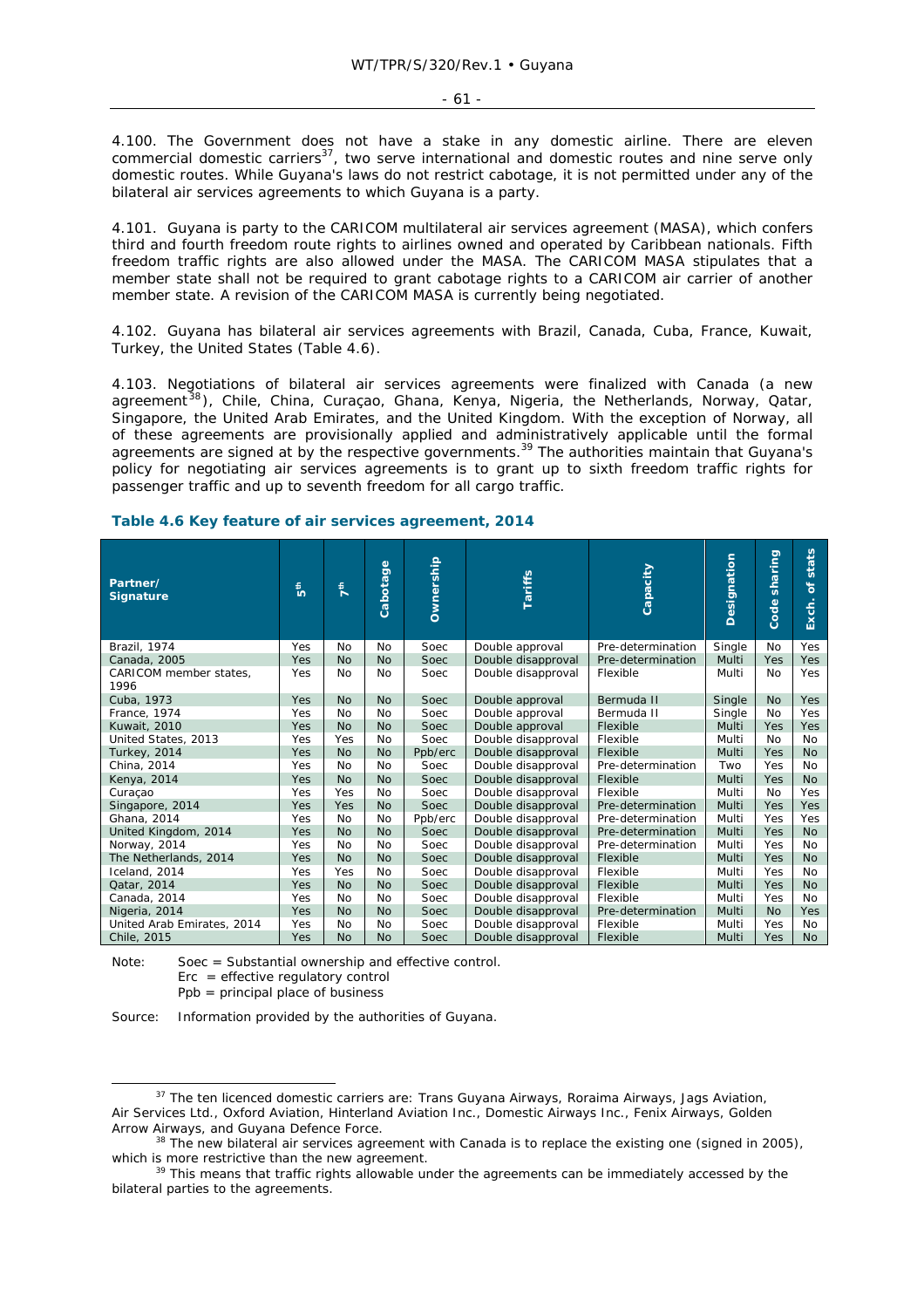4.104. Guyana's main international airport is Cheddi Jagan International Airport, situated close to Georgetown. It is Guyana's main hub for passenger and cargo transportation, handling around 0.48 million passengers and around 6,100 tonnes of cargo in 2014. The second largest airport is the Ogle Aerodrome, which has become Guyana's second international airport in 2013; it handled around 0.2 million passengers and around 8,200 tonnes of cargo in 2014. Guyana has 120 additional airstrips offering frequent non-scheduled and scheduled services; all of them are owned by the Government.

4.105. The Ministry of Public Works is responsible for operating national airports and airstrips with the exception of the Cheddi Jagan International Airport and the Ogle Aerodrome. The Cheddi Jagan airport is managed by the Cheddi Jagan International Airport Corporation (CJIAC); its Board of Directors reports to the Ministry of Public Works.<sup>40</sup> The Ogle Aerodrome was leased by the Government in 2001 to a private, wholly-owned Guyanese company, Ogle Airport Inc., for a period of 25 years, renewable upon request. Under the Civil Aviation Act, the Minister is authorized to approve the establishment and operation of aerodromes by private persons.

4.106. The authorities state that there is enough capacity to cover the demand for airport usage, which is currently on a first-come first-served basis.

4.107. While all ground-handling as well as aircraft repair and maintenance services are currently provided by domestic private operators, the authorities state that foreign participation in the provision of these services is allowed. There is no market access restriction in the supply of computer reservation systems.

#### **4.5.4.2 Maritime transport**

4.108. The authorities indicate that, in terms of volume, around 85% of Guyana's international trade is carried by maritime transport. The Ministry of Public Works has the overall responsibility for the sector. The Maritime Administration Department (MARAD) is responsible for: (i) administering the provisions of the Shipping Act and any other laws relating to maritime affairs; (ii) control, improvement, and regulation of Guyana's harbours and their approaches; and (iii) maintaining a pilotage service. The Government is currently reviewing the Act and related regulations to bring them more up to date.

4.109. Guyana is a member of the International Maritime Organization (IMO) and participates in a number of maritime conferences administered by the IMO.

4.110. The authorities indicate that Guyana-registered ships have not participated in any liner conferences.

4.111. The authorities state that Guyana does not have specific measures or incentives to encourage registration of ships in Guyana.

4.112. The Guyana Shipping Act 1998 provides the legal framework for maritime services in Guyana, including registration and licensing of ships, flagging, the manning of ships, the welfare of seamen, navigation and safety, regulation of cargo, wrecks and salvage, and legal proceedings. The registration and licensing of ships in Guyana is limited to Guyanese citizens, residents, and companies established and with their principle place of business in Guyana, as well CARICOM citizens under certain conditions. The Minister may, by order, allow otherwise non-qualified persons to own a Guyanese ship; the authorities state that no such orders have been issued. As at 22 April 2015, Guyana had 796 registered Guyana-flagged vessels: 93 are over 500 gross tonnes. Cabotage is generally restricted to Guyana-flagged ships.<sup>41</sup>

4.113. Trade between Guyana's ports and within waters under Guyana's jurisdiction is restricted to Guyana-registered ships. The cabotage restriction is subject to regulations, exemptions, or any bilateral or multilateral treaty or agreement, although the restriction has not been lifted under any

<sup>&</sup>lt;sup>40</sup> The Ministry was renamed in 2011 from the Ministry of Public Works and Communications.<br><sup>41</sup> The cabotage and ownership provisions are set out in Part VI, Section 11 and Part III, Section 10 of the Shipping Act.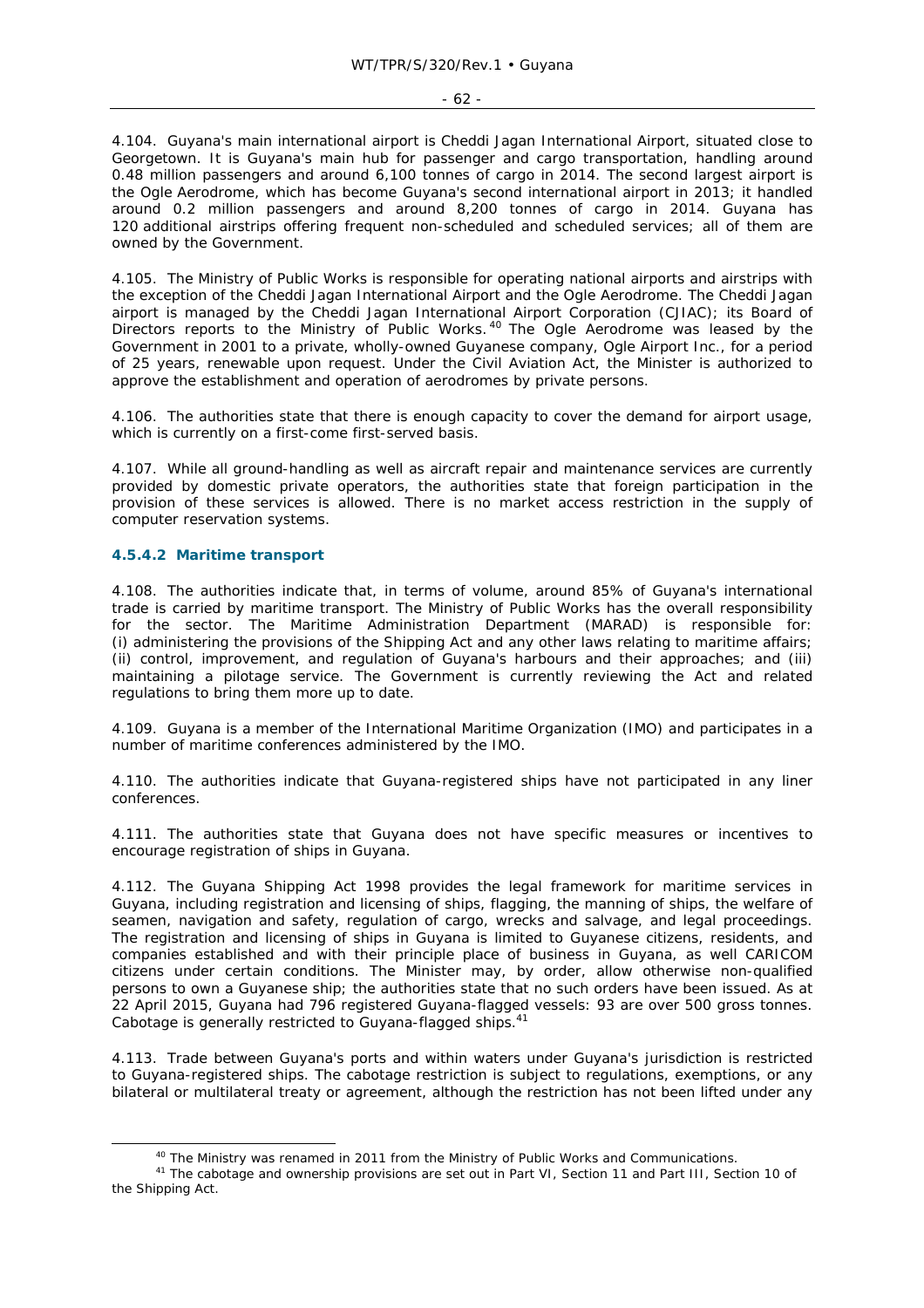of these circumstances. Guyana is obliged to extend cabotage rights to CARICOM citizens upon request; the authorities state that they have received no such request.

4.114. Georgetown is Guyana's main port; the land and berths are mostly privately owned. State entities own facilities at four ports. The port at Linden is privately owned and operated. Most cargo is transported in and out of Guyana through the Georgetown Port, with the exception of bauxite, which is mainly exported from the Port of New Amsterdam in Berbice. The authorities recognize a need to improve the quality of harbours and welcome investment, domestic or foreign.

4.115. The Transport and Harbours Act sets out the various shipping-related levies imposed; these include tonnage dues (applicable to only the international traffic), light dues, and shipping fees.42 The National Assembly may increase these fees by resolution and the new rates must be published in the *Gazette*. Coasting vessels are exempt from the tonnage tax.<sup>43</sup> Pilotage fees are set by the Minister.

4.116. No specific FDI restrictions exist in port services. Nonetheless, certain maritime transport services must be provided uniquely by the Government; they are: pilotage (which is compulsory at the Georgetown, New Amsterdam and Essequibo Pilotage Districts); aids to navigation; dredging; and hydrographic services. All other port operations are undertaken by private operators. The authorities note that the prices of port services are not controlled.

#### **4.5.5 Professional services**

#### **4.5.5.1 Legal services**

4.117. Since its previous review, there has been little change in laws and regulations concerning qualifications to practice legal services in Guyana. Admission to practice as attorneys-at-law as well as their professional behaviour is regulated by the Legal Practitioners Act, which was last amended in 2010. In order to practice law in Guyana, it is necessary to be a national of Guyana and hold a Legal Education Certificate, or obtain a special authorization. A petition to be admitted to the bar must be made to the High Court. For foreign lawyers to practice in Guyana, the Minister of Legal Affairs must make an order to this effect, and reciprocal access by Guyanese lawyers to practice in the respective country is required; the authorities state that no such order has been made to date. In such cases, foreign lawyers must either hold a Legal Education Certificate, or must have suitable qualifications and competence. If a person is refused admission to practice law, an appeal may be made to the Court of Appeal.

4.118. Non-CARICOM Commonwealth nationals are required to have their qualifications reviewed by the Council of Legal Education, and undergo a six-month period of training at one of the regional law schools. Non-Commonwealth nationals are required to have their qualifications reviewed by the Council of Legal Education to determine the amount of retraining they would be required to undergo.

#### **4.5.5.2 Accountancy services**

4.119. Since its previous review, there has been little change in laws and regulations concerning qualifications to practice accounting services in Guyana. The accountancy profession is regulated by the Institute of Chartered Accountants Act, which establishes a Council of the Institute to undertake this work. Membership of the Institute is open to Guyanese citizens. The Council also has the discretion to extend membership to persons who are members of an approved professional accountancy body.<sup>44</sup> According to the authorities, reciprocity is not a condition for approval.

<sup>&</sup>lt;sup>42</sup> Shipping fees are charged for engagement and disengagement of crews.<br><sup>43</sup> The Transport and Harbours Act Cap. 49:04.<br><sup>44</sup> Approved bodies include: the Institute of Chartered Accountants in England and Wales; Institut Chartered Accountants in Ireland; Institute of Chartered Accountants in Scotland; Canadian Institute of Chartered Accountants; Association of Chartered Certified Accountants U.K.; American Institute of Certified Public Accountants; and the Certified General Accountants of Canada.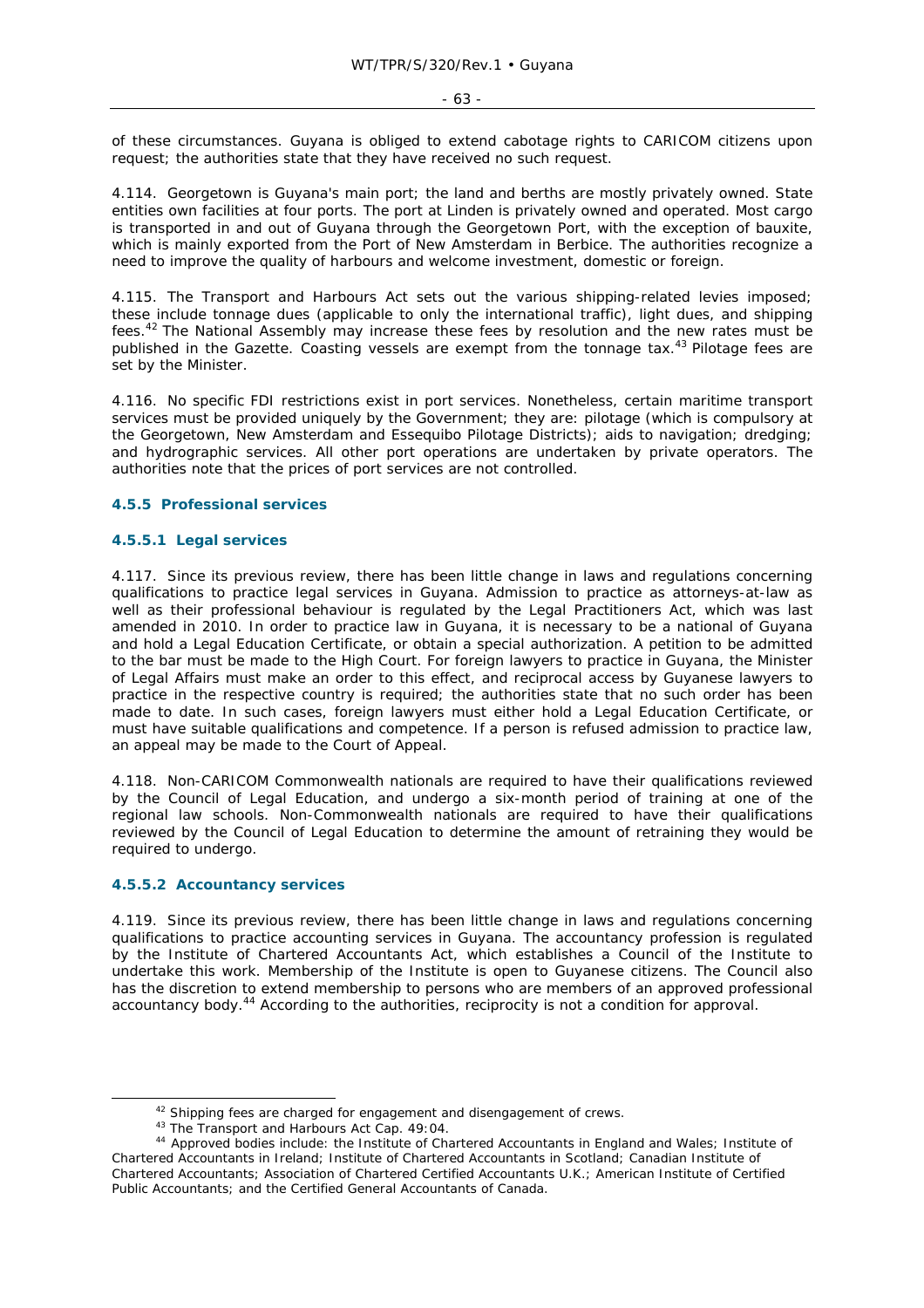4.120. Under the Companies Act, company auditors must be a member of the Institute of Chartered Accountants of Guyana, or be authorized by the Minister on the basis that they are suitably qualified and that they were in practice in Guyana as an auditor at the time of commencement of the Companies Act. Members of the Institute are not required to be resident in Guyana, or undertake a period of training or work in Guyana.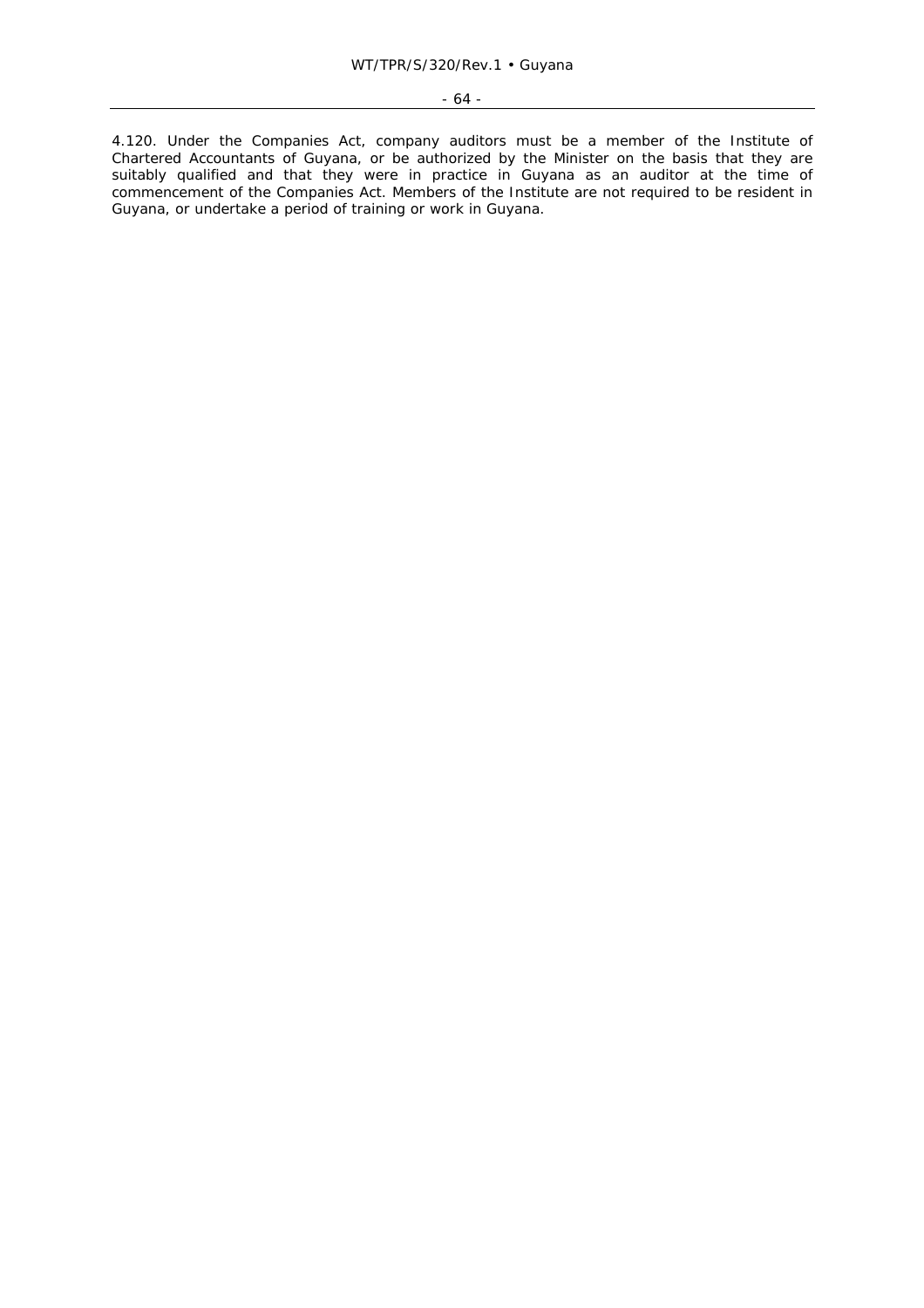#### - 65 -

#### **REFERENCES**

Bank of Guyana (2014b), Quarterly Report & Statistical Bulletin 2014 Q3 Vol. 8 No. 2. Viewed at: http://www.bankofguyana.org.gy/bog/economic-financial-framework/publications/qtrly-reportstatistical-bulletin.

Bank of Guyana (2014), Annual Report 2013. Viewed at: http://www.bankofguyana.org.gy/bog/economic-financial-framework/publications/annual-reports.

GEA (2013), Guyana Energy Agency 2013 Annual Report. Viewed at: http://www.gea.gov.gy/about-us/annual-reports.

Guyana Forestry Commission, Forest Sector Information Report January-June 2014. Online information. The contract of the contract of the Viewed at a set of the contract of the contract of the contract of the contract of the contract of the contract of the contract of the contract of the contract of the contra http://www.forestry.gov.gy/Downloads/Forest\_Sector\_Information\_Report\_January\_to\_June\_2014 .pdf.

Guyana National Bureau of Standards document, Standards Catalogue 2013-2015, December 2014. Viewed at: http://www.gnbsgy.org/PDF/factsheets/Catalogue\_2013\_to\_2015.pdf.

IMF (2014) Guyana: Staff Report for the 2013 Article IV Consultation.

UNCTAD (2014), World Investment Report 2014. Viewed at: http://unctad.org/en/PublicationsLibrary/wir2014\_en.pdf.

World Bank Group (2015), *Doing Business 2015, Economy Profile 2015: Guyana*. Viewed at: http://www.doingbusiness.org/~/media/giawb/doing%20business/documents/profiles/country/GU Y.pdf.

WTO (2003), *Trade Policy Review of Guyana,* Geneva.

WTO (2009), *Trade Policy Review of Guyana*, Geneva.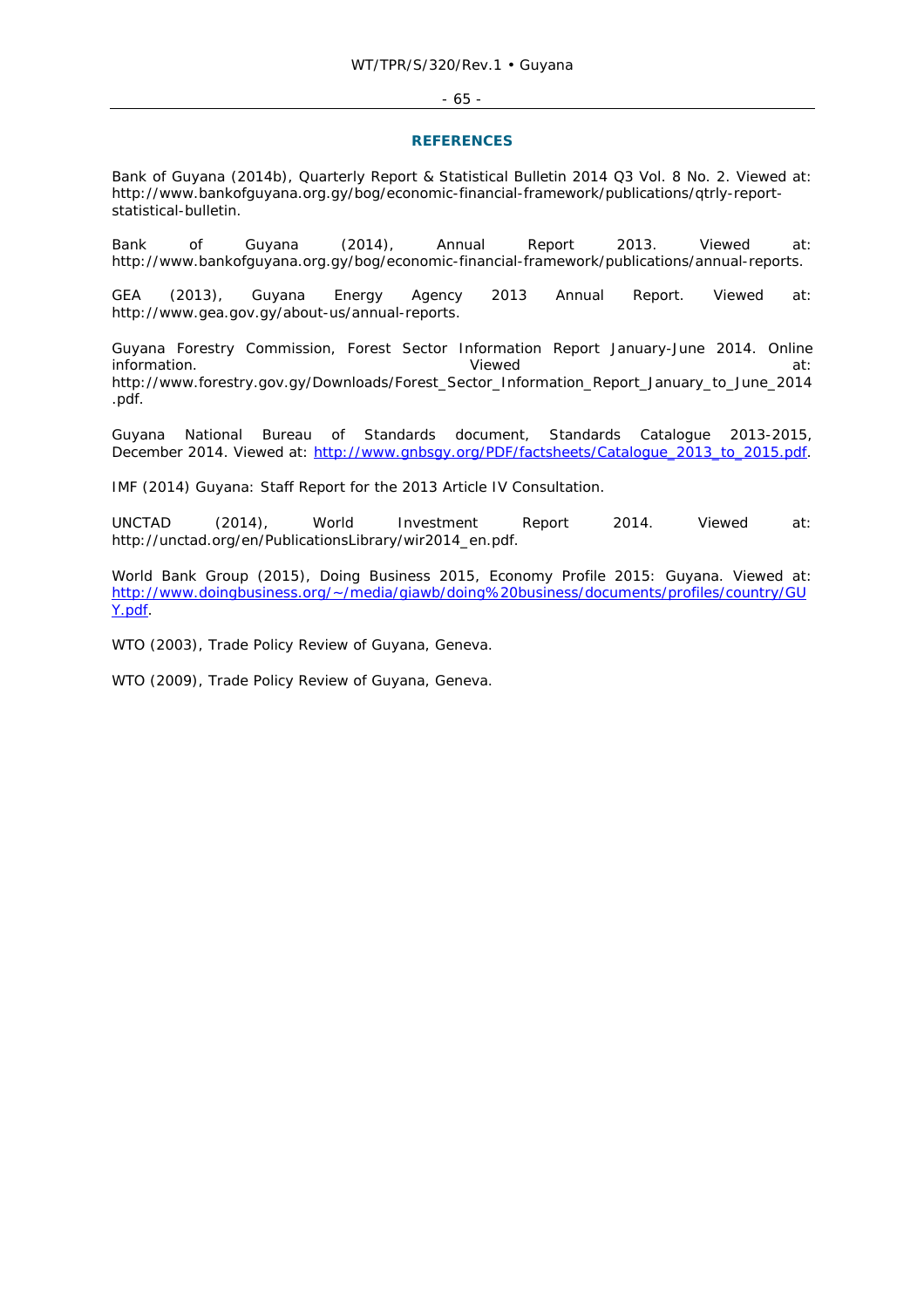# $-66 -$

# **5 APPENDIX TABLES**

# **Table A1.1 Merchandise exports and re-exports by HS Sections, 2009-14**

(US\$ million and %)

| <b>Description</b>                                         | 2009                                | 2010                 | 2011                   | 2012      | 2013      | 2014      |
|------------------------------------------------------------|-------------------------------------|----------------------|------------------------|-----------|-----------|-----------|
| Total                                                      | 788                                 | 901                  | 1,049                  | 1,045     | 1,376     | 1,147     |
|                                                            | (% of total exports and re-exports) |                      |                        |           |           |           |
| Live animals; animal products                              | 6.9                                 | 5.6                  | 5.2                    | 7.4       | 6.6       | 6.5       |
| 03 - Fish and crustaceans                                  | 6.8                                 | 5.5                  | 5.1                    | 7.3       | 6.5       | 6.4       |
| Vegetable products                                         | 15.1                                | 18.1                 | 15.0                   | 19.4      | 17.8      | 21.8      |
| 10 - Cereals                                               | 14.4                                | 16.9                 | 14.1                   | 18.8      | 17.4      | 21.0      |
| Animal or vegetable fats and oils; prepared edible fats    | 0.3                                 | 0.2                  | 0.2                    | 0.2       | 0.1       | 0.2       |
| Prepared foodstuffs; beverages, spirits and vinegar;       | 20.8                                | 15.7                 | 21.0                   | 21.6      | 12.8      | 21.0      |
| tobacco                                                    |                                     |                      |                        |           |           |           |
| 17 - Sugars and sugar confectionery                        | 16.2                                | 12.4                 | 16.8                   | 16.6      | 8.5       | 15.6      |
| 22 - Beverages, spirits and vinegar                        | 3.5                                 | 2.2                  | 3.4                    | 4.1       | 3.3       | 4.4       |
| Mineral products                                           | 10.4                                | 12.9                 | 14.8                   | 15.1      | 9.8       | 12.5      |
| 26 - Ores, slag and ash                                    | 10.2                                | 12.7                 | 14.4                   | 14.8      | 9.7       | 12.4      |
| Products of the chemical or allied industries              | 0.6                                 | 0.5                  | 0.4                    | 0.4       | 0.4       | 0.5       |
| Plastics and articles thereof; rubber and articles thereof | 0.0                                 | 0.1                  | 0.1                    | 0.0       | 0.0       | 0.1       |
| Raw hides and skins, leather, fur skins and articles       | 0.0                                 | 0.0                  | 0.0                    | 0.0       | 0.0       | 0.0       |
| thereof; travel goods, handbags; articles of animal gut    |                                     |                      |                        |           |           |           |
| Wood and articles of wood; wood charcoal; cork and         | 5.8                                 | 4.8                  | 4.8                    | 4.2       | 2.8       | 4.8       |
| articles of cork                                           |                                     |                      |                        |           |           |           |
| 44 - Wood and articles of wood                             | 5.8                                 | 4.8                  | 4.8                    | 4.2       | 2.8       | 4.8       |
| Pulp of wood or of other fibrous cellulosic material;      | 0.4                                 | 0.4                  | 0.6                    | 0.3       | 0.2       | 0.2       |
| paper and paperboard and articles thereof                  |                                     |                      |                        |           |           |           |
| Textiles and textile articles                              | 0.5                                 | 0.6                  | 0.7                    | 0.4       | 0.5       | 0.4       |
| Footwear, headgear, umbrellas; prepared feathers and       | 0.0                                 | 0.0                  | 0.0                    | 0.0       | 0.0       | 0.0       |
| articles; artificial flowers                               |                                     |                      |                        |           |           |           |
| Articles of stone, plaster, cement, etc.; ceramic          | 0.0                                 | 0.0                  | 0.0                    | 0.0       | 0.0       | 0.0       |
| products; glass and glassware                              |                                     |                      |                        |           |           |           |
| Natural or cultured pearls, precious or semi-precious      | 37.2                                | 39.7                 | 31.3                   | 24.0      | 47.8      | 27.2      |
| stones, precious metals                                    |                                     |                      |                        |           |           |           |
| 71 - Natural or cultured pearls, precious or semi-         | 37.2                                | 39.7                 | 31.3                   | 24.0      | 47.8      | 27.2      |
| precious stones, precious metals                           |                                     |                      |                        |           |           |           |
| Base metals and articles of base metal                     | 1.1                                 | 0.8                  | 0.5                    | 1.1       | 0.5       | 0.6       |
| Machinery and mechanical appliances; electrical            | 0.6                                 | 0.4                  | 0.9                    | 1.3       | 0.4       | 0.5       |
| equipment; television image and sound recorders            |                                     |                      |                        |           |           |           |
| Vehicles, aircraft, vessels and associated transport       | 0.0                                 | 0.1                  | 4.3                    | 4.4       | 0.0       | 3.7       |
| equipment                                                  |                                     |                      |                        |           |           |           |
| 86 - Railway locomotives and equipment                     | 0.0                                 | 0.0                  | 4.1                    | 4.2       | 0.0       | 3.6       |
| Optical, photographic, precision, medical or surgical      | 0.0                                 | 0.0                  | 0.0                    | 0.0       | 0.0       | 0.0       |
| instruments; clocks and watched; musical instruments       |                                     |                      |                        |           |           |           |
| Arms and ammunition                                        | $\ddotsc$                           | $\ddot{\phantom{0}}$ | $\ddot{\phantom{a}}$ . | $\ddotsc$ | $\ddotsc$ | $\ddotsc$ |
| Miscellaneous manufactured articles                        | 0.1                                 | 0.1                  | 0.0                    | 0.0       | 0.0       | 0.0       |
| Works of art, collectors' pieces and antiques              | 0.0                                 | 0.0                  | 0.0                    | 0.0       | 0.0       | 0.0       |

Source: WTO Secretariat, based on UNSD Comtrade database.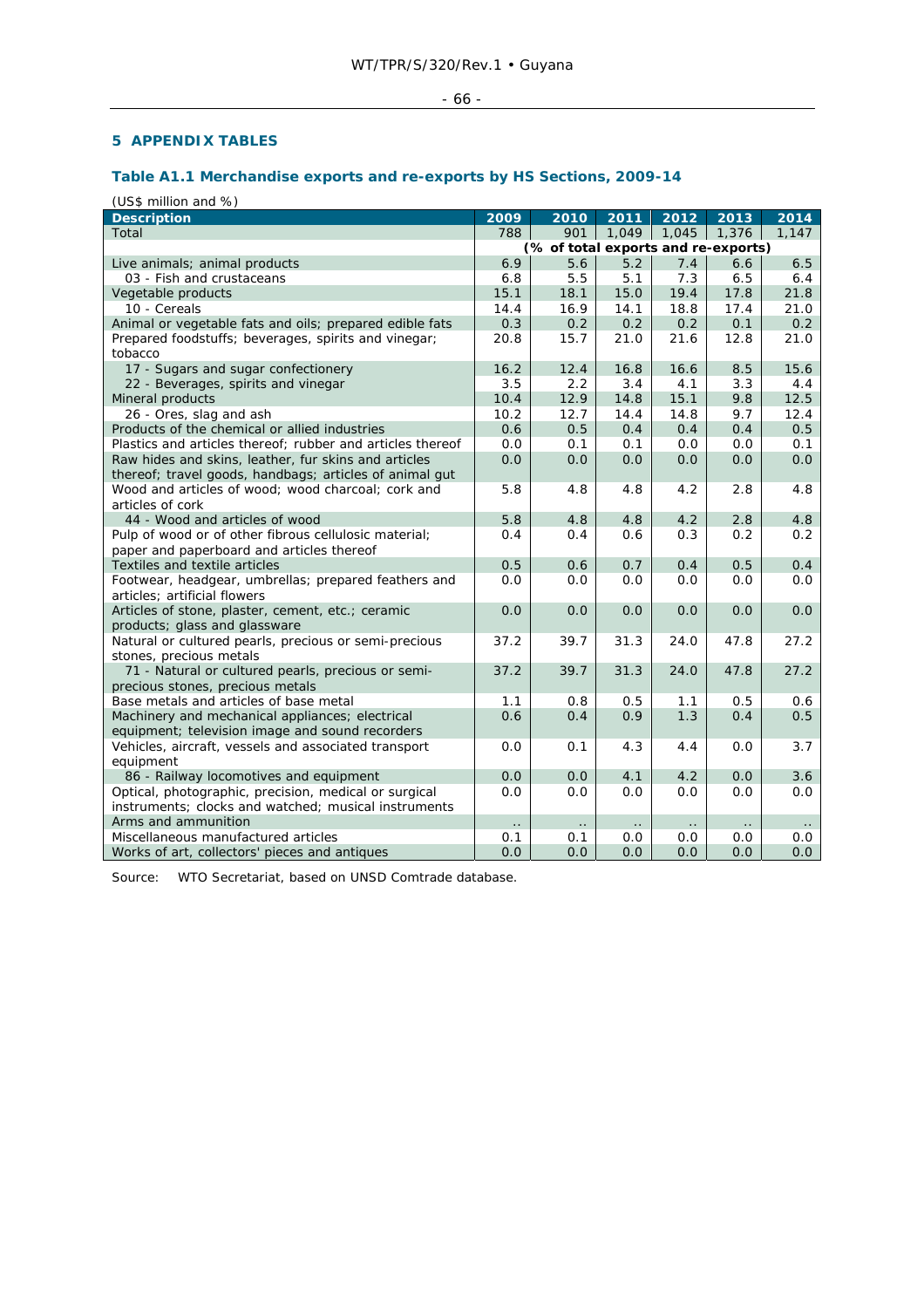# - 67 -

# **Table A1.2 Merchandise imports by HS Sections, 2009-14**

| (US\$ million and %)                                    |       |       |                      |       |       |       |
|---------------------------------------------------------|-------|-------|----------------------|-------|-------|-------|
| <b>Description</b>                                      | 2009  | 2010  | 2011                 | 2012  | 2013  | 2014  |
| Total                                                   | 1,175 | 1,452 | 1,684                | 1,878 | 1,866 | 1,745 |
|                                                         |       |       | (% of total imports) |       |       |       |
| Live animals; animal products                           | 2.4   | 2.9   | 2.4                  | 2.8   | 3.0   | 2.6   |
| 04 - Dairy produce                                      | 2.4   | 2.8   | 2.3                  | 2.6   | 2.8   | 2.4   |
| Vegetable products                                      | 4.0   | 4.7   | 4.3                  | 4.1   | 3.9   | 4.2   |
| 10 - Cereals                                            | 1.4   | 2.5   | 2.1                  | 2.0   | 1.7   | 2.0   |
| Animal or vegetable fats and oils; prepared edible fats | 0.7   | 0.6   | 0.7                  | 0.7   | 0.6   | 0.8   |
| Prepared foodstuffs; beverages, spirits and vinegar;    | 7.4   | 6.8   | 7.2                  | 7.1   | 7.2   | 7.6   |
| tobacco                                                 |       |       |                      |       |       |       |
| 22 - Beverages, spirits and vinegar                     | 1.7   | 1.7   | 2.1                  | 1.9   | 2.0   | 1.9   |
| 19 - Preparations of cereals, flour, starch or milk     | 1.4   | 1.3   | 1.3                  | 1.3   | 1.5   | 1.6   |
| 21 - Miscellaneous edible preparations                  | 1.2   | 0.9   | 0.9                  | 1.0   | 1.0   | 1.1   |
| 23 - Residues and wastes from the food industries       | 0.8   | 0.8   | 0.8                  | 0.9   | 0.8   | 1.0   |
| Mineral products                                        | 27.9  | 31.3  | 30.8                 | 28.2  | 34.0  | 32.9  |
| 27 - Mineral fuels, mineral oils and products of their  | 25.7  | 29.9  | 29.4                 | 26.5  | 32.0  | 30.8  |
| distillation                                            | 2.0   | 1.4   | 1.4                  | 1.7   | 2.0   | 2.0   |
| 25 - Salt; sulphur; earths and stone                    |       |       |                      |       |       |       |
| Products of the chemical or allied industries           | 11.9  | 9.8   | 8.5                  | 7.7   | 8.7   | 7.5   |
| 31 - Fertilisers                                        | 1.7   | 2.5   | 1.7                  | 1.7   | 2.8   | 1.9   |
| 30 - Pharmaceutical products                            | 6.0   | 3.1   | 2.9                  | 2.2   | 1.9   | 1.4   |
| 34 - Soap, organic surface - active agents, washing     | 1.1   | 1.3   | 1.1                  | 1.1   | 1.2   | 1.3   |
| preparations                                            |       |       |                      |       |       |       |
| Plastics and articles thereof; rubber and articles      | 4.4   | 4.2   | 4.2                  | 4.2   | 3.9   | 4.1   |
| thereof                                                 |       |       |                      |       |       |       |
| 39 - Plastics and articles thereof                      | 3.4   | 3.1   | 3.2                  | 2.9   | 3.0   | 3.1   |
| 40 - Rubber and articles thereof                        | 1.0   | 1.0   | 1.0                  | 1.3   | 0.9   | 1.0   |
| Raw hides and skins, leather, fur skins and articles    | 0.2   | 0.2   | 0.1                  | 0.2   | 0.1   | 0.1   |
| thereof; travel goods, handbags; articles of animal gut |       |       |                      |       |       |       |
| Wood and articles of wood; wood charcoal; cork and      | 0.2   | 0.3   | 0.3                  | 0.3   | 0.3   | 0.3   |
| articles of cork                                        |       |       |                      |       |       |       |
| Pulp of wood or of other fibrous cellulosic material;   | 2.6   | 2.9   | 2.4                  | 2.3   | 2.3   | 3.1   |
| paper and paperboard and articles thereof               |       |       |                      |       |       |       |
| 48 - Paper and paperboard; articles of paper pulp       | 2.0   | 2.1   | 1.7                  | 1.7   | 1.9   | 2.4   |
| Textiles and textile articles                           | 2.4   | 2.2   | 2.3                  | 1.9   | 1.8   | 1.9   |
| Footwear, headgear, umbrellas; prepared feathers and    | 0.7   | 0.9   | 0.5                  | 0.8   | 0.6   | 0.6   |
| articles; artificial flowers                            |       |       |                      |       |       |       |
| Articles of stone, plaster, cement, etc.; ceramic       | 1.3   | 1.2   | 1.4                  | 1.3   | 1.2   | 1.5   |
| products; glass and glassware                           |       |       |                      |       |       |       |
| Natural or cultured pearls, precious or semi-precious   | 0.0   | 0.0   | 0.0                  | 0.0   | 0.0   | 0.0   |
| stones, precious metals                                 |       |       |                      |       |       |       |
| Base metals and articles of base metal                  | 4.9   | 5.2   | 5.0                  | 4.9   | 5.2   | 5.4   |
| 72 - Iron and steel                                     | 2.0   | 2.2   | 2.2                  | 2.0   | 2.3   | 2.1   |
| 73 - Articles of iron or steel                          | 1.6   | 1.8   | 1.6                  | 1.8   | 1.9   | 2.1   |
| Machinery and mechanical appliances; electrical         | 19.9  | 16.9  | 20.5                 | 22.7  | 17.5  | 17.4  |
| equipment; television image and sound recorders         |       |       |                      |       |       |       |
| 84 - Nuclear reactors, boilers, machinery and           | 12.4  | 12.0  | 14.2                 | 16.1  | 13.3  | 12.8  |
| mechanical appliances                                   | 7.5   | 4.9   | 6.2                  | 6.5   | 4.2   | 4.6   |
| 85 - Electrical machinery and equipment                 |       |       |                      |       |       |       |
| Vehicles, aircraft, vessels and associated transport    | 7.0   | 7.4   | 7.1                  | 8.5   | 7.4   | 7.2   |
| equipment                                               |       |       |                      |       |       |       |
| 87 - Vehicles                                           | 6.8   | 6.7   | 6.7                  | 7.8   | 7.0   | 6.9   |
| Optical, photographic, precision, medical or surgical   | 1.2   | 1.0   | 1.0                  | 0.9   | 1.1   | 1.3   |
| instruments; clocks and watched; musical instruments    |       |       |                      |       |       |       |
| 90 - Optical, photographic instruments and              | 1.2   | 1.0   | 1.0                  | 0.9   | 1.1   | 1.3   |
| apparatus                                               |       |       |                      |       |       |       |
| Arms and ammunition                                     | 0.0   | 0.2   | 0.0                  | 0.1   | 0.0   | 0.0   |
| Miscellaneous manufactured articles                     | 1.1   | 1.3   | 1.2                  | 1.2   | 1.3   | 1.6   |
| Works of art, collectors' pieces and antiques           | 0.0   | 0.0   | 0.0                  | 0.0   | 0.0   | 0.0   |
|                                                         |       |       |                      |       |       |       |

Source: WTO Secretariat, based on UNSD Comtrade database.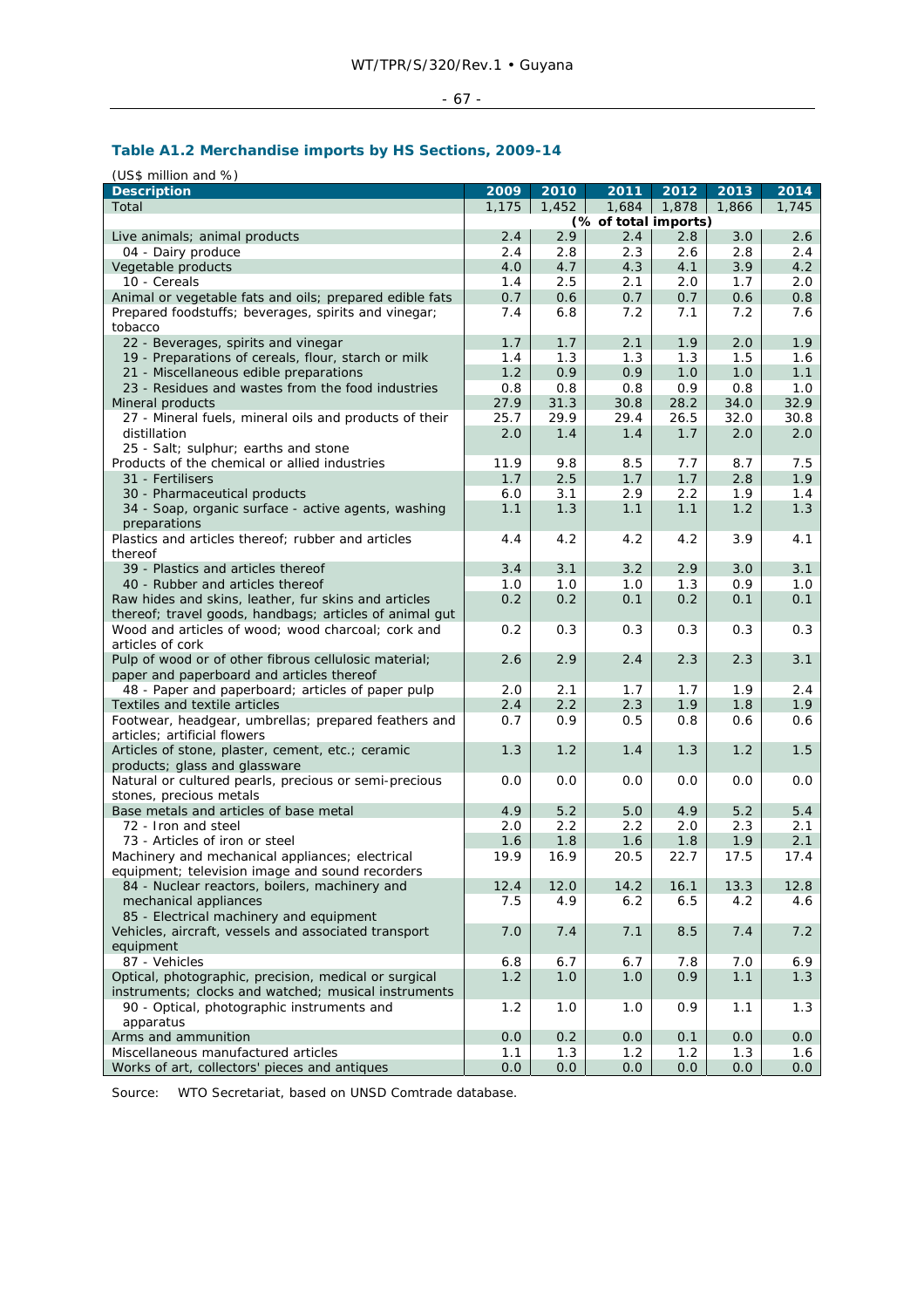| - 68 - |  |  |
|--------|--|--|
|--------|--|--|

# **Table A1.3 Merchandise exports and re-exports by trading partner, 2009–14**

| (US\$ million and %)                                  |      |      |                               |       |       |       |
|-------------------------------------------------------|------|------|-------------------------------|-------|-------|-------|
| <b>Description</b>                                    | 2009 | 2010 | 2011                          | 2012  | 2013  | 2014  |
| Total exports and re-exports                          | 788  | 901  | 1,049                         | 1,045 | 1,376 | 1,147 |
|                                                       |      |      | (% of exports and re-exports) |       |       |       |
| America                                               | 63.4 | 70.1 | 69.1                          | 68.9  | 77.7  | 66.0  |
| <b>United States</b>                                  | 12.3 | 10.2 | 22.8                          | 29.0  | 26.3  | 26.9  |
| Other America                                         | 51.0 | 59.9 | 46.3                          | 39.9  | 51.4  | 39.1  |
| Bolivarian Republic of Venezuela                      | 0.3  | 4.8  | 7.8                           | 13.9  | 11.9  | 9.6   |
| Canada                                                | 33.9 | 39.6 | 20.1                          | 8.2   | 30.1  | 8.4   |
| Jamaica                                               | 5.4  | 4.2  | 5.4                           | 4.3   | 3.1   | 5.9   |
| Trinidad and Tobago                                   | 3.9  | 3.5  | 5.0                           | 5.4   | 2.2   | 4.6   |
| Panama                                                | 0.1  | 0.1  | 0.2                           | 0.2   | 0.2   | 1.8   |
| <b>Barbados</b>                                       | 2.0  | 2.6  | 2.4                           | 1.6   | 0.7   | 1.3   |
| Nicaragua                                             | 0.0  | 0.0  | 0.0                           | 0.0   | 0.0   | 1.1   |
| Mexico                                                | 0.0  | 0.7  | 0.6                           | 0.8   | 0.6   | 1.1   |
| Suriname                                              | 0.6  | 0.6  | 1.0                           | 2.1   | 0.8   | 0.9   |
| St Lucia                                              | 0.6  | 0.4  | 0.5                           | 0.4   | 0.2   | 0.9   |
| Antigua and Barbuda                                   | 0.5  | 0.3  | 0.3                           | 0.4   | 0.4   | 0.8   |
| Haiti                                                 | 1.5  | 0.3  | 0.0                           | 0.0   | 0.0   | 0.5   |
| Europe                                                | 27.8 | 23.0 | 22.2                          | 23.8  | 16.5  | 25.2  |
| EU(28)                                                | 27.8 | 22.7 | 22.2                          | 23.7  | 16.4  | 25.1  |
| <b>United Kingdom</b>                                 | 14.2 | 5.3  | 8.7                           | 11.4  | 8.5   | 12.1  |
| Germany                                               | 0.9  | 1.3  | 5.9                           | 5.7   | 0.6   | 5.5   |
| Belgium                                               | 1.9  | 1.7  | 1.1                           | 1.2   | 1.6   | 2.1   |
| The Netherlands                                       | 4.2  | 3.3  | 2.5                           | 2.9   | 2.2   | 1.9   |
| Portugal                                              | 2.8  | 6.5  | 3.1                           | 1.8   | 1.1   | 1.6   |
| <b>EFTA</b>                                           | 0.0  | 0.0  | 0.0                           | 0.0   | 0.0   | 0.0   |
| <b>Other Europe</b>                                   | 0.1  | 0.3  | 0.0                           | 0.0   | 0.1   | 0.0   |
| Turkey                                                | 0.1  | 0.2  | 0.0                           | 0.0   | 0.1   | 0.0   |
| Commonwealth of Independent States (CIS) <sup>a</sup> | 3.7  | 2.7  | 3.5                           | 2.2   | 2.4   | 2.7   |
| Ukraine                                               | 3.7  | 2.7  | 3.5                           | 2.2   | 2.4   | 2.7   |
| Africa                                                | 0.1  | 0.1  | 0.0                           | 0.1   | 0.0   | 0.0   |
| Middle East                                           | 0.7  | 1.0  | 0.8                           | 0.5   | 0.6   | 1.6   |
| <b>United Arab Emirates</b>                           | 0.6  | 0.6  | 0.6                           | 0.4   | 0.4   | 1.3   |
| <b>Israel</b>                                         | 0.1  | 0.3  | 0.1                           | 0.0   | 0.2   | 0.2   |
| Asia, Oceania                                         | 4.3  | 3.1  | 4.4                           | 4.6   | 2.7   | 4.5   |
| China                                                 | 1.6  | 0.8  | 0.7                           | 2.0   | 0.5   | 1.9   |
| Japan                                                 | 0.6  | 0.4  | 1.3                           | 0.4   | 0.3   | 0.4   |
| Hong Kong, China                                      | 0.3  | 0.3  | 0.5                           | 0.3   | 0.4   | 0.7   |
| Singapore                                             | 0.7  | 0.7  | 0.8                           | 0.7   | 0.3   | 0.3   |
| Korea, Rep. of                                        | 0.1  | 0.1  | 0.1                           | 0.1   | 0.1   | 0.1   |
| Chinese Taipei                                        | 0.1  | 0.1  | 0.5                           | 0.1   | 0.0   | 0.1   |
| Malaysia                                              | 0.0  | 0.0  | 0.0                           | 0.0   | 0.0   | 0.0   |
| Thailand                                              | 0.0  | 0.0  | 0.0                           | 0.0   | 0.0   | 0.0   |
| India                                                 | 0.6  | 0.3  | 0.2                           | 0.2   | 0.7   | 0.5   |
| New Zealand                                           | 0.1  | 0.1  | 0.1                           | 0.1   | 0.1   | 0.2   |
| Viet Nam                                              | 0.1  | 0.0  | 0.0                           | 0.1   | 0.1   | 0.1   |
| Other                                                 | 0.0  | 0.0  | 0.0                           | 0.0   | 0.0   | 0.0   |

a Commonwealth of Independent States (CIS) includes Armenia, Azerbaijan, Belarus, Georgia, Kazakhstan, Kyrgyzstan, Moldova, Russian Federation, Tajikistan, Turkmenistan, Ukraine, and Uzbekistan.

Source: WTO Secretariat based on UNSD Comtrade database.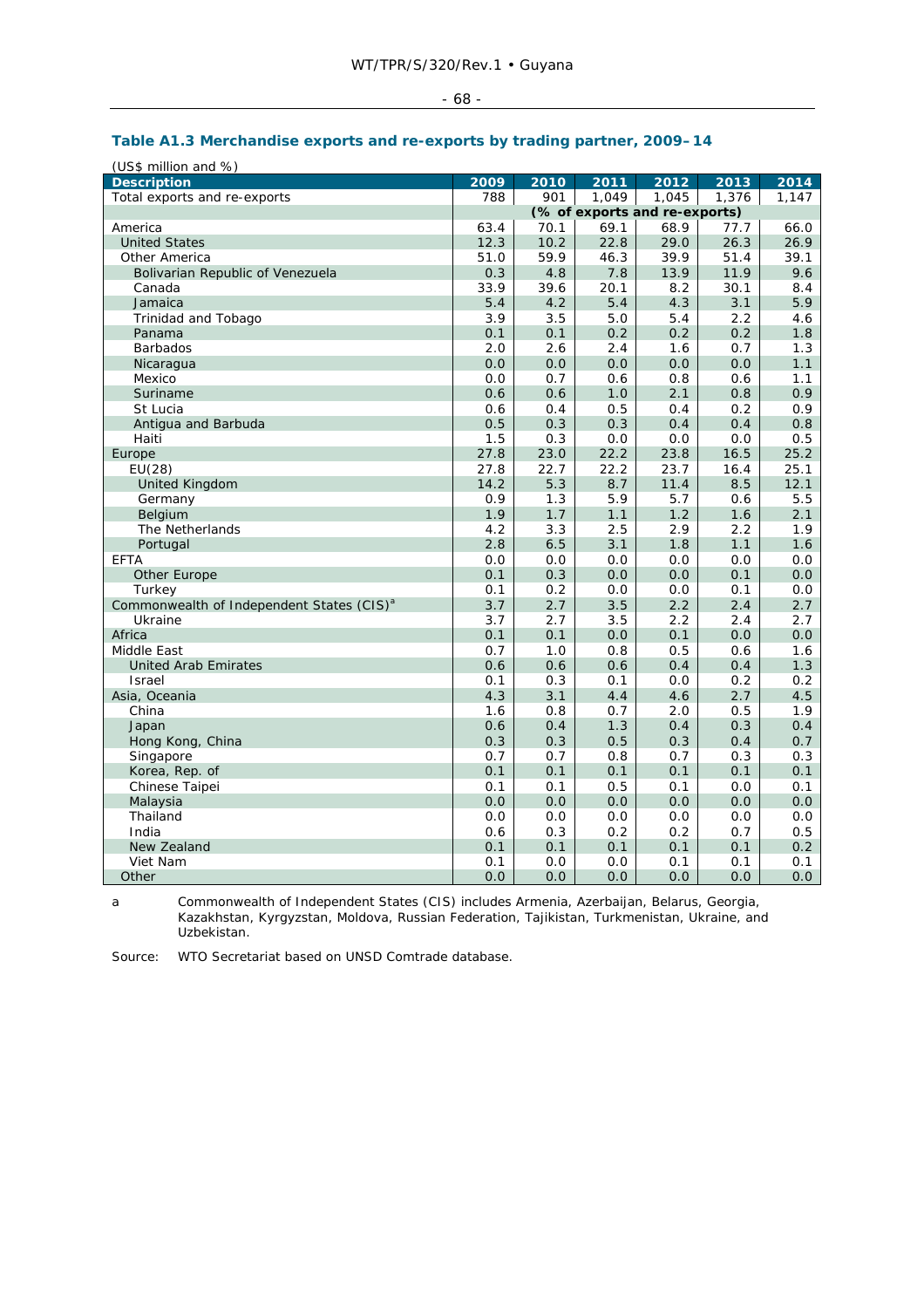# - 69 -

# **Table A1.4 Merchandise imports by trading partner, 2009-14**

| (US\$ million and %)                                  |               |               |                |               |               |               |
|-------------------------------------------------------|---------------|---------------|----------------|---------------|---------------|---------------|
| <b>Description</b><br>Total imports                   | 2009<br>1,175 | 2010<br>1,452 | 2011<br>1,684  | 2012<br>1,878 | 2013<br>1,866 | 2014<br>1,745 |
|                                                       |               |               | (% of imports) |               |               |               |
|                                                       | 73.6          | 76.2          | 74.2           | 69.8          | 72.2          | 72.7          |
| America<br><b>United States</b>                       | 29.1          | 27.7          | 26.6           |               | 21.7          | 25.4          |
|                                                       |               |               |                | 26.0          |               |               |
| Other America                                         | 44.5          | 48.6          | 47.6           | 43.8          | 50.5          | 47.3          |
| Trinidad and Tobago                                   | 20.1          | 22.0          | 16.4           | 14.9          | 19.3          | 19.8          |
| Venezuela                                             | 6.9           | 7.2           | 4.6            | 4.9           | 11.7          | 10.1          |
| <b>Netherlands Antilles</b>                           | 0.2           | 0.3           | 8.4            | 10.5          | 0.2           | 3.7           |
| <b>Barbados</b>                                       | 0.9           | 0.9           | 1.7            | 0.8           | 1.2           | 1.6           |
| Suriname                                              | 5.8           | 8.1           | 5.9            | 2.0           | 7.6           | 1.4           |
| <b>Brazil</b>                                         | 1.4           | 1.4           | 1.5            | 1.5           | 1.4           | 1.3           |
| Mexico                                                | 0.6           | 0.7           | 0.9            | 1.0           | 1.0           | 1.2           |
| Canada                                                | 2.2           | 3.1           | 3.1            | 2.3           | 2.1           | 1.0           |
| Costa Rica                                            | 0.4           | 0.4           | 0.4            | 0.5           | 0.6           | 1.0           |
| Panama                                                | 0.8           | 0.6           | 0.9            | 0.8           | 0.9           | 0.8           |
| Dominican Rep.                                        | 1.3           | 0.9           | 0.6            | 0.8           | 0.8           | 0.8           |
| St Lucia                                              | 0.1           | 0.1           | 0.2            | 0.2           | 0.3           | 0.7           |
| Colombia                                              | 1.4           | 0.8           | 0.7            | 0.6           | 0.7           | 0.6           |
| Jamaica                                               | 0.6           | 0.6           | 0.6            | 0.8           | 0.6           | 0.6           |
| Europe                                                | 11.3          | 8.3           | 9.8            | 9.3           | 9.6           | 9.0           |
| EU(28)                                                | 10.8          | 7.9           | 9.3            | 8.6           | 8.9           | 8.3           |
| The Netherlands                                       | 1.8           | 1.5           | 1.7            | 1.3           | 1.3           | 2.8           |
| United Kingdom                                        | 3.5           | 4.1           | 3.7            | 2.6           | 2.5           | 2.8           |
| Belgium                                               | 0.4           | 0.5           | 0.5            | 0.5           | 0.7           | 0.7           |
| Germany                                               | 0.8           | 0.4           | 0.8            | 0.7           | 1.0           | 0.4           |
| Italy                                                 | 0.5           | 0.3           | 0.2            | 0.2           | 0.2           | 0.3           |
| <b>EFTA</b>                                           | 0.1           | 0.1           | 0.1            | 0.1           | 0.1           | 0.3           |
| Switzerland                                           | 0.1           | 0.1           | 0.1            | 0.1           | 0.1           | 0.3           |
| Other Europe                                          | 0.3           | 0.3           | 0.4            | 0.7           | 0.6           | 0.4           |
| Turkey                                                | 0.3           | 0.3           | 0.4            | 0.7           | 0.6           | 0.4           |
| Commonwealth of Independent States (CIS) <sup>a</sup> | 0.1           | 0.1           | 0.2            | 0.2           | 0.1           | 0.2           |
| Ukraine                                               | 0.1           | 0.0           | 0.1            | 0.1           | 0.0           | 0.2           |
| Africa                                                | 0.1           | 0.1           | 0.3            | 0.2           | 0.3           | 0.4           |
| Egypt                                                 | 0.0           | 0.0           | 0.1            | 0.1           | 0.2           | 0.1           |
| Swaziland                                             | 0.0           | 0.0           | 0.0            | 0.1           | 0.1           | 0.1           |
| South Africa                                          | 0.0           | 0.1           | 0.2            | 0.1           | 0.0           | 0.1           |
| Middle East                                           | 0.2           | 0.2           | 0.2            | 0.3           | 0.3           | 0.2           |
| <b>United Arab Emirates</b>                           | 0.1           | 0.1           | 0.1            | 0.1           | 0.1           | 0.1           |
| Israel                                                | 0.0           | 0.0           | 0.0            | 0.0           | 0.1           | 0.1           |
| Asia                                                  | 14.7          | 15.1          | 15.3           | 20.1          | 17.6          | 17.5          |
|                                                       |               |               |                |               |               |               |
| China                                                 | 5.0           | 5.8           | 6.4            | 10.4          | 8.9           | 7.7           |
| Japan                                                 | 3.6           | 3.6           | 3.2            | 4.1           | 3.3           | 3.4           |
| Six East Asian Traders                                | 3.3           | 2.6           | 2.9            | 2.9           | 1.7           | 2.6           |
| Korea, Rep. of                                        | 0.7           | 0.8           | 1.3            | 1.2           | 0.5           | 1.0           |
| Malaysia                                              | 0.5           | 0.4           | 0.4            | 0.3           | 0.2           | 0.6           |
| Thailand                                              | 0.6           | 0.6           | 0.5            | 0.5           | 0.4           | 0.4           |
| Hong Kong, China                                      | 0.2           | 0.3           | 0.3            | 0.4           | 0.2           | 0.3           |
| Chinese Taipei                                        | 0.2           | 0.3           | 0.3            | 0.4           | 0.2           | 0.2           |
| Singapore                                             | 1.3           | 0.2           | 0.2            | 0.1           | 0.1           | 0.1           |
| Other Asia                                            | 2.8           | 3.1           | 2.9            | 2.7           | 3.7           | 3.8           |
| India                                                 | 1.6           | 1.6           | 1.3            | 1.0           | 1.1           | 1.3           |
| New Zealand                                           | 0.7           | $0.8\,$       | 0.7            | 1.1           | $1.5$         | 0.8           |
| Australia                                             | 0.2           | 0.1           | 0.2            | 0.1           | 0.1           | 0.7           |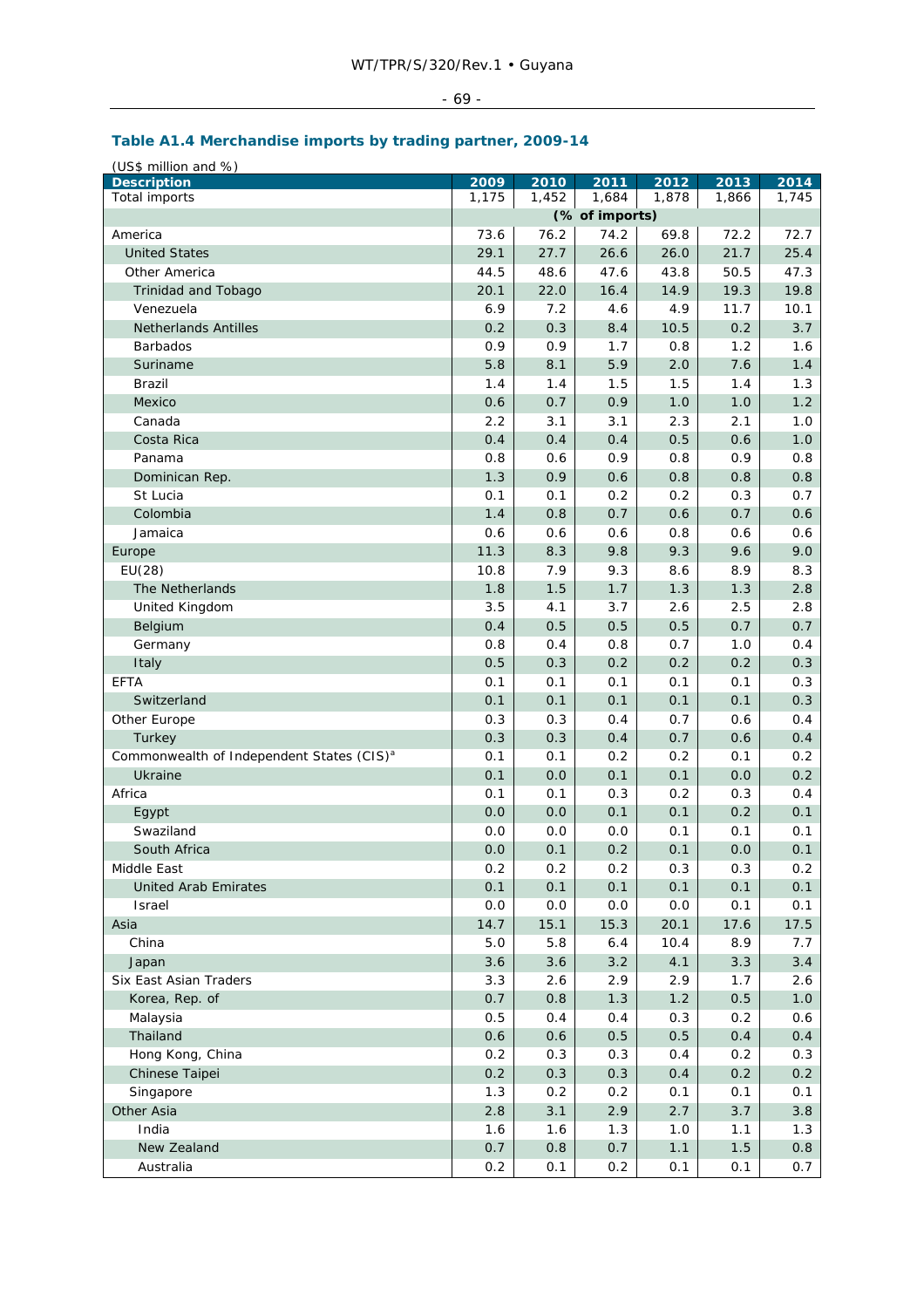# WT/TPR/S/320/Rev.1 • Guyana

#### - 70 -

| <b>Description</b> | 2009       | 2010 | 2011 | 2012 | 2013 | 2014 |
|--------------------|------------|------|------|------|------|------|
| Other              | ∩ ∩<br>U.U |      | 0.0  | 0.0  | 0.0  | U.U  |
|                    |            |      |      |      |      |      |

a Commonwealth of Independent States (CIS) includes Armenia, Azerbaijan, Belarus, Georgia, Kazakhstan, Kyrgyzstan, Moldova, Russian Federation, Tajikistan, Turkmenistan, Ukraine, and Uzbekistan.

Source: WTO Secretariat estimates, based on data from Statistics Canada.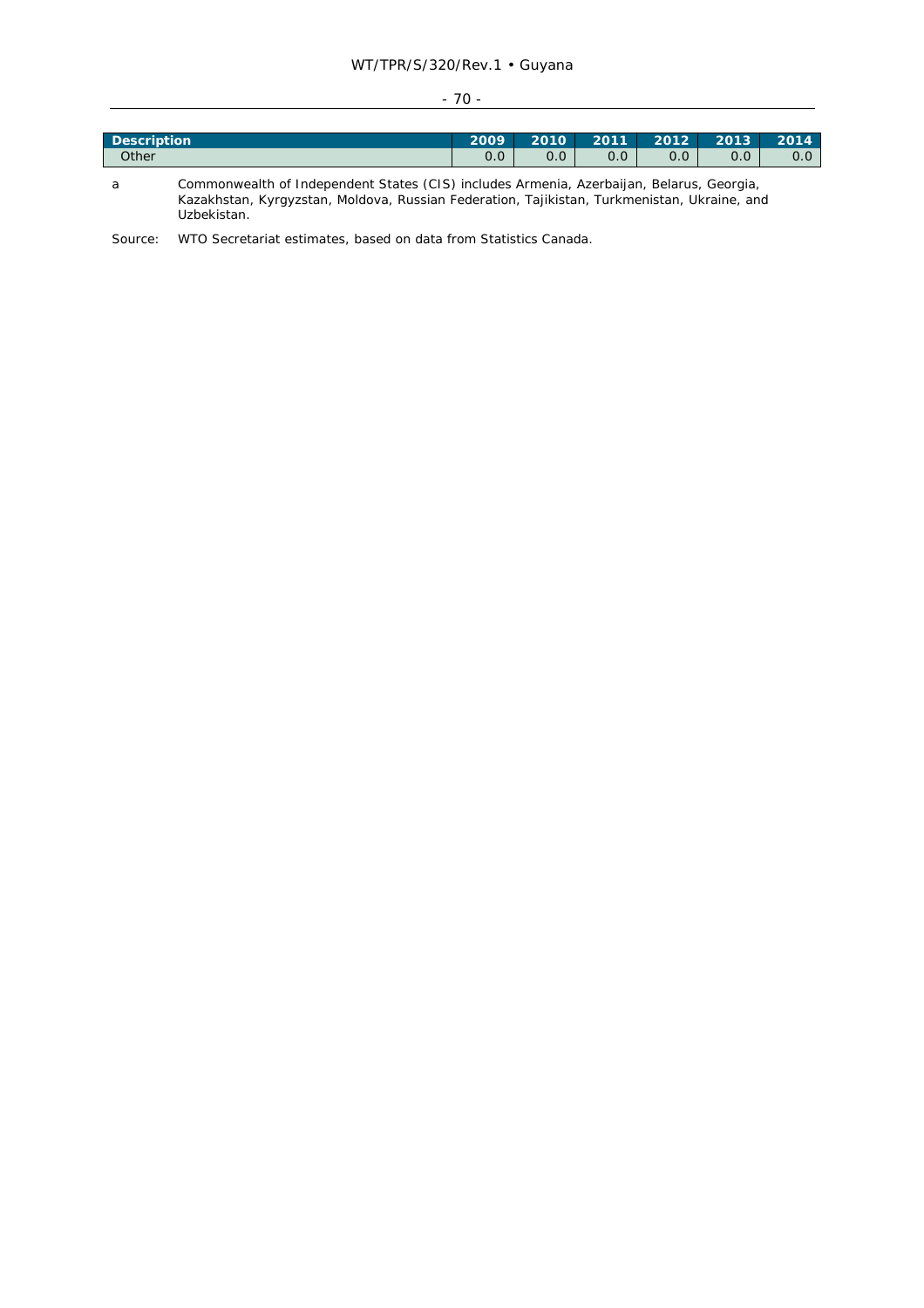# - 71 -

| <b>Legal provision</b>                                                     | <b>Description of requirement</b>                                                            | Frequency                        | <b>WTO document</b>               |
|----------------------------------------------------------------------------|----------------------------------------------------------------------------------------------|----------------------------------|-----------------------------------|
|                                                                            | General Agreement on Tariffs and Trade 1994                                                  |                                  | No notifications                  |
| Article XVII: 4(a) and<br>paragraph 1 of the                               | State-trading enterprises and                                                                | Every two years<br>(new and full |                                   |
| Understanding on the                                                       | products traded by them                                                                      | notifications)                   |                                   |
| Interpretation of                                                          |                                                                                              |                                  |                                   |
| <b>Article XVII</b>                                                        |                                                                                              |                                  |                                   |
| Article XXIV: 7(a)                                                         | Customs unions and free-                                                                     | Ad hoc                           | Last notification in 2008         |
|                                                                            | trade areas                                                                                  |                                  | (WT/REG255/N/1/Rev.1, the         |
|                                                                            |                                                                                              |                                  | CARIFORUM-EU EPA)                 |
| <b>Agreement on Agriculture</b>                                            |                                                                                              |                                  |                                   |
| Article 18.2 and 18.3                                                      | Domestic support                                                                             | Annual/ad hoc                    | Last notification in 2005         |
|                                                                            |                                                                                              | (DS:1, and DS:2)                 | (G/AG/N/GUY/14, covers the        |
|                                                                            |                                                                                              |                                  | calendar year 2003 and 2004)      |
| Article 18.2                                                               | Export subsidies (Tables ES: 1,                                                              | Annual                           | Last notification in 2005         |
|                                                                            | $ES:2$ , and $ES:3$ )                                                                        |                                  | (G/AG/N/GUY/13, covers the        |
|                                                                            |                                                                                              |                                  | calendar year 2003 and 2004)      |
|                                                                            | Agreement on the Application of Sanitary and Phytosanitary Measures                          |                                  |                                   |
| Article 7 and Annex B,                                                     | Proposed and adopted SPS                                                                     | Ad hoc                           | G/SPS/N/GUY/1, 4 June 2012        |
| paragraph 5                                                                | regulations                                                                                  |                                  |                                   |
| <b>Agreement on Technical Barriers to Trade</b><br>Articles 2, 3, 5, and 7 | Proposed and adopted                                                                         | Prior to or, for                 | Last notification in 2005         |
|                                                                            | technical regulations and                                                                    | urgent problems,                 | (G/TBT/N/GUY/20)                  |
|                                                                            | conformity assessment                                                                        | immediately after                |                                   |
|                                                                            | procedures                                                                                   | the measure is                   |                                   |
|                                                                            |                                                                                              | taken                            |                                   |
| Article 15.2                                                               | Implementation and                                                                           | Once, then                       | No notifications                  |
|                                                                            | administration measures                                                                      | changes                          |                                   |
| Paragraph J of the Code                                                    | Work programme of bodies                                                                     | Semi-annual                      | Last notification in 2008         |
| of Good Practice for the                                                   | that have accepted the Code                                                                  |                                  | (G/TBT/CS/2/Rev.14)               |
| Preparation, Adoption                                                      |                                                                                              |                                  |                                   |
| and Application of                                                         |                                                                                              |                                  |                                   |
| <b>Standards</b>                                                           |                                                                                              |                                  |                                   |
| <b>Agreement on Rules of Origin</b>                                        |                                                                                              |                                  |                                   |
| Annex II, paragraph 4                                                      | Preferential rules of origin                                                                 | Once, then                       | Last notification in 2003         |
|                                                                            |                                                                                              | changes and new                  | (G/RO/N/42)                       |
|                                                                            |                                                                                              | rules                            |                                   |
| Article 22.2 and                                                           | Agreement on Implementation of Article VII of the GATT 1994 (Agreement on Customs Valuation) |                                  | No notifications                  |
| Decision of the                                                            | Legislation                                                                                  | Once, then<br>changes            |                                   |
| Committee on Customs                                                       |                                                                                              |                                  |                                   |
| Valuation                                                                  |                                                                                              |                                  |                                   |
| Decision of the                                                            | Responses to the checklist of                                                                | Once                             | No notifications                  |
| Committee on Customs                                                       | issues                                                                                       |                                  |                                   |
| Valuation (12.5.95)                                                        |                                                                                              |                                  |                                   |
| <b>Agreement on Preshipment Inspection</b>                                 |                                                                                              |                                  |                                   |
| Article 5                                                                  | Laws or regulation notified                                                                  | Once, then                       | Last notification in 2004         |
|                                                                            |                                                                                              | changes                          | (G/PSI/N/1/Add.10)                |
| <b>Agreement on Import Licensing Procedures</b>                            |                                                                                              |                                  |                                   |
| Articles $1.4(a)$ , 5, and                                                 | Import licensing procedures                                                                  | Ad hoc                           | Last notification in 2002         |
| 8.2(b)                                                                     |                                                                                              |                                  | (G/LIC/N/1/GUY/1)                 |
|                                                                            | Agreement on Implementation of Article VI of the GATT 1994 (Anti-Dumping Agreement)          |                                  |                                   |
| Article 16.4 and 16.5                                                      | Anti-dumping actions                                                                         | Semi-annual                      | G/ADP/N/193/GUY, 22 March         |
|                                                                            |                                                                                              | Ad hoc                           | 2010                              |
| Article 18.5                                                               | New or changes to laws or<br>regulations relevant to the                                     | Ad hoc                           | G/ADP/N/1/GUY/1, 20 April<br>2010 |
|                                                                            | Agreement and in the                                                                         |                                  |                                   |
|                                                                            | administration of such laws                                                                  |                                  |                                   |
|                                                                            | and regulations                                                                              |                                  |                                   |
| Article 7.3                                                                | Questionnaire                                                                                | Annual                           | Last notification in 2003         |
|                                                                            |                                                                                              |                                  | (G/LIC/N/3/GUY/2)                 |
|                                                                            | Agreement on Subsidies and Countervailing Measures                                           |                                  |                                   |
| Article 25.1                                                               | <b>Subsidies</b>                                                                             | Every two years                  | No notifications                  |
|                                                                            |                                                                                              | (new and full                    |                                   |
|                                                                            |                                                                                              | notifications)                   |                                   |
| Article 25.11 and 25.12                                                    | Countervailing duties actions                                                                | Semi-annual                      | G/SCM/N/202/GUY, 22 March         |
|                                                                            |                                                                                              | Ad hoc                           | 2010                              |

# **Table A2.1 Selected notifications to the WTO, January 2009-March 2015**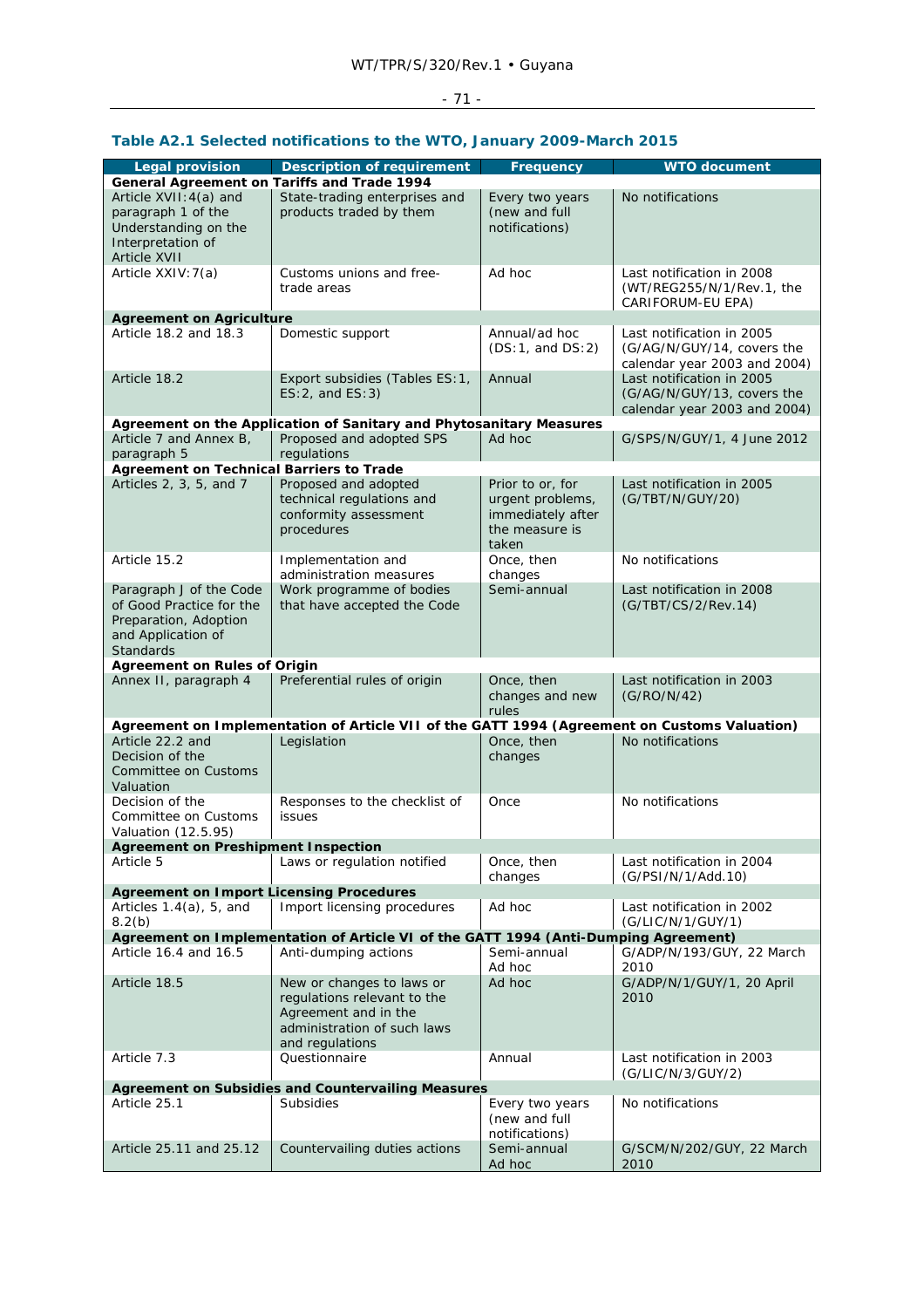| - |
|---|
|   |

| <b>Legal provision</b>                        | <b>Description of requirement</b>                                  | Frequency  | <b>WTO document</b>        |
|-----------------------------------------------|--------------------------------------------------------------------|------------|----------------------------|
| Article 32.6                                  | New or changes to laws or                                          | Ad hoc     | G/SCM/N/1/GUY/1, 20 April  |
|                                               | regulations relevant to the                                        |            | 2010                       |
|                                               | Agreement and in the                                               |            |                            |
|                                               | administration of such laws                                        |            |                            |
|                                               | and regulations                                                    |            |                            |
| <b>Agreement on Safeguards</b>                |                                                                    |            |                            |
| Article $12.1(a)$                             | Initiation/termination of an                                       | Ad hoc     | Last notification in 2011  |
|                                               | investigation                                                      |            |                            |
| Article 12.6                                  | Legislation                                                        | Ad hoc     | G/SG/N/1/GUY/1, 20 April   |
|                                               |                                                                    |            | 2010                       |
| <b>General Agreement on Trade in Services</b> |                                                                    |            |                            |
| Article III: 3                                | New or changes to laws or                                          | Annual     | No notifications           |
|                                               | regulations that significantly                                     |            |                            |
|                                               | affect trade in services                                           |            |                            |
| Articles III: 4 and IV: 2                     | Contact and enquiry points                                         | Once, then | Last notification in 2003  |
|                                               |                                                                    | changes    | (S/ENQ/78/Rev.5)           |
| Article V: 7(a)                               | Economic integration                                               | Ad hoc     | Last notification in 2008  |
|                                               | agreements                                                         |            | (S/C/N/469/Rev.1, the      |
|                                               |                                                                    |            | CARIFORUM-EU EPA)          |
|                                               | Agreement on Trade-Related Aspects of Intellectual Property Rights |            |                            |
| Article 63.2                                  | Laws and regulations                                               | Once, then | Last notifications in 2002 |
|                                               |                                                                    | changes    | (series IP/N/1/GUY)        |
| Article 69                                    | Contact points                                                     | Once, then | No notifications           |
|                                               |                                                                    | changes    |                            |
| <b>TRIPS Council meeting</b>                  | Contact points for technical                                       | Once, then | No notifications.          |
| of 22-25 July 1996                            | cooperation                                                        | changes    |                            |
|                                               | Agreement on Trade-Related Investment Measures (TRIMs)             |            |                            |
| Article 5.1                                   | TRIMs that are not in                                              | Once       | No notifications           |
|                                               | conformity with the provisions                                     |            |                            |
|                                               | of the Agreement                                                   |            |                            |
| Article 6.2 and Decision                      | Publications in which TRIMs                                        | Once, then | No notifications           |
| of the TRIMs                                  | may be found                                                       | changes    |                            |
| Committee of 30.9.96                          |                                                                    |            |                            |
| Other                                         |                                                                    |            |                            |
| WTO document G/L/59                           | <b>Ouantitative restrictions</b>                                   | Biennial   | No notifications           |
| (Decision on                                  |                                                                    |            |                            |
| <b>Notification Procedures</b>                |                                                                    |            |                            |
| for Quantitative                              |                                                                    |            |                            |
| Restrictions)                                 |                                                                    |            |                            |

Source: WTO Secretariat.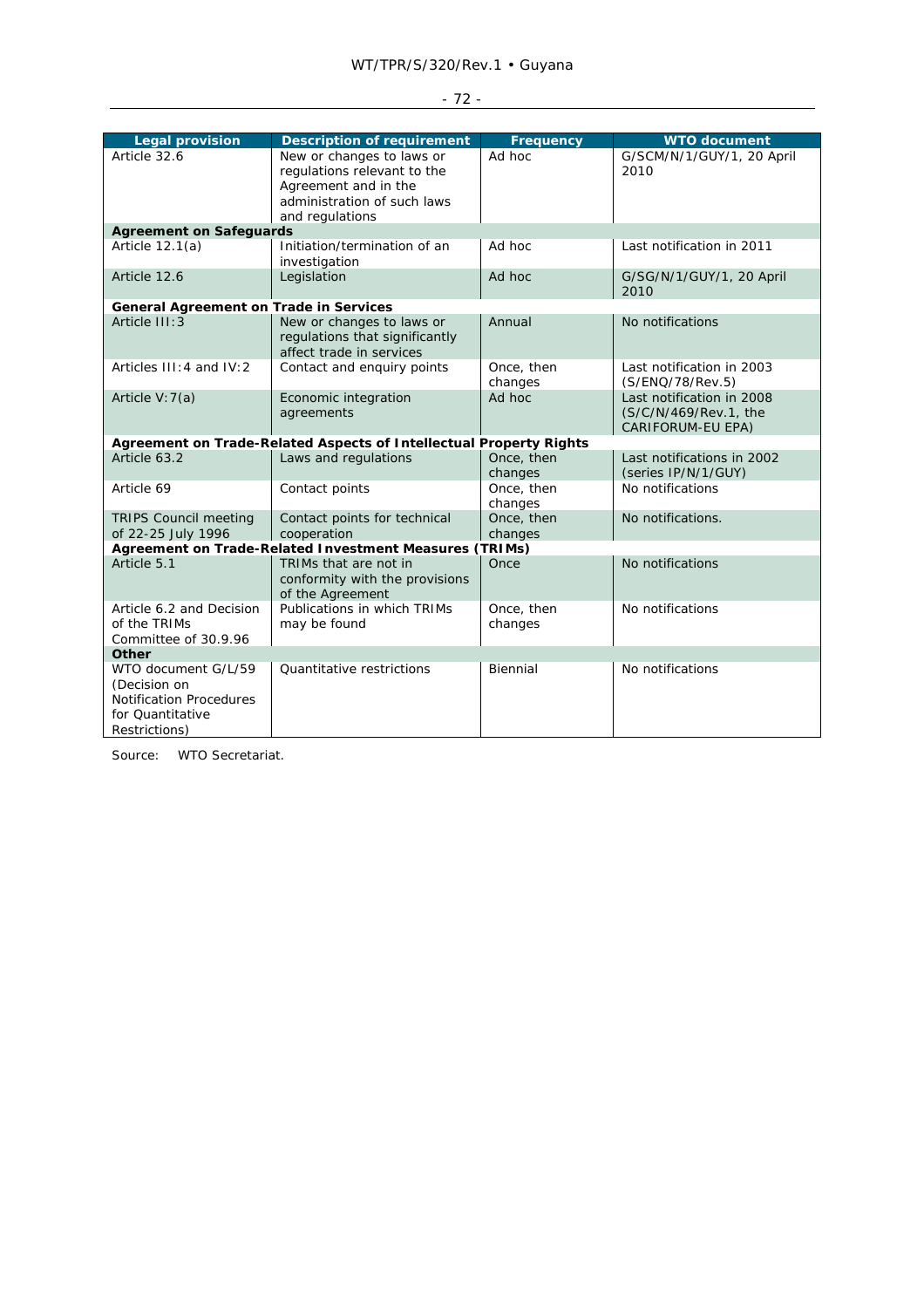# $-73 -$

| <b>Preferential trade agreements</b>                                      |                                                                                                                                                                                                                                                                                                                                                                                                                                                                                                                                                                                                                                      |  |
|---------------------------------------------------------------------------|--------------------------------------------------------------------------------------------------------------------------------------------------------------------------------------------------------------------------------------------------------------------------------------------------------------------------------------------------------------------------------------------------------------------------------------------------------------------------------------------------------------------------------------------------------------------------------------------------------------------------------------|--|
| CARIBBEAN COMMUNITY AND COMMON MARKET (CARICOM) SINGLE MARKET AND ECONOMY |                                                                                                                                                                                                                                                                                                                                                                                                                                                                                                                                                                                                                                      |  |
| (CSME)                                                                    |                                                                                                                                                                                                                                                                                                                                                                                                                                                                                                                                                                                                                                      |  |
| Parties                                                                   | The founding members: Barbados, Guyana, Jamaica, and Trinidad and Tobago.<br>Bahamas, Belize, Dominica, Grenada, Montserrat, St. Lucia, and St. Vincent and the<br>Grenadines acceded in May 1974; Antigua and Barbuda and St. Kitts and Nevis in July<br>1974; Suriname in July 1995; and Haiti ratified the Treaty in 2004. Bahamas and Haiti<br>opt out of the CSME.                                                                                                                                                                                                                                                              |  |
| Date of<br>signature/entry<br>into force in<br>Guyana                     | Treaty of Chaguaramas establishing CARICOM was signed 1973. The Treaty of<br>Chaguaramas was revised to create the CARICOM Single Market and Economy (CSME).<br>Guyana signed the Revised Treaty in 2001. In 2006, Guyana enacted the Caribbean<br>Community Act (No. 8) to give the Revised Treaty the force of domestic law.                                                                                                                                                                                                                                                                                                       |  |
| <b>Transition for full</b><br>implementation                              | The Single Market became operational in 2006; and the Single Economy is expected to<br>be fully implemented by 2015.                                                                                                                                                                                                                                                                                                                                                                                                                                                                                                                 |  |
| Provisions                                                                | Free movement of goods and services within CARICOM; common external tariff (with<br>some exceptions); right of establishment; movement of capital and current<br>transactions; movement of Community nationals; harmonization of laws in a number of<br>areas (see Chapters III and IV).                                                                                                                                                                                                                                                                                                                                             |  |
| <b>Related WTO</b><br>documents                                           | WT/REG155/1, 8 July 2003 (Revised Treaty); WT/REG155/2, 27 September 2004<br>(services regime of CSME); WT/REG155/3 (statistical data on services)                                                                                                                                                                                                                                                                                                                                                                                                                                                                                   |  |
|                                                                           | <b>CARICOM/CARIFORUM FREE TRADE AGREEMENTS</b>                                                                                                                                                                                                                                                                                                                                                                                                                                                                                                                                                                                       |  |
| <b>CARICOM-Colombia</b>                                                   |                                                                                                                                                                                                                                                                                                                                                                                                                                                                                                                                                                                                                                      |  |
| Parties<br>Date of                                                        | CARICOM members, Colombia<br>1994 (revised 1998)/1995                                                                                                                                                                                                                                                                                                                                                                                                                                                                                                                                                                                |  |
| signature/entry<br>into force in<br>Guyana                                |                                                                                                                                                                                                                                                                                                                                                                                                                                                                                                                                                                                                                                      |  |
| Transition for full<br>implementation                                     | Agreement providing for trade liberalization, initially one-way by Colombia to CARICOM,<br>but with reciprocity by the CARICOM MDCs introduced in 1999. Annex I contains goods<br>of CARICOM origin that enter Colombia duty free; Annex II contains the goods of<br>Colombian origin that enter CARICOM MDCs duty free; Annex IV contains the goods of<br>Colombian origin entering the CARICOM MDCs subject to a phased reduction of tariffs.<br>These tariffs were eliminated through four equal annual reductions between 1998 and<br>2002.                                                                                      |  |
| Guyana's duty-<br>free tariff lines<br>(2014)                             | 100% duty free lines                                                                                                                                                                                                                                                                                                                                                                                                                                                                                                                                                                                                                 |  |
| Provisions<br>concerning goods                                            | Duty-free imports from Colombia into Guyana mainly include certain: agricultural<br>products, processed foods; leather and fabrics; minerals, chemicals and gemstones;<br>pharmaceutical products; rubber products; manufactured goods made of metal.                                                                                                                                                                                                                                                                                                                                                                                |  |
| Provision<br>concerning<br>services                                       | There are no services provisions in the agreement; extension of agreement to cover<br>services is envisaged.                                                                                                                                                                                                                                                                                                                                                                                                                                                                                                                         |  |
| Other provisions                                                          | Temporary bilateral safeguard measure. Dispute settlement provision (although disputes<br>regarding anti-dumping to be taken to the WTO).                                                                                                                                                                                                                                                                                                                                                                                                                                                                                            |  |
| <b>Related WTO</b><br>documents                                           | None                                                                                                                                                                                                                                                                                                                                                                                                                                                                                                                                                                                                                                 |  |
| <b>CARICOM-Costa Rica (CR)</b>                                            |                                                                                                                                                                                                                                                                                                                                                                                                                                                                                                                                                                                                                                      |  |
| Parties                                                                   | CARICOM members, Costa Rica                                                                                                                                                                                                                                                                                                                                                                                                                                                                                                                                                                                                          |  |
| Date of<br>signature/entry<br>into force in<br>Guyana                     | 2004/2005                                                                                                                                                                                                                                                                                                                                                                                                                                                                                                                                                                                                                            |  |
| Transition for full<br>implementation                                     | A few tariff lines were subject to a phased reduction between 2005 and 2008. For<br>Guyana these included: ham; fish; cut flowers; wheat or meslin flour; make up; hair,<br>dental and shaving products; insecticides; organic solvents and thinners; paperboard;<br>certain footwear; stoves; and lead-acid accumulators (Table D.1 of the FTA). Phased<br>reductions have been completed.                                                                                                                                                                                                                                          |  |
| Guyana's duty-<br>free tariff lines<br>(2014)                             | 100% duty free                                                                                                                                                                                                                                                                                                                                                                                                                                                                                                                                                                                                                       |  |
| Provisions<br>concerning goods                                            | Reciprocal agreement in so far as CARICOM MDCs are concerned. Provides for free trade<br>for a wide range of products, exclusive of sensitive products. A list of CARICOM-wide<br>excluded products for which no concessions will be made includes a range of agricultural<br>products, and a few manufactured goods (Table B1 of the FTA); Guyana applies the MFN<br>tariff rate to certain fresh fruits and vegetables imported from Costa Rica during certain<br>months (Table A.1 of the FTA). CARICOM products covered by the Oils and Fats<br>Agreement are exempt from the FTA's scope. Some products exclusions are country- |  |

## **Table A2.2 Guyana's preferential trade agreements, April 2015**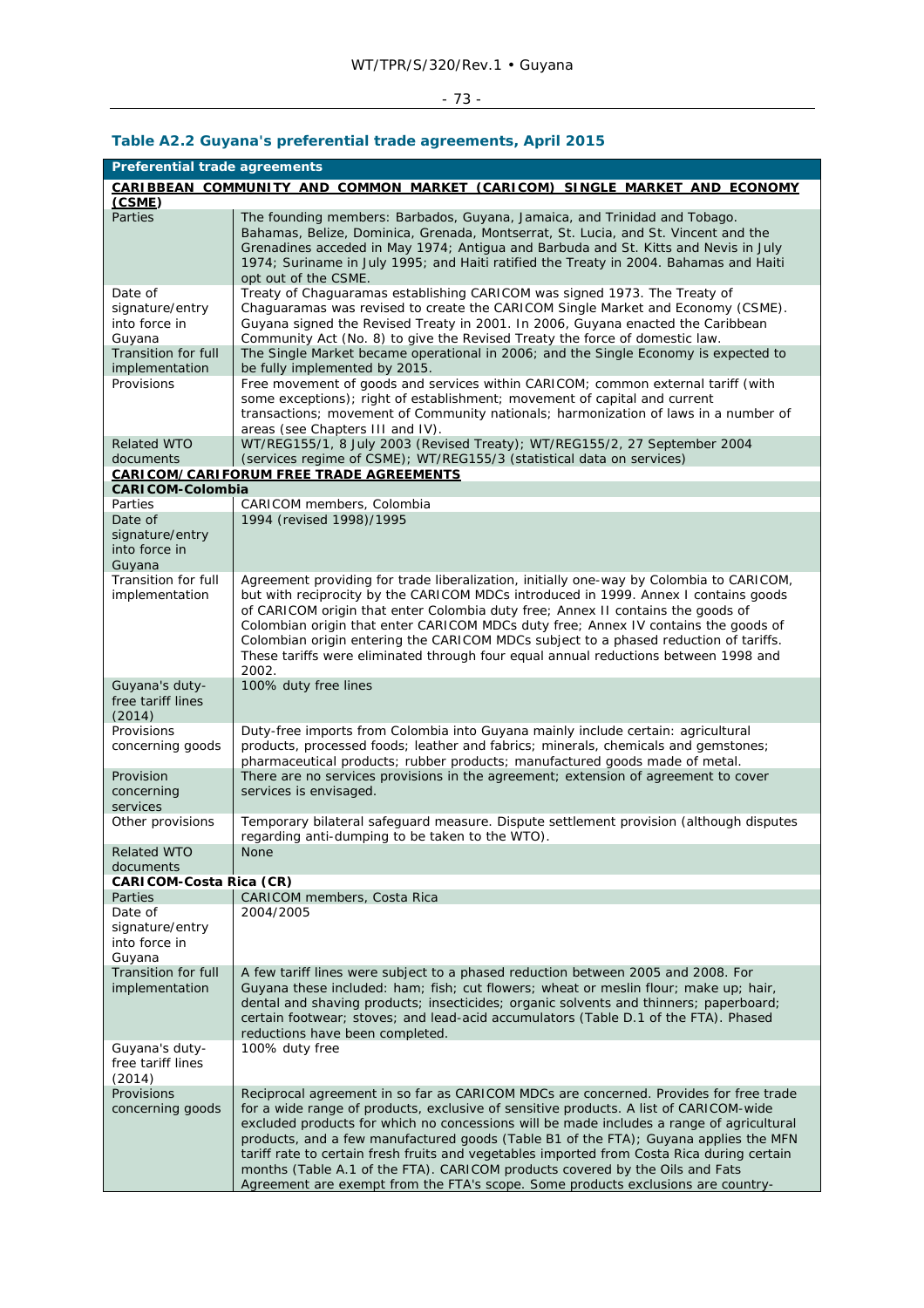## WT/TPR/S/320/Rev.1 • Guyana

# - 74 -

| specific. In the case of Guyana this includes: cocoa powder; pasta; biscuits; ice cream;<br>certain beverages; cigars; mosquito coils; leather handbags and wallets; mattress<br>supports; and mattresses (Table D.1 of the FTA).<br>Provision<br>Provisions on applications by nationals of the parties for licensing / certification<br>(domestic regulation), and on the regulation of professional services. Review of need for<br>concerning<br>further disciplines on services to be held within two years (Article IX.02 of FTA). The<br>services<br>Joint Council has not met since implementation of the Agreement, thus there have been<br>no discussions on this issue.<br>Other provisions<br>SPS, TBT, and dispute settlement provisions. Disputes on anti-dumping to be taken to<br>WTO. Provisions on investment admission, protection and promotion. Reviews within<br>two years to consider need for disciplines on competition policy and government<br>procurement and further disciplines on investment. These issues are will be addressed<br>at the first meeting of the Joint Council.<br><b>Related WTO</b><br>None<br>documents<br><b>CARICOM-Cuba</b><br>CARICOM members, Cuba<br>Parties<br>Date of<br>2000 (implementing Protocol 2001, provisional application Protocol 2002) / 2004<br>signature/entry<br>into force in<br>Guyana<br>Transition for full<br>Reciprocal agreement in so far as CARICOM MDCs is concerned. Elimination of tariffs on<br>implementation<br>a list of products (Annex II of Protocol 1). Phased elimination of tariffs on a further list<br>of products phased in from the MFN rate of duty to zero in four annual stages (Annex IV<br>of Protocol 1). The phase-out process commenced in 2002 and was completed in 2005.<br>Guyana's duty-<br>100% duty free<br>free tariff lines<br>(2014)<br>Provisions<br>Duty-free treatment of a list of products exported from Cuba. These include certain:<br>agricultural items; processed foods; beverages, chemicals and minerals; construction<br>concerning goods<br>materials; pharmaceutical products; health and beauty products; products made from<br>leather, wood, plastic, metal and paper; textiles, garments and footwear; machinery;<br>electrical equipment; vehicles; medical apparatus; furniture. (Annex II of Protocol 1).<br>Phased reduction (over four years from MFN rate to zero) of certain: coffee; sausages;<br>pasta; jams and jellies; soups; chemicals; paints and varnishes; products made out of<br>plastic and paper; garments and footwear; furniture (Annex IV of Protocol 1).<br>Seasonal tariffs applied to certain agricultural products listed in Annex V to the agreement.<br>Goods shipped from free-trade zones are subject to MFN tariff.<br>Provisions on tourism and transportation services. Exchange of information on services<br>Provision<br>sector and provision for future negotiations on services, focusing on the following<br>concerning<br>services sectors: tourism and travel, entertainment, financial, professional, construction<br>services<br>and related engineering, computer, telecommunications and transport.<br>Review of technical regulations; safeguard mechanism; recourse to WTO disciplines on<br>Other provisions<br>anti-dumping and subsidies and countervailing measures. Dispute settlement.<br>A protocol was signed in 2001 containing agreements on intellectual property rights and<br>the reciprocal promotion and protection of investments.<br><b>Related WTO</b><br>None<br>documents<br><b>CARICOM-Dominican Republic (DR)</b><br>CARICOM members, DR<br>Parties<br>Date of<br>1998 (instrument of provisional application 2001)/2004<br>signature/entry<br>into force in<br>Guyana<br>Guyana's duty-<br>100% duty free<br>free tariff lines<br>(2014)<br>Provisions<br>Mutual granting of tariff concessions between CARICOM MDCs and the DR. All exports<br>from DR receive immediate duty-free treatment except those subject to phased<br>concerning<br>reductions (see above) and those listed as remaining subject to the MFN rate as listed in<br>goods<br>the revised Attachment II to the FTA. Attachment II includes certain: meat, fish, dairy<br>products, vegetables, wheat flour, sugar, guava cheese, peanuts, fruit juices, pepper<br>sauce, water, beer, tobacco, cement, paints and varnishes, beauty products, candles,<br>disinfectant, organic composite solvents and thinners, bottles, various articles made of | <b>Preferential trade agreements</b> |                                                                                          |  |
|--------------------------------------------------------------------------------------------------------------------------------------------------------------------------------------------------------------------------------------------------------------------------------------------------------------------------------------------------------------------------------------------------------------------------------------------------------------------------------------------------------------------------------------------------------------------------------------------------------------------------------------------------------------------------------------------------------------------------------------------------------------------------------------------------------------------------------------------------------------------------------------------------------------------------------------------------------------------------------------------------------------------------------------------------------------------------------------------------------------------------------------------------------------------------------------------------------------------------------------------------------------------------------------------------------------------------------------------------------------------------------------------------------------------------------------------------------------------------------------------------------------------------------------------------------------------------------------------------------------------------------------------------------------------------------------------------------------------------------------------------------------------------------------------------------------------------------------------------------------------------------------------------------------------------------------------------------------------------------------------------------------------------------------------------------------------------------------------------------------------------------------------------------------------------------------------------------------------------------------------------------------------------------------------------------------------------------------------------------------------------------------------------------------------------------------------------------------------------------------------------------------------------------------------------------------------------------------------------------------------------------------------------------------------------------------------------------------------------------------------------------------------------------------------------------------------------------------------------------------------------------------------------------------------------------------------------------------------------------------------------------------------------------------------------------------------------------------------------------------------------------------------------------------------------------------------------------------------------------------------------------------------------------------------------------------------------------------------------------------------------------------------------------------------------------------------------------------------------------------------------------------------------------------------------------------------------------------------------------------------------------------------------------------------------------------------------------------------------------------------------------------------------------------------------------------------------------------------------------------------------------------------------------------------------------------------------------------------------------------------------------------------------------------------------------------------------------------------------------------------------------------------------------------------------------------------------------------------------------------------------------------------------------------------------------------------------------------------------------------------------------------------------------------------------------------------------------------------------------------------------------------------------------------|--------------------------------------|------------------------------------------------------------------------------------------|--|
|                                                                                                                                                                                                                                                                                                                                                                                                                                                                                                                                                                                                                                                                                                                                                                                                                                                                                                                                                                                                                                                                                                                                                                                                                                                                                                                                                                                                                                                                                                                                                                                                                                                                                                                                                                                                                                                                                                                                                                                                                                                                                                                                                                                                                                                                                                                                                                                                                                                                                                                                                                                                                                                                                                                                                                                                                                                                                                                                                                                                                                                                                                                                                                                                                                                                                                                                                                                                                                                                                                                                                                                                                                                                                                                                                                                                                                                                                                                                                                                                                                                                                                                                                                                                                                                                                                                                                                                                                                                                                                                                      |                                      |                                                                                          |  |
|                                                                                                                                                                                                                                                                                                                                                                                                                                                                                                                                                                                                                                                                                                                                                                                                                                                                                                                                                                                                                                                                                                                                                                                                                                                                                                                                                                                                                                                                                                                                                                                                                                                                                                                                                                                                                                                                                                                                                                                                                                                                                                                                                                                                                                                                                                                                                                                                                                                                                                                                                                                                                                                                                                                                                                                                                                                                                                                                                                                                                                                                                                                                                                                                                                                                                                                                                                                                                                                                                                                                                                                                                                                                                                                                                                                                                                                                                                                                                                                                                                                                                                                                                                                                                                                                                                                                                                                                                                                                                                                                      |                                      |                                                                                          |  |
|                                                                                                                                                                                                                                                                                                                                                                                                                                                                                                                                                                                                                                                                                                                                                                                                                                                                                                                                                                                                                                                                                                                                                                                                                                                                                                                                                                                                                                                                                                                                                                                                                                                                                                                                                                                                                                                                                                                                                                                                                                                                                                                                                                                                                                                                                                                                                                                                                                                                                                                                                                                                                                                                                                                                                                                                                                                                                                                                                                                                                                                                                                                                                                                                                                                                                                                                                                                                                                                                                                                                                                                                                                                                                                                                                                                                                                                                                                                                                                                                                                                                                                                                                                                                                                                                                                                                                                                                                                                                                                                                      |                                      |                                                                                          |  |
|                                                                                                                                                                                                                                                                                                                                                                                                                                                                                                                                                                                                                                                                                                                                                                                                                                                                                                                                                                                                                                                                                                                                                                                                                                                                                                                                                                                                                                                                                                                                                                                                                                                                                                                                                                                                                                                                                                                                                                                                                                                                                                                                                                                                                                                                                                                                                                                                                                                                                                                                                                                                                                                                                                                                                                                                                                                                                                                                                                                                                                                                                                                                                                                                                                                                                                                                                                                                                                                                                                                                                                                                                                                                                                                                                                                                                                                                                                                                                                                                                                                                                                                                                                                                                                                                                                                                                                                                                                                                                                                                      |                                      |                                                                                          |  |
|                                                                                                                                                                                                                                                                                                                                                                                                                                                                                                                                                                                                                                                                                                                                                                                                                                                                                                                                                                                                                                                                                                                                                                                                                                                                                                                                                                                                                                                                                                                                                                                                                                                                                                                                                                                                                                                                                                                                                                                                                                                                                                                                                                                                                                                                                                                                                                                                                                                                                                                                                                                                                                                                                                                                                                                                                                                                                                                                                                                                                                                                                                                                                                                                                                                                                                                                                                                                                                                                                                                                                                                                                                                                                                                                                                                                                                                                                                                                                                                                                                                                                                                                                                                                                                                                                                                                                                                                                                                                                                                                      |                                      |                                                                                          |  |
|                                                                                                                                                                                                                                                                                                                                                                                                                                                                                                                                                                                                                                                                                                                                                                                                                                                                                                                                                                                                                                                                                                                                                                                                                                                                                                                                                                                                                                                                                                                                                                                                                                                                                                                                                                                                                                                                                                                                                                                                                                                                                                                                                                                                                                                                                                                                                                                                                                                                                                                                                                                                                                                                                                                                                                                                                                                                                                                                                                                                                                                                                                                                                                                                                                                                                                                                                                                                                                                                                                                                                                                                                                                                                                                                                                                                                                                                                                                                                                                                                                                                                                                                                                                                                                                                                                                                                                                                                                                                                                                                      |                                      |                                                                                          |  |
|                                                                                                                                                                                                                                                                                                                                                                                                                                                                                                                                                                                                                                                                                                                                                                                                                                                                                                                                                                                                                                                                                                                                                                                                                                                                                                                                                                                                                                                                                                                                                                                                                                                                                                                                                                                                                                                                                                                                                                                                                                                                                                                                                                                                                                                                                                                                                                                                                                                                                                                                                                                                                                                                                                                                                                                                                                                                                                                                                                                                                                                                                                                                                                                                                                                                                                                                                                                                                                                                                                                                                                                                                                                                                                                                                                                                                                                                                                                                                                                                                                                                                                                                                                                                                                                                                                                                                                                                                                                                                                                                      |                                      |                                                                                          |  |
|                                                                                                                                                                                                                                                                                                                                                                                                                                                                                                                                                                                                                                                                                                                                                                                                                                                                                                                                                                                                                                                                                                                                                                                                                                                                                                                                                                                                                                                                                                                                                                                                                                                                                                                                                                                                                                                                                                                                                                                                                                                                                                                                                                                                                                                                                                                                                                                                                                                                                                                                                                                                                                                                                                                                                                                                                                                                                                                                                                                                                                                                                                                                                                                                                                                                                                                                                                                                                                                                                                                                                                                                                                                                                                                                                                                                                                                                                                                                                                                                                                                                                                                                                                                                                                                                                                                                                                                                                                                                                                                                      |                                      |                                                                                          |  |
|                                                                                                                                                                                                                                                                                                                                                                                                                                                                                                                                                                                                                                                                                                                                                                                                                                                                                                                                                                                                                                                                                                                                                                                                                                                                                                                                                                                                                                                                                                                                                                                                                                                                                                                                                                                                                                                                                                                                                                                                                                                                                                                                                                                                                                                                                                                                                                                                                                                                                                                                                                                                                                                                                                                                                                                                                                                                                                                                                                                                                                                                                                                                                                                                                                                                                                                                                                                                                                                                                                                                                                                                                                                                                                                                                                                                                                                                                                                                                                                                                                                                                                                                                                                                                                                                                                                                                                                                                                                                                                                                      |                                      |                                                                                          |  |
|                                                                                                                                                                                                                                                                                                                                                                                                                                                                                                                                                                                                                                                                                                                                                                                                                                                                                                                                                                                                                                                                                                                                                                                                                                                                                                                                                                                                                                                                                                                                                                                                                                                                                                                                                                                                                                                                                                                                                                                                                                                                                                                                                                                                                                                                                                                                                                                                                                                                                                                                                                                                                                                                                                                                                                                                                                                                                                                                                                                                                                                                                                                                                                                                                                                                                                                                                                                                                                                                                                                                                                                                                                                                                                                                                                                                                                                                                                                                                                                                                                                                                                                                                                                                                                                                                                                                                                                                                                                                                                                                      |                                      |                                                                                          |  |
|                                                                                                                                                                                                                                                                                                                                                                                                                                                                                                                                                                                                                                                                                                                                                                                                                                                                                                                                                                                                                                                                                                                                                                                                                                                                                                                                                                                                                                                                                                                                                                                                                                                                                                                                                                                                                                                                                                                                                                                                                                                                                                                                                                                                                                                                                                                                                                                                                                                                                                                                                                                                                                                                                                                                                                                                                                                                                                                                                                                                                                                                                                                                                                                                                                                                                                                                                                                                                                                                                                                                                                                                                                                                                                                                                                                                                                                                                                                                                                                                                                                                                                                                                                                                                                                                                                                                                                                                                                                                                                                                      |                                      |                                                                                          |  |
|                                                                                                                                                                                                                                                                                                                                                                                                                                                                                                                                                                                                                                                                                                                                                                                                                                                                                                                                                                                                                                                                                                                                                                                                                                                                                                                                                                                                                                                                                                                                                                                                                                                                                                                                                                                                                                                                                                                                                                                                                                                                                                                                                                                                                                                                                                                                                                                                                                                                                                                                                                                                                                                                                                                                                                                                                                                                                                                                                                                                                                                                                                                                                                                                                                                                                                                                                                                                                                                                                                                                                                                                                                                                                                                                                                                                                                                                                                                                                                                                                                                                                                                                                                                                                                                                                                                                                                                                                                                                                                                                      |                                      |                                                                                          |  |
|                                                                                                                                                                                                                                                                                                                                                                                                                                                                                                                                                                                                                                                                                                                                                                                                                                                                                                                                                                                                                                                                                                                                                                                                                                                                                                                                                                                                                                                                                                                                                                                                                                                                                                                                                                                                                                                                                                                                                                                                                                                                                                                                                                                                                                                                                                                                                                                                                                                                                                                                                                                                                                                                                                                                                                                                                                                                                                                                                                                                                                                                                                                                                                                                                                                                                                                                                                                                                                                                                                                                                                                                                                                                                                                                                                                                                                                                                                                                                                                                                                                                                                                                                                                                                                                                                                                                                                                                                                                                                                                                      |                                      |                                                                                          |  |
|                                                                                                                                                                                                                                                                                                                                                                                                                                                                                                                                                                                                                                                                                                                                                                                                                                                                                                                                                                                                                                                                                                                                                                                                                                                                                                                                                                                                                                                                                                                                                                                                                                                                                                                                                                                                                                                                                                                                                                                                                                                                                                                                                                                                                                                                                                                                                                                                                                                                                                                                                                                                                                                                                                                                                                                                                                                                                                                                                                                                                                                                                                                                                                                                                                                                                                                                                                                                                                                                                                                                                                                                                                                                                                                                                                                                                                                                                                                                                                                                                                                                                                                                                                                                                                                                                                                                                                                                                                                                                                                                      |                                      |                                                                                          |  |
|                                                                                                                                                                                                                                                                                                                                                                                                                                                                                                                                                                                                                                                                                                                                                                                                                                                                                                                                                                                                                                                                                                                                                                                                                                                                                                                                                                                                                                                                                                                                                                                                                                                                                                                                                                                                                                                                                                                                                                                                                                                                                                                                                                                                                                                                                                                                                                                                                                                                                                                                                                                                                                                                                                                                                                                                                                                                                                                                                                                                                                                                                                                                                                                                                                                                                                                                                                                                                                                                                                                                                                                                                                                                                                                                                                                                                                                                                                                                                                                                                                                                                                                                                                                                                                                                                                                                                                                                                                                                                                                                      |                                      |                                                                                          |  |
| seasonal tariffs may be applied to selected fresh fruit and vegetables as set out in<br>Attachment V to the FTA.<br>Provisions on applications by nationals of the parties for licensing / certification,<br>Provision                                                                                                                                                                                                                                                                                                                                                                                                                                                                                                                                                                                                                                                                                                                                                                                                                                                                                                                                                                                                                                                                                                                                                                                                                                                                                                                                                                                                                                                                                                                                                                                                                                                                                                                                                                                                                                                                                                                                                                                                                                                                                                                                                                                                                                                                                                                                                                                                                                                                                                                                                                                                                                                                                                                                                                                                                                                                                                                                                                                                                                                                                                                                                                                                                                                                                                                                                                                                                                                                                                                                                                                                                                                                                                                                                                                                                                                                                                                                                                                                                                                                                                                                                                                                                                                                                                               |                                      | metal, and solar water heaters. In addition, Article III of the agreement specifies that |  |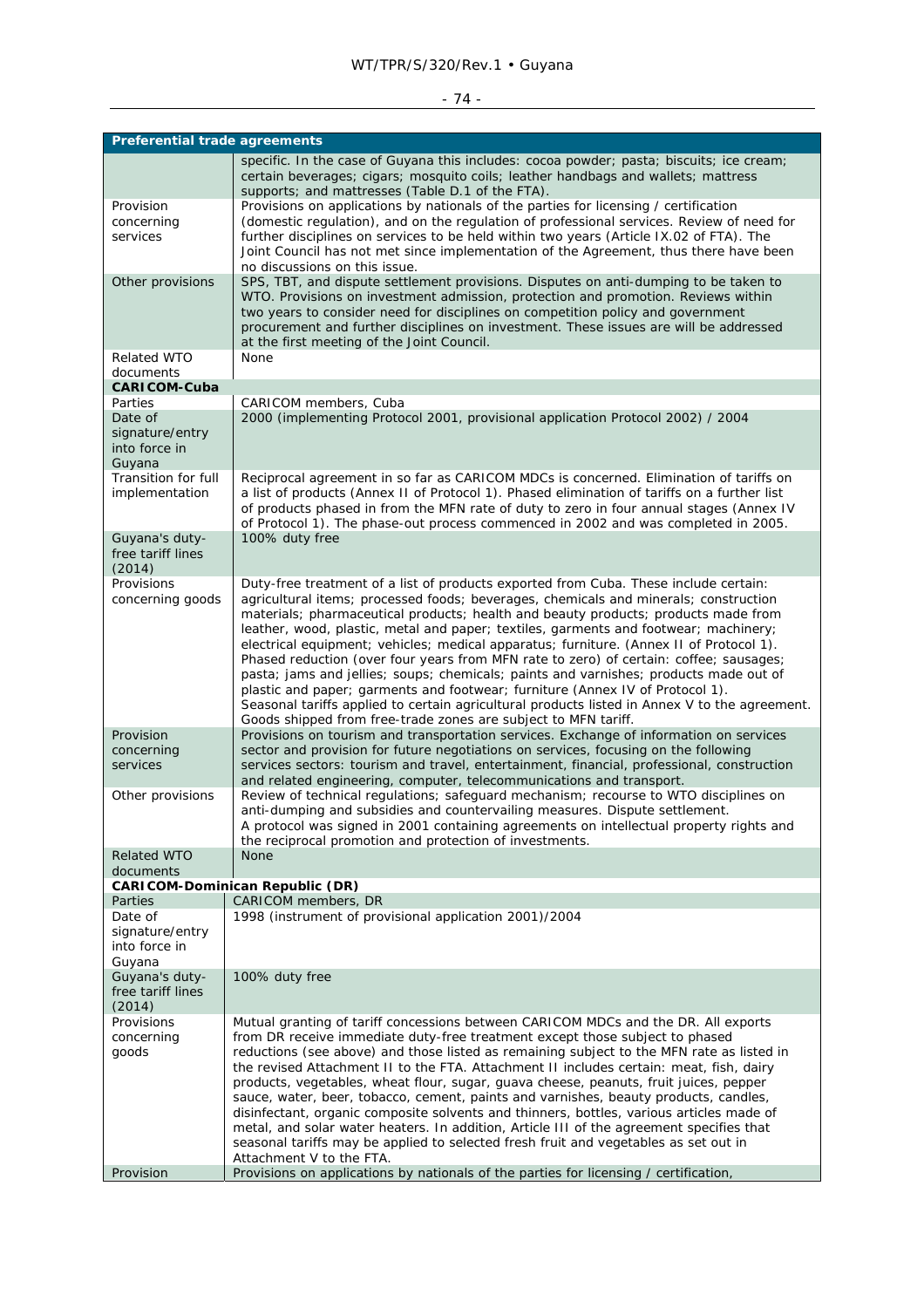## WT/TPR/S/320/Rev.1 • Guyana

# - 75 -

| <b>Preferential trade agreements</b>                              |                                                                                                                                                                                                                                                                                                                                                                                                                                                      |  |
|-------------------------------------------------------------------|------------------------------------------------------------------------------------------------------------------------------------------------------------------------------------------------------------------------------------------------------------------------------------------------------------------------------------------------------------------------------------------------------------------------------------------------------|--|
| concerning<br>services                                            | (domestic regulation) and on the temporary entry of business persons. Provision made for<br>future negotiations on services: negotiating group on services was established in August<br>2005; however there have been no concrete developments.                                                                                                                                                                                                      |  |
| Other provisions                                                  | Promotion and protection of investment, dispute settlement, bilateral safeguard, recourse<br>to WTO disciplines on anti-dumping and subsidies and countervailing measures, customs<br>cooperation, TBT, and SPS.                                                                                                                                                                                                                                     |  |
|                                                                   | Provisions envisaging future mechanisms on competition policy and agreements on<br>government procurement and intellectual property rights. Negotiating group on IPRs was<br>established in August 2005; however there have been no further developments.                                                                                                                                                                                            |  |
| <b>Related WTO</b><br>documents                                   | <b>None</b>                                                                                                                                                                                                                                                                                                                                                                                                                                          |  |
| Economic Partnership Agreement (EPA) between CARIFORUM and the EU |                                                                                                                                                                                                                                                                                                                                                                                                                                                      |  |
| Parties<br>Date of                                                | CARIFORUM (CARICOM members and the Dominican Republic), European Union<br>Signed 2008 / provisionally applied since 2007                                                                                                                                                                                                                                                                                                                             |  |
| signature/entry<br>into force in<br>Guyana                        |                                                                                                                                                                                                                                                                                                                                                                                                                                                      |  |
| Transition for                                                    | The EU to offer immediate duty-free and quota-free market access to all CARIFORUM                                                                                                                                                                                                                                                                                                                                                                    |  |
| full<br>implementation                                            | goods with the exception of rice and sugar, which will be implemented in 2010 and 2015<br>respectively, and products listed in HS Chapter 93 (arms and ammunition). By 2033,<br>liberalization of 86.9% of imports from the EC will be fully liberalized. CARIFORUM<br>countries to phase-in tariff reductions between 2011 and 2033.                                                                                                                |  |
| Guyana's duty-<br>free tariff lines<br>(2014)                     | 65.4% duty free (51% duty free immediately, 35% phased out up to 25 years); 14%<br>excluded.                                                                                                                                                                                                                                                                                                                                                         |  |
| Provisions<br>concerning<br>goods                                 | Certain sensitive products (mainly food items and processed food) imported from the EU<br>into CARIFORUM countries will continue to attract tariffs, and these are set out in Annex<br>III to the EPA.                                                                                                                                                                                                                                               |  |
| Provision<br>concerning<br>services                               | The EU to open up 90% of its services sectors, and CARIFORUM to open up 65%.                                                                                                                                                                                                                                                                                                                                                                         |  |
| Other provisions                                                  | Investment; current payments and capital movement; innovation and intellectual<br>property, public procurement, environment, social aspects and personal data protection;<br>development cooperation; recourse to WTO dispute settlement provisions on safeguards,<br>anti-dumping and countervailing measures (with the exception of a time-limited special<br>safeguard mechanism); commitments to facilitate trade; TBT; SPS; dispute settlement. |  |
| Related WTO<br>documents                                          | None                                                                                                                                                                                                                                                                                                                                                                                                                                                 |  |
|                                                                   | <b>CARICOM-Bolivarian Republic of Venezuela</b>                                                                                                                                                                                                                                                                                                                                                                                                      |  |
| Parties                                                           | CARICOM members, the Bolivarian Republic of Venezuela                                                                                                                                                                                                                                                                                                                                                                                                |  |
| Date of<br>signature/entry<br>into force in<br>Guyana             | 1992 / 1993                                                                                                                                                                                                                                                                                                                                                                                                                                          |  |
| Guyana's duty-<br>free Tariff lines<br>(2014)                     | None                                                                                                                                                                                                                                                                                                                                                                                                                                                 |  |
| Provisions<br>concerning<br>goods                                 | One-way preferences aimed at promoting CARICOM exports to the Bolivarian Republic of<br>Venezuela                                                                                                                                                                                                                                                                                                                                                    |  |
| Provision<br>concerning<br>services                               | None; provision for future amendments to the agreement and for future negotiations on<br>air and maritime transport                                                                                                                                                                                                                                                                                                                                  |  |
| Other provisions                                                  | Bilateral safeguard; recourse to WTO disciplines on anti-dumping and subsidies and<br>countervailing measures; and dispute settlement                                                                                                                                                                                                                                                                                                                |  |
| <b>Related WTO</b><br>documents                                   | None                                                                                                                                                                                                                                                                                                                                                                                                                                                 |  |
| <b>BILATERAL AGREEMENTS</b>                                       | Partial scope agreement, Guyana-Brazil                                                                                                                                                                                                                                                                                                                                                                                                               |  |
| <b>Parties</b>                                                    | Guyana, Brazil                                                                                                                                                                                                                                                                                                                                                                                                                                       |  |
| Date of<br>signature/entry<br>into force in<br>Guyana             | June 2001 / March 2004                                                                                                                                                                                                                                                                                                                                                                                                                               |  |
| <b>Transition for</b><br>full                                     | <b>None</b>                                                                                                                                                                                                                                                                                                                                                                                                                                          |  |
| implementation                                                    |                                                                                                                                                                                                                                                                                                                                                                                                                                                      |  |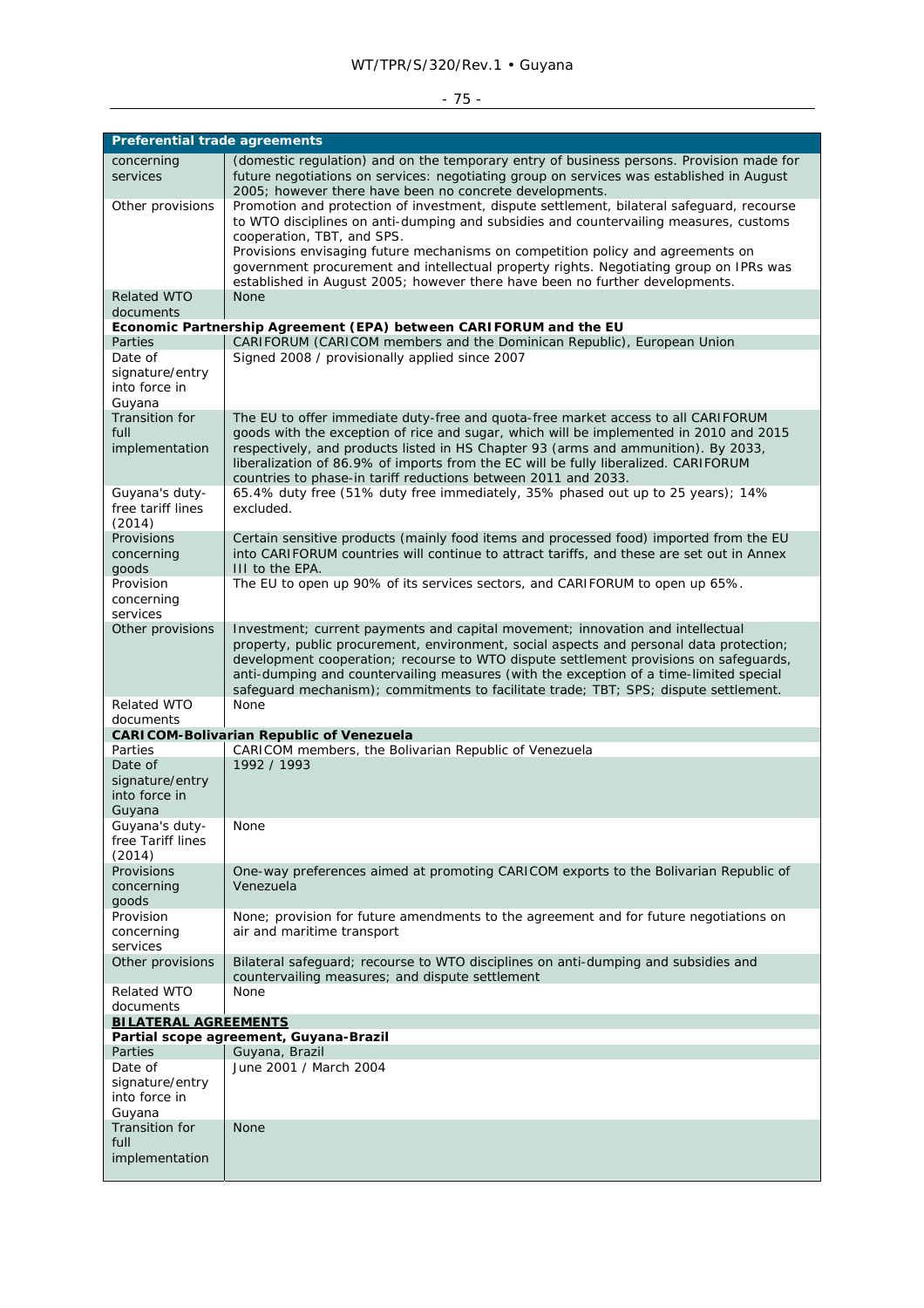## WT/TPR/S/320/Rev.1 • Guyana

# $-76 -$

| <b>Preferential trade agreements</b>          |                                                                                                                                                                                      |  |
|-----------------------------------------------|--------------------------------------------------------------------------------------------------------------------------------------------------------------------------------------|--|
| Guyana's duty-<br>free tariff lines<br>(2014) | 96.6% duty free                                                                                                                                                                      |  |
| <b>Provisions</b><br>concerning<br>goods      | Tariff concessions granted by Guyana to Brazil are listed in Annex II to the agreement.<br>Preferences range from duty-free treatment to a tariff reduction of 15% from the MFN rate |  |
| Provision<br>concerning<br>services           | <b>None</b>                                                                                                                                                                          |  |
| Other<br>provisions:                          | Safeguards, dispute settlement                                                                                                                                                       |  |
| <b>Related WTO</b><br>documents               | <b>None</b>                                                                                                                                                                          |  |

Source: Information provided by the authorities.